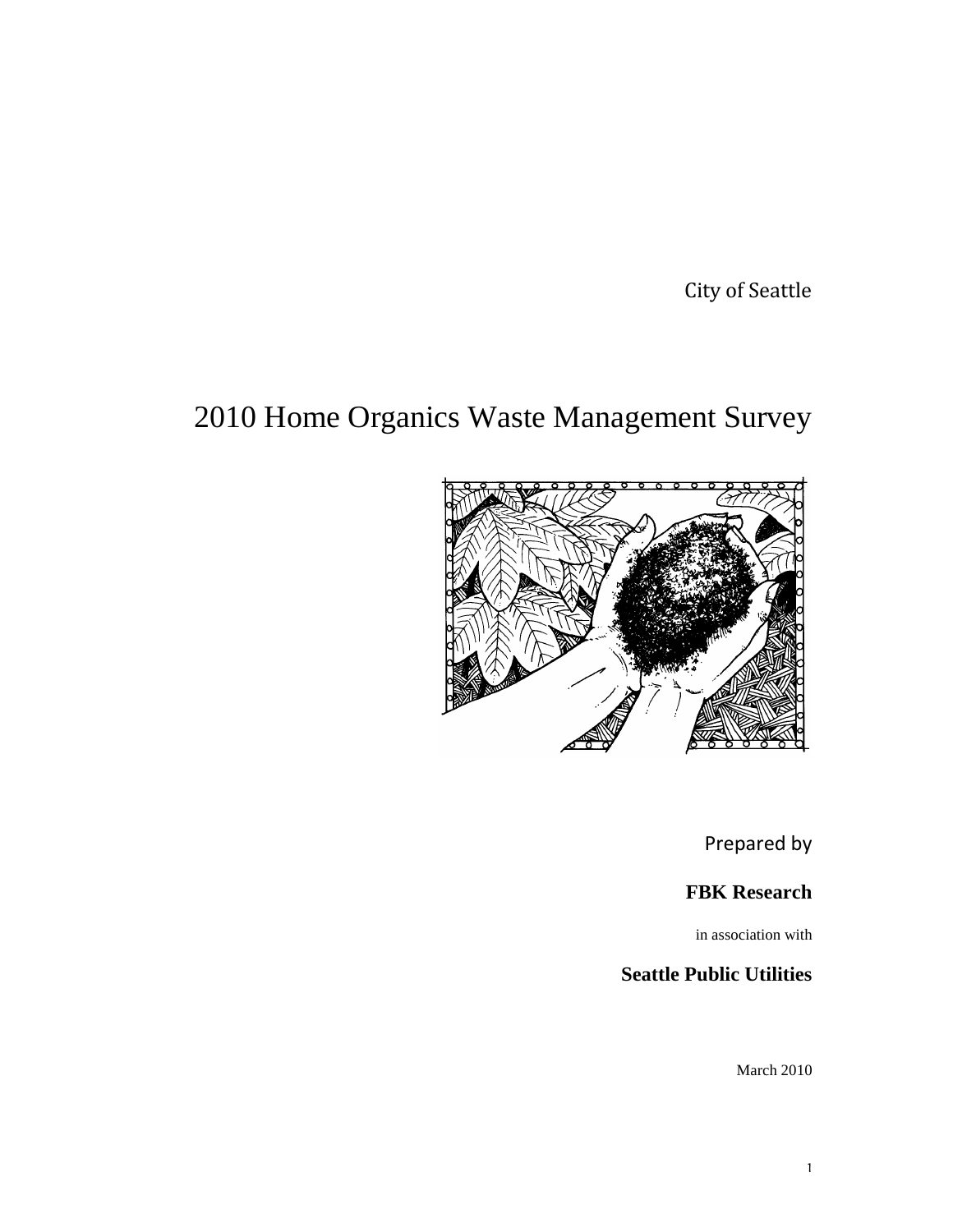## **Table of Contents**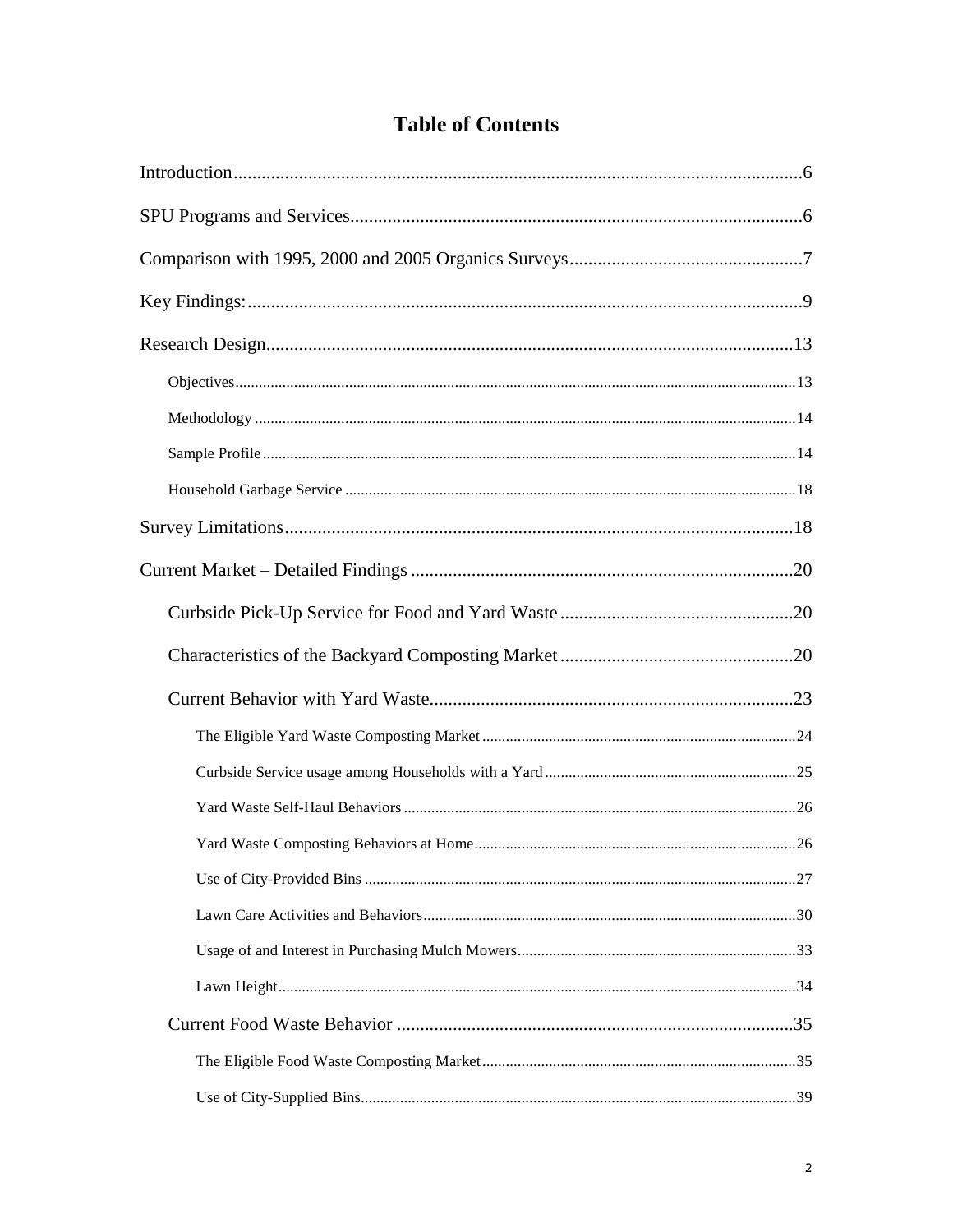## **Table of Contents (continued)**

| 1.                  |  |
|---------------------|--|
| 2.                  |  |
| 3. End Notes<br>103 |  |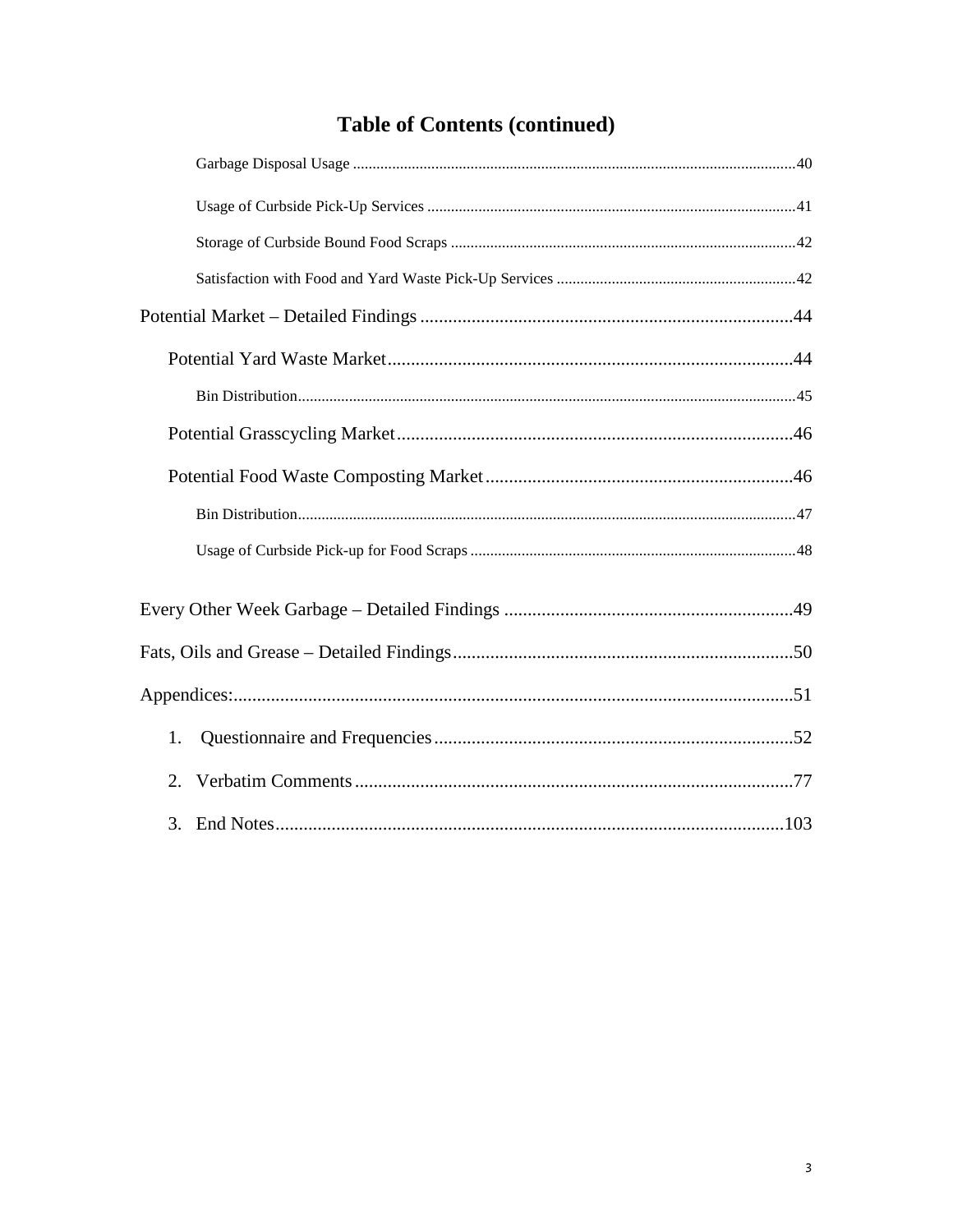## **Tables, Charts and Figures**

| Table 10: Use of Yard Waste Composting Bin among Yard Waste Composters 28       |  |
|---------------------------------------------------------------------------------|--|
|                                                                                 |  |
|                                                                                 |  |
|                                                                                 |  |
|                                                                                 |  |
|                                                                                 |  |
| Table 16: Use of Curbside Pick-Up Services by Those Who Do and Do Not Compost31 |  |
|                                                                                 |  |
|                                                                                 |  |
|                                                                                 |  |
| Table 20: Impact of Having More Information About Benefits of Grasscycling33    |  |
|                                                                                 |  |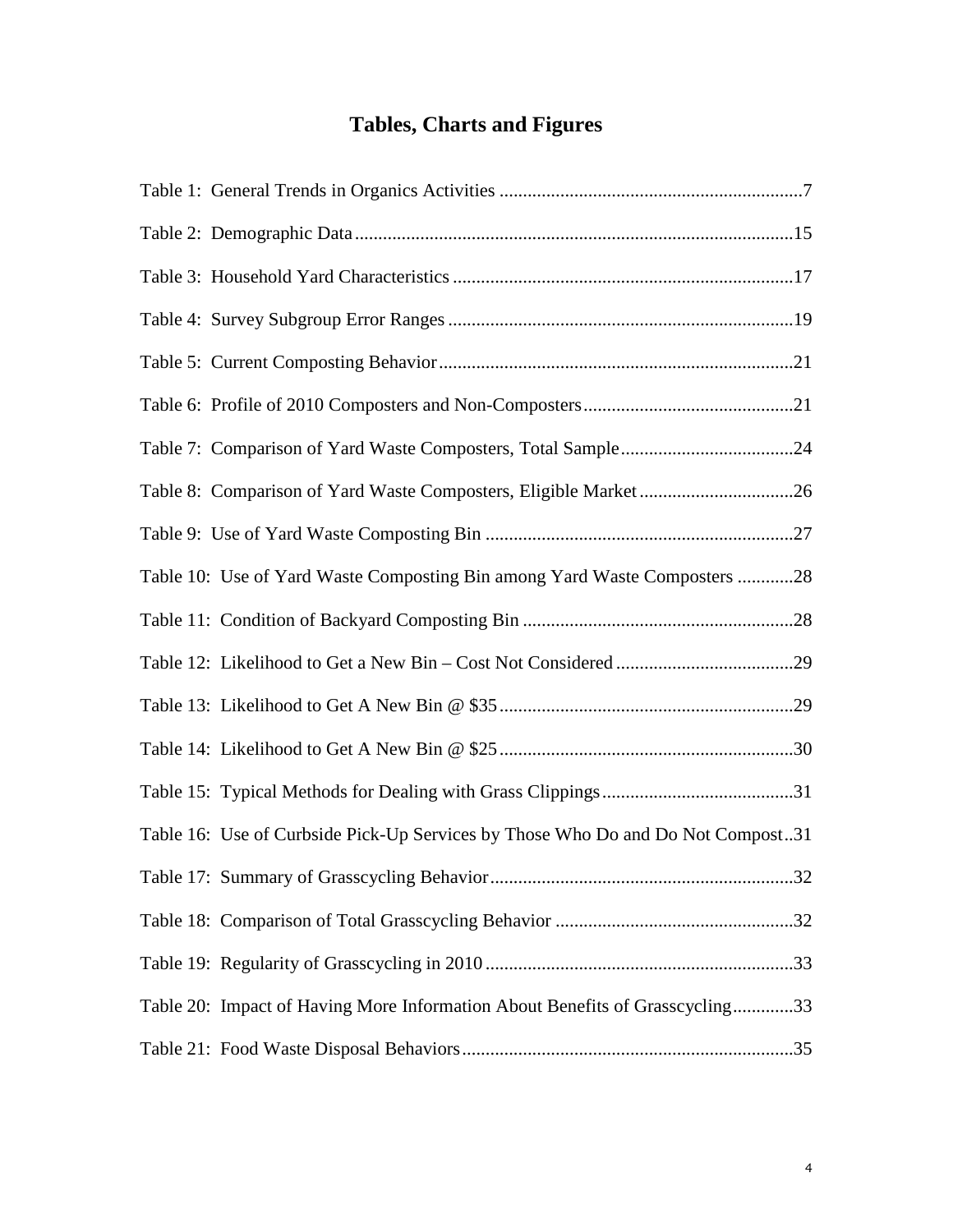## **Tables, Charts and Figures (continued)**

| Table 24: Time Trended Commitment to Food Waste Composting38                     |
|----------------------------------------------------------------------------------|
|                                                                                  |
|                                                                                  |
|                                                                                  |
| Table 28: Food Waste Disposal Behaviors Among Garbage Disposal Users 41          |
| Table 29: Food Waste Disposal Behaviors Among Those Without Garbage Disposals41  |
| Table 30: Likelihood to Compost Food Waste in the Next Year Among Non-Composters |
|                                                                                  |
|                                                                                  |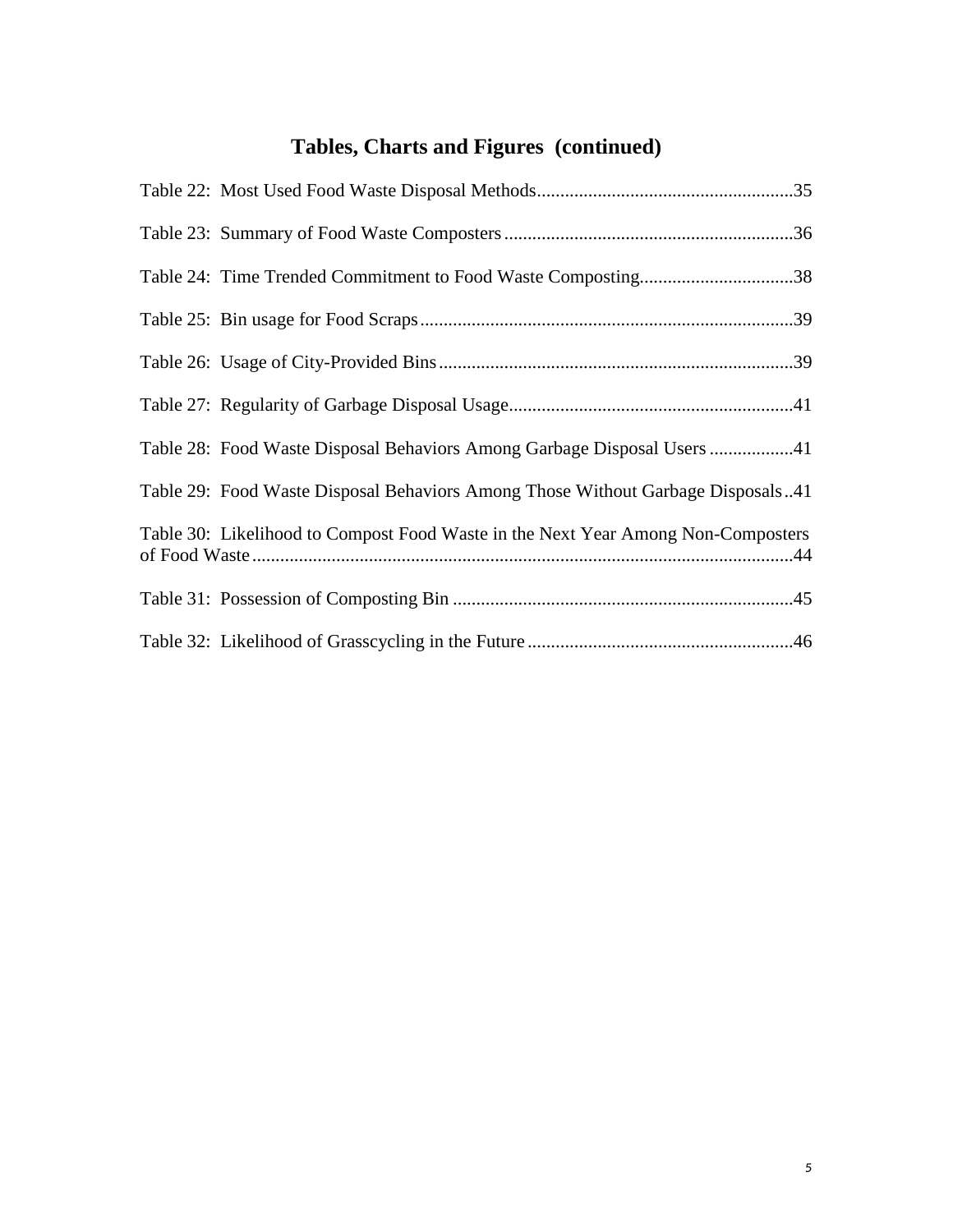### **Introduction**

For nearly 25 years, Seattle Public Utilities (SPU) has supported an array of organics waste management services and programs. The programs are designed to help residents reduce and manage their yard debris and food wastes. SPU not only offers residents curbside collection services for yard debris and food waste, but also provides residents with education, tools and incentives for managing organic wastes effectively in their own backyards. These efforts mesh with SPU's overall goals for solid waste management.

This study is a continuation of research first conducted in 1995 and subsequently conducted in 2000, 2005 and 2010. The primary purpose is to evaluate Seattle residents' attitudes, awareness and behaviors towards the various City-sponsored organic waste management programs. The 1995 survey was designed to investigate the variety of organic waste management activities city residents practice, and identify ways to improve SPU services. In 2000, the second survey was augmented to also include an investigation of residents' attitudes and practices toward grasscycling. In 2005 the survey was broadened to investigate the entire range of organic waste management behaviors, including participation in curbside organic pick-up services, backyard yard and food waste composting behaviors and grasscycling. The 2010 survey augmented the broadened approach to also address behaviors with fats, oils and grease generated in the kitchen, and perceptions about changing from weekly to bi-weekly garbage pick-up service.

The 2010 survey was fielded in December 2009. The survey sampled 616 Seattle residents using residential collection service. The sample size provides 95% confidence that the results will be within plus or minus 4.1% of what they would be if all Seattle residents in the targeted audience had been interviewed.

### **SPU Programs and Services**

The programs and services SPU supports for organic waste management have evolved since 1986 when the first group of Master Composters was trained to provide residents with education on the benefits of backyard yard waste composting. In 2010, several core elements of the program still remained:

*Compost bin distribution where residents are offered the opportunity to purchase yard waste and food waste compost bins for a subsidized price.*

*Compost hotline that provides residents with answers to their composting questions throughout the year.*

*Master Composter volunteer program that educates residents to educate others.*

*Curbside collection of yard debris, food waste, and compostable paper.*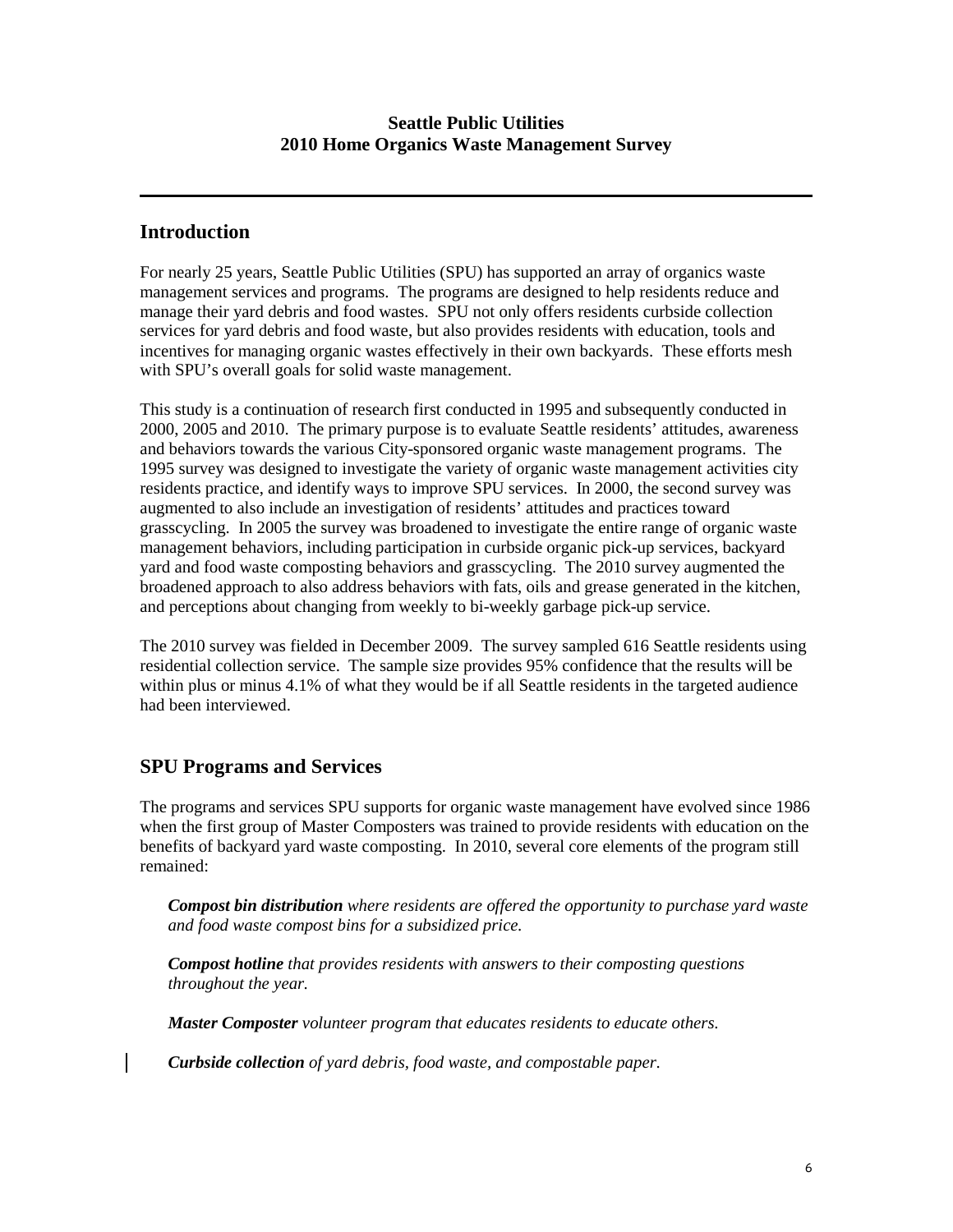Since 1995, other SPU initiatives have expanded that complement the City's efforts to encourage the backyard management of residential organic wastes. Of significance is SPU's participation in grasscycling programs. These events have offered Seattle residents an opportunity to purchase mulch mowers at discounted prices.

After investigating the merits and impact, SPU added food waste to its complement of services in 2005. With the goal to divert food waste out of the residential waste stream, Seattleites are now provided the tools, education and encouragement to compost their food waste by setting it in their yard and food waste cart and taking it to the curb for collection.

### **Comparison with 1995, 2000 and 2005 Organics Surveys**

As shown in the table below, the survey indicates that most home composting activities have decreased in the last ten years, and are often close to levels found in the 1995 survey. The recent decrease in home composting coincides with a substantial increase in those reporting that they use curbside organics collection for some of their food and yard waste.

| Question                                                                                                                       | 1995        | 2000        | 2005        | 2010        |
|--------------------------------------------------------------------------------------------------------------------------------|-------------|-------------|-------------|-------------|
|                                                                                                                                | $(n = 610)$ | $(n = 600)$ | $(n = 600)$ | $(n = 610)$ |
| Does your household currently compost any of its yard<br>waste at home on your own property?                                   | 41%         | 46%         | 40%         | 30%         |
| Does your household compost any of its food waste –<br>that is kitchen scraps left over from cooking or eating<br>$-$ at home? | 25%         | 31%         | 26%         | 21%         |
| Does your household ever leave grass clippings on the<br>lawn when it's mowed?                                                 | 46%         | 55%         | 57%         | 50%         |
| When you mow your lawn or have your lawn mowed,<br>what is typically done with the clippings $-$ are they left<br>on the lawn? | 15%         | 38%         | 36%         | 26%         |
| Does your household ever put its yard waste out at the<br>curb or alley for collection?                                        | 59%         | 76%         | 82%         | 84%         |
| Do you ever put your food waste in your yard waste<br>container and take them to the curb or alley for pick-<br>up             | N/A         | N/A         | 49%         | 87%         |

#### **Table 1: General Trends in Organics Activities**

The survey indicates that the expansion of the curbside yard waste collection to include vegetative food waste and compostable paper played a role in the decline of backyard food composting activities. Of those who place some food waste in the food and yard waste bins and also compost at home, 19% reported that less food waste is composted at home now that they are using curbside collection.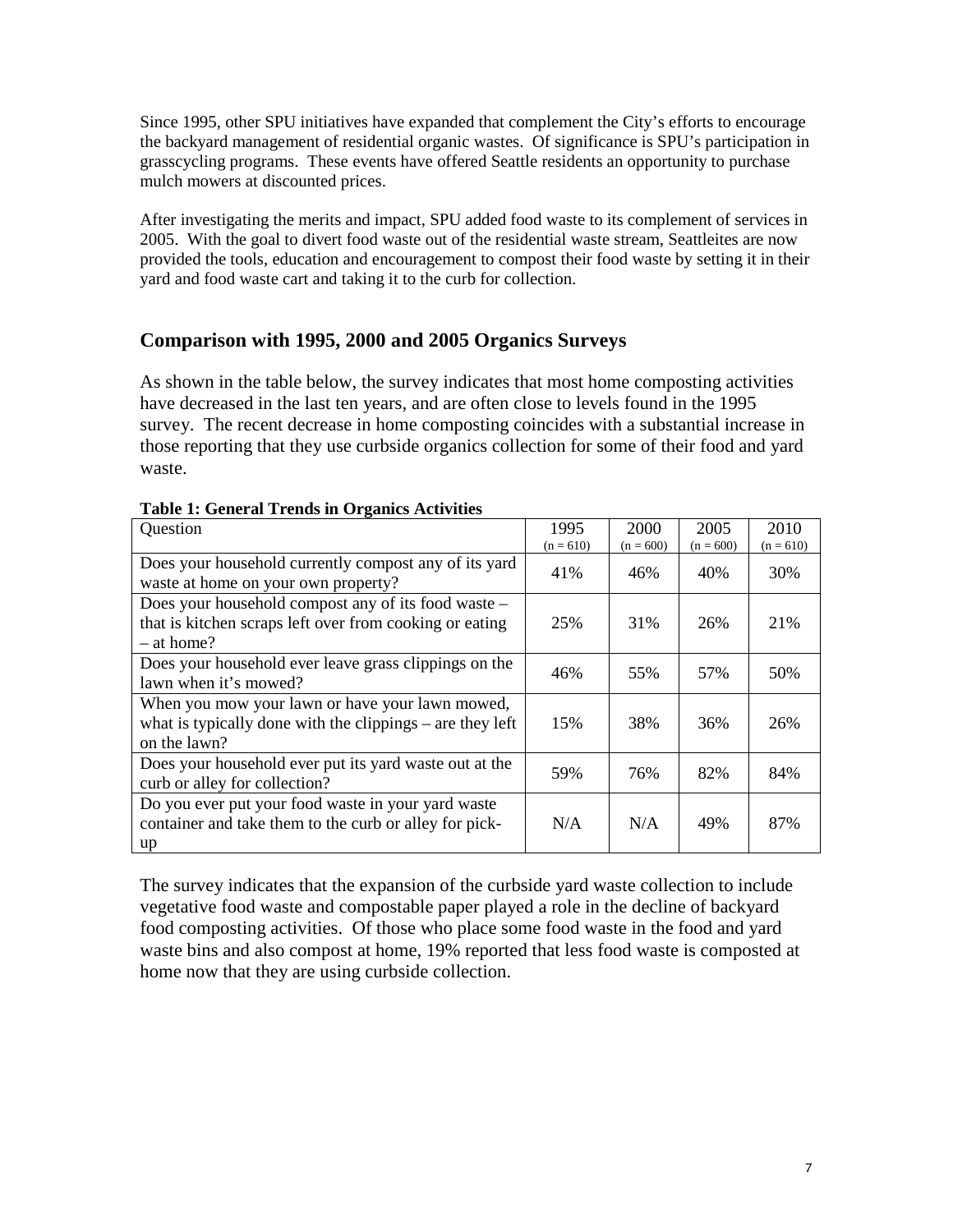### **Key Findings**

Seattle residents have multiple options for handling their yard and food waste, including home composting, curbside organics collection, drop-off at the City's transfer stations, and curbside garbage collection. The 2010 Home Organics Waste Management Survey combined with earlier surveys presents a picture of what choices are made and what influence the utility might have on those choices.

### *Almost all single-family households have yards.*

Although most Seattleites still have a yard, grass and/or garden, the percent saying they do not have a yard, grass or garden has doubled over the past five years (from 4% in 2005 to 8% in 2010).



### *In addition to garbage, most everyone has curbside pick-up of food and yard waste.*

Ninety-seven percent (97%) of residents with can service also have curbside food and yard waste pick-up service. Of the small percent (3%) who do not have food and yard waste pick-up service, about one-half say they have an exemption and the other half either does not have service or does know whether they have service.

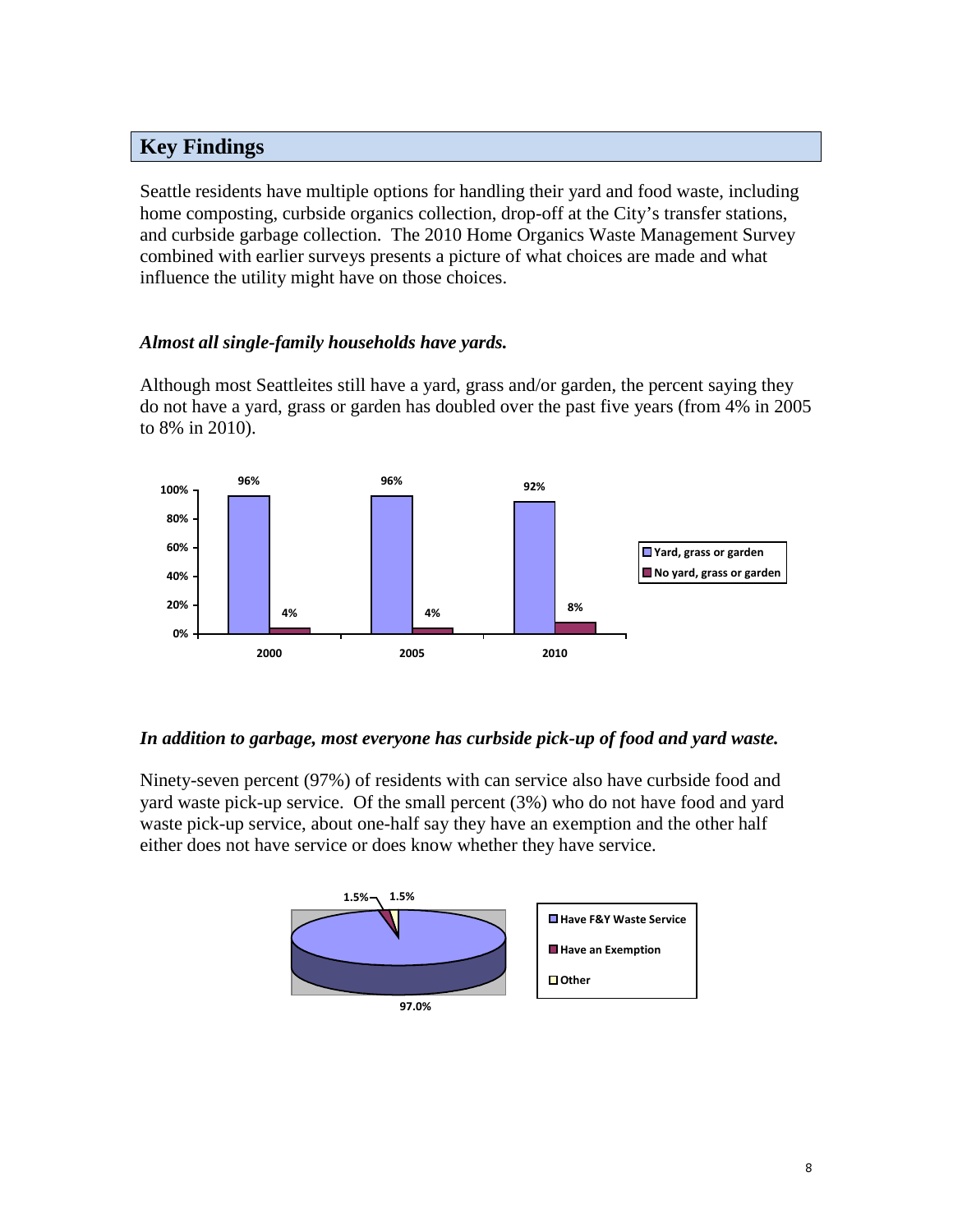### *More people are taking yard waste to the curb and fewer are composting at home.*

Over the past 15 years, there has been an increase in the percentage of people saying they take at least some of their yard waste to the curb for pick-up (from 59% to 85%) and a corresponding decrease in the percentage saying they compost yard waste at home (from 41% to 30%).



#### **Yard Waste Disposal Behavior**

### *Likelihood to self-haul yard waste to transfer stations is low and likely to be waning.*

In 2010, only 16% of Seattleites said they ever used a transfer station for their yard waste, and 61% of those said they only used it once or twice a year.

When asked how their usage of transfer stations for yard waste has changed over the past year, three times as many said that they are now using transfer stations less often (30%) as those who said they are using them more often (10%).





#### *"Likely" market for home composting yard waste remains steady.*

As in the 2000 and 2005 surveys, a meaningful percentage of residents (10% of those who are not currently composting) say they would be likely to undertake home composting if they received information on how to make these activities "easy and pest free."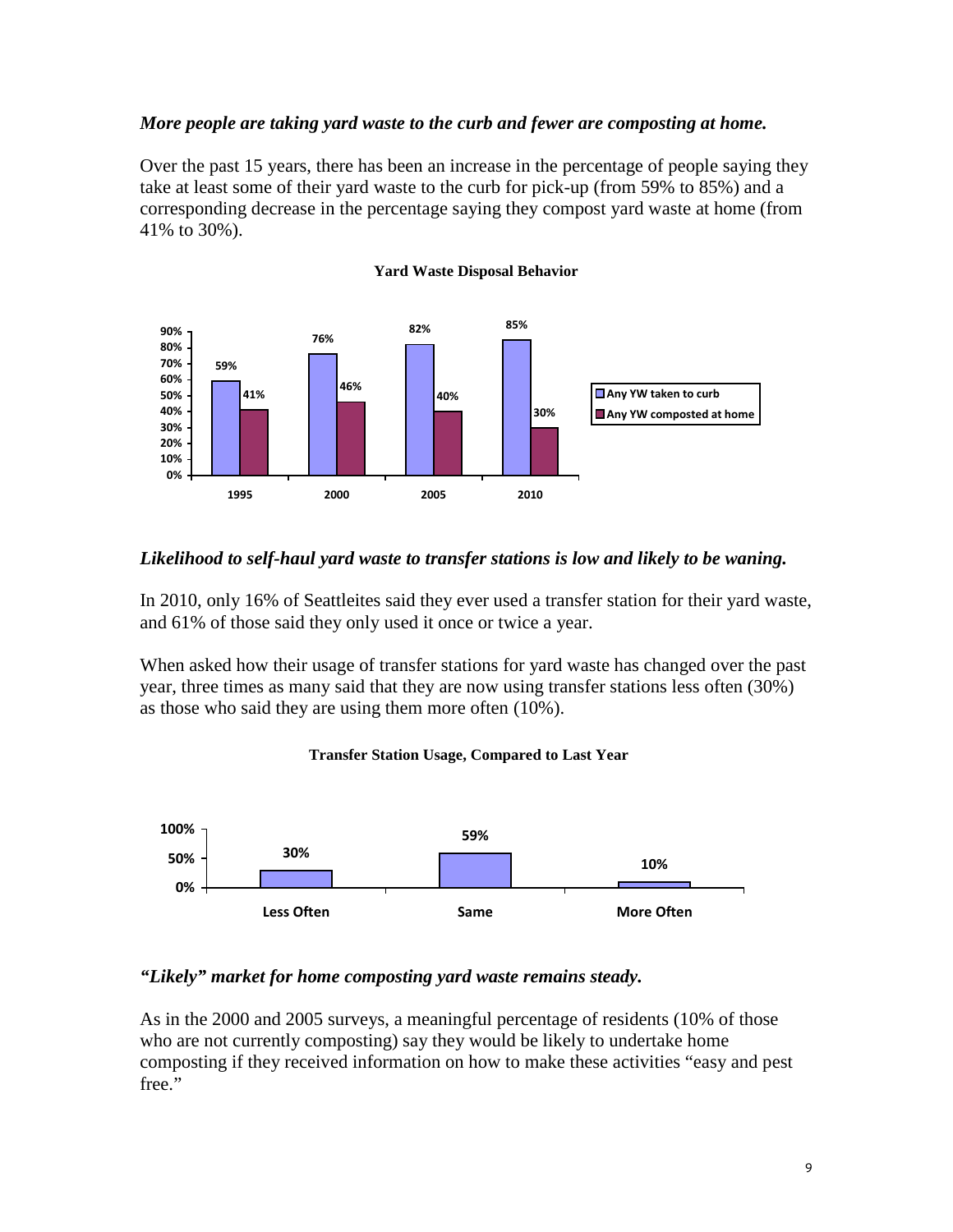### *City-Supplied yard waste composting bins play a big role in Seattleites composting; however, there are signs of bin wear and tear.*

The percent of bin-users saying that they are using a City-supplied bin remains moderate; however, it has decreased when compared to five years ago (from 49% in 2005 to 37% in 2010).



Corresponding to the decrease in propensity to use a City-supplied bin, there is an increase in those who don't know where the bin they are using was obtained (from 3% to 20%). Possibly, this indicates that the bin purchase was too long ago to remember how it was obtained.

In 2010, fewer bin-users say that the condition of their bin is "like new" and more say that repair or replacement is needed (33% say that their bin is like new in 2010 compared to 40% in 2005).



#### **Working Condition of Yard Waste Composting Bin**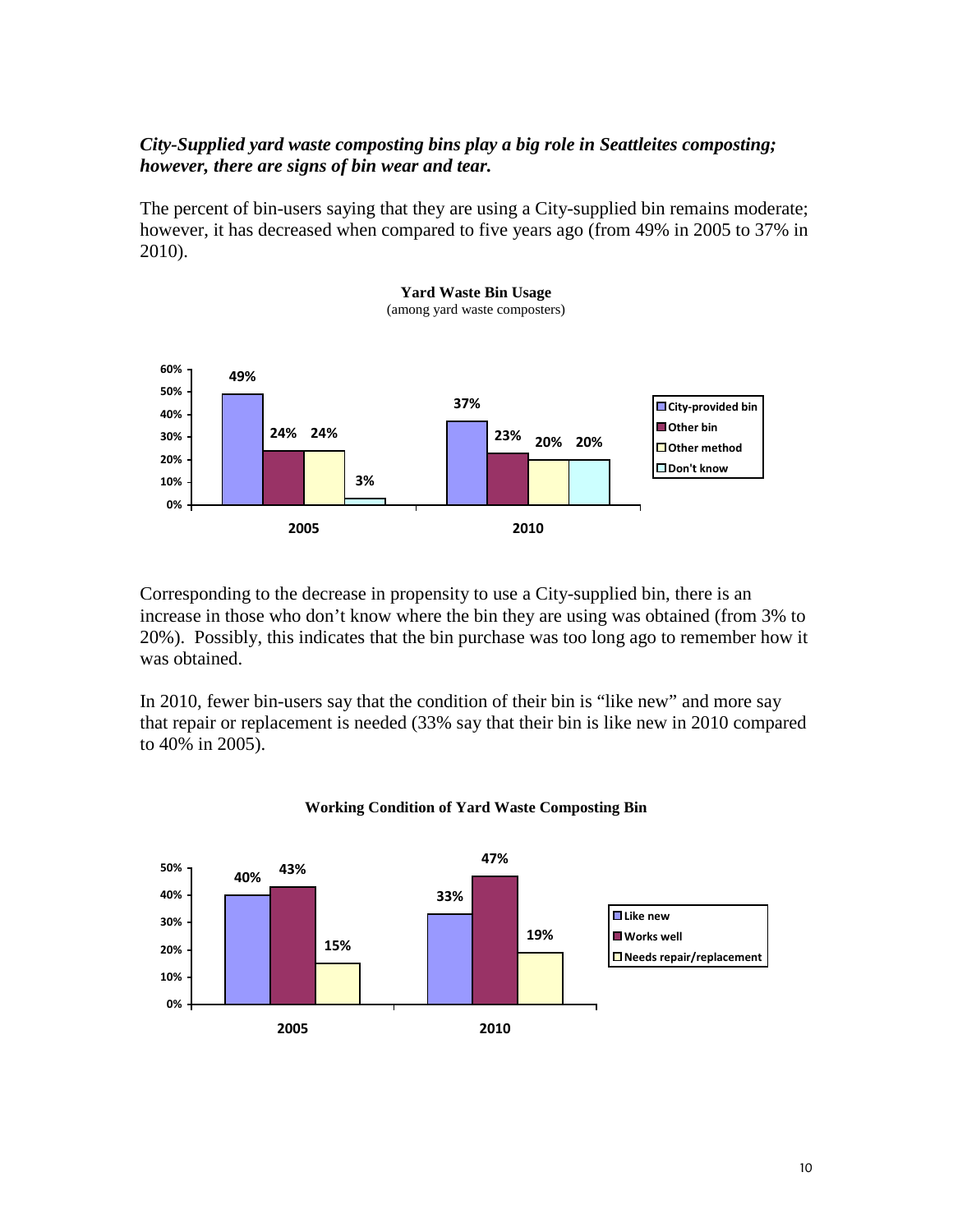#### *Grasscycling behavior has stabilized over the past five years.*

Since 2005, fewer people say they typically grasscycle; however, those who ever grasscycle has remained steady.



#### **Grasscycling Behavior**

#### *Participation in city-sponsored or supported mower events is modest*

Among the 75 respondents who currently use an electric and/or mulch mower, 13% said they had participated in a mower rebate program offered by the City of Seattle.

Among respondents who are currently using a gas-powered mower, after adjusting for followthrough, 3% indicated they would be likely to purchase a new mulch mower if one was available for 20% off the retail price.

#### *About one in ten who never grasscycle now say they might in the future.*

Among those who never leave grass clippings on the lawn now, when discounted to adjust for behavioral follow-through, 9% say they are likely to start grasscycling if they had information about how it made it easier to mow and improved the health of the lawn.

#### *Seattle's yard and food waste pick-up program has been highly successful at diverting food scraps out of the regular garbage and away from the garbage disposal.*

Compared to five years ago, three times as many households now primarily place their food scraps in the food and yard waste cart. Significantly fewer say they primarily place food scraps in the regular garbage and significantly fewer are using the garbage disposal.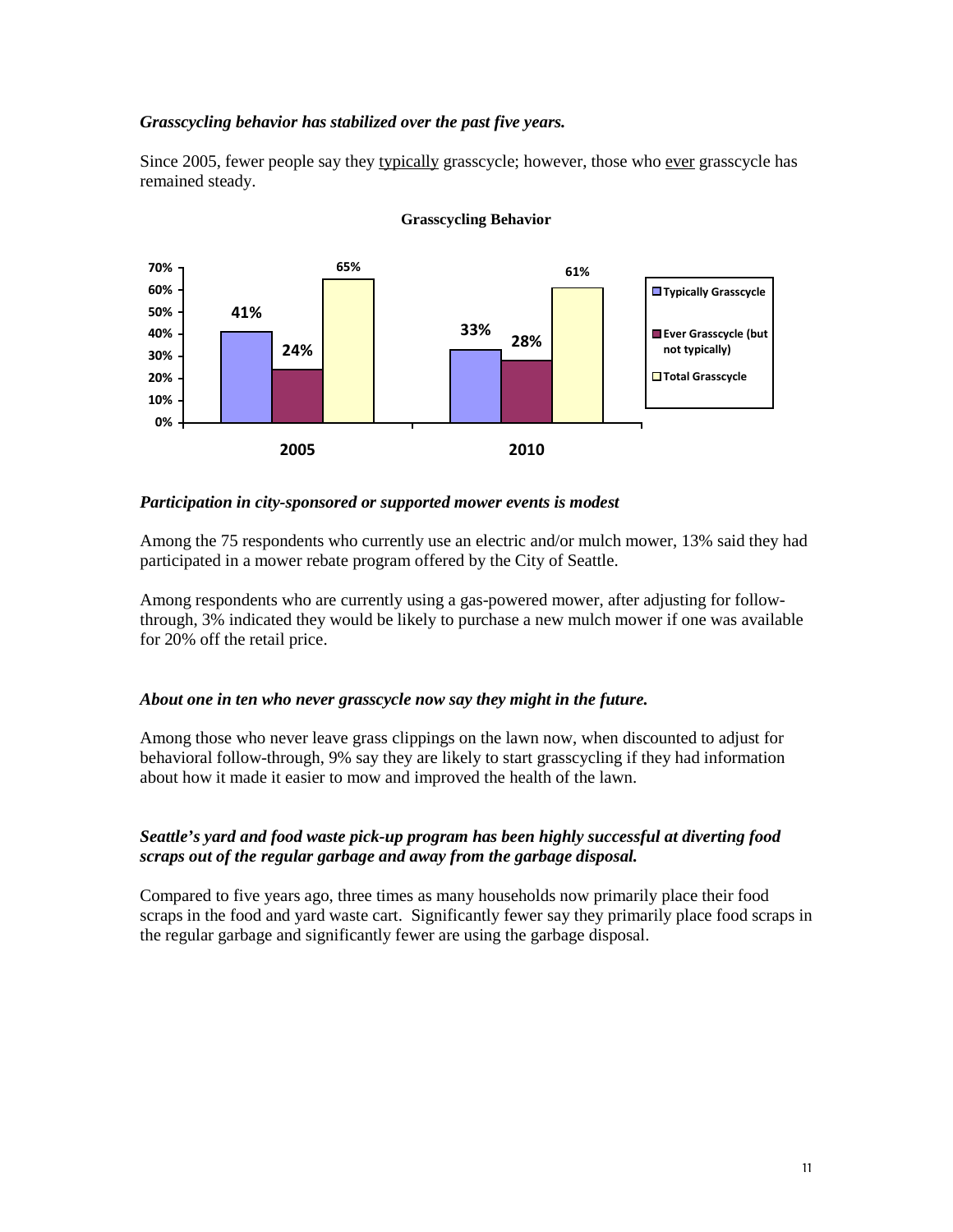#### **Primary Disposal Method for Food Scraps**



#### *Satisfaction with food and yard waste collection service is very high.*

Seattleites say they are very satisfied with the City's food and yard waste collection service. Using a seven-point scale, 80% rate their satisfaction a value of six or seven, and average satisfaction is 6.2.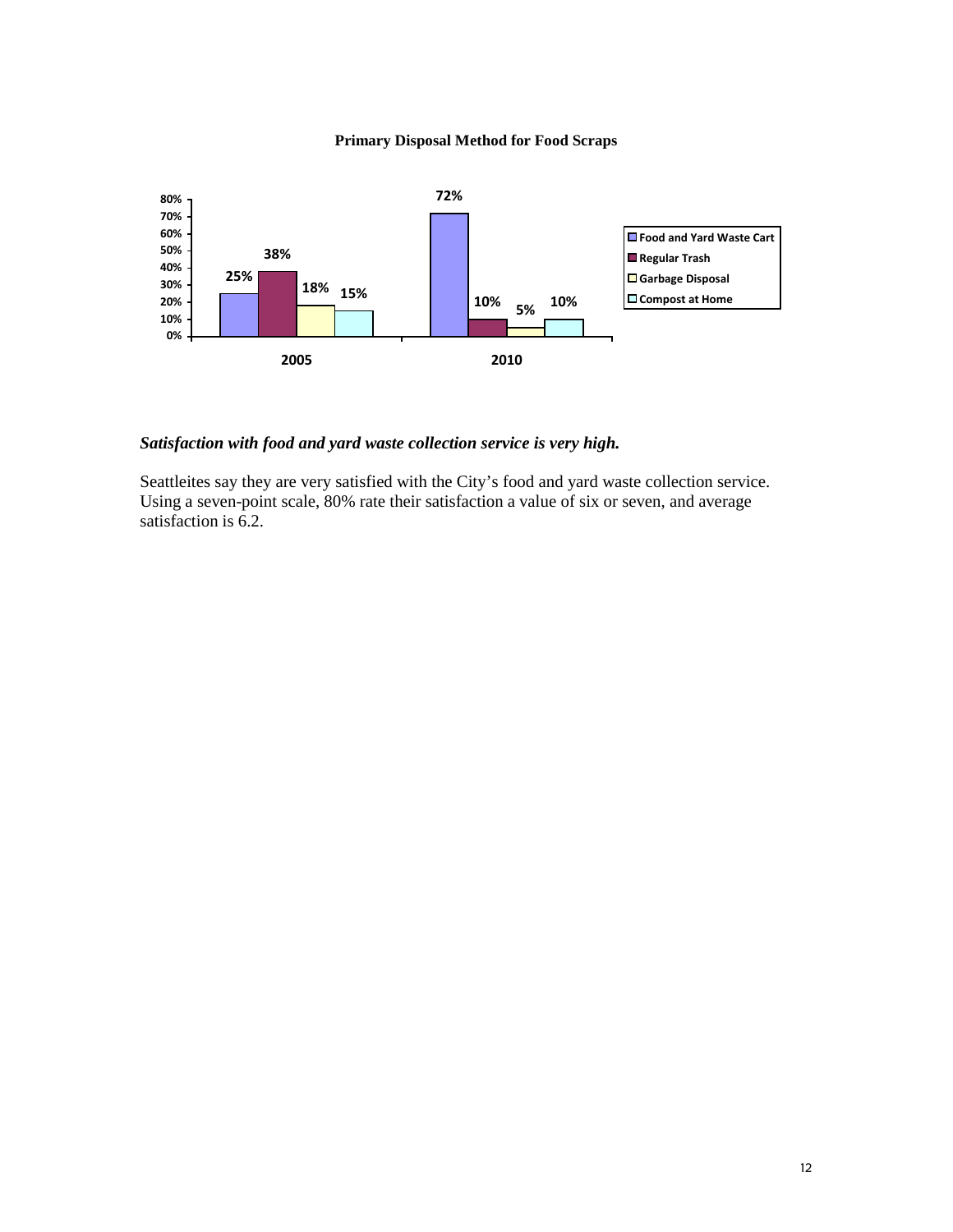### **Research Design**

### **Objectives**

Seattle Public Utilities has commissioned this quantitative research to determine the level at which Seattle city residents are currently participating in organic waste management activities that is, utilization of curbside pick-up services, yard waste composting, food waste composting and grasscycling.

The specific objectives of this research were as follows:

- $\overline{O}$  To examine the extent to which Seattle residents are involved in organic waste management activities, including:
	- o The types of waste management activities in which they currently engage;
	- o Awareness and usage of City-sponsored programs;
	- o How behaviors have changed over the past several years; and,
	- o Interest in increased participation of organic waste management activities.
- To examine the attitudes and behaviors of Seattle residents who are not involved in organic waste management activities, including:
	- o Awareness of and interest in composting;
	- o Primary reasons for not composting or grasscycling;
	- o Awareness of and interest in City-sponsored programs; and,
	- o Likelihood of participating in organic waste management activities.
- To explore likely satisfaction if Seattle adopts an every other week collection schedule for garbage and a weekly collection schedule for organics.
- To examine household habits with usage and disposal of fats, oils and grease generated in the kitchen.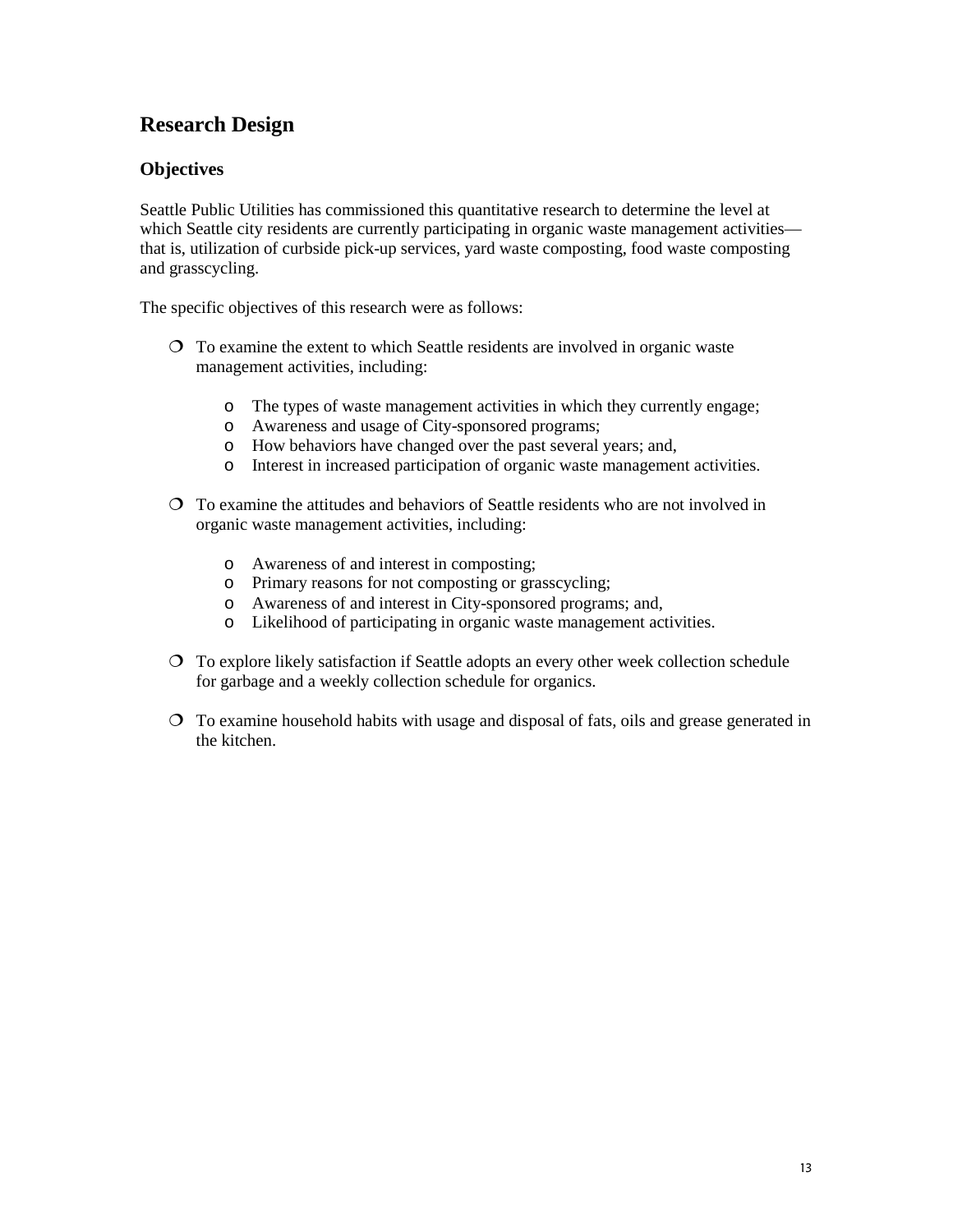### **Methodology**

| <b>Target Population:</b> | To qualify for inclusion in this study, all respondents were<br>screened to be 18 years of age or older and living within the city<br>limits of Seattle. Only those living in buildings with residential<br>garbage "can" pick-up service were considered eligible; thus, the<br>"universe" was defined as being those who had individual<br>household cans (as opposed to centralized containers typically<br>seen at multi-family buildings).                                                                                                                                                                                                                                                                     |
|---------------------------|---------------------------------------------------------------------------------------------------------------------------------------------------------------------------------------------------------------------------------------------------------------------------------------------------------------------------------------------------------------------------------------------------------------------------------------------------------------------------------------------------------------------------------------------------------------------------------------------------------------------------------------------------------------------------------------------------------------------|
| <b>Technique:</b>         | Market Decision Corporation of Portland, Oregon conducted 616<br>telephone interviews. All telephone interviews were conducted<br>by trained, professional survey-takers under the guidance of<br>experienced supervisors. Interviewers were thoroughly briefed<br>on the goals and objectives of the study and they were coached<br>and monitored throughout data collection.                                                                                                                                                                                                                                                                                                                                      |
| <b>Field Dates:</b>       | Telephone interviews were conducted between December 7 and<br>December 22, 2009, and telephone calls were placed from 4:00<br>p.m. to 9:00 p.m.                                                                                                                                                                                                                                                                                                                                                                                                                                                                                                                                                                     |
| <b>Questionnaire:</b>     | FBK Research designed the questionnaire in conjunction with<br>Seattle Public Utilities. The instrument was pilot tested to<br>ensure that the questions included would provide valid and<br>reliable results. The initial pilot test pointed to certain areas<br>within the questionnaire that were slightly confusing to<br>respondents. Modifications were made and a subsequent pilot<br>test was conducted. Following the second pilot test, the<br>instrument was solid and approved for fielding. The survey<br>averaged 15 minutes. (See Appendix 1 for a copy of the survey<br>instrument and responses to each question. See Appendix 2 for a<br>listing of verbatim comments from open-ended questions.) |
| Sample:                   | The sample for this survey was provided by SPU using their<br>billing system data and included a random selection of all Seattle<br>households with residential garbage can pick-up service.<br>Households in multi-family buildings who have centralized<br>collection (or dumpsters) were excluded.                                                                                                                                                                                                                                                                                                                                                                                                               |

### **Sample Profile**

When interpreting the findings from this survey, it is important to keep in mind the characteristics of the people interviewed. The following table presents a profile of the 616 Seattleites who were included in the survey. Here, as well as elsewhere throughout this report, percentages may not sum to 100 because of rounding error, because of the acceptance of multiple responses and/or because of the exclusion of answers with very low frequencies.

For comparison purposes, the table below also shows information obtained from the 1995, 2000, 2005 and 2010 Seattle Organics Surveys.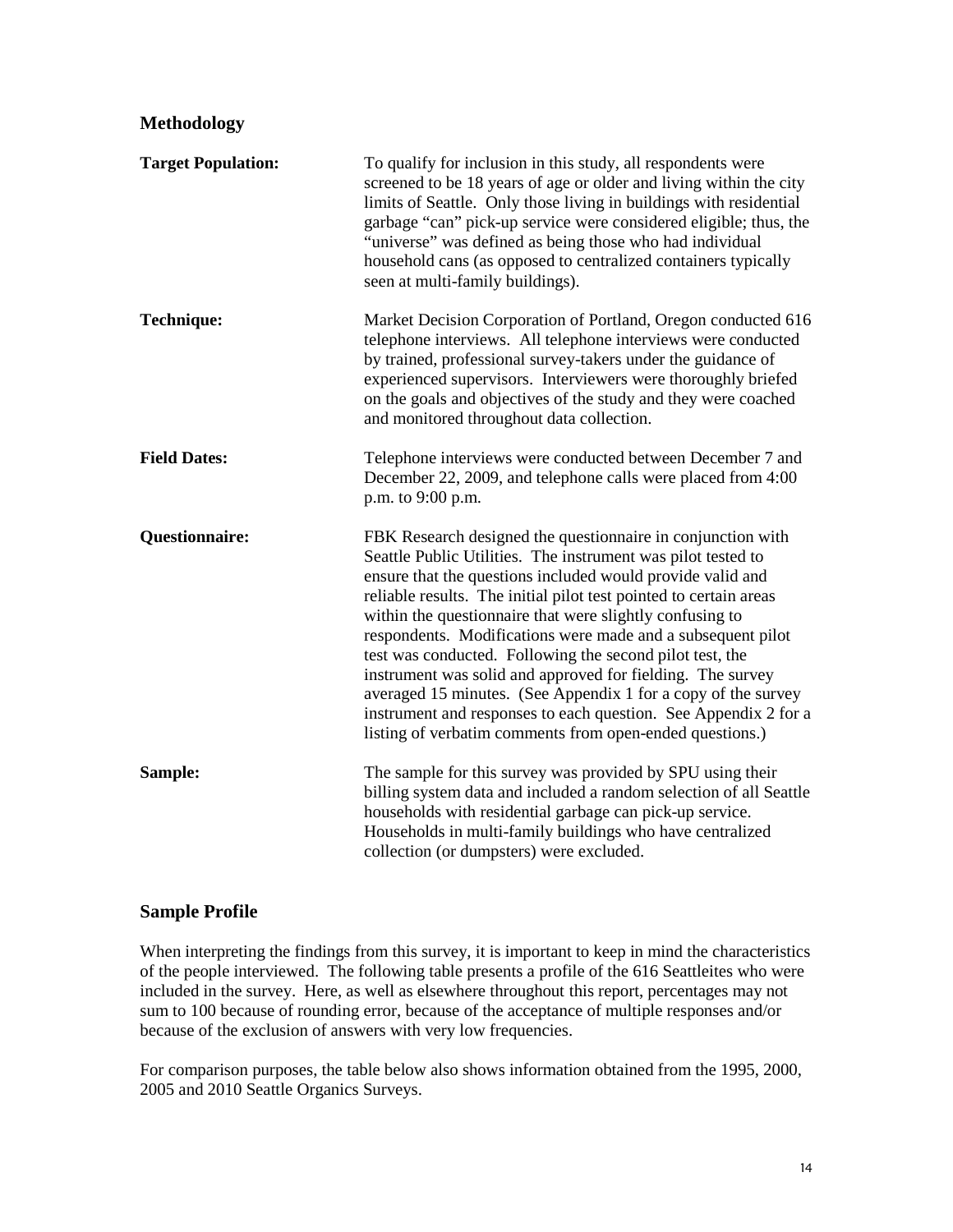### **Table 2: Demographic Data**

|                    |                     | December<br>2010 | December<br>2005 | January<br>2000 | January<br>1995 | Census<br>$2000^1$ |
|--------------------|---------------------|------------------|------------------|-----------------|-----------------|--------------------|
|                    |                     | (616)            | (600)            | (600)           | (610)           |                    |
| Gender:            | Male                | 47%              | 42%              | 42%             | 39%             |                    |
|                    | Female              | 53%              | 58%              | 58%             | 61%             |                    |
|                    |                     |                  |                  |                 |                 |                    |
| Age:               | 18 to 24 years      | 1%               | 1%               | 6%              | 8%              | 3%                 |
|                    | 25 to 34 years      | 12%              | 13%              | 20%             | 24%             | 20%                |
|                    | 35 to 44 years      | 26%              | 26%              | 28%             | 23%             | 23%                |
|                    | 45 to 54 years      | 19%              | 23%              | 21%             | 16%             | 23%                |
|                    | 55 to 64 years      | 20%              | 20%              | 12%             | 9%              | 12%                |
|                    | 65 years or older   | 19%              | 16%              | 12%             | 17%             | 18%                |
|                    |                     |                  |                  |                 |                 |                    |
| Ethnicity: $2$     | Caucasian           | 81%              | 79%              | 84%             | 71%             | 78%                |
|                    | African-American    | 4%               | 3%               | 4%              | 6%              | 7%                 |
|                    | Asian               | 5%               | 4%               | 5%              | 10%             | 10%                |
|                    | Hispanic/Latino     | 2%               | 1%               | 1%              | 3%              | 3%                 |
|                    | Native America      | 1%               | 1%               | 1%              | 3%              | 1%                 |
|                    | Other (mixed)       | 2%               | 4%               | 2%              | 2%              | 4%                 |
|                    | Don't know/Refused  | 7%               | 9%               | 5%              | 6%              |                    |
|                    |                     |                  |                  |                 |                 |                    |
| Dwelling<br>Type:  | Single-Unit         | 96%              | 94%              | 91%             | 84%             | 83%                |
|                    | Multi-Unit          | 4%               | 6%               | 9%              | 16%             | 17%                |
|                    |                     |                  |                  |                 |                 |                    |
| Ownership:         | Own                 | 88%              | 86%              | 77%             | 71%             | 71%                |
|                    | Rent                | 9%               | 12%              | 21%             | 28%             | 29%                |
|                    |                     |                  |                  |                 |                 |                    |
| # in<br>Household: | One                 | 16%              | 16%              | 16%             | 17%             |                    |
|                    | Two                 | 39%              | 44%              | 43%             | 36%             |                    |
|                    | Three               | 18%              | 17%              | 18%             | 21%             |                    |
|                    | Four                | 18%              | 17%              | 15%             | 15%             |                    |
|                    | Five or more        | 7%               | 5%               | 7%              | 10%             |                    |
|                    |                     |                  |                  |                 |                 |                    |
| Education:         | High School or less | 7%               | 8%               | 11%             | 19%             |                    |
|                    | Some college        | 17%              | 22%              | 24%             | 26%             |                    |
|                    | 4-year college      | 38%              | 31%              | 39%             | 28%             |                    |
|                    | Graduate work       | 33%              | 36%              | 25%             | 23%             |                    |
|                    |                     |                  |                  |                 |                 |                    |

 <sup>1</sup>

While now old, the 2000 Census data is the most recent data available.<br><sup>2</sup> The Census has a category for race, which includes the groups listed in Table 2 with the exception of the Hispanic/Latino group. The Hispanic/Latino category is considered an ethnic, as opposed to racial, identifier and is tracked in addition to race. For this reason the Census percentages in the ethnicity section of this table exceed 100%.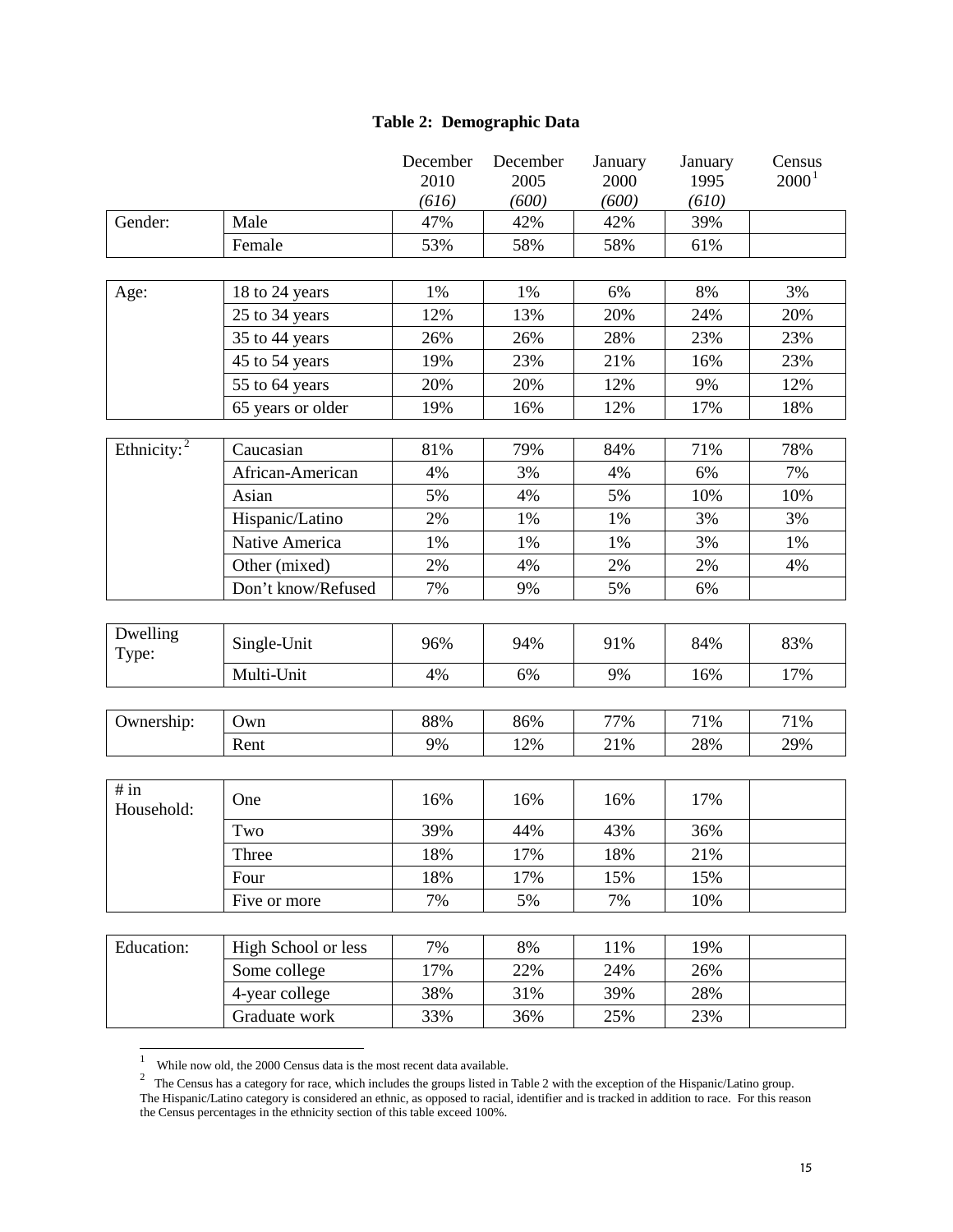#### **Table 2: Demographic Data**

|         |                      | December<br>2010<br>(616) | December<br>2005<br>(600) | January<br>2000<br>(600) | January<br>1995<br>(610) | Census<br>$2000^3$ |
|---------|----------------------|---------------------------|---------------------------|--------------------------|--------------------------|--------------------|
| Income: | Under \$30,000       | 5%                        | 7%                        | 10%                      | <b>NA</b>                |                    |
|         | $$30,000 - $50,000$  | 9%                        | 13%                       | 21%                      | <b>NA</b>                |                    |
|         | $$50,000 - $75,000$  | 14%                       | 15%                       | 24%                      | <b>NA</b>                |                    |
|         | $$75,000 - $100,000$ | 15%                       | 20%                       | 15%                      | <b>NA</b>                |                    |
|         | \$100,000 or more    | 31%                       | 25%                       | 15%                      | <b>NA</b>                |                    |
|         | Don't know/Refused   | 26%                       | 21%                       | 15%                      | 9%                       |                    |

The demographic characteristics of Seattle residents who live in a single-family home, a duplex, tri-plex or four-plex has changed over the past 15 years.

- While the data indicates that this population was getting older between 2000 and 2005, there have been no significant changes in age distribution over the last five years. In 2000, 45% of Seattle residents were 45 years of age or older. In 2005, 59% were 45 years of age or older and today 58% are 45 years of age or older.
- The percentage who own their home rather than rent increased between 2000 and 2005, but has remained steady since then.
- Seattle residents living in these types of dwellings now have significantly higher levels of education. Today, 71% say they have completed at least a four-year college degree. Ten years ago, 64% reported that they had completed at least a four-year college degree.
- Along with the increase in educational achievement, there has been a corresponding trend upward in household income. Today, 31% report that the income earned by household members is at least \$100,000 a year. Ten years ago, 15% reported the same.

Yard waste composting necessitates having a yard—a lawn, a garden or both—and grasscycling necessitates having a grass lawn. Respondents in this research were asked to provide information about their households and yards to determine the extent to which they had the need to compost yard waste and to grasscycle. The following table provides this information. To facilitate comparison, similar information is presented from the research conducted in 2000 and 1995.

 <sup>3</sup> While now old, the 2000 Census data is the most recent data available.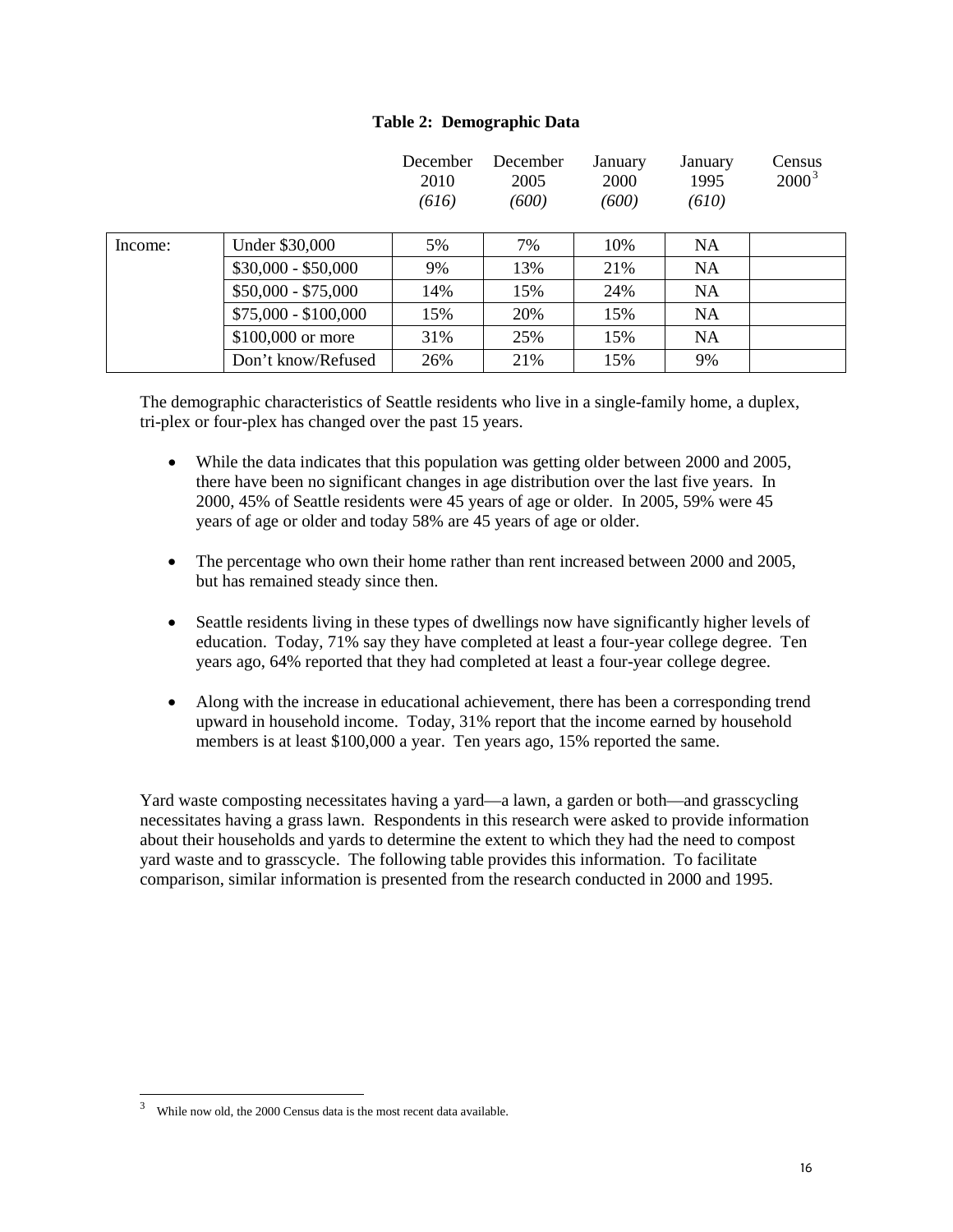|                                  |                | December | December | January | January |
|----------------------------------|----------------|----------|----------|---------|---------|
|                                  |                | 2010     | 2005     | 2000    | 1995    |
| Base:                            |                | (616)    | (600)    | (600)   | (610)   |
|                                  |                |          |          |         |         |
| Yard:                            | Yes            | 95%      | 98%      | 96%     | 95%     |
|                                  | N <sub>o</sub> | 5%       | 2%       | 4%      | 5%      |
|                                  |                |          |          |         |         |
| Lawns:                           | Yes            | 80%      | 87%      | 88%     | 85%     |
|                                  | N <sub>o</sub> | 20%      | 13%      | 12%     | 15%     |
|                                  |                |          |          |         |         |
| Ever Care for Yard: <sup>4</sup> | Yes            | 100%     | 96%      | 94%     | 79%     |
|                                  | N <sub>0</sub> | 0%       | 4%       | 6%      | 21%     |
|                                  |                |          |          |         |         |
| Have a Garden:                   | Yes            | 74%      | 74%      | 71%     | 57%     |
|                                  | No             | 26%      | 26%      | 29%     | 43%     |
|                                  |                |          |          |         |         |
| Garden Type:                     | Food           | 48%      | 37%      | 37%     | 35%     |
|                                  | Flower         | 61%      | 63%      | 63%     | 51%     |
|                                  | Other          | 16%      | 13%      | 8%      | 1%      |
|                                  | None           | 22%      | 26%      | 29%     | 43%     |

#### **Table 3: Household Yard Characteristics**

While there were some changes between 1995 and 2010 in the percentage of residents who reported caring for their yard and having a garden, these and other characteristics reported above have remained very stable since 2000.

- The vast majority (95%) report that they have a yard—a percent that is no different from 1995 (95%).
- Five out of six (84%) report that they have a lawn. 85% said the same in 1995.
- Seventy-eight percent (78%) report having a garden—a percent that has inched up from 71% in January 2000. Only 57% reported the same in 1995.
- The percent saying they have a food garden increased significantly between 2005 and 2010 (from 37% to 48% today).

 $\overline{a}$ 

<sup>4</sup> A change in questionnaire wording between 1995 and 2000 makes it difficult to compare directly the percent that "ever" care for their yard. All evidence suggests that an extremely high percentage continue to take responsibility for at least some of their yard care.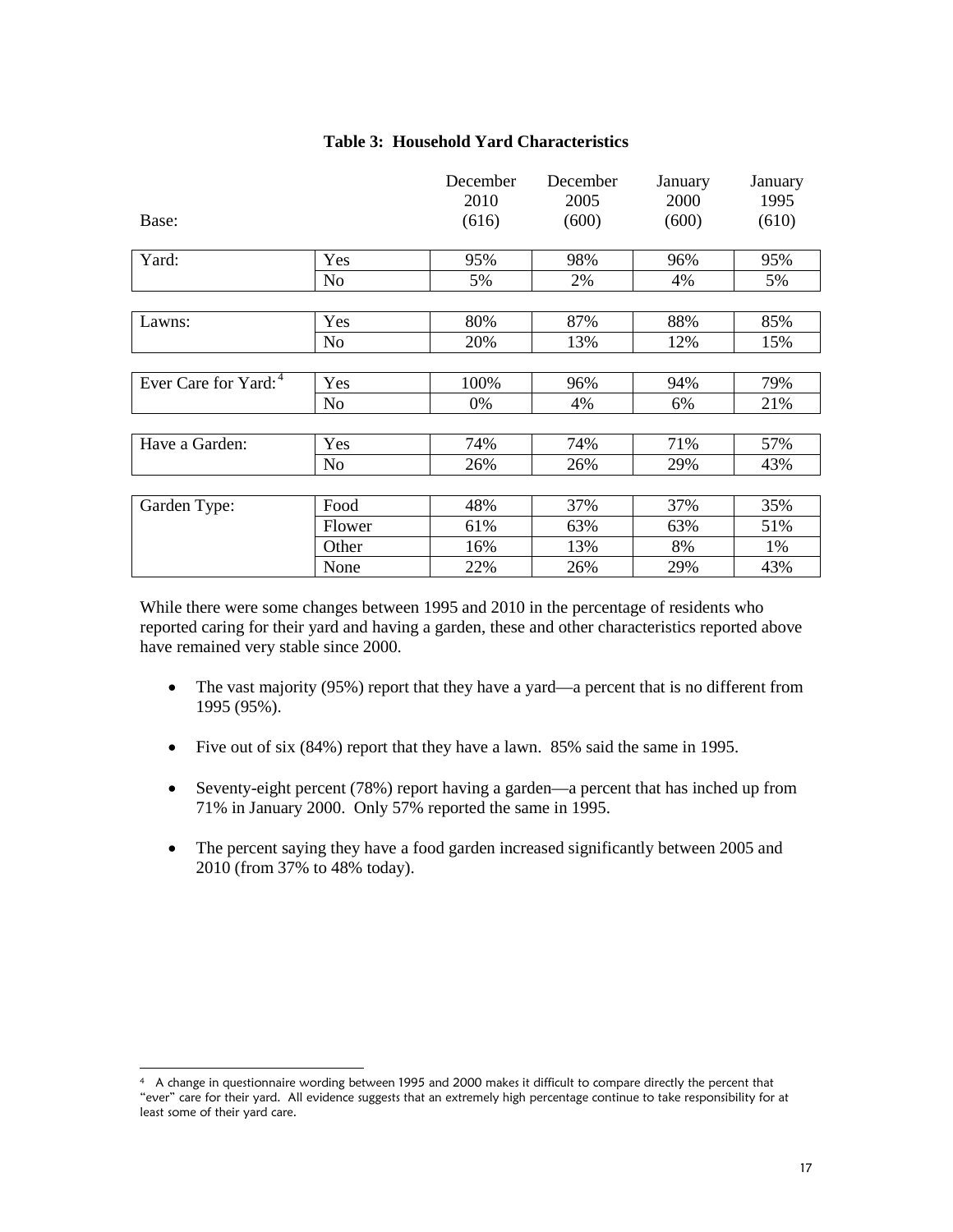### **Household Garbage Service**

With regard to garbage service levels, just about as many have a 32-gallon container as those who have a smaller container. Of the total sample of 616 households:

| • 18% have a micro garbage container;<br>• 26% have a mini container;             | $\begin{cases} 44\% \end{cases}$              |
|-----------------------------------------------------------------------------------|-----------------------------------------------|
| • 39% have a 32-gallon container;                                                 | $\begin{array}{ c c } \hline \end{array}$ 39% |
| $\bullet$ 4% have a 64-gallon container;<br>• 3% have a 96-gallon container; and, | $\left\{\right.$ 7%                           |

• 10% don't know the size of the garbage container.

Rebasing the data to exclude those who did not know, the data indicates that subscription levels among those in our sample over-represents those with a micro container (20% of these respondents compared to 9% of the City with this subscription level) and under-represents those with 32-gallon service (43% compared to 58% of the City with one-can service).

|                               | December 2010<br><b>Survey Data</b> | City<br>Subscription |
|-------------------------------|-------------------------------------|----------------------|
| Micro garbage container       | 20%                                 | 9%                   |
| Mini container                | 29%                                 | 26%                  |
| 32-gallon container (one-can) | 43%                                 | 58%                  |
| 64-gallon or larger container | 7%                                  | 8%                   |

Most people take their garbage out to the curb every week:

- 92% say they take their garbage out every week;
- 4% say they take it out every other week; and,
- 2% say they take it out less frequently.

### **Survey Limitations**

A sample size of 616 is sufficient to provide 95% confidence that the resulting data will be within plus or minus 4.0% of what it would be if all Seattle households with residential pick-up service were interviewed. That is, in theory, had all people in the target population been interviewed, there is a 95% chance the results would be within plus or minus 4.0% of the results obtained from this sample. This error range is calculated at the 50%-50% response rate to any two-part questions (e.g., 50% "yes" and 50% "no") and is therefore the maximum error range that can be expected from a sample this size.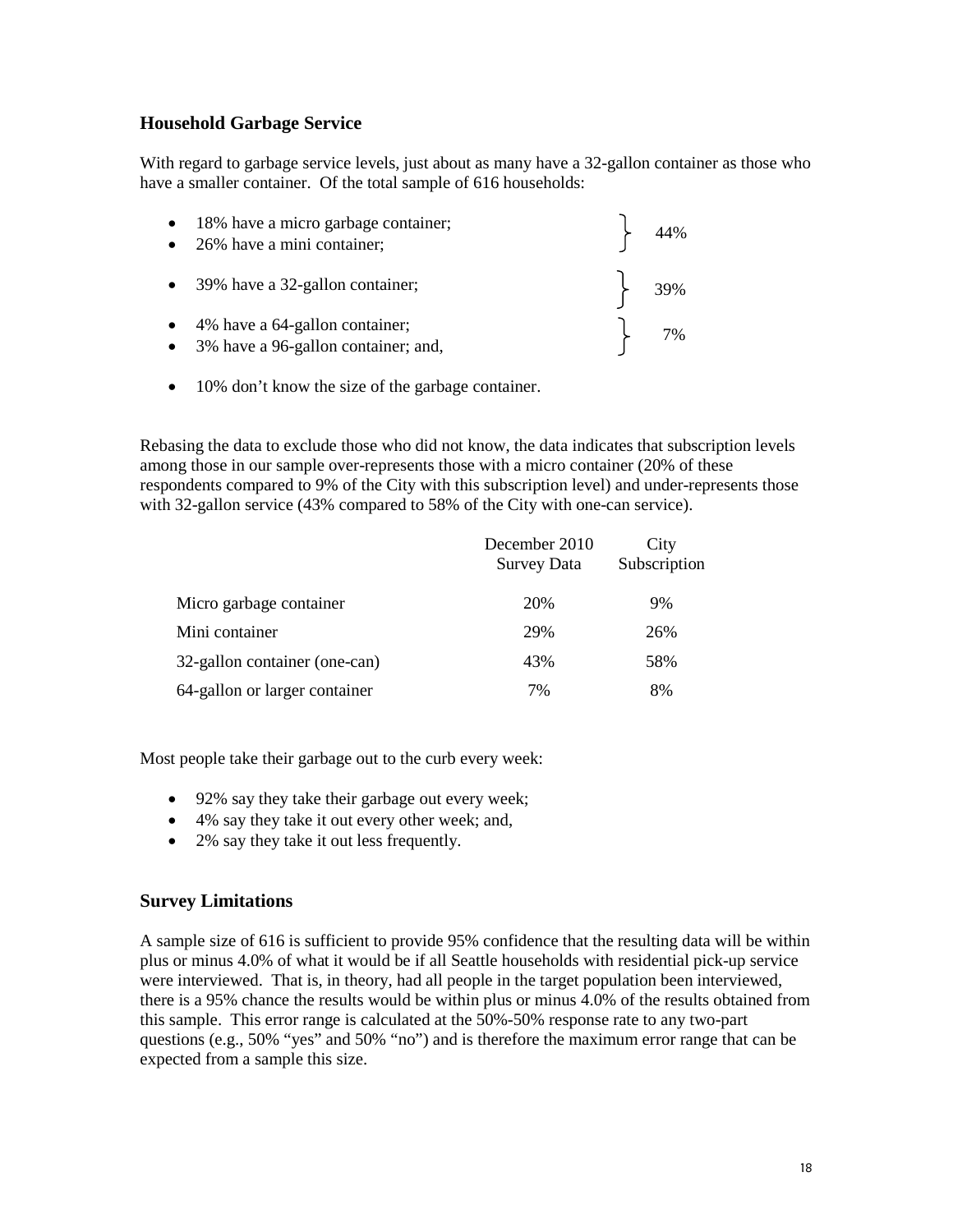This report addresses results from several specific subgroups. The following table presents some of these subgroups, the number of interviews conducted and the associated error range.

| Subgroup                                | Number of Interviews | <b>Associated Error Range</b> |
|-----------------------------------------|----------------------|-------------------------------|
|                                         |                      |                               |
| <b>Total Sample</b>                     | 616                  | $+/- 4.0\%$                   |
|                                         |                      |                               |
| <b>Back Yard Yard Waste Composters</b>  | 186                  | $+/- 7.3%$                    |
| <b>Back Yard Food Waste Composters</b>  | 125                  | $+/- 8.9\%$                   |
| Grasscyclers                            | 296                  | $+/- 5.8\%$                   |
|                                         |                      |                               |
| <b>Yard Waste Only Composters</b>       | 97                   | $+/- 10.2\%$                  |
| Food Waste Only Composters              | 36                   | $+/- 16.7\%$                  |
| <b>Compost Both Yard and Food Waste</b> | 89                   | $+/- 10.6\%$                  |
| Compost Neither Yard nor Food Waste     | 394                  | $+/- 5.0\%$                   |
|                                         |                      |                               |
| Use curbside for yard waste             | 520                  | $+/- 4.4\%$                   |
| Use curbside for food waste             | 552                  | $+/- 4.3%$                    |

#### **Table 4: Survey Subgroup Error Ranges**

The data presented in this report provides a very reliable and valid picture of Seattleites' attitudes and behaviors with regard to organic waste management activities. This data is very useful when assessing the size of the current market and the future market for program enhancement and expansion. However, it must be kept in mind that this survey cannot predict the future. While great care and the most advanced methods were employed in the design, execution and analysis of this study, these results should be interpreted only as representing the view of these respondents at the time they were interviewed.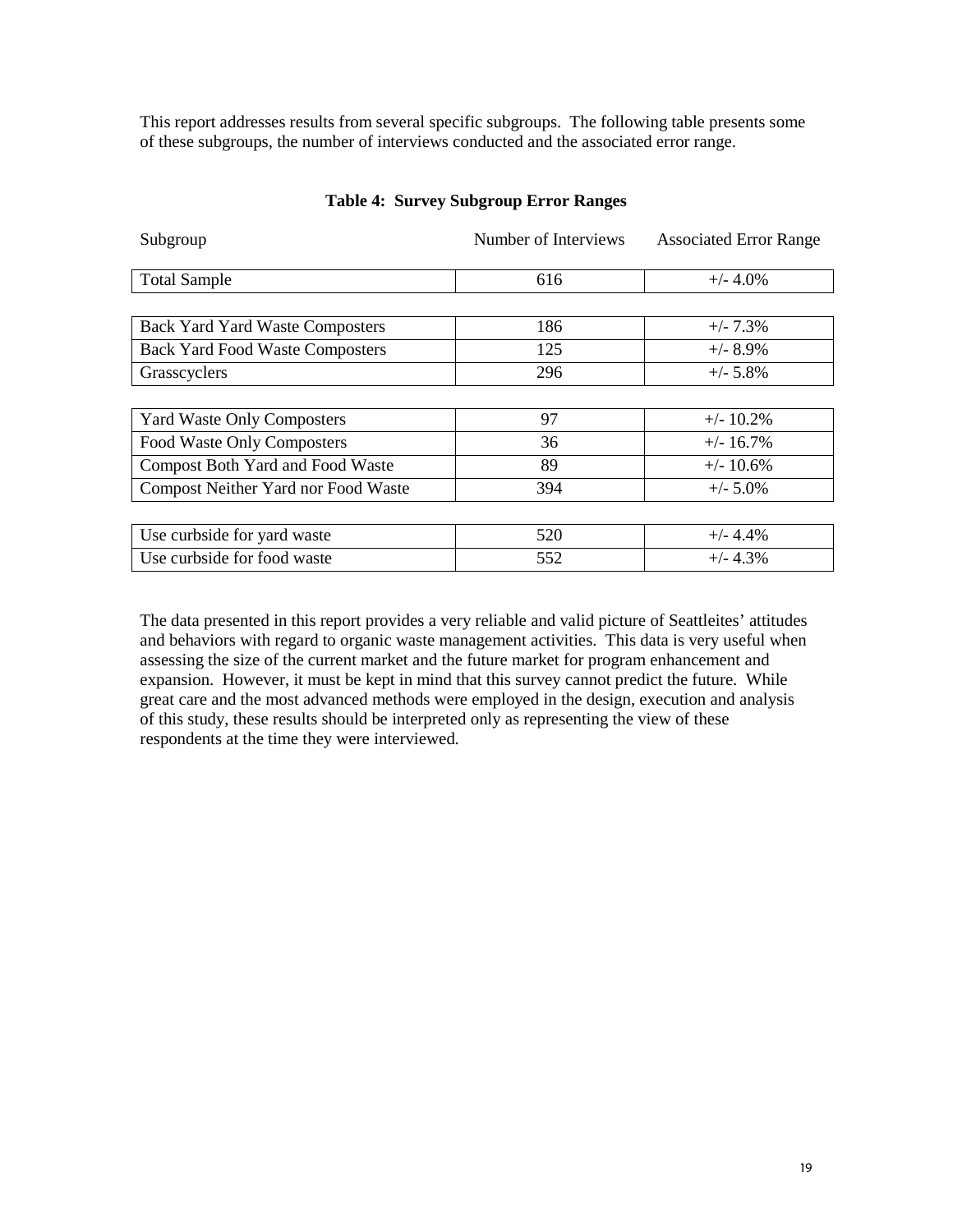### **Current Market – Detailed Findings**

### **Curbside Pick-Up Service for Food and Yard Waste**

Ninety-seven percent (97%) of the Seattle households with garbage services say they are signed up for Seattle's curbside yard and food waste pick-up service.<sup>i</sup> About one-half (50%) have been signed up for fewer than five years:<sup>ii</sup>

- 17% have been signed up for less than one year;
- 20% have been signed for at least one year, but fewer than three years;
- 13% have been signed up for at least three years, but fewer than five years;
- 17% have been signed up for five years, but fewer than 10 years; and,
- 26% have been signed up for 10 years or more.

Of the 97% that are signed up for organics pick-up service, about one-half (48%) say that they currently have the 96-gallon food and yard waste cart. One-quarter (23%) have the 32-gallon cart and 16% have a 13-gallon cart.<sup>iii</sup>

Looking at it from the total market perspective (616 households):

- 46% of can customers have a 96-gallon organics cart;
- 22% have a 32-gallon organics cart;
- 15% have a 13-gallon organics cart;
- 13% don't know the size of their organics cart; and,
- 3% are not signed up for organics collection service.

Among the 3% who are not signed up for organics collection (21 people), one-half (48%) say they have an exemption, 33% say they do not have an exemption and 19% don't know whether or not they have one.<sup>iv</sup>

### **Characteristics of the Backyard Composting Market**

Among the 616 Seattle residents interviewed, about one out of every three (36%) are currently composting yard and/or food waste at home and 64% are composting neither food nor yard waste at home.

- 97 (16%) currently compost yard waste but not food waste (referred to as "yard waste only composters" in this report);
- 36 (6%) currently compost food waste but not yard waste (referred to as "food waste only composters" in this report);
- 89 (14%) currently compost both yard and food waste (referred to as "yard and food waste composters" in this report); and,
- 394 (64%) currently do not compost either yard or food waste (referred to as "noncomposters" in this report).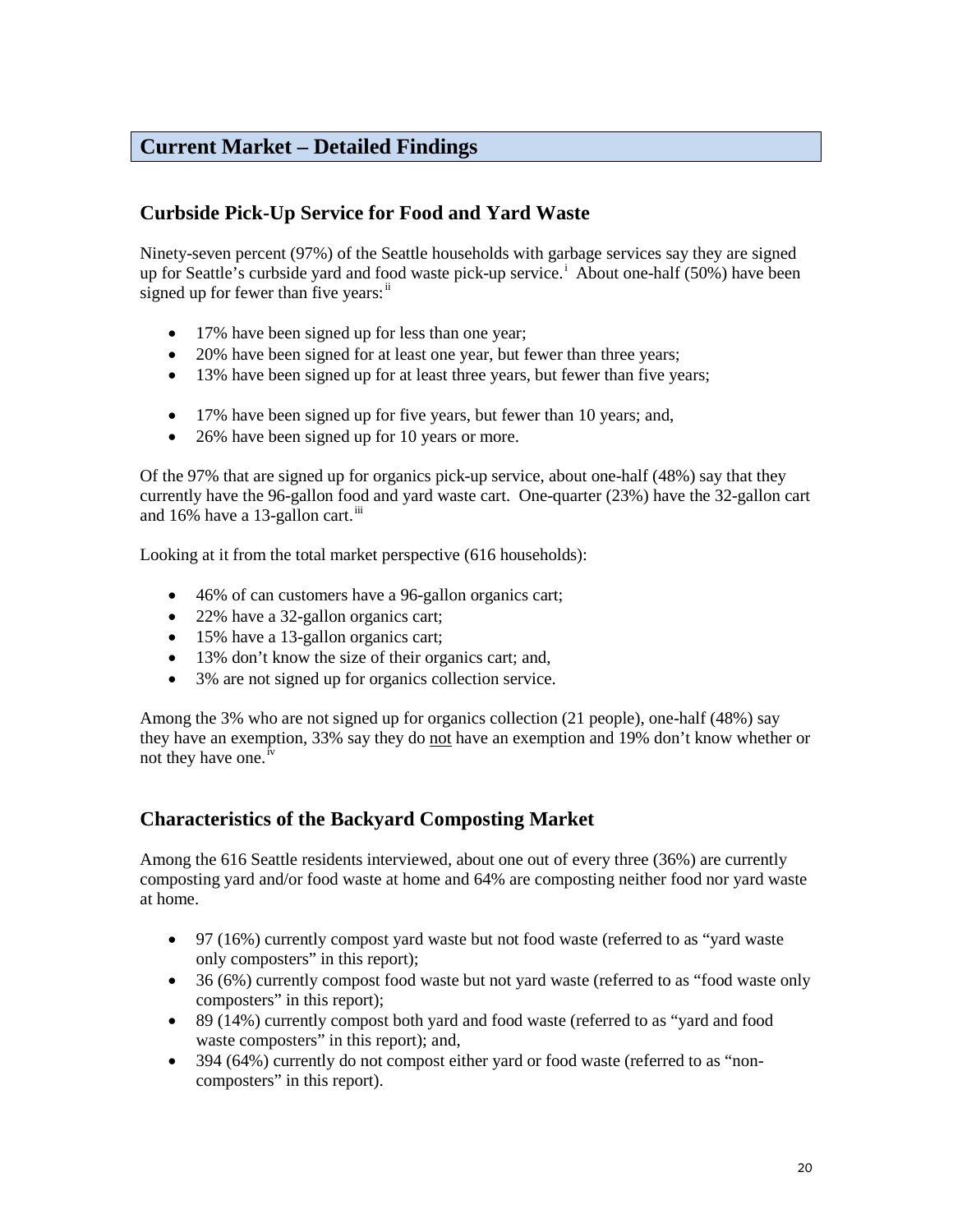Together,

- 186 (30%) currently compost yard waste (and may or may not compost food waste); and,
- 125 (20%) currently compost food waste (and may or may not compost yard waste).

The following table compares this information to similar information collected in 2005, 2000 and 1995:

| Base: Total Sample              | December<br>2010<br>(616) | December<br>2005<br>(600) | January<br>2000<br>(600) | January<br>1995<br>(610) |
|---------------------------------|---------------------------|---------------------------|--------------------------|--------------------------|
| <b>Yard Waste Only</b>          | 16%                       | 16%                       | 19%                      | 19%                      |
| Food Waste Only                 | 6%                        | 2%                        | 4%                       | 3%                       |
| <b>Both Yard and Food Waste</b> | 14%                       | 24%                       | 27%                      | 22%                      |
| Neither Yard nor Food Waste     | 64%                       | 58%                       | 50%                      | 57%                      |
|                                 |                           |                           |                          |                          |
| <b>Total Yard Waste</b>         | 30%                       | 40%                       | 46%                      | 41%                      |
| <b>Total Food Waste</b>         | 20%                       | 26%                       | 31%                      | 25%                      |

### **Table 5: Current Composting Behavior** <sup>v</sup>

The percent of households that report composting yard and/or food waste in 2010 has decreased significantly since 2000 (from 50% in 2000 to 36% in 2010.

The table below provides information about the demographic characteristics of those who currently compost yard waste, those who currently compost food waste, and those who compost neither. For comparison purposes, the percentages for the total sample are repeated here.

#### **Table 6: Profile of 2010 Composters and Non-Composters**

| Base:<br>(% of Sample) |        | Total<br>Sample<br>(616)<br>$(100\%)$ | Yard<br>Waste<br>(186)<br>$(30\%)$ | Food<br>Waste<br>(125)<br>(20%) | Non-<br>Composters<br>(394)<br>(64%) |
|------------------------|--------|---------------------------------------|------------------------------------|---------------------------------|--------------------------------------|
| Gender:                | Male   | 47%<br>$(100\%)$                      | 49%<br>(32%)                       | 54%<br>(23%)                    | 44%<br>(61%)                         |
|                        | Female | 53%<br>$(100\%)$                      | 51%<br>(29%)                       | 46%<br>(18%)                    | 56%<br>(67%)                         |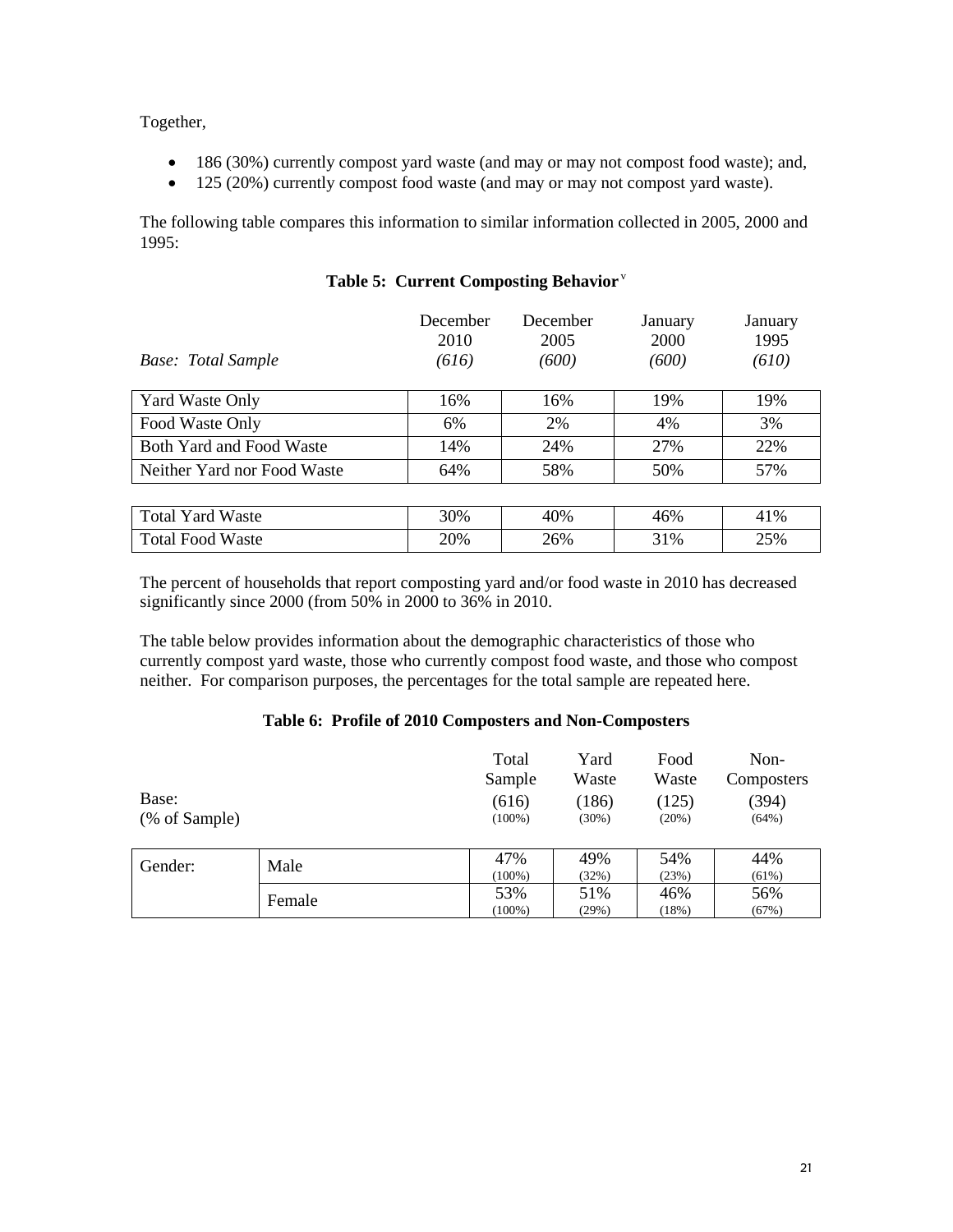### **Table 6: Profile of 2010 Composters**

|                |                   | Total<br>Sample  | Yard<br>Waste | Food<br>Waste | Non-<br>Composters |
|----------------|-------------------|------------------|---------------|---------------|--------------------|
| Base:          |                   | (616)            | (186)         | (125)         | (394)              |
| (% of Sample)  |                   | $(100\%)$        | (30%)         | (20%)         | (64%)              |
|                |                   |                  |               |               |                    |
| Age:           | Under 25          | 1%               | 1%            | 2%            | 1%                 |
|                |                   | $(100\%)$        | (29%)         | (43%)         | (57%)              |
|                | $25 - 34$         | 12%              | 7%            | 10%           | 14%                |
|                |                   | $(100\%)$        | (17%)         | (17%)         | (73%)              |
|                | $35 - 44$         | 26%              | 28%           | 31%           | 25%                |
|                |                   | $(100\%)$<br>19% | (33%)<br>18%  | (25%)<br>18%  | (62%)<br>20%       |
|                | $45 - 54$         | $(100\%)$        | (28%)         | (20%)         | (66%)              |
|                |                   | 20%              | 23%           | 19%           | 19%                |
|                | $55 - 64$         | $(100\%)$        | (36%)         | (20%)         | (61%)              |
|                |                   | 19%              | 19%           | 15%           | 19%                |
|                | 65 years or older | $(100\%)$        | (31%)         | (16%)         | (63%)              |
|                |                   |                  |               |               |                    |
|                | Caucasian         | 81%              | 80%           | 82%           | 81%                |
| Ethnicity:     |                   | $(100\%)$        | (30%)         | (21%)         | (64%)              |
|                | Asian             | 5%               | 3%            | 4%            | 6%                 |
|                |                   | $(100\%)$        | (19%)         | (16%)         | (78%)              |
|                | African American  | 4%               | 3%            | 2%            | 4%                 |
|                |                   | $(100\%)$        | (23%)         | (14%)         | (64%)              |
|                | Latino/Hispanic   | 2%               | 2%            | 2%            | 2%                 |
|                |                   | $(100\%)$        | (29%)         | (14%)         | (64%)              |
|                | American Indian   | 1%<br>$(100\%)$  | 2%<br>(60%)   | 2%<br>(60%)   | ${<}1\%$<br>(20%)  |
|                |                   | 2%               | 2%            | 2%            | 2%                 |
|                | Mixed (Other)     | $(100\%)$        | (29%)         | (14%)         | (71%)              |
|                |                   |                  |               |               |                    |
|                |                   | 96%              | 97%           | 96%           | 94%                |
| Dwelling Type: | Single-unit       | $(100\%)$        | (31%)         | (20%)         | (64%)              |
|                |                   | 4%               | 3%            | 4%            | 6%                 |
|                | Multiple-unit     | $(100\%)$        | (20%)         | (20%)         | (68%)              |
|                |                   |                  |               |               |                    |
| Home           |                   | 88%              | 90%           | 89%           | 88%                |
| Ownership:     | Own               | $(100\%)$        | (31%)         | (20%)         | (64%)              |
|                | Rent              | 9%               | 6%            | 8%            | 10%                |
|                |                   | $(100\%)$        | (21%)         | (17%)         | (69%)              |
|                |                   |                  |               |               |                    |
| Number in      |                   | 16%              | 12%           | 10%           | 18%                |
| Household:     | One               | $(100\%)$        | (23%)         | (13%)         | (71%)              |
|                |                   | 39%              | 35%           | 34%           | 41%                |
|                | Two               | $(100\%)$        | (28%)         | (18%)         | (67%)              |
|                | Three             | 18%              | 23%           | 28%           | 15%                |
|                |                   | $(100\%)$        | (39%)         | (32%)         | (53%)              |
|                | Four              | 18%              | 18%           | 19%           | 17%                |
|                |                   | $(100\%)$        | (31%)         | (22%)         | (63%)              |
|                | Five or more      | 7%               | 8%            | 7%            | 7%                 |
|                |                   | $(100\%)$        | (30%)         | (20%)         | (63%)              |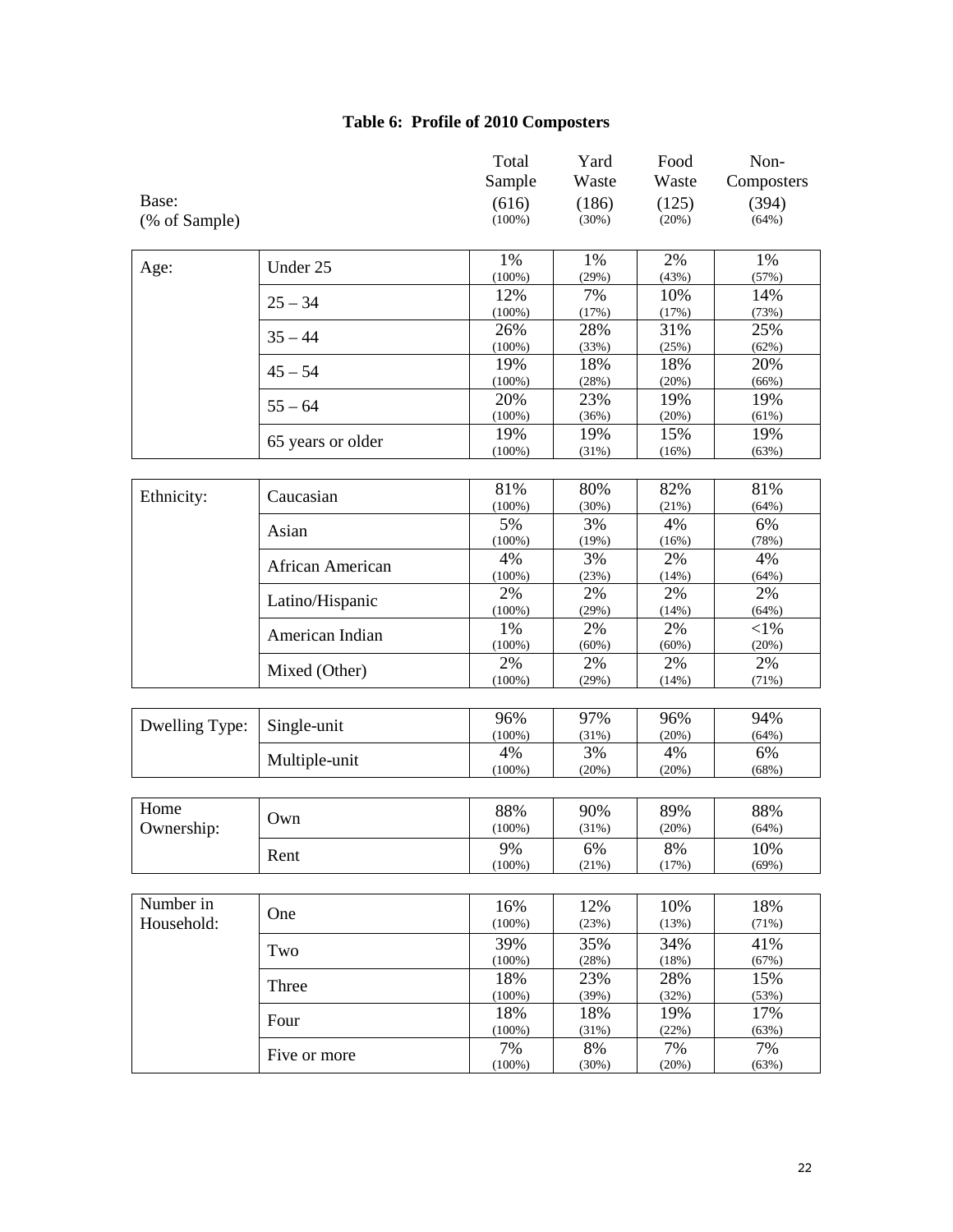|                        |                          | Total<br>Sample    | Yard<br>Waste  | Food<br>Waste  | Non-<br>Composters |
|------------------------|--------------------------|--------------------|----------------|----------------|--------------------|
| Base:<br>(% of Sample) |                          | (616)<br>$(100\%)$ | (186)<br>(30%) | (125)<br>(20%) | (394)<br>(64%)     |
| Education:             | High school or less      | 7%<br>$(100\%)$    | 4%<br>(16%)    | 5%<br>(13%)    | 9%<br>(82%)        |
|                        | Some college / AA degree | 17%<br>$(100\%)$   | 17%<br>(31%)   | 18%<br>(22%)   | 16%<br>(62%)       |
|                        | 4-year college degree    | 38%<br>$(100\%)$   | 36%<br>(28%)   | 34%<br>(18%)   | 40%<br>(66%)       |
|                        | Graduate work/degree     | 33%<br>$(100\%)$   | 35%<br>(32%)   | 38%<br>(23%)   | 32%<br>(61%)       |
|                        |                          |                    |                |                |                    |
| Income:                | Under \$30,000           | 5%<br>$(100\%)$    | 6%<br>(34%)    | 7%<br>(28%)    | 5%<br>(63%)        |
|                        | $$30,000 - $50,000$      | 9%<br>$(100\%)$    | 9%<br>(30%)    | 10%<br>(22%)   | 8%<br>(61%)        |
|                        | $$50,000 - $75,000$      | 14%<br>$(100\%)$   | 10%<br>(23%)   | 14%<br>(21%)   | 15%<br>(71%)       |
|                        | $$75,000 - $100,000$     | 15%<br>$(100\%)$   | 14%<br>(28%)   | 14%<br>(18%)   | 15%<br>(65%)       |
|                        | \$100,000 or more        | 31%<br>$(100\%)$   | 32%<br>(32%)   | 34%<br>(22%)   | 30%<br>(62%)       |

#### **Table 6: Profile of 2010 Composters and Non-Composters**

When looking at the characteristics of those who compost, the following highlights emerge:

- Men and women are equally likely to compost yard waste and food waste.
- Although these sample sizes are too small to have confidence that the results are not due to chance, it appears that those who are under 25 years of age tend to have a higher likelihood of composting. And, Asians tend to be less likely than other groups to report that they compost.
- Those who compost either yard and/or food waste tend to have more educational experience than do those who do not compost either.

### **Current Behavior with Yard Waste**

The following table summarizes the yard waste behavior of the total sample of 616 respondents and compares this information to that learned in the 1995, 2000 and 2005 research. As depicted, the percent who say they do not have a yard, grass and/or garden has recently increased. Twice as many have no yard, grass or garden in 2010 compared to 2005. A change in the questionnaire wording resulted in a smaller percent saying that they care for their yard in 2000; however, this percent has remained stable since then.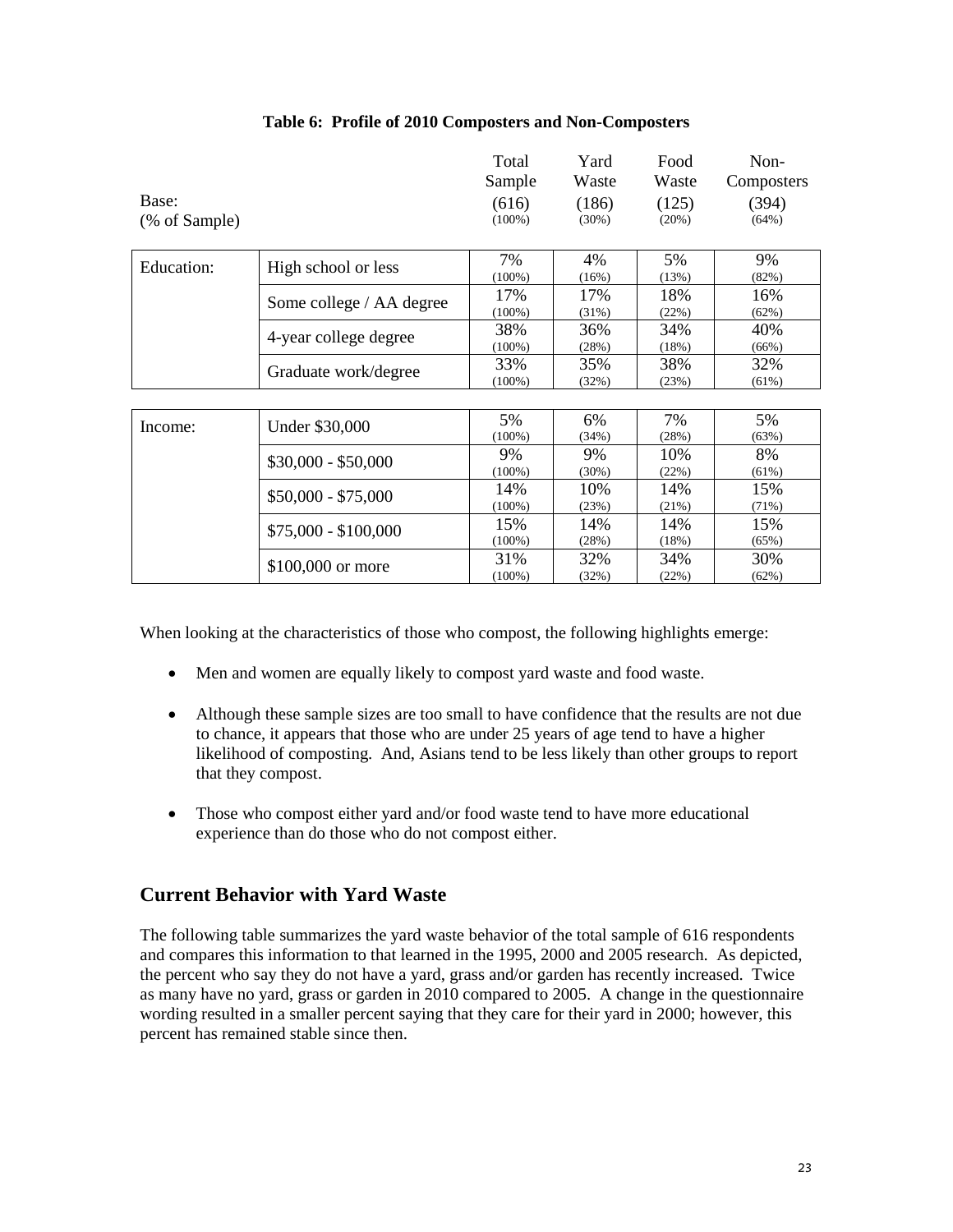|                                  | December      | December      | January       | January       |
|----------------------------------|---------------|---------------|---------------|---------------|
| Base: Total Sample               | 2010<br>(616) | 2005<br>(600) | 2000<br>(600) | 1995<br>(610) |
| No yard, grass and/or garden     | 8%            | 4%            | 4%            | 5%            |
| Do not ever care for yard        | $0\%$         | $0\%$         | 2%            | 8%            |
| All yard waste taken to curbside | 59%           | 49%           | 43%           | 33%           |
| Compost and use curbside         | 26%           | 33%           | 33%           | 26%           |
| All yard waste composted at home | 4%            | 7%            | 13%           | 15%           |
| Neither compost nor use curbside | 3%            | 6%            | 6%            | 13%           |

### **Table 7: Comparison of Yard Waste Composters Based on the Total Sample vi**

The percent reporting that they take all of their yard waste to the curbside for pick-up by the City has steadily increased. One-third (33%) of the Seattle residents interviewed in 1995 reported that they took all of their yard waste to the curbside. This has increased to 59% in 2010.

The percent of Seattle residents who report that they compost all of their yard waste at home has decreased since 1995. While 15% reported that they composted all of their yard waste in 1995, only 4% reported the same in 2010.

Compared to 1995, the percentage of Seattle residents who neither compost nor use curbside yard waste pick-up services has decreased substantially. In 1995, 13% reported that they used neither of these methods for their yard waste and only 3% reported that they used neither in 2010.

### **The Eligible Yard Waste Composting Market**

Between 1995 and 2000, changes in the questionnaire (wording and skip patterns) made it impossible to compare answers about yard care across the five-year time period. To correct for these questionnaire changes, information about disposal methods for yard waste was based on the "eligible market." Rather than including the entire sample, the eligible market includes only those people who have a yard or garden and who ever care for it themselves.

The following table summarizes the yard waste behavior of the eligible market, and compares this information to that from 1995 and 2000.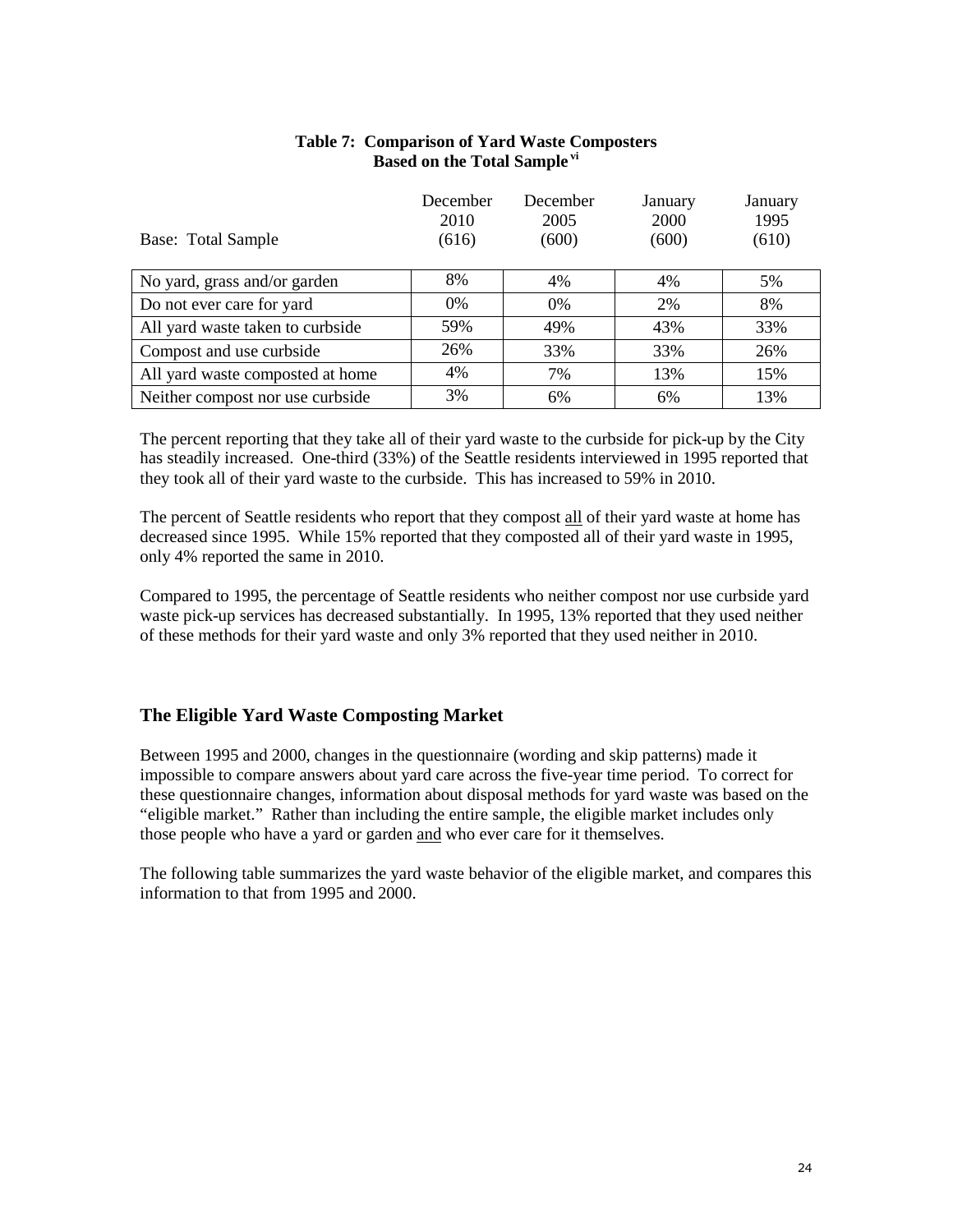|                                  | December<br>2010 | December<br>2005 | January<br>2000 | January<br>1995 |
|----------------------------------|------------------|------------------|-----------------|-----------------|
| Base: Eligible Market            | (566)            | (574)            | (568)           | (527)           |
| All yard waste taken to curbside | 64%              | 51%              | 45%             | 38%             |
| Compost and use curbside         | 28%              | 34%              | 35%             | 30%             |
| All yard waste composted         | 5%               | 8%               | 14%             | 17%             |
| Neither compost nor use curbside | 3%               | 6%               | 6%              | 15%             |

### **Table 8: Comparison of Yard Waste Composters Based on the Eligible Market**

Even when adjusted for better comparisons, the same situation is evident. The percent of Seattle residents who take all of their yard waste to the curbside for pick-up has steadily increased over time. Fifteen years ago, 38% of those who care for a yard said they disposed of all of their yard waste by taking it to the curbside and this percentage has increased to 64% today.

The percent who compost all of their yard waste has decreased over the years and is now about one-third of what it was in 1995 (from 17% in 1995 to 5% today). Only 3% of Seattle residents in 2010 say that they neither compost nor use curbside—a percent that has decreased from 15% in 1995.

Composting and tending a food garden seem to go together. Those who compost at least some of their yard waste are more likely than their non-composting counterparts to have a food or herb garden. Ninety-nine percent (99%) of those who compost yard waste have a food or herb garden compared to 65% of those who do not compost.

### **Curbside Service Usage among Households with a Yard**

In total, 92% of those with a lawn or garden report that they use the curbside yard waste pick-up service provided by the City. This percentage has steadily increased since 1995 (85% used yard waste pick-up service in 2005, 80% used it in 2000 and 68% used it in 1995).

In 2010, respondents who use curbside collection service were asked whether their household has changed the amount of yard waste that is picked-up at the curb or alley over the past year. vii Among these people:

- 43% said, compared to last year, more yard waste is now picked up at the curb;
- 47% said the amount has not changed over the past year; and,
- 6% said that less yard waste is now picked up at the curb.

A majority of the 226 respondents who take out more yard waste to the curb (43% of those with curbside service) report that they feel they put their yard waste cart out more because they put more food waste in it: viii

- 74% said that they leave more yard waste at the curb simply because there is more food and/or other compostable materials inside the cart;
- 14% said they are doing more yard work now;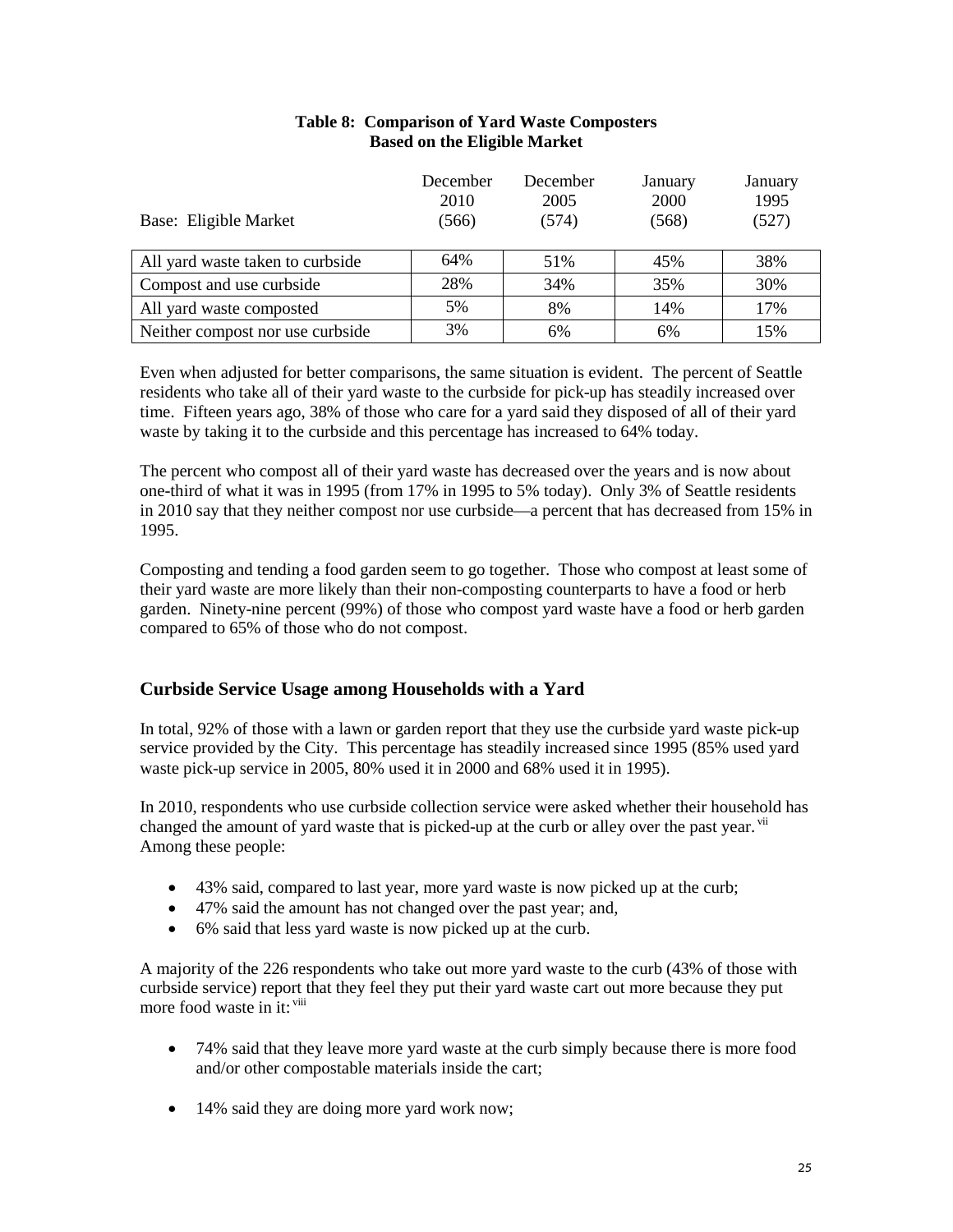- 8% said that since it was now mandatory to have a yard and food waste cart, they were using it more; and,
- 4% said that since they received a bin from the City and now had curbside service, they were using that service (more).

### **Yard Waste Self-Haul Behaviors**

People with yard waste were asked whether they ever took their yard waste to centralized facilities (like a transfer station) for composting.<sup>ix</sup> Eighty-three percent (83%) said they never haul their own yard waste to transfer stations. Among the 16% who do use transfer stations for yard waste, the typical person made three trips:<sup>x</sup>

- 31% self-hauled yard waste **one time** in the past year;
- 31% did it **twice** in the past year;
- 18% did it **three times**; and,
- 10% did it **four or more times** in the past year.

Users of transfer stations tend to be male and those with higher levels of education. Twenty-one percent (21%) of males used a transfer station last year compared to 12% of females. Twentytwo percent (22%) of those with at least some post graduate work used a transfer station last year compared to 14% of those with less education.

When asked whether they used transfer stations more often, less often, or about the same this year compared to last: xi

- 59% said their usage frequency hasn't changed;
- 30% said they use transfer stations for yard waste less often;
- 10% said they use transfer stations for yard waste more often.

### **Yard Waste Composting Behaviors at Home**

One-third (33%) of those with yard waste reported that they compost at least some of that yard waste at home, and 67% do not compost yard waste at home. When asked how much of their yard waste they compost, roughly as many people say they compost at least one-half of all their yard waste at home  $(52%)$  as those who say they compost less than one-half of it  $(48%)$ :  $xii$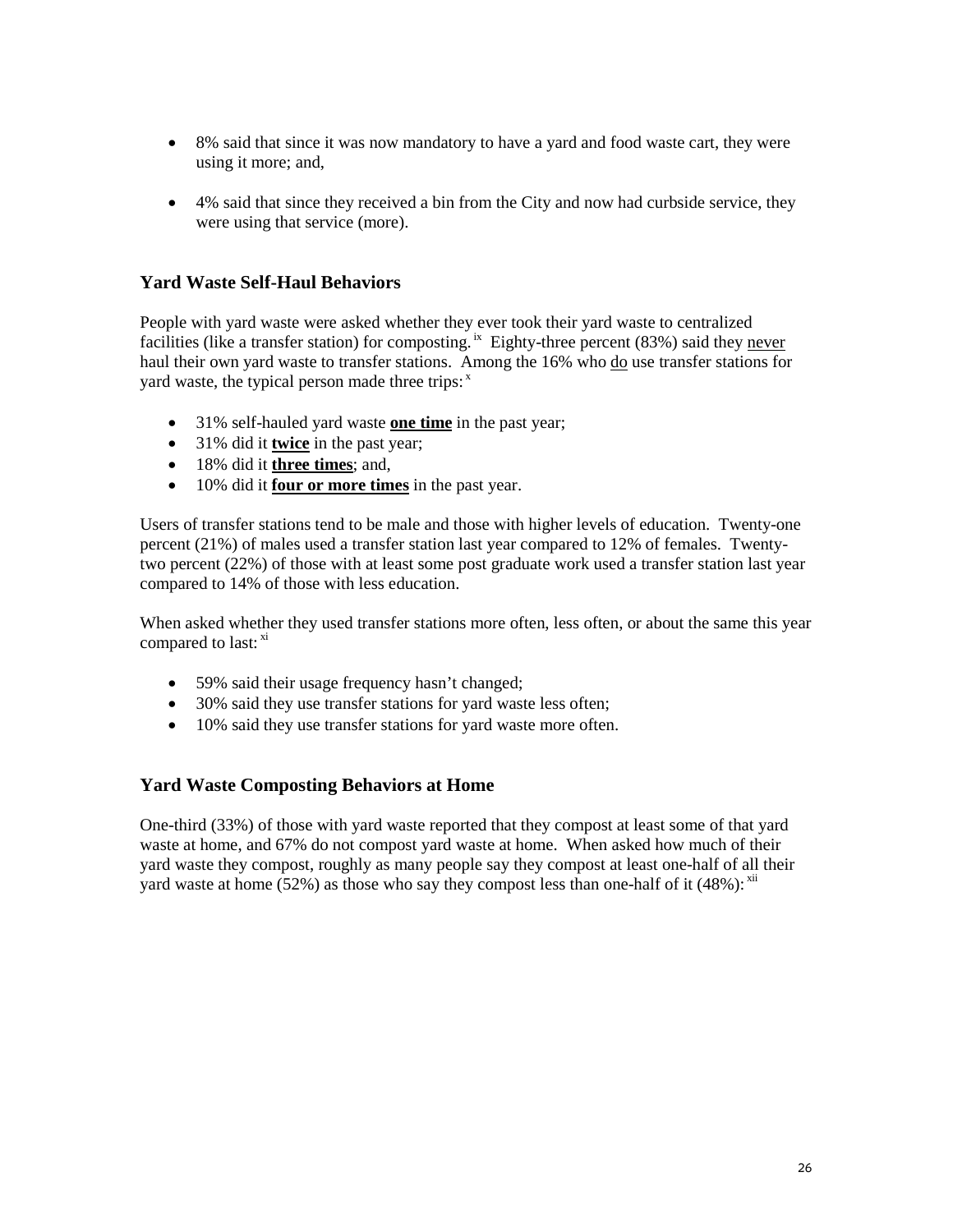• 27% compost all or almost all of their yard waste; • 8% compost about three-quarters of it; • 17% compost about one-half of it; • 22% compost about one-quarter of it; and, • 26% compost less than one-quarter of it. 52% 48%

Of those who compost yard waste at home, two-thirds (67%) say that they are composting just as much now as they did last year. Compared to last year, 19% say they are composting more now and 13% say they are composting less.  $x$ iii

Among the 24 people who are composting less than they did last year, many say this behavior change has something to do with the fact that they are now using their curbside service more: xiv

- 40% say that they compost less because they now use the bin for both food and yard waste;
- 28% specifically say it's an easier process to use the curbside bin than it is to compost; and,
- 24% gave a general response, just saying that they are using curbside more often than before.

Households that compost at home report that they are composting an average of three different types of vegetation: <sup>xv</sup>

- 79% compost leaves;
- 72% compost grass clippings;
- 57% compost whole plants;
- 48% compost small twigs and branches; and,
- 48% compost weeds.

### **Use of City-Provided Bins**

Of those who compost yard waste at home, the percent saying that they use a bin has trended downward over the past five years.

#### **Table 9: Use of Yard Waste Composting Binxvi**

| Base: Composters         | December 2010<br>(186) | December 2005<br>(238) |
|--------------------------|------------------------|------------------------|
| Use a bin                | 64%                    | 75%                    |
| Pile it up without a bin | 20%                    | 24%                    |
| Other                    | 11%                    | 0%                     |
| Don't know               | 4%                     | 1%                     |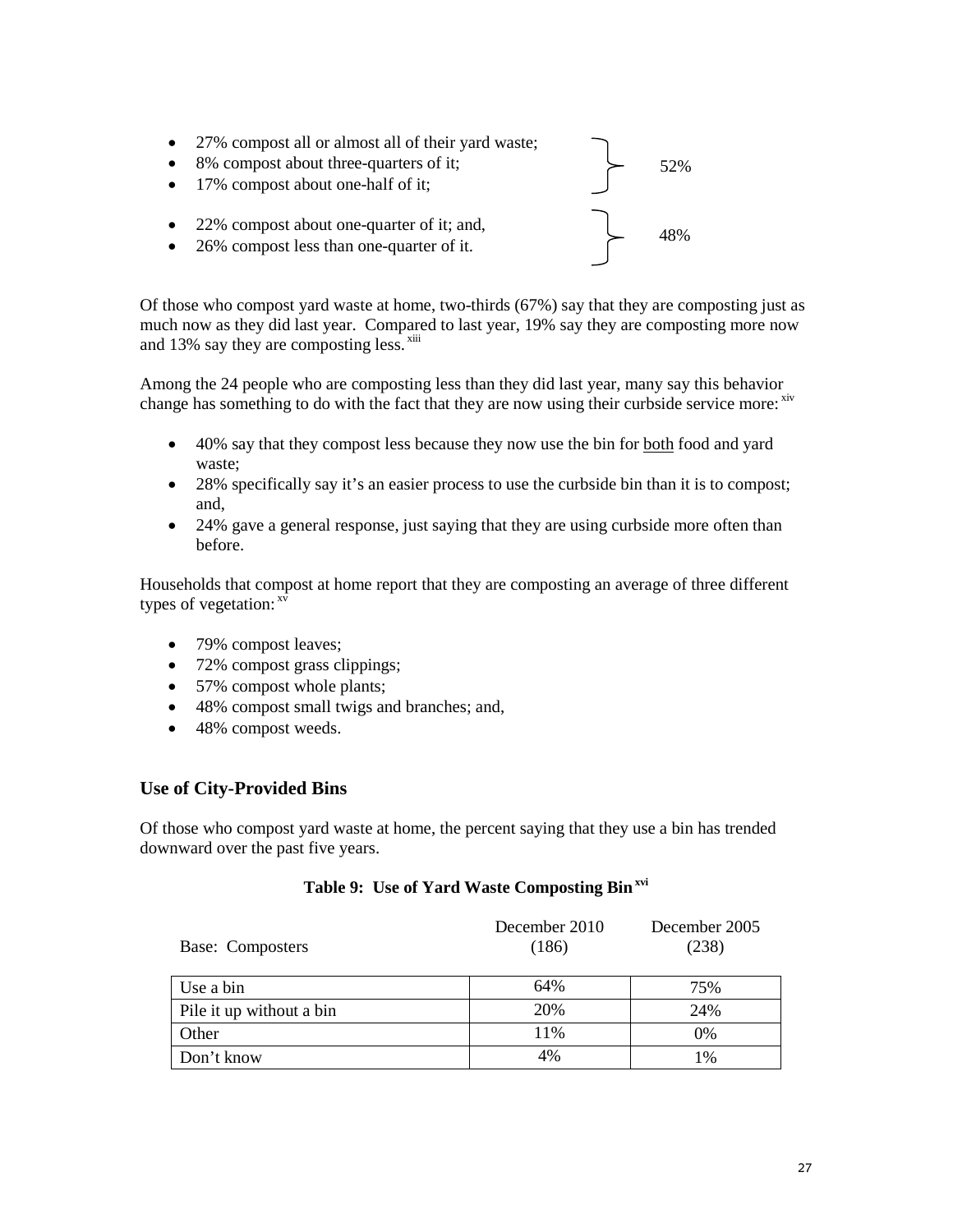Of the 119 people who use a bin, 55% know that they are using a bin provided by the City of Seattle. The evidence suggests that another 3% may be using a bin that was originally obtained through a City-sponsored distribution program. Thus, 58% of the bin users say that the bin they are using is probably one provided by the City. In 2005, the percent saying that they used a Cityprovided bin was 66%.

To summarize the use of City-provided yard waste composting bins among those who are yard waste composters:

### **Table 10: Use of Yard Waste Composting Binxvii Among all Yard Waste Composters**

| Base: All yard waste composters      | December 2010<br>(186) | December 2005<br>(238) |
|--------------------------------------|------------------------|------------------------|
| Use a City-provided bin (probably)   | 37%                    | 49%                    |
| Use a bin obtained elsewhere         | 23%                    | 24%                    |
| Pile the compost without using a bin | 20%                    | 24%                    |
| Other / Don't know                   | 20%                    | 3%                     |

The vast majority of bin users report that the bin they currently use still works well enough to use. The following table presents respondents' self-assessment of the working condition of the bin(s) they use:

### **Table 10: Condition of Back Yard Composting Binxviii**

| Base: Bin Users                     | December 2010<br>(119) | December 2005<br>(178) |
|-------------------------------------|------------------------|------------------------|
| Bin is like new                     | 34%                    | 40%                    |
| Not like new, but works very well   | 46%                    | 43%                    |
| In need of some repair, but working | 11%                    | 9%                     |
| In need of replacement              | 8%                     | 6%                     |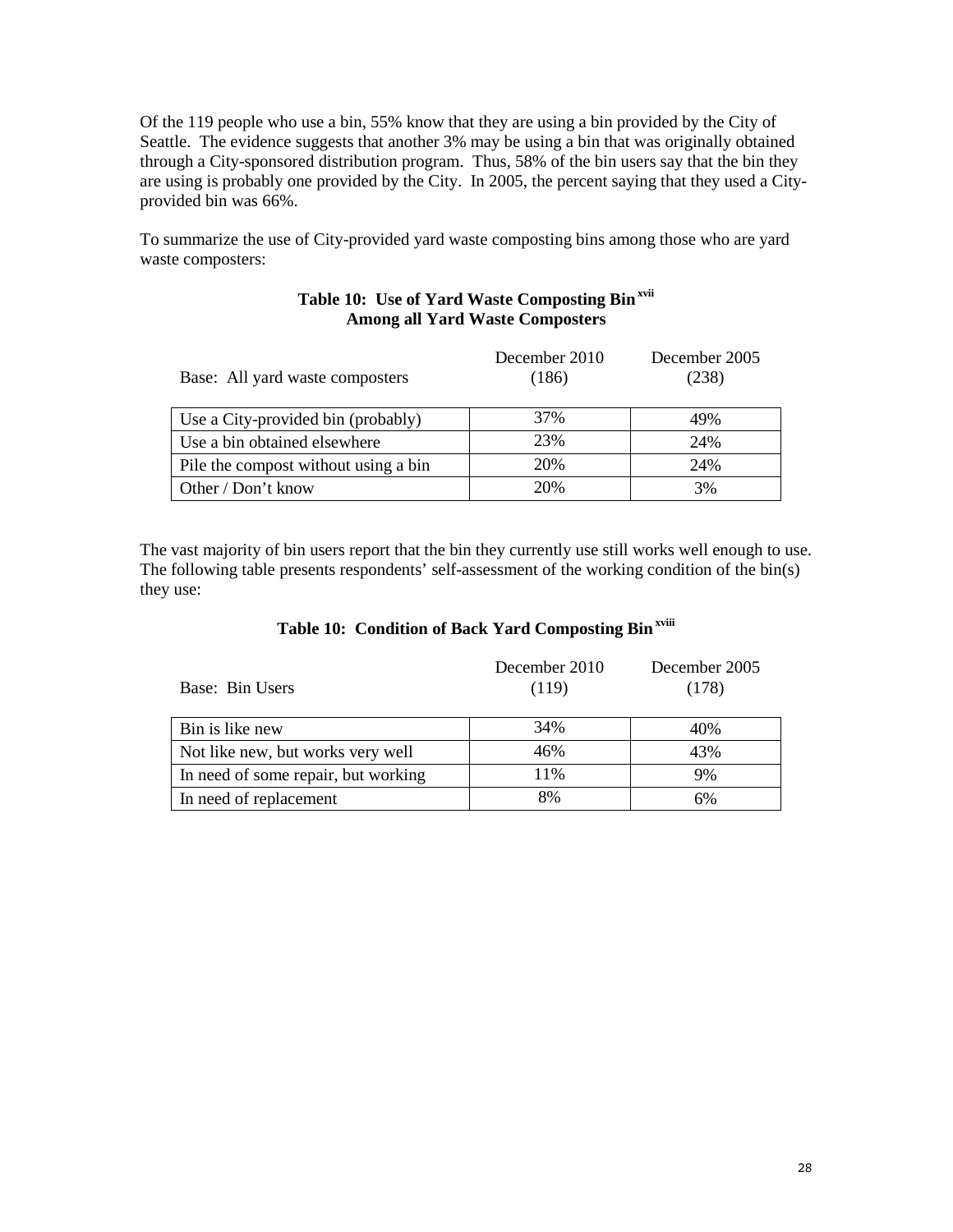Those who compost their yard waste at home were asked to report how likely they were to get a new bin within the next year if cost was not a consideration:

| Base: All yard waste composters | December 2010<br>(186) | December 2005<br>(238) |
|---------------------------------|------------------------|------------------------|
| Extremely likely                | 6%                     | 5%                     |
| Very likely                     | 10%                    | 7%                     |
| Somewhat likely                 | 9%                     | 15%                    |
| Not very likely                 | 25%                    | 26%                    |
| Not at all likely               | 50%                    | 46%                    |

### **Table 12: Likelihood to Get a New Bin – Cost Not Consideredxix**

To convert these responses describing intentions into a realistic estimator of actual behavior, the same process used in the 2000 and 2005 study was employed:

**Follow-through Estimator**, a method to convert stated intentions to an estimate of likely behavior. The percentage of those who say they are *extremely likely* to perform the act in question is discounted by 25% (so, 75% are considered as likely to following through) and the percentage who said they are *very likely* to perform the act in question is discounted by 67% (so, 33% are considered as likely to follow through).

In this case, the percentage of yard waste composters likely to purchase a new bin is estimated to be about 8% -- which is the same percentage as those who say their bin is in need of replacement. Five years ago (in 2005) 6% of the yard waste composters said they were likely to purchase a new bin.

Although cell sizes are too small to draw conclusions, the data indicates that females and those who are under 45 years of age are more likely than their counterparts to be extremely interested in purchasing a new bin next year.

In 2010, backyard composters were told that the City of Seattle distributes yard waste composting bins at a cost of \$35 each. This represented a \$10 increase over the \$25 price investigated in the 2005 research.

When the cost of getting a new bin from the City is \$35, the percentage of composters who are likely to purchase a new bin decreases.

| Base: All yard waste composters | December 2010<br>(186)<br>(At \$35) | December 2005<br>(238)<br>(At \$25) |
|---------------------------------|-------------------------------------|-------------------------------------|
| Extremely likely                | 4%                                  | 4%                                  |
| Very likely                     | 4%                                  | 4%                                  |
| Somewhat likely                 | 6%                                  | 14%                                 |
| Not very likely                 | 31%                                 | 30%                                 |
| Not at all likely               | 55%                                 | 47%                                 |

#### **Table 12: Likelihood to Get a New Bin @ \$35 xx**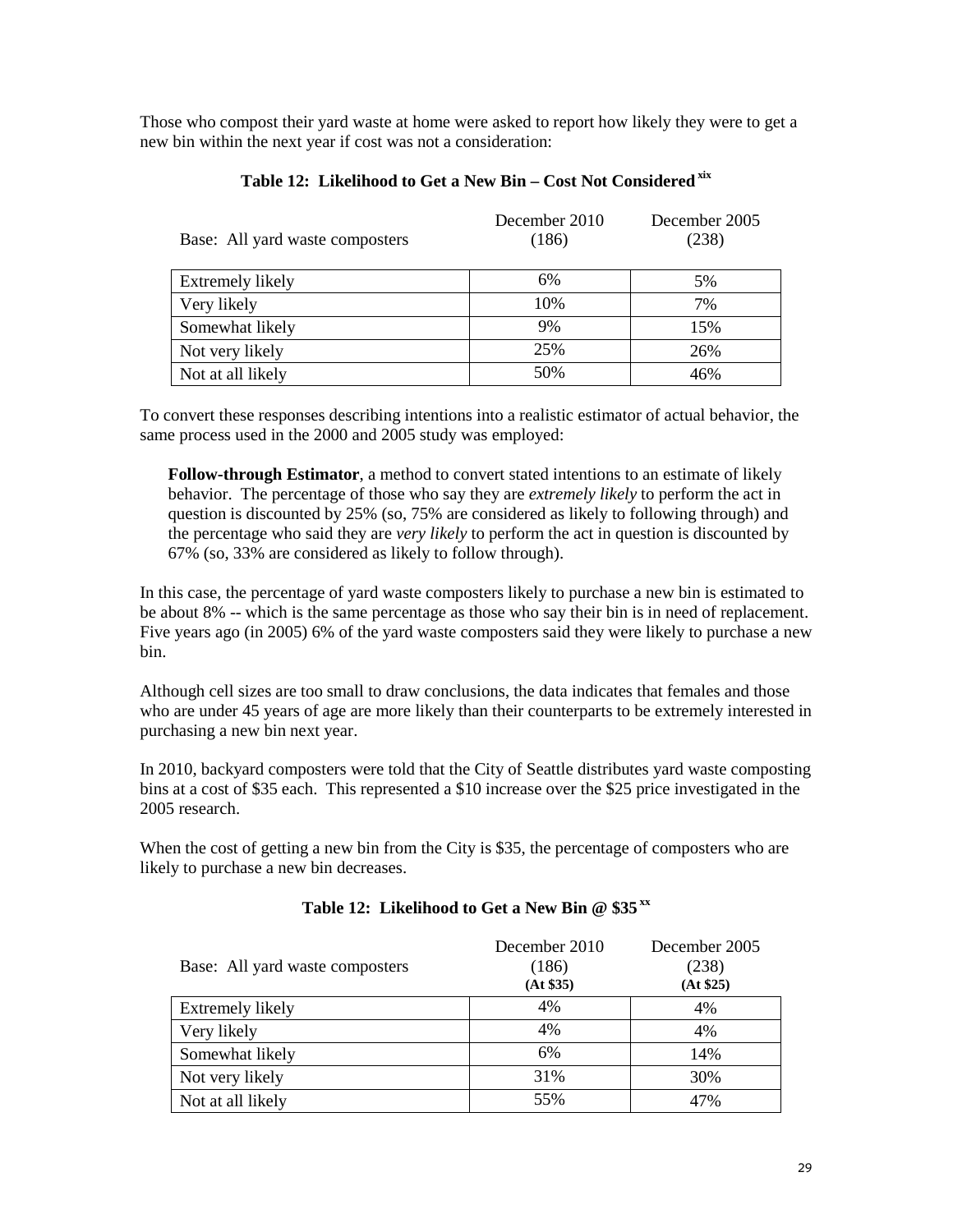When discounted to adjust for the likelihood to follow through on stated intentions, this equates to a market size of about 4% of current back yard composters – the same percentage as reported in 2005 for a bin costing ten dollars less.

To understand more about price sensitivity, those who compost yard waste at home were asked how likely they would be to purchase a City-provided bin for ten dollars less at \$25.

| Base: All yard waste composters | December 2010<br>(186)<br>(At \$25) | December 2005<br>(238)<br>(At \$25) |
|---------------------------------|-------------------------------------|-------------------------------------|
| Extremely likely                | 6%                                  | 4%                                  |
| Very likely                     | 6%                                  | 4%                                  |
| Somewhat likely                 | 3%                                  | 14%                                 |
| Not very likely                 | 30%                                 | 30%                                 |
| Not at all likely               | 54%                                 | 47%                                 |

### **Table 14: Likelihood to Get a New Bin @ \$25 xxi**

When discounted to adjust for the likelihood to follow through on stated intentions, this equates to a market size of about 7%. Thus, the market size almost doubles when the price is dropped from \$35.00 to \$25.00.

When cost is introduced as a factor, women tend to become less interested than men in purchasing a new bin. Regardless of whether the cost is \$35 or \$25, those with at least one child at home are more interested than those without children in purchasing a new bin.

### **Lawn Care Activities and Behaviors**

Eighty percent (80%, 491 people) live in households that have a lawn. These 491 Seattle residents were asked to describe their yard care activities and behaviors.

The following table presents the methods typically used for dealing with grass clippings among those with a lawn. The percentages from 2010 are compared to those from 2005 and 2000.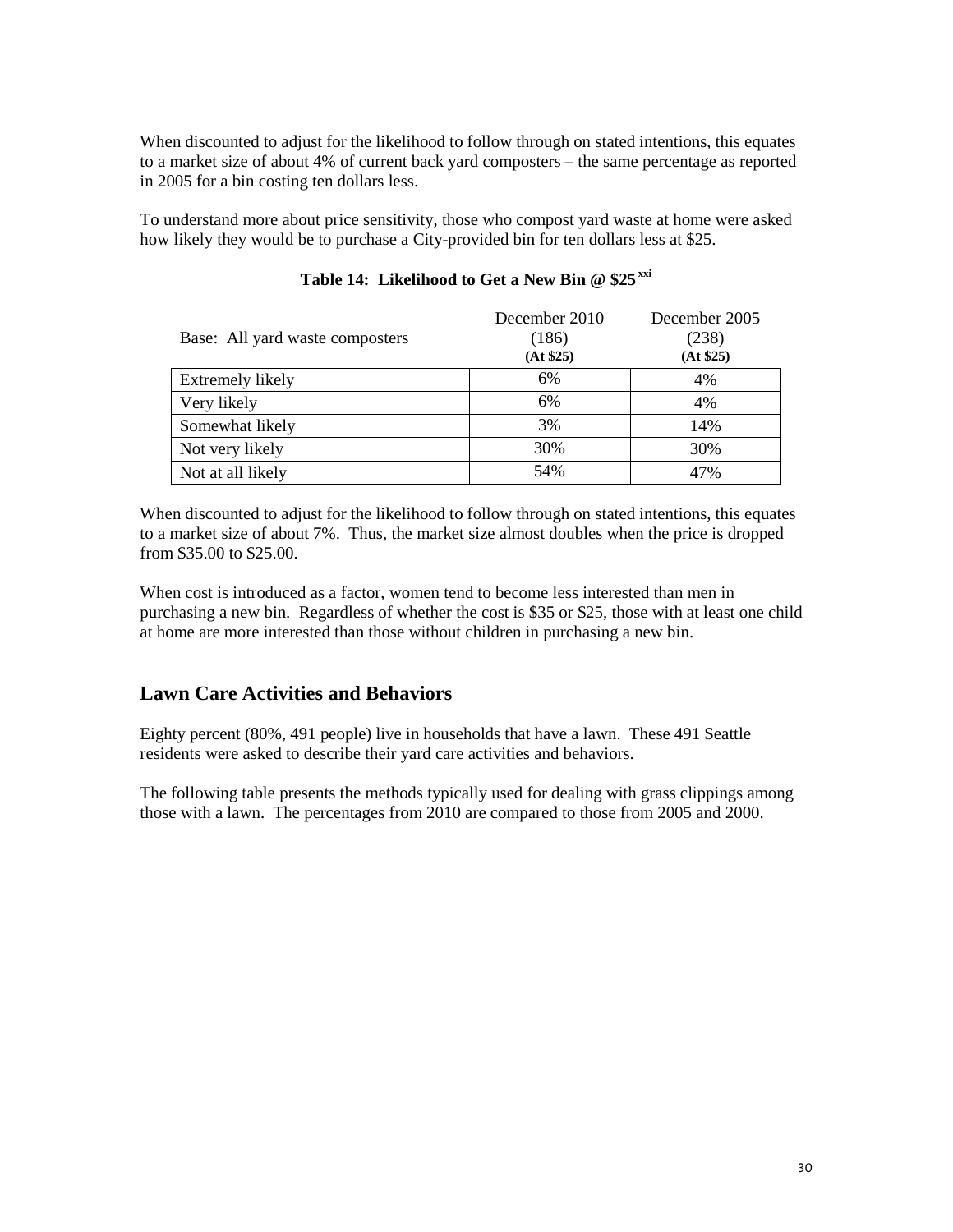| $Base = Have a lawn$                                      | December 2010<br>$(491)^{5}$ | December 2005<br>(522) | January 2000<br>(528) |
|-----------------------------------------------------------|------------------------------|------------------------|-----------------------|
| Typically leave grass clippings on<br>the lawn            | 33%                          | 41%                    | 43%                   |
| Typically take grass clippings to<br>the curb for pick-up | 43%                          | 42%                    | 33%                   |
| Typically compost the grass<br>clippings                  | 15%                          | 20%                    | 26%                   |
| Typically leave the decision to<br>another / gardener     | 5%                           | 8%                     | 12%                   |
| Other / don't know                                        | 4%                           | 4%                     | <b>NA</b>             |

### **Table 15: Typical Methods for Dealing with Grass Clippings xxii**

The percent who typically leave their grass clippings on the lawn has decreased over the past 10 years (from 43% in 2000 to 33% in 2010). The percent who take their grass clippings to the curb for pick-up has not changed over the past 10 years.

Use of curbside pick-up services for grass clippings is higher among those who do not compost, but has not changed substantially since 2000.

People under 45 years of age are more likely than their older counterparts to report that they typically put their grass clippings in their organics cart (48% versus 33% respectively). Males are more likely than female to report that they compost their grass clippings at home (18% versus 12% respectively) and those 45 or over are more likely than their younger counterparts to compost their grass clippings (17% versus 11% respectively).

The following table shows how the curbside usage behaviors of those who do compost differ from those who do not compost.

#### **Table 16: Use of Curbside Pick-Up Services By Those Who Do and Those Who Do Not Compost**

|                                 | December '10     |                 | December '05     |                 | January '00      |                 |
|---------------------------------|------------------|-----------------|------------------|-----------------|------------------|-----------------|
| $Base = Have \ a \ lawn$        | Compost<br>(159) | Do Not<br>(332) | Compost<br>(211) | Do Not<br>(311) | Compost<br>(256) | Do Not<br>(272) |
| Use curbside pick-up<br>service | 23%              | 46%             | 27%              | 53%             | 19%              | 47%             |

While there was an increase in composting and using the curbside collection service between 2000 and 2005, that percentage has inched downward in 2010.

 <sup>5</sup> Methods were changed between 2005 and 2010. Whereas multiple responses had been accepted, in 2010 interviewers were coached to probe for "typical" and one response was encouraged.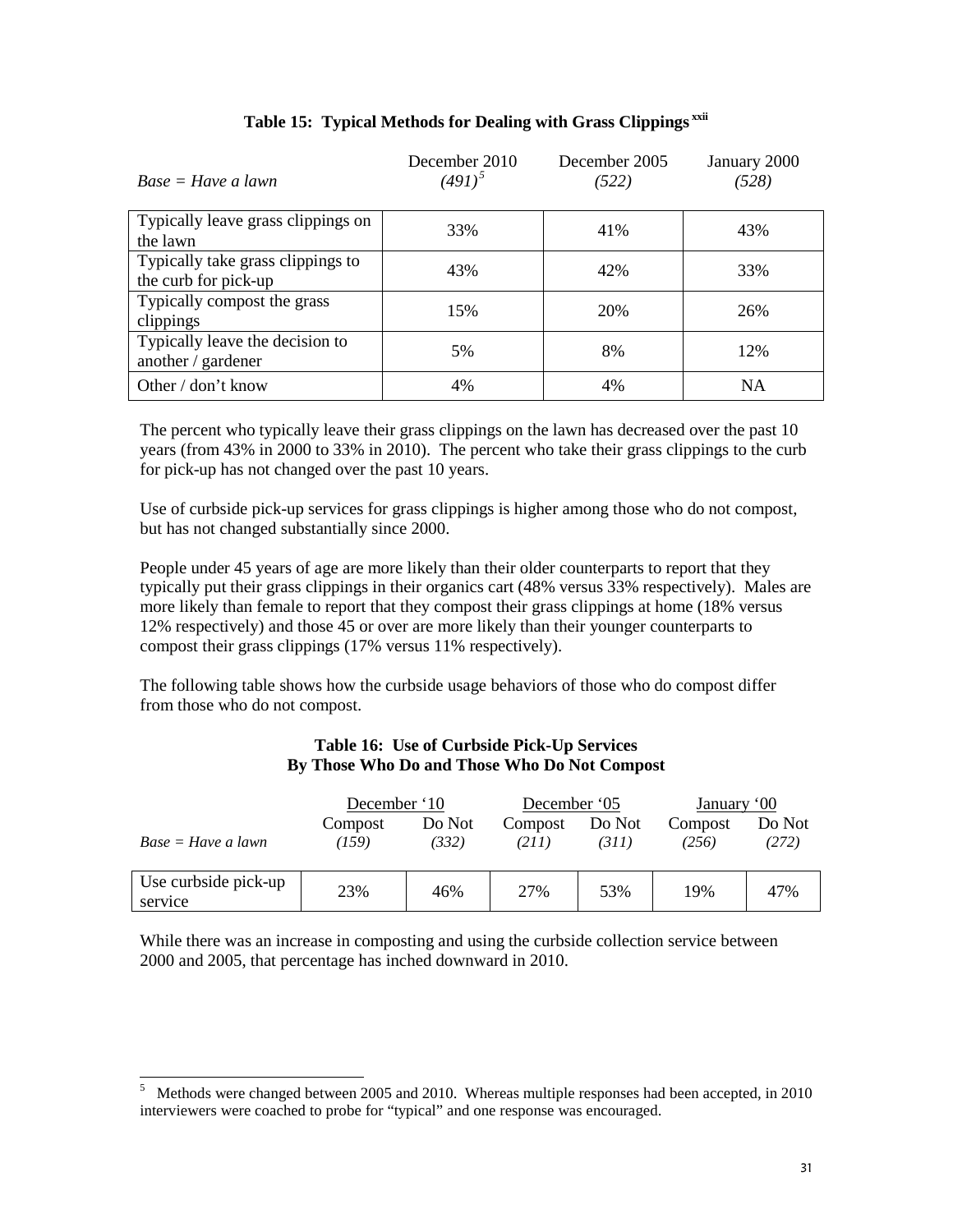Seattle residents who reported some behavior other than leaving their grass clippings on the lawn were asked if their household ever left its grass clippings on the lawn when the lawn was mowed. The following table summarizes the percentage of households that ever grasscycle:

|                           |       | December 2010 |        | December 2005 |         |        | January 2000 |         |        |
|---------------------------|-------|---------------|--------|---------------|---------|--------|--------------|---------|--------|
|                           | Total | Compost       | Do Not | Total         | Compost | Do Not | Total        | Compost | Do Not |
| $Base = Have a lawn$      | (491) | (159)         | (332)  | (522)         | (211)   | (311)  | (528)        | (256)   | (272)  |
|                           |       |               |        |               |         |        |              |         |        |
| Typically grasscyle       | 33%   | 38%           | 31%    | 41%           | 47%     | 37%    | 42%          | 49%     | 36%    |
| Ever grasscycle           | 28%   | 28%           | 27%    | 24%           | 28%     | 22%    | 19%          | 21%     | 18%    |
|                           |       |               |        |               |         |        |              |         |        |
| <b>Total grasscycling</b> | 61%   | 64%           | 58%    | 65%           | 75%     | 59%    | 62%          | 70%     | 54%    |
| behavior                  |       |               |        |               |         |        |              |         |        |
|                           |       |               |        |               |         |        |              |         |        |
| Never grasscycle          | 39%   | 35%           | 40%    | 35%           | 25%     | 41%    | 38%          | 30%     | 46%    |

### **Table 17: Summary of Grasscycling Behavior xxiii**

Yard waste composters continue to be more likely than their non-composting counterparts to report that they grasscycle (64% versus 58% in 2010).

After seeing a consistent increase in likelihood to grasscycle between 1995 and 2005, grasscycling behavior has begun to fall.



#### **Table 18: Comparison of Total Grasscycling Behavior**

To understand more about when people tend to leave their grass clippings on the lawn, grasscyclers were asked to report if they "regularly," "occasionally," "rarely," or "never" grasscycled in spring, summer and fall. The following table presents this information for 2010: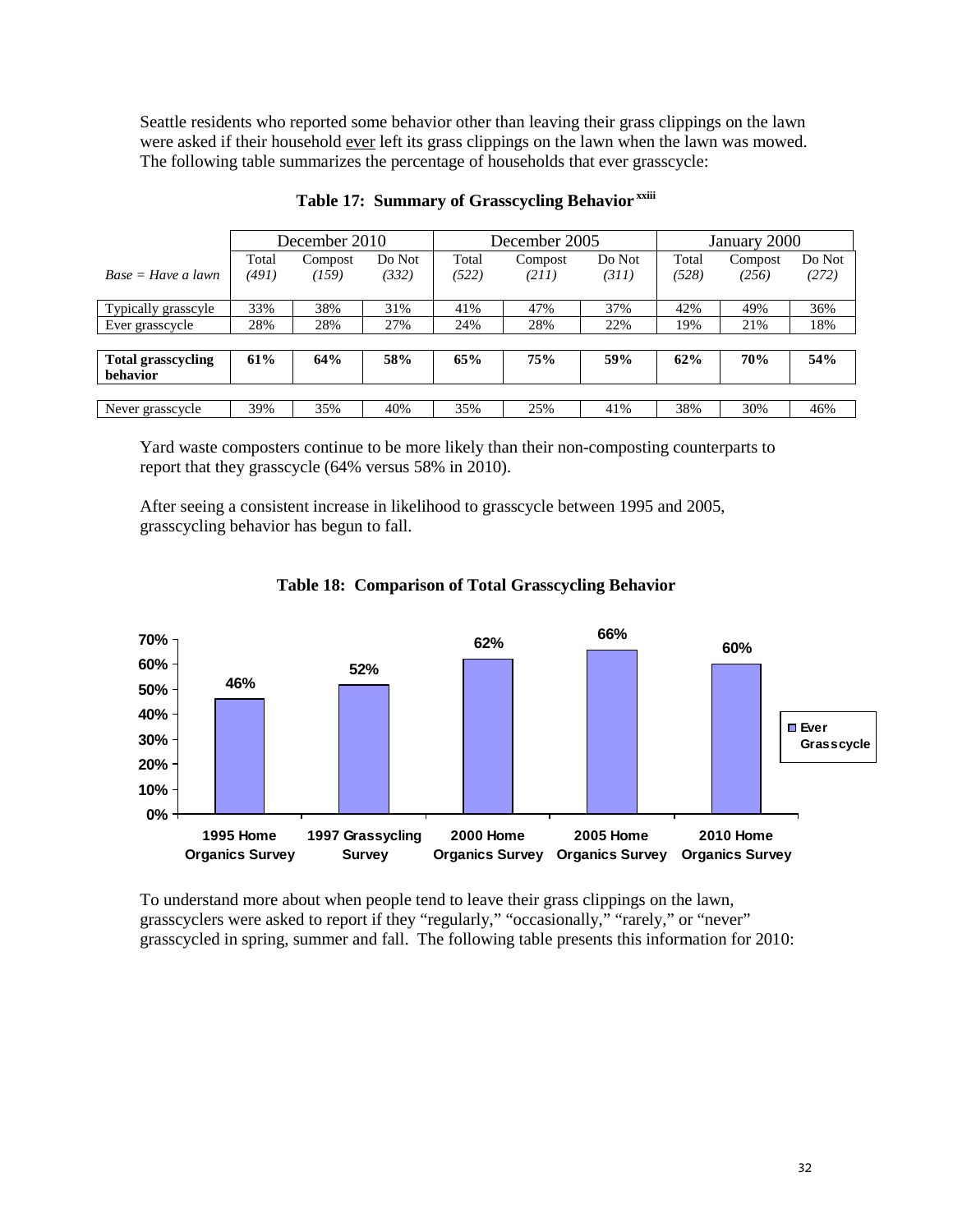#### **Table 19: Regularity of Grasscycling in 2010xxiv**

|              | Spring | Summer | Fall |
|--------------|--------|--------|------|
| Regularly    | 58%    | 64%    | 58%  |
| Occasionally | 29%    | 20%    | 22%  |
| Rarely       | 8%     | 8%     | 10%  |
| Never        | 3%     | 6%     | 8%   |

Consistently, grasscyclers have reported that they grasscycle at least occasionally, regardless of the season. Usually, likelihood to regularly grasscycle is higher in summer than it is in either spring or fall.

Those who are most likely to regularly grasscycle, regardless of season, are those with at least a four-year college education. Those with less education tend to leave their grass clippings on the lawn less often (occasionally rather than regularly).

The 24 respondents who ever leave grass clippings on the lawn, but only do so rarely, were asked how likely they would be to start leaving clippings on the lawn more often if they knew that doing so made it easier to mow, improves the quality of the lawn and saves money on fertilizer. This type of information is likely to influence about one-quarter of these people:

### **Table 20: Impact of Having More Information about the Benefits of Grasscycling xxv**

- 21% said they would be extremely likely to start grasscycling more;
- 8% said they would be very likely;
- 29% said they would be somewhat likely;
- 8% said they would not be very likely; and,
- 17% said they would not be at all likely.

### **Usage of and Interest in Purchasing Mulch Mowers**

Among the 296 respondents who ever grasscycle, 55% reported that they currently use a mulch mower. <sup>xxvi</sup> Although not statistically significant, this has trended up from 50% who said the same in 2005.

The data suggests that there may be some confusion about how a mulch mower functions and/or what it means to grasscycle. 43 people (9% of the 491 with a lawn) said that they used a mulch mower and said that they never left grassclippings on the lawn.

The type of mower used by the household differs depending on grasscyling behavior. Two-thirds (65%) of households that never leave grass clippings on the lawn use a gas powered mower versus 41% of those who ever leave grass clipping on the lawn. About one-third of those who ever leave grass clipping on the lawn (31%) use an electric mower<sup>6</sup>, compared to 16% of those

 <sup>6</sup> 20% are using a corded electric mower, 9% are using a cordless electric mower and 2% don't know or refused.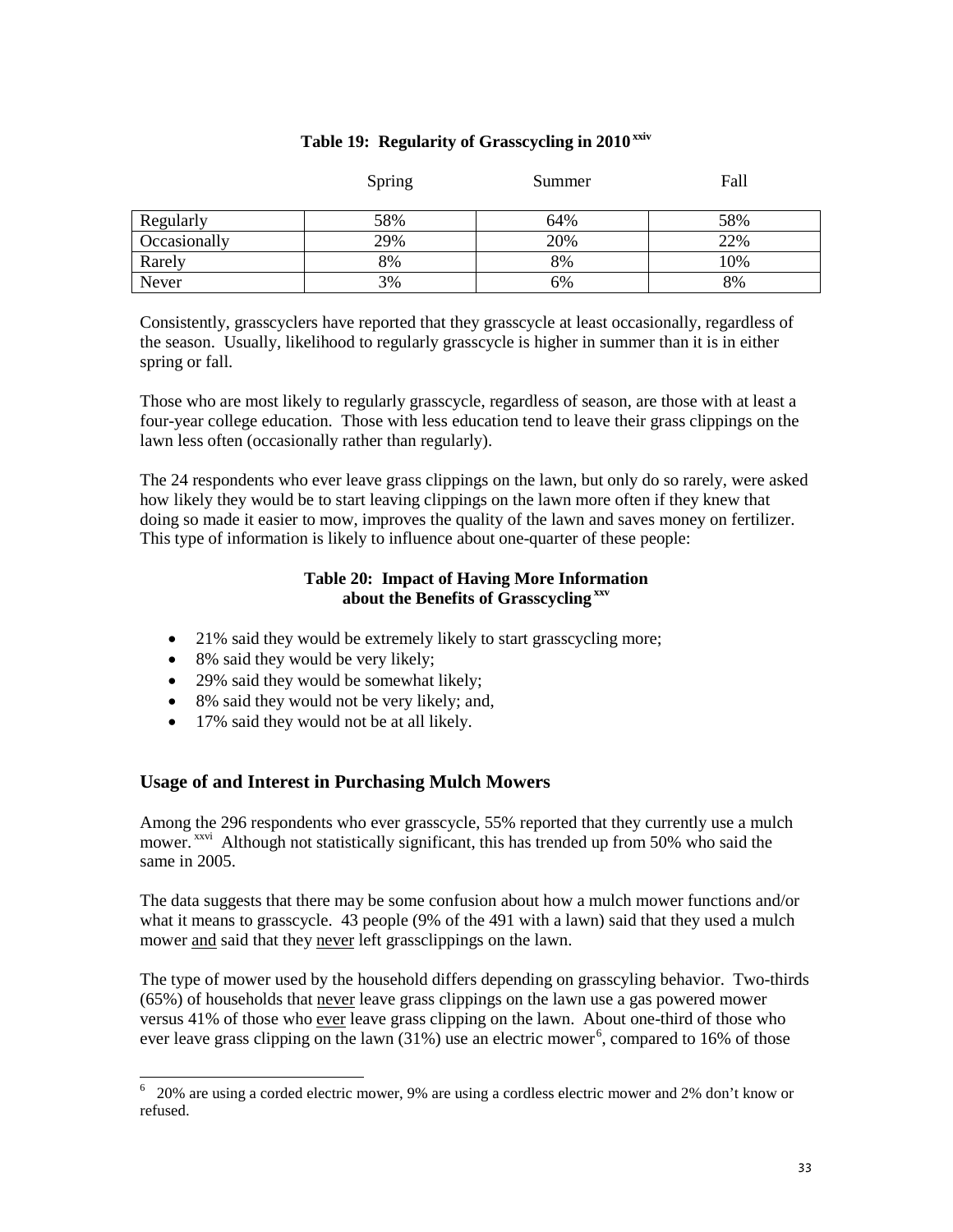who do not leave grass clippings on the lawn. One quarter of the grasscyclers (27%) use a push reel mower versus 10% of the non-grasscyclers.

The 75 people who were using an electric and/or mulch mower were asked if they had ever participated in a program offered by the City of Seattle where they received a rebate on the purchase of an electric mulch mower.<sup>xxvii</sup> Ten people (13% of those with an electric and/or mulch mower) reported that they had participated in this program.

The 245 people who mow their lawn using a gas powered mower were asked how likely they would be to turn in their mower for an electric mulch mower if they received a \$25 rebate to participate.<sup>xxviii</sup> Eight percent (83%) were either "extremely" or "very" likely to purchase one:

- 1% said they were *extremely likely* to purchase one;
- 7% said they were *very likely*;
- 21% said they were *something likely*;
- 23% said they were *not very likely*; and,
- 41% said they were *not at all likely*.

Discounting these percentages to adjust for follow through on intentions, roughly 3% of those who own a gas powered mower are likely to purchase a new electric mulch mower for a \$25 rebate.

### **Lawn Height**

Those who mow their own lawn were asked to report where they usually keep the blade set on their mower.<sup>xxix</sup> Just fewer than one-half (44%) said that they keep their blade set so that the grass will be two inches tall. Seventeen percent (17%) said the blade was set lower than that, keeping the grass at one inch, and 14% said the blade was set higher, keeping the grass at three inches or higher. One quarter (24%) said they did not know where the blade was usually set.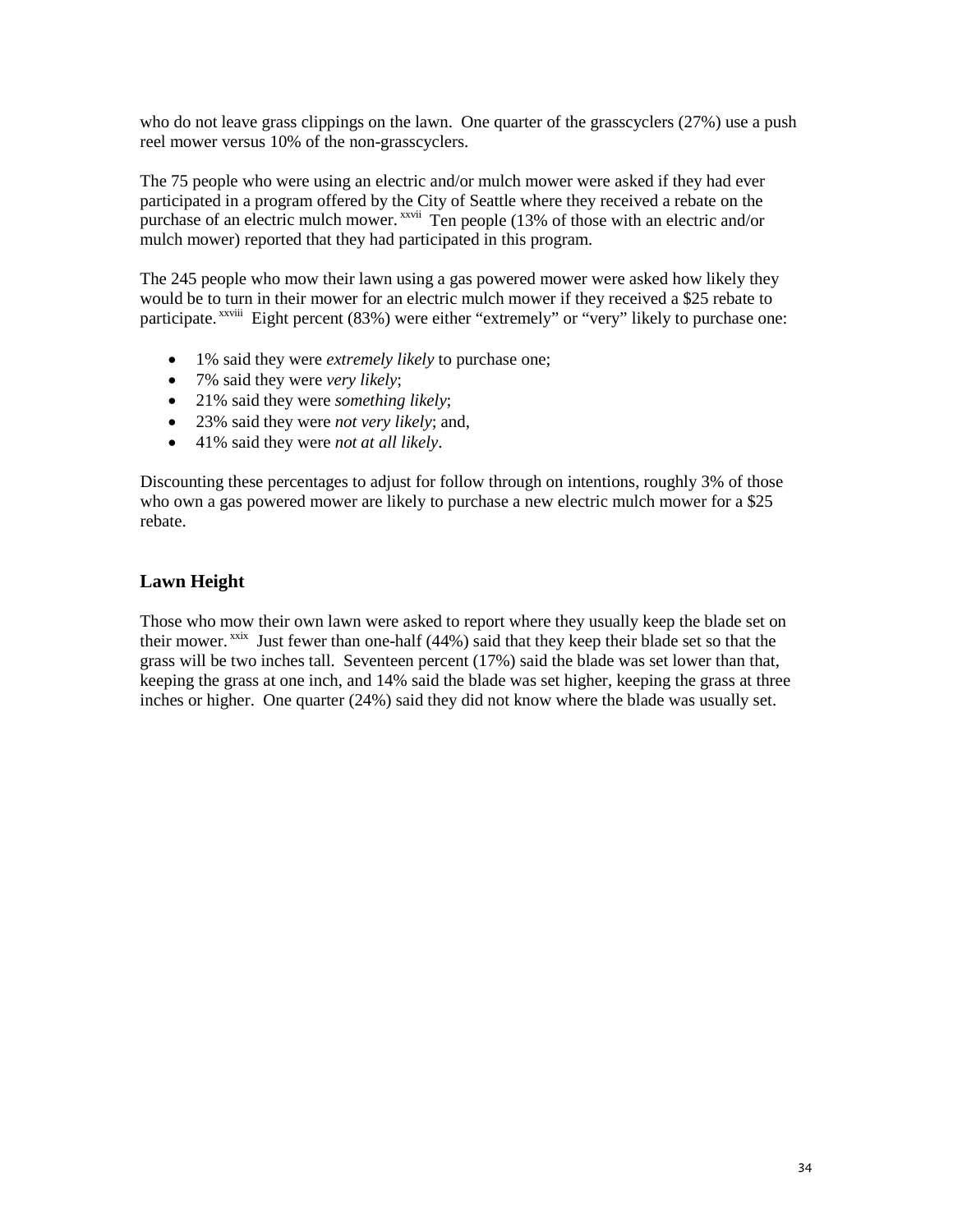### **Current Food Waste Behavior**

### **The Eligible Food Waste Composting Market**

The eligible market for managing food waste is considered to be 100% since all households generate food scraps. As the following table shows, households use a variety of methods for disposing of food scraps:

### **Table 21: Total Food Waste Disposal Behaviors xxx**

*Put at least some food scraps …*

| Base: Total Sample              | December 2010<br>(616) | December 2005<br>(600) |
|---------------------------------|------------------------|------------------------|
| In the yard and food waste cart | 87%                    | 49%                    |
| In the garbage disposal         | 63%                    | 49%                    |
| In the regular trash            | 25%                    | 66%                    |
| In the back yard and compost    | 20%                    | 26%                    |

The percent of households using their yard and food waste cart for food scraps and the percent using the garbage disposal has increased dramatically over the past five years (from 49% in 2005 to 87% today). Over the same time period, the percent placing food scraps in the regular trash has decreased dramatically (from 66% in 2005 to 25% today).

Males are more likely than females to report that they occasionally compost food scraps (23% versus 18% respectively), and males are more likely to say that they put food scraps in the regular garbage (28% versus 21% respectively). The regular trash can is also more likely to be used for food scraps among those with higher levels of education.

#### **Table 22: Most Used Waste Disposal Methods xxxi**

*Where most of the household's food scraps go…*

| Base: Total Sample              | December 2010<br>(616) | December 2005<br>(600) |
|---------------------------------|------------------------|------------------------|
| In the yard and food waste cart | 72%                    | 25%                    |
| In the garbage disposal         | 5%                     | 18%                    |
| In the regular trash            | 10%                    | 38%                    |
| To compost bin/pile at home     | 10%                    | 15%                    |

The data indicates that food scraps have been diverted from the regular trash, from the garbage disposal and from back yard composting in favor of the yard and food waste cart. Compared to five years ago, today three times as many people primary use their organics cart for disposing of food scraps (up to 72% from 25%).

Offering the service of disposing food scraps in the yard waste curbside collection container has changed the way Seattle residents deal with their food scraps. The following chart is presented as a summary to facilitate comparisons with prior years: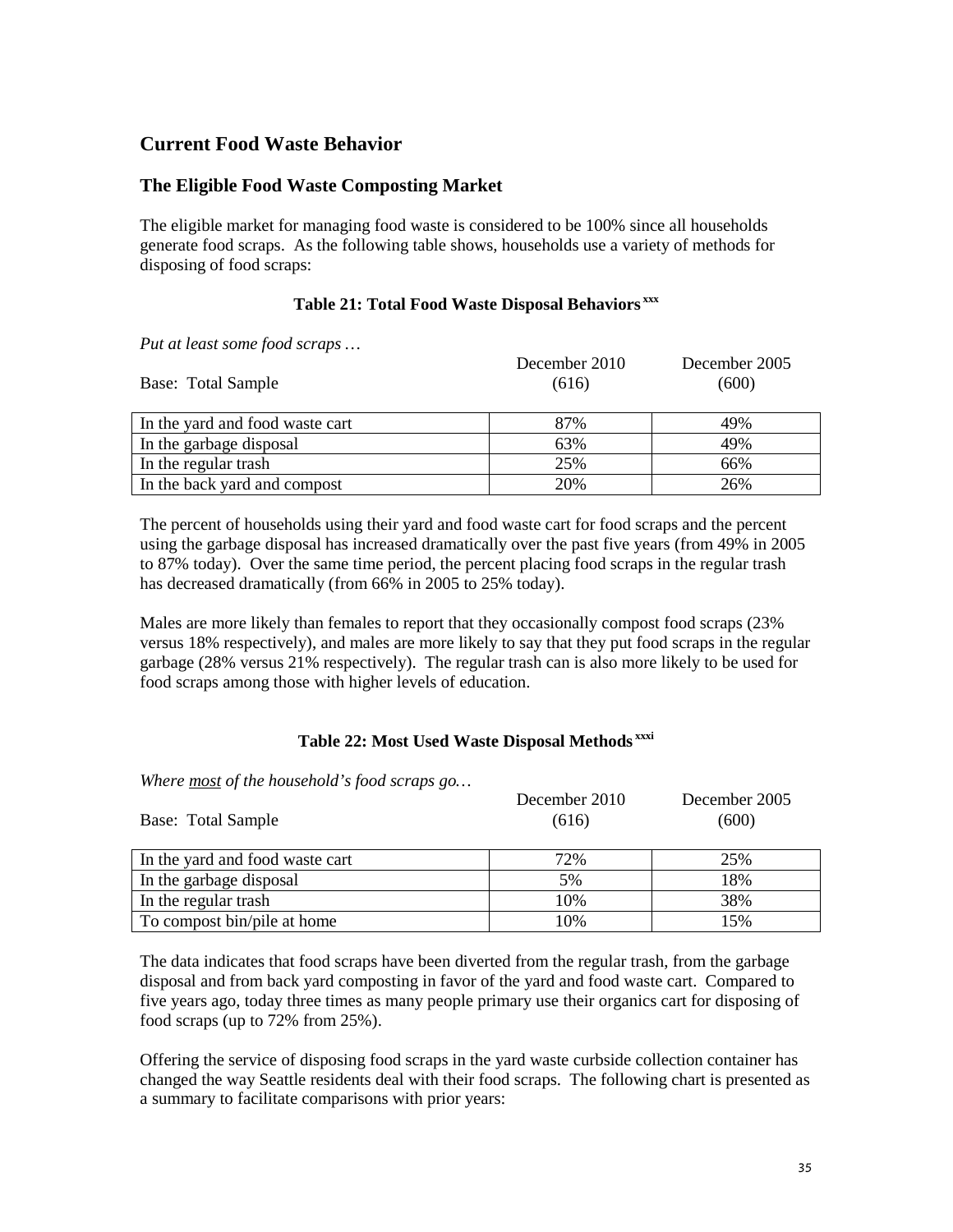| Base: Total Sample                               | Dec 2010<br>(616) | Dec 2005<br>(600) | Jan 2000<br>(600) | Jan 1995<br>(610) |
|--------------------------------------------------|-------------------|-------------------|-------------------|-------------------|
| Food waste taken to curbside (not)<br>composted) | 70%               | 38%               | <b>NA</b>         | <b>NA</b>         |
| Compost and use curbside                         | 16%               | 13%               | <b>NA</b>         | NA                |
| Food waste composted (no curbside use)           | 5%                | 13%               | 31%               | 25%               |
| Neither compost nor use curbside                 | 7%                | 35%               | 69%               | 75%               |

#### **Table 23: Summary of Food Waste Composters**

This data indicates that while back yard composting only of food waste has declined over time (from 31% in 2000 to 21% today), the decline has been relatively slow and fairly steady.

Those who compost (at least) some of their food scraps and put (at least) some of their food scraps in the organics container were asked how the amount of food in their organics cart has changed. xxxii Among those who both compost and use the organics cart:

- 57% say that they are composting just as much now as they were before;
- 18% say they are now composting less;
- 14% say they are now composting more; and,
- 11% don't know how the amount has changed since they started doing both.

Those who put at least some of their food scraps in the yard and food waste cart were asked how many years they've been doing this. <sup>xxxiii</sup> About one-half (51%) say they've been doing it one year or less:

- Less than one year, 14%
- One year, 37%
- Two years 16%
- Three to five years, 16%
- Six years or more, 3%
- Don't know, 14%

People under 45 years of age are more likely than their counterparts to report using the organics cart longer (2.1 years versus 1.5 years). Those with children in the household are more likely than others to report using the organics cart for food scraps longer (2.0 years versus 1.6 years).

When asked how much of their total food scraps ends up in the organics cart, two-thirds (66%) reported that all, or almost all, of the food scraps go to the cart. xxxiv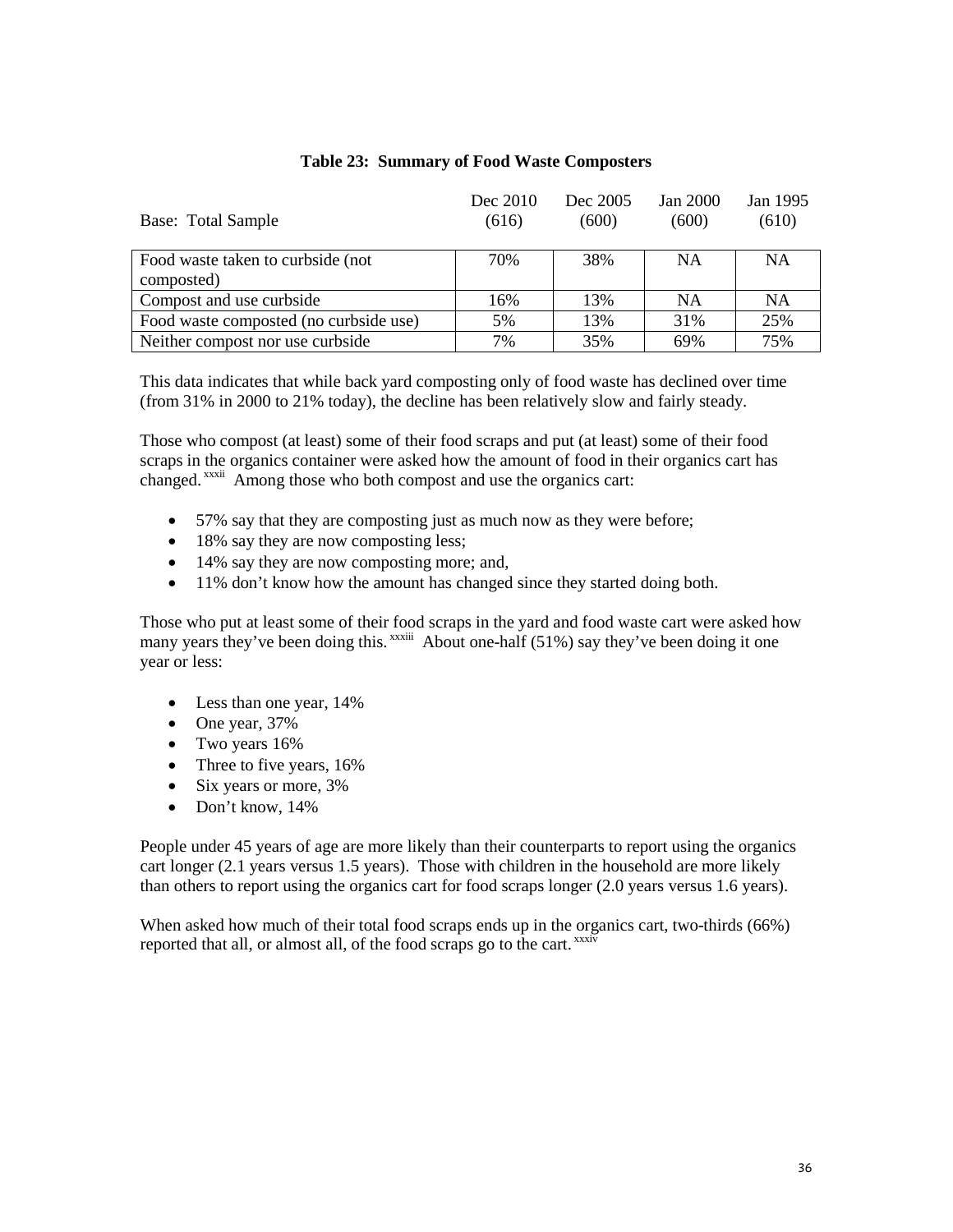- 66% say that all or almost all of their food scraps go into the organics cart;
- 13% say that about three-quarters go in;
- 7% say about one-half go in;
- 7% say about one-quarter go in; and,
- 6% say that less than one-quarter of the food scraps go in.

Females are more likely than males to report that all or almost all of their food scraps go into the cart (69% versus 61% respectively).

Those who use the organics cart for at least some of their food scraps and who also use the regular garbage for some food scraps were asked how their behaviors with each method has changed since they started using the curbside cart.<sup>xxxv</sup> Of those who put some food scraps in their organics cart and put some of their food scraps in the regular garbage:

- 63% say that the amount of food they put in the garbage has decreased since they started using the organics cart for food scraps;
- 31% say the amount of food scraps they put in the garbage has remained the same; and,
- 6% say they now put even more food scraps in the regular garbage.

Among the 68 people who now put fewer food scraps in the regular garbage: xxxvi

- 53% say they have not considered changing the size of their regular garbage can; and,
- 43% say they have considered making a change in the size of their can.

Males are more likely than females to have considered making a change in the size of the garbage can they use (53% of males have considered it versus 41% of females).

When asked why they have not considered making a change in the size of their can, most people say that the current can size still works well enough for them: xxxvii

- 53% say that they current can size works well enough and they don't want to change;
- 22% say they already have the smallest can size available so they can't go any smaller;
- 8% say they want the extra room because sometimes they use it; and,
- 8% say they need the additional space because they have children/diapers.

Only 2% of the Seattle households compost their food scraps and do not use any other means of disposal. This exclusive commitment to composting has remained relatively stable over time.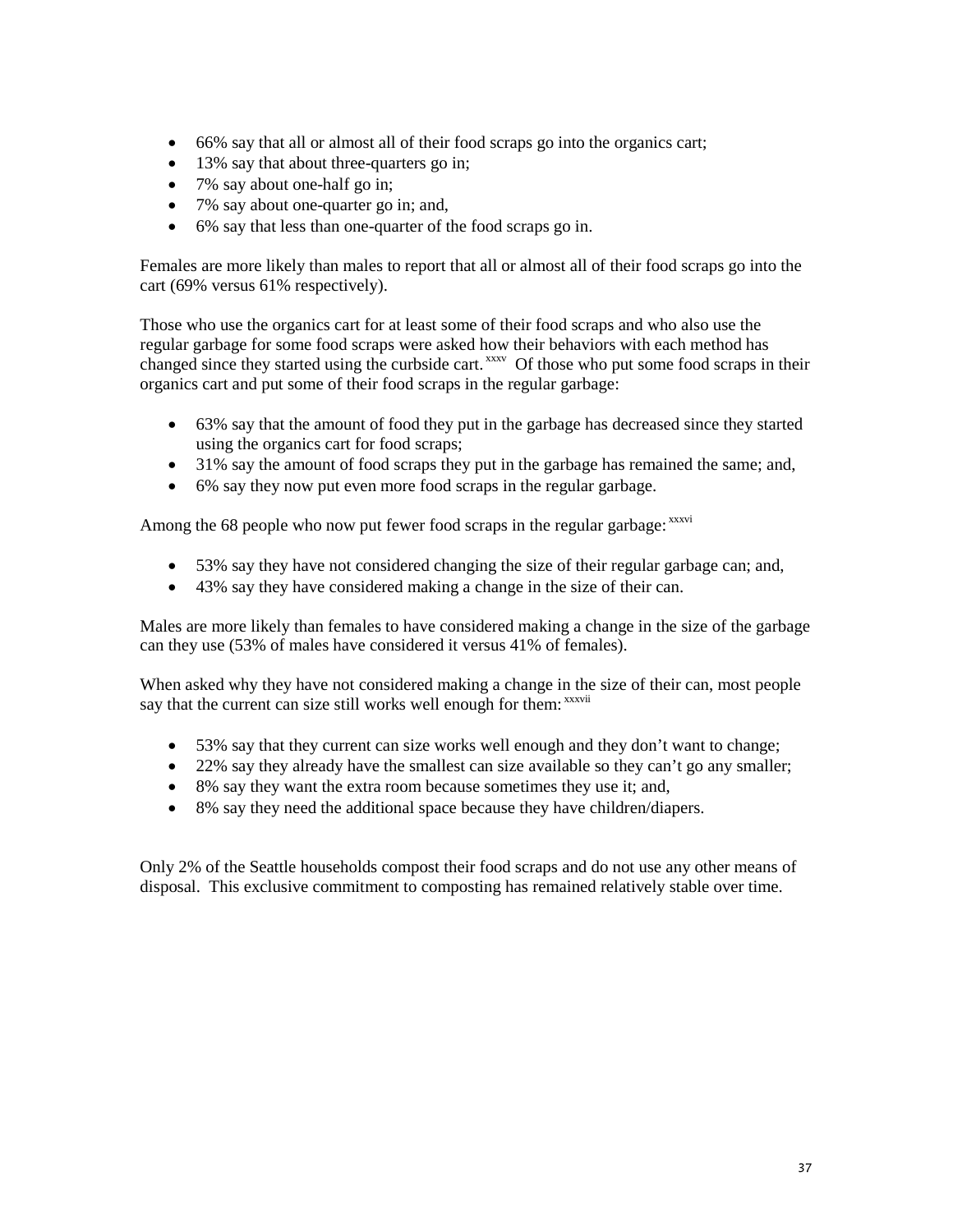| Base: Total Sample                   | December<br>2010<br>(616) | December<br>2005<br>(600) | January<br>2000<br>(600) | January<br>1995<br>(610) |
|--------------------------------------|---------------------------|---------------------------|--------------------------|--------------------------|
| Primarily compost food scraps        | 10%                       | 15%                       | 18%                      | 14%                      |
| Use alternative means in addition to | 8%                        | 11%                       | 13%                      | 11%                      |
| composting                           |                           |                           |                          |                          |

#### **Table 24: Time Trended Commitment to Food Waste Composing**

Among the 125 respondents who compost at least some food scraps, a little over one-half (57%) say that they compost at least one-half of all their food scraps: xxxviii

57%

32%

- 27% compost all or almost all of their food scraps;
- 13% compost about three-quarters of it; • 17% compost about one-half of it;
- 11% compost one-quarter of it; and,
- 21% compost less than one-quarter of it.

Among these food waste composters, most say they are composting about as much food waste today as they were a year ago: xxxix

- 49% compost about the same amount now as they did a year ago;
- 26% compost more now than they did last year; and,
- 14% compost less now than they did last year.

Those who compost less now usually say that improvements in the City's curbside service have contributed to their change in behaviors: x<sup>1</sup>

- 38% say they compost less now because the City has improved curbside services;
- 22% say that it's easier to use the City's curbside service than it is to compost;
- 17% say that it's too hard to compost;
- 11% say that the City has started offering curbside to them now; and,
- 11% say they are generating too few kitchen scraps to worry about composting.

Sixteen percent (16%) of the 616 households say that they both compost at home and occasionally put food scraps in their organics cart. Among these people, most say that they amount of food they compost has remained the same over the years:  $x^{\overline{h}}$ 

- 56% say that the amount of food they compost has not changed since they started using their organics cart for food waste;
- 19% say that the amount of food they compost has decreased; and,
- 14% say that the amount of food they compost has increased.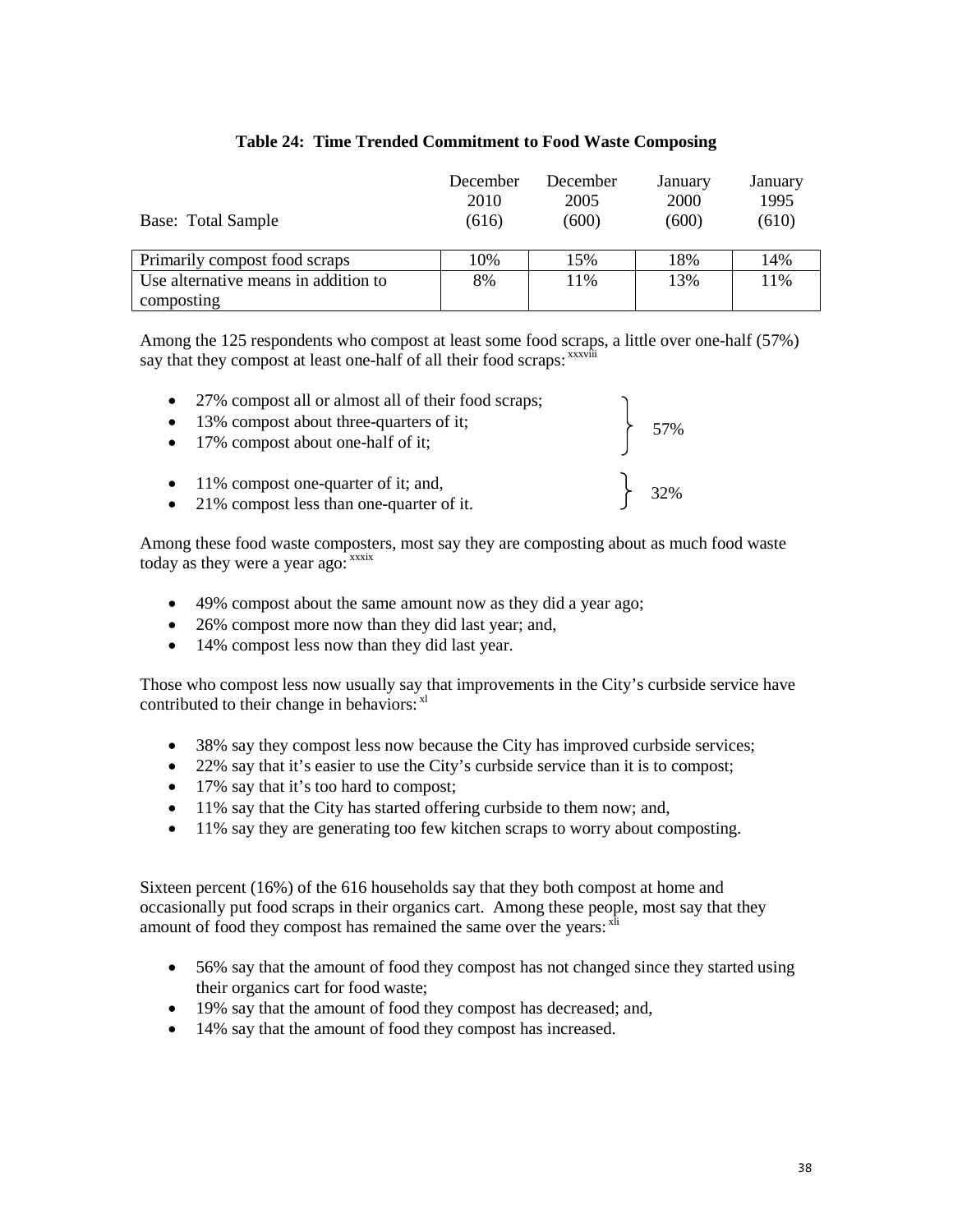#### **Use of City-Supplied Bins**

The 125 people who currently compost at least some of their food waste were asked if they used any type of outdoor bin or container for composting these food scraps. About two-thirds (64%) said that they used an outdoor bin or container for composting food scraps. This is down substantially from five years ago when 84% said they used an outdoor bin for composting their food scraps.

#### **Table 25: Bin Usage for Food Scraps xlii**

| Base: Compost food scraps       | December 2010<br>(125) | December 2005<br>(156) |
|---------------------------------|------------------------|------------------------|
| Use an outdoor bin or container | 64%                    | 84%                    |
| Do not use an outdoor bin       | 29%                    | 16%                    |

Among those who have an outdoor bin, about one-half say that the bin was obtained from the City.

#### **Table 26: Usage of City-Provided Binxliii**

| Base: Compost Food Scraps          | December 2010<br>(125) | December 2005<br>(156) |
|------------------------------------|------------------------|------------------------|
| Provided by/Received from the City | 30%                    | 45%                    |
| Obtained elsewhere                 | 31%                    | 36%                    |
| Do not use a bin                   | 29%                    | 16%                    |

Of the 37 people who have a City-provided bin: xliv

- 62% have a green cone;
- 14% have a worm bin; and,
- 24% don't know what type of a bin it is.

Most people with a City-provided bin say that the bin is in good working order: xlv

- 32% say the bin is like new;
- 38% say it's no longer like new, but it is still working very well;
- 22% say it's in need of some repair, but still working fairly well; and,
- 5% said it was in need of replacement.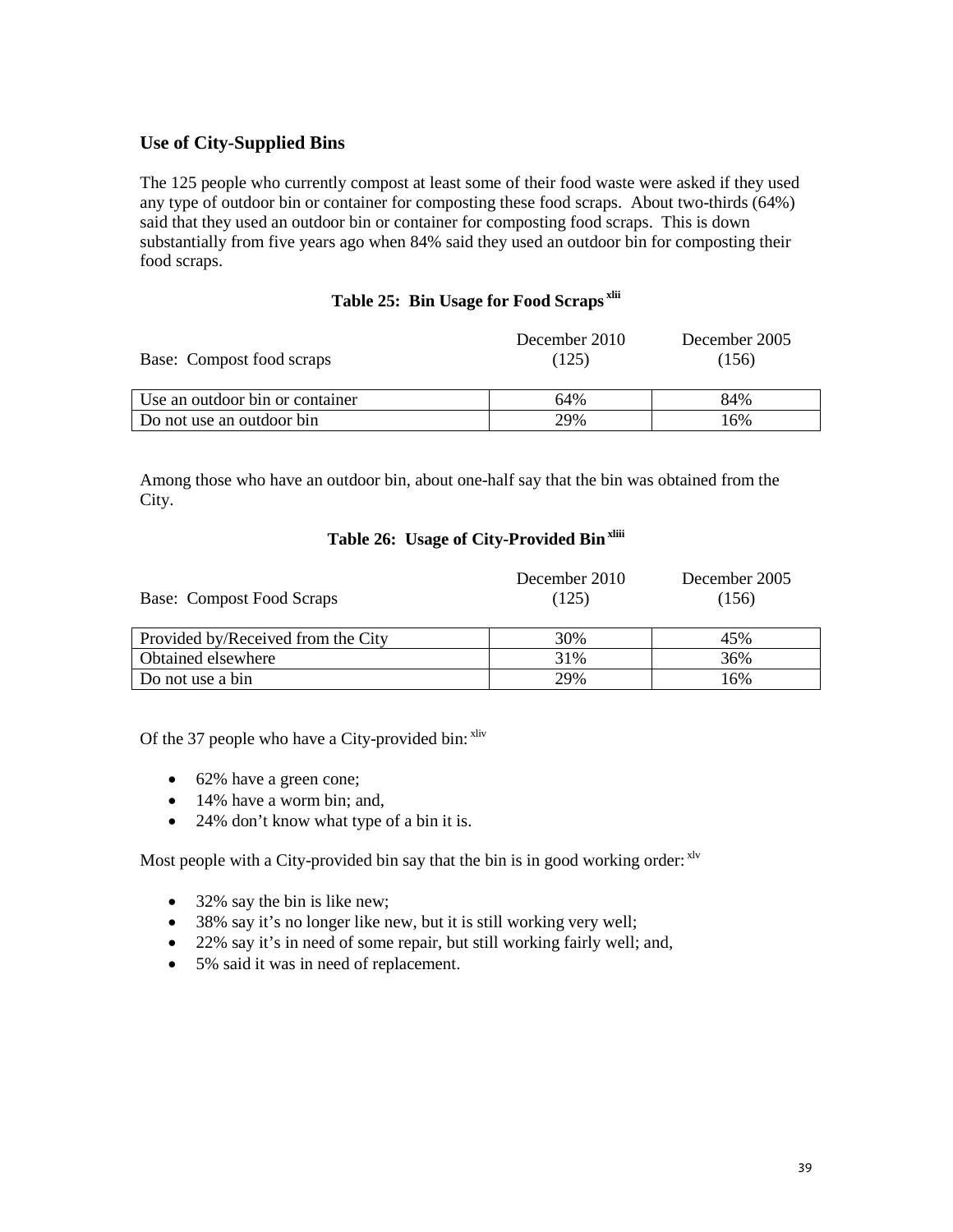Those who compost food waste were asked about their likelihood of purchasing a new composting bin in the next year or so:  $x^{\text{1vi}}$ 

- 5% were *extremely likely* to purchase a new bin;
- 7% were *very likely*;
- 13% were *somewhat likely*;
- 22% were *not very likely*; and,
- 46% were *not at all likely*.

After applying the standard discount algorithm, about 6% of the food waste composters say they are likely to purchase a new bin in the next year or so (without considering cost).

If the cost of a new food waste bin from the City was \$35, about 14% said they were at least somewhat likely to purchase one: xlvii

- 3% were *extremely likely* to purchase a \$35 bin;
- 3% were *very likely*;
- 8% were *somewhat likely*;
- 26% were *not very likely*; and
- 51% were *not at all likely*.

Applying the discount factors to account for the disparity between intentions and behaviors, the demand for a City-provided bin is estimated at 3% of the food waste composters at a price of \$35.

If the bins were \$10 less expensive and sold for \$25 per bin, interest increases a little: <sup>xlviii</sup>

- 5% of the food waste composters were *extremely likely* to purchase one;
- 6% were *very likely*;
- 6% were *somewhat likely*;
- 26% were *not very likely*; and,
- 50% were *not at all likely*.

Applying the discount factors, at a cost of \$25, this equates to a demand among food waste composters equaling 5%. This level of demand is remarkably similar to five years ago when 7% of those who composted food waste said they would be in the market for a \$25 bin.

#### **Garbage Disposal Usage**

Among the 616 Seattle residents, 90% report that they have a garbage disposal and 30% of those with a garbage disposal say they use it at least occasionally for food scraps. This is dramatically lower than was discovered five years ago when 60% of those with a garbage disposal said they used it at least occasionally.

Among the 30% who report at least occasional use, about one-half (46%) say that they use it at least once a day. Among those who ever use their disposal, the regularity of usage has trended downward.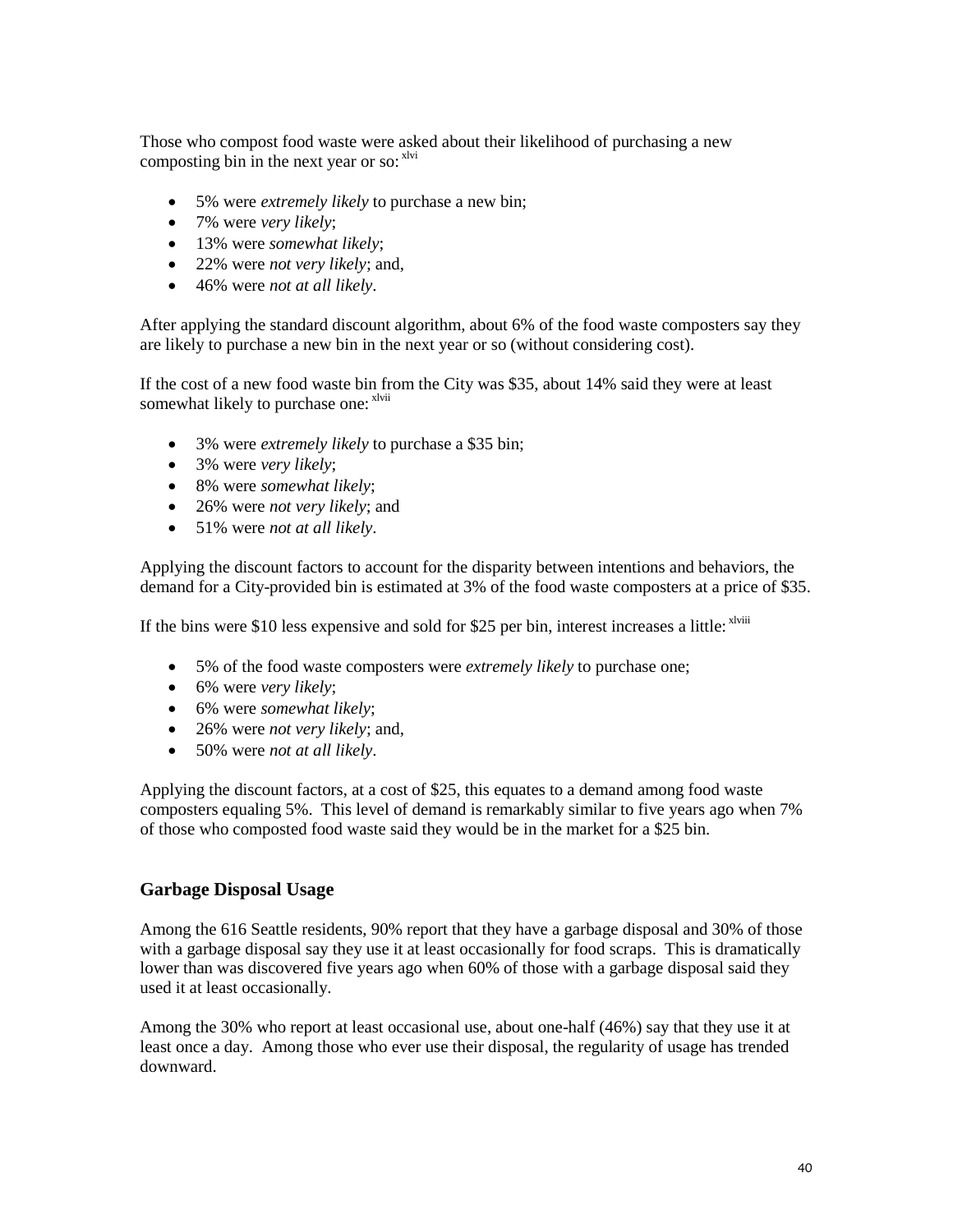#### **Table 27: Regularity of Garbage Disposal Usage**<sup>xlix</sup> **Among Those Who Ever Use the Disposal**

December 2010 December 2005

Base: Use Disposal

| Use it several times a day                | 20% | 29% |
|-------------------------------------------|-----|-----|
| Use it about once a day                   | 26% | 27% |
| Use it no more than a few times a week    | 34% | 28% |
| Use it less often than a few times a week | '7% | 14% |

In summary, compared to five years ago, there are just as many households that own garbage disposals; however, only half as many households are using them and those who do use them tend to do so less regularly.

Among those who have and use a garbage disposal, the percentage who also compost some food scraps has remained stable and the percentage who also put some in their organics cart has increased significantly:

#### **Table 28: Food Waste Disposal Behaviors among Garbage Disposal Users**

| December 2010 | December 2005 |
|---------------|---------------|
|               |               |

Base: Have and Use Disposal

| Also compost                        | 16% | 18% |
|-------------------------------------|-----|-----|
| Also use the curbside organics cart | 84% | 45% |

The decreased usage of garbage disposals has not contributed to an increase in composting behaviors. Among those who either do not have or do not use a garbage disposal, the percentage who are composting some food scraps has decreased over the past five years:

#### **Table 29: Food Waste Disposal Behaviors Among Those Without Garbage Disposals**

December 2010 December 2005

Base: Do Not Have / Use Disposal

| Compost at least some food scraps              | 22% | 33% |
|------------------------------------------------|-----|-----|
| Put at least some food scraps in organics cart | 88% | 53% |

#### **Use of Curbside Pick-Up Services**

Now that the opportunity has been available for about six years, 87% of all Seattle residents report that they are putting food scraps in their food and yard waste container. This is up significantly from five years ago when 49% of all Seattle households were using this service.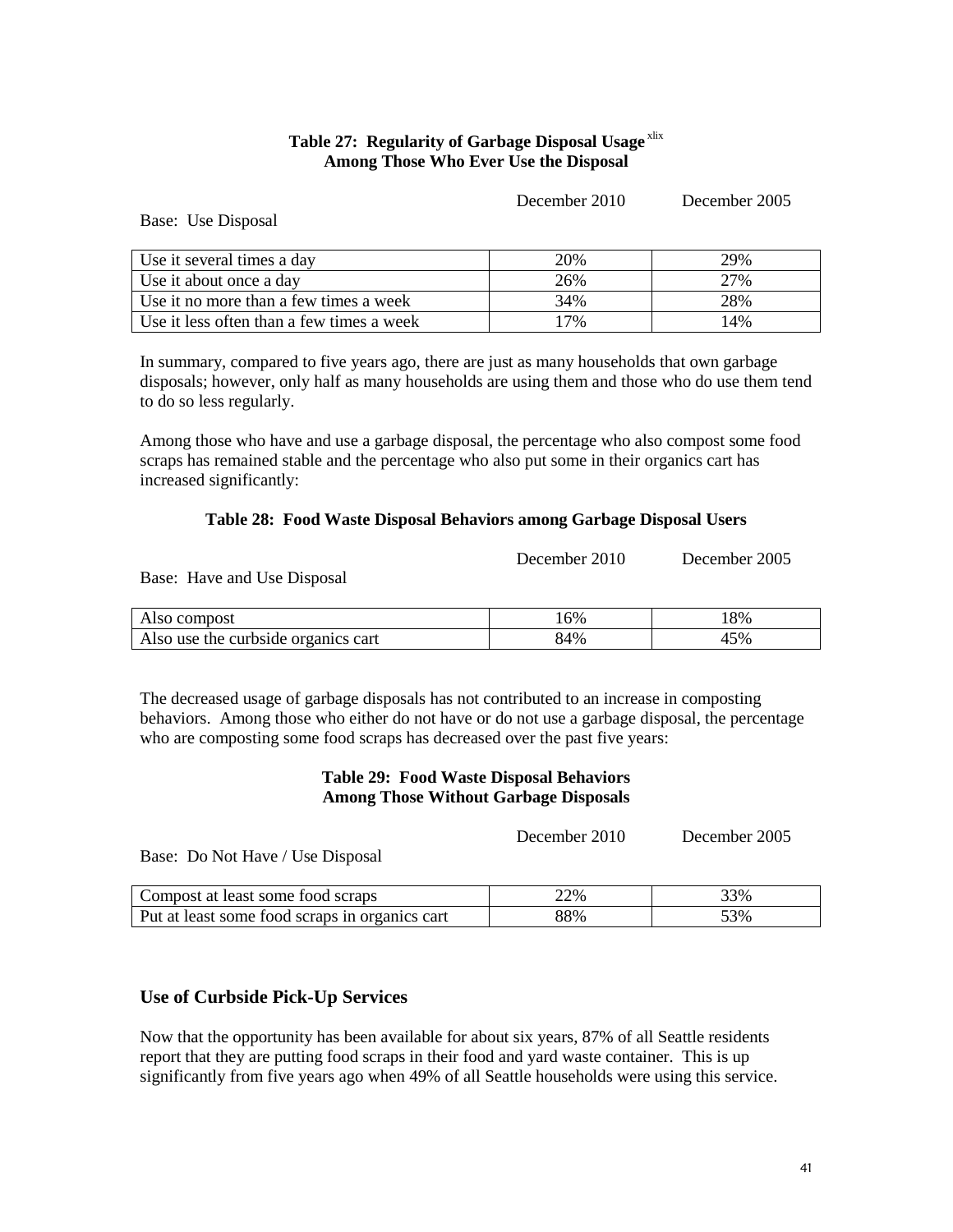Of those who are putting at least some food waste in their yard waste container for pick-up (537 people), 50% report that they exclusively use this organics cart for food scraps. The other onehalf are also using alternative methods for at least some food waste:

- 18% also compost some food scraps;
- 20% also put some food scraps in the regular garbage; and,
- 26% also put some food scraps in the garbage disposal.

#### **Storage of Curbside Bound Food Scraps**

Seventy-two percent (72%) of those who place at least some of their food scraps in their curbside food and yard waste cart say that they store those foods scraps in a container in the kitchen before taking them to the cart.<sup>1</sup> This percentage has not changed since 2005 when 71% said they do the same. Eighteen percent (18%) say they immediately take these food scraps outside and 5% say they refrigerate or freeze the food scraps.

Of those who store their food scraps in a container in the kitchen (419 people): <sup>li</sup>

- 69% use a reusable kitchen container:
- 12% use a compostable bag;
- 10% use a plastic bag;
- 7% use a paper bag; and,
- 2% us a waxed milk carton.

Females are more likely than males to use a reusable kitchen container (73% versus 64% respectively) and males are more likely than females to use a regular plastic bag (14% compared to 6% respectively).

Regardless of how food scraps are stored in the kitchen, most people say that the food scraps placed in the yard waste container are loose (55%). <sup>lii</sup> Males are more likely than females to place food scraps in loose (62% versus 50% respectively). Paper bags are the most frequently mentioned container system used:

- 55% deposit their food scraps in with their yard waste loose;
- 24% contain them inside a paper bag;
- 16% contain them in a compostable bag;
- 9% wrap them in newspaper; and,
- 4% put them in a plastic bag.

#### **Satisfaction with Food and Yard Waste Pick-Up Services**

Overall, satisfaction with the City's food and yard waste collection service is very high. <sup>liii</sup> Using a seven-point scale, the average satisfaction rating is 6.2:

- 61% rated their satisfaction a value of seven;
- 18% rated it a value of six;
- 12% rated it a value of five; and,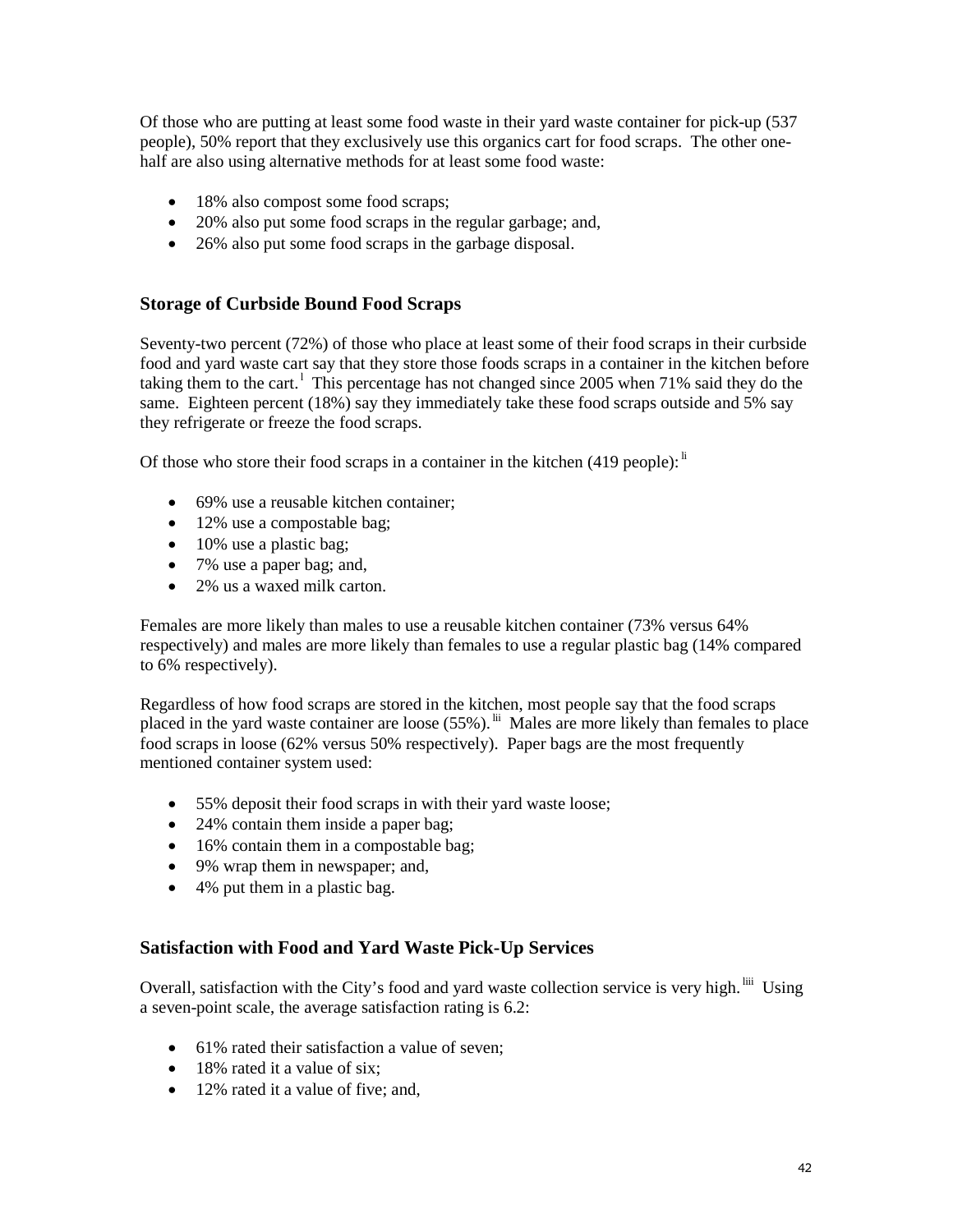• 8% rated it a value of four or below.

When asked what could be done to improve: liv

- 38% said there was nothing the City could do to improve the service;
- 6% said the price could be lowered;
- 6% said the quality of the containers needed to be improved;
- 5% said the City should offer more garbage container sizes;
- 4% requested that the City offer more container sizes without specifying what type;
- 3% said the City should provide more or better education to people about what and can't be recycled or put in the organics cart; and,
- 3% said that yard waste should be collected more often.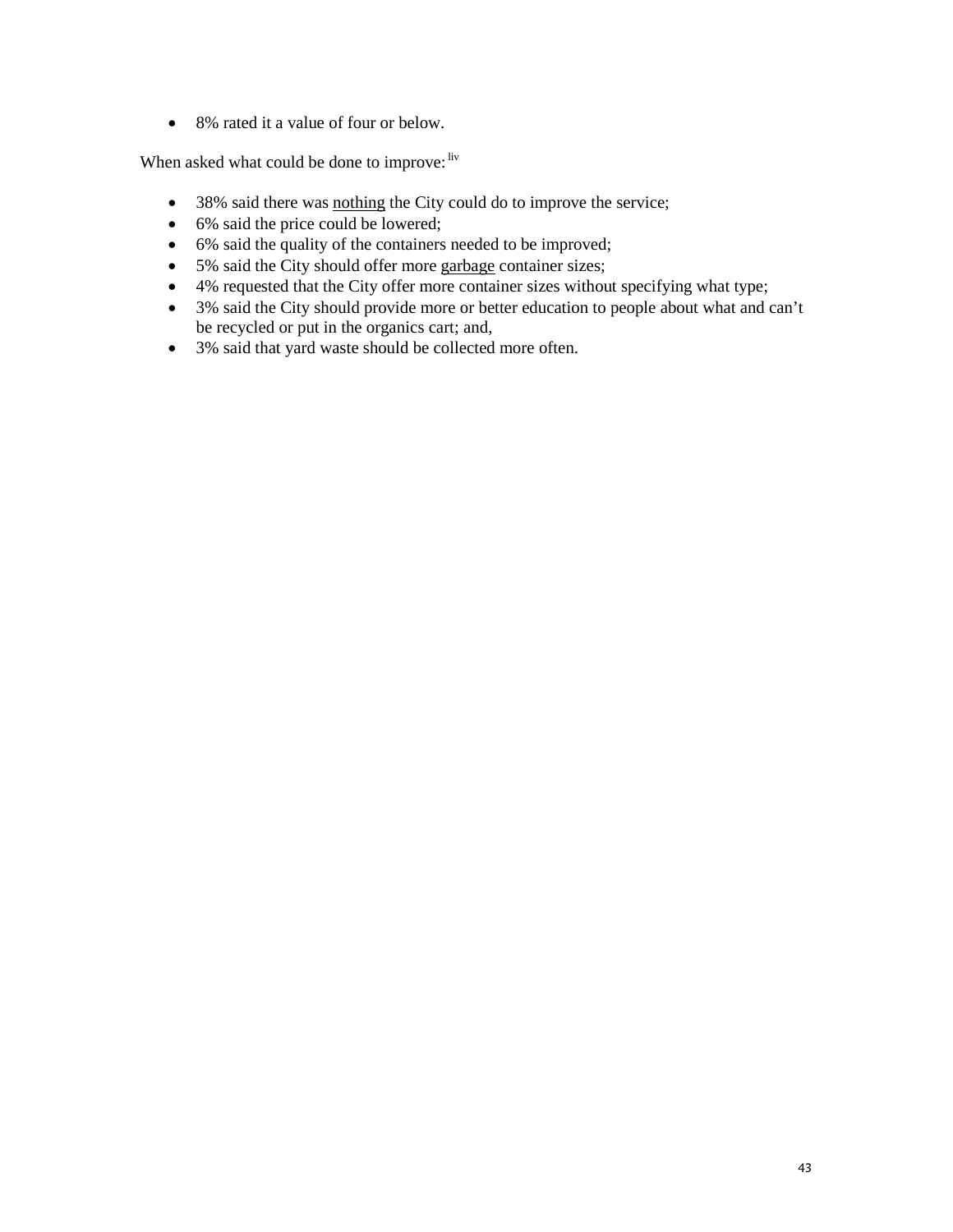# **Potential Market – Detailed Findings**

## **Potential Yard Waste Market**

Sixty-seven percent (67%) of those with a lawn or garden currently either do not (or do not know if they do) compost their yard waste. This is up from 59% of the eligible market in 2005.

Ninety-five percent (95%) of those who do not compost use curbside pick-up service for yard waste. This is up from 88% in 2005 and 2000.

Those who were not composting their yard waste were asked how likely they might be to do so in the next year or so if they were provided more information about how to make it easier and pest free.

| $Base = Non-yard$ waste composters | December '10<br>(380) | December'05<br>(336) | January '00<br>(294) |
|------------------------------------|-----------------------|----------------------|----------------------|
| Extremely likely                   | 9%                    | 7%                   | 7%                   |
| Very likely                        | 11%                   | 14%                  | 14%                  |
| Somewhat likely                    | 23%                   | 27%                  | 33%                  |
| Not very likely                    | 22%                   | 21%                  | 23%                  |
| Not at all likely                  | 32%                   | 28%                  | 19%                  |

#### **Table 30: Likely to Compost Yard Waste in the Next Year Among Non-Composters of Yard Waste lv**

The percent of non-yard waste composters who are likely to compost in the future has not changed over the past ten years. When discounted to better reflect likely behaviors, the data continues to indicate that about 10% of the non-yard waste composters are likely to start composting in the next year.

That said, the strength of conviction about likelihood to compost has changed over the past ten years. Compared to 2000, the percentage saying they are "somewhat" likely to compost can gone down by 10 percentage points and the percentage saying they are "not at all likely" to compost has gone up by 13 percentage points.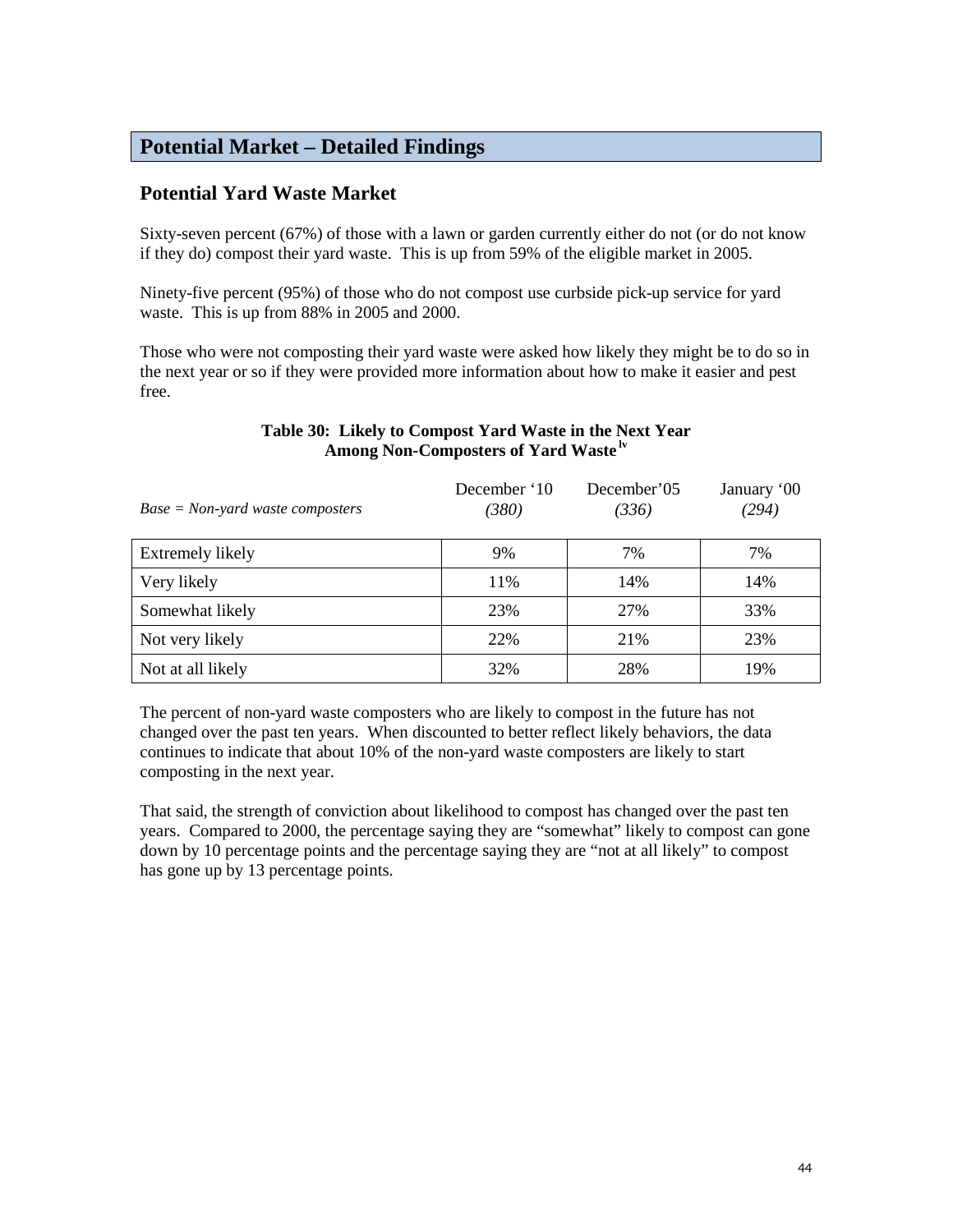#### **Bin Distribution**

The percentage of non-yard waste composters who have a City-supplied bin has not changed in the past five years:

| $Base = Non-yard$ waste composters                   | December '10<br>(380) | December '05<br>(336) | January '00<br>(294) |
|------------------------------------------------------|-----------------------|-----------------------|----------------------|
| Have any yard waste composting bin they<br>could use | 16%                   | 13%                   | 17%                  |
| Have a City-supplied bin they could use              | 10%                   | 8%                    | 8%                   |

#### **Table 31: Possession of Composting Binlvi**

Without regard to cost, interest in purchasing a bin designed specifically for yard waste composting in the next year or so is moderate: <sup>lvii</sup>

- 7% are *extremely likely* to purchase a composting bin;
- 7% are *very likely*;
- 16% are *somewhat likely*; and,
- 67% are *not very* or *not at all likely* to purchase a composting bin.

Discounted to better reflect likely behaviors, this equates to demand among roughly 8% of the non-yard waste composting households.

Assuming a price of \$35 per bin, interest in purchase a City-provided bin decreases: <sup>Iviii</sup>

- 4% are *extremely likely* to purchase a composting bin;
- 5% are *very likely*;
- 12% are *somewhat likely*; and,
- 76% are *not very* or *not at all likely* to purchase a \$35 composting bin.

Adjusting these numbers to better predict behaviors, roughly 5% of the non-yard waste composters are likely to purchase a bin from the City at a price of \$35.

Assuming a lower price of \$25 per bin, interest in purchasing a City-provided bin increases a little bit: lix

- 7% are *extremely likely* to purchase a composting bin;
- 7% are *very likely*;
- 11% are *somewhat likely*; and,
- 72% are *not very* or *not at all likely* to purchase a \$25 composting bin.

Adjusting these numbers to better predict behaviors, roughly 7% of the non-yard waste composters are likely to purchase a bin from the City at a price of \$25.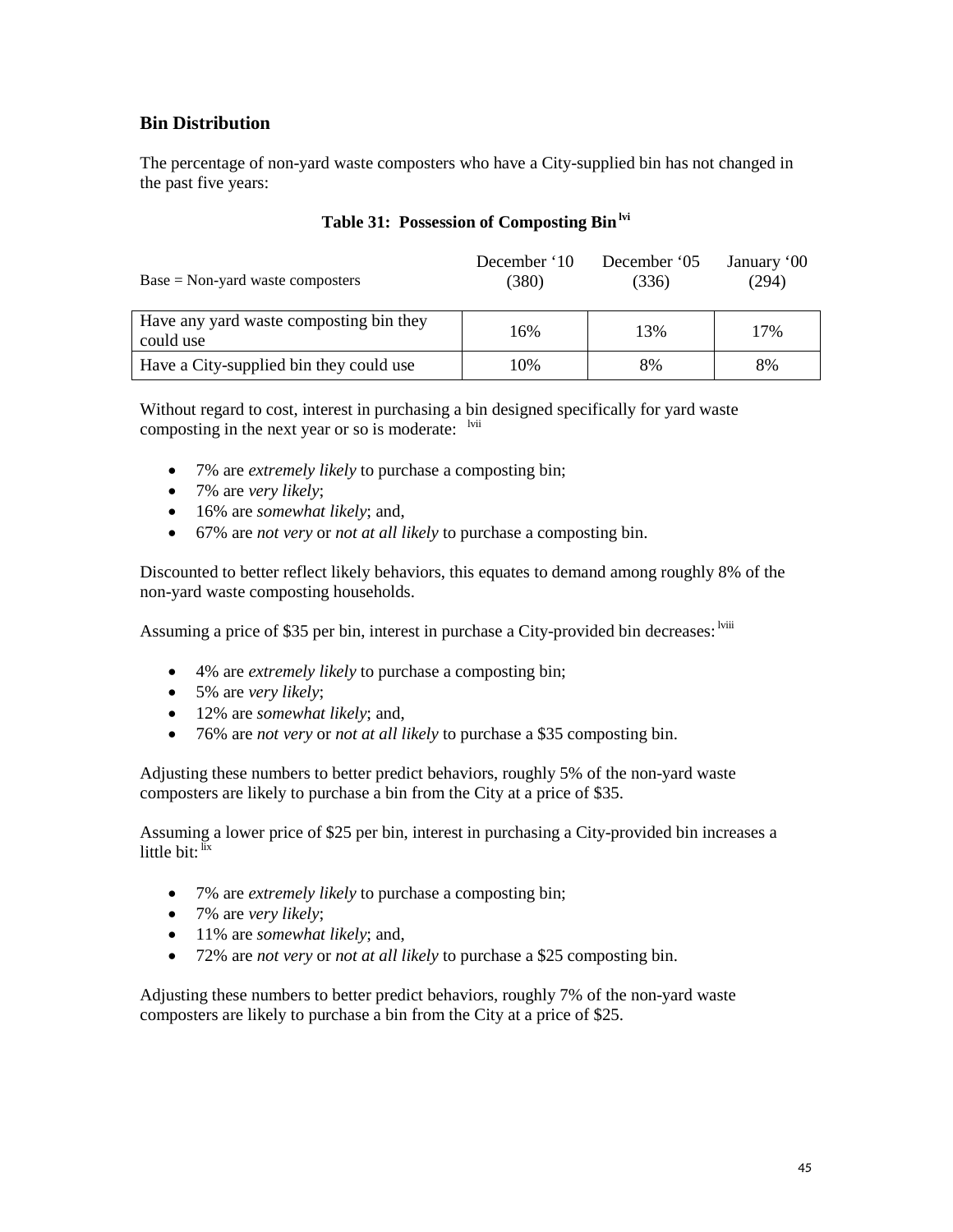## **Potential Grasscycling Market**

About four out of ten (39%) of those who have a lawn report that they never leave grass clippings on their lawn. This has trended upward since 2005 when 33% reported the same.

Respondents were asked how likely they would be to leave grass clippings on the lawn in the future if they had more information about how this makes mowing the lawn easier, improves the health of the lawn, and saves money on fertilizer applications.

| $Base = Those$ who never grasscycle | December '10<br>(191) | December '05<br>(170) | January '00<br>(185) |
|-------------------------------------|-----------------------|-----------------------|----------------------|
| Extremely likely                    | 6%                    | 6%                    | 10%                  |
| Very likely                         | 12%                   | 15%                   | 21%                  |
| Somewhat likely                     | 23%                   | 28%                   | 26%                  |
| Not very likely                     | 22%                   | 24%                   | 19%                  |
| Not at all likely                   | 30%                   | 22%                   | 18%                  |

#### **Table 32: Likelihood of Grasscycling in the Future lx**

Intentions to grasscycle in the future have declined over the past 10 years. In 2010, 18% stated they were likely to grasscycle if they had information about how it made it easier to mow and improved the health of the lawn. Ten years ago in 2000, about one and one-half times as many people stated the same (31%).

Discounted to reflect likely behaviors, the 2010 data suggests that even with an effective and compelling educational program, about 9% of the population with a lawn who never grasscycle will start leaving clippings on the lawn.

## **Potential Food Waste Composting Market**

Among the 491 Seattle residents who are not currently composting their food scraps, likelihood to start composing in the next year or so is relatively low: <sup>1xi</sup>

- 3% say they are *extremely likely* to start composting food waste;
- 7% say they are *very likely*;
- 13% are *somewhat likely*;
- 26% are *not very likely*; and,
- 48% are *not at all likely*.

Applying the discount factors, these results indicate that about 5% of the non-food waste composters are likely to start composting within the next year or so. This is comparable to 2005 when 4% of the non-food waste composters said they were likely to start composting in the next year.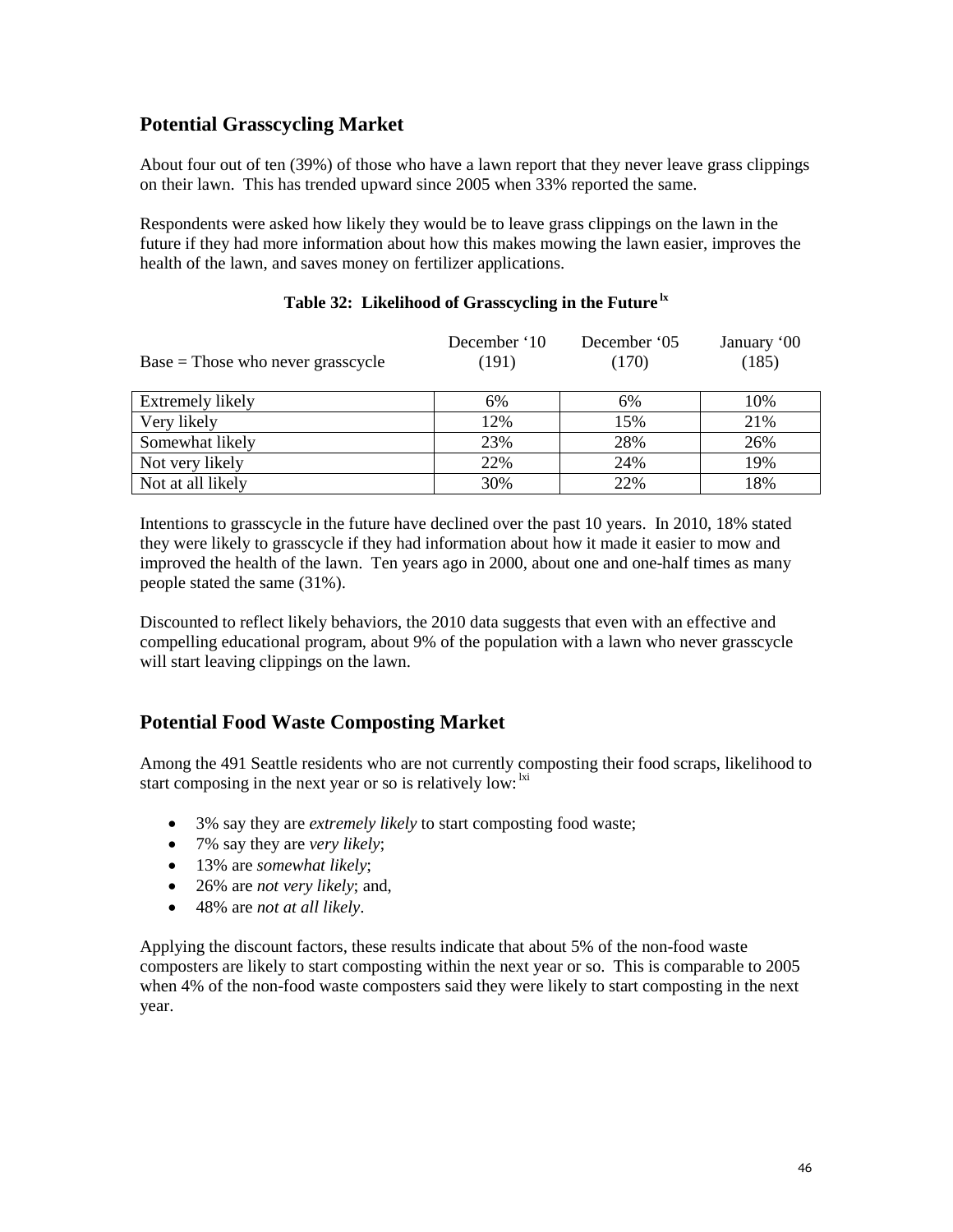#### **Bin Distribution**

Sixteen percent (16%) of the non-food waste composters (491 people) report that they own a compost bin that they could use if they wanted to.  $\frac{1}{x}$  Of these 79 people who currently own a bin: <sup>Ixiii</sup>

- 25% say it is not a bin provided by the City;
- 43% say it is a green cone provided by the City;
- 11% say it is a worm bin provided by the City; and,
- 21% say they don't know what type of bin it is.

Among those who are likely to start composting, interest in purchasing a new food waste composting bin in the next year or so is moderate.  ${}^{kiv}$  Among these 114 people:

- 13% say they are *extremely likely* to purchase a new bin;
- 25% say they are *very likely*;
- 28% are *somewhat likely*;
- 17% are not *very likely*; and,
- 13% are *not at all likely*.

Applying the discounts, we might expect to see about 18% of the people who are likely to compost interested in purchasing a new bin if cost is not a consideration.

Interest in purchasing a new composting bin from the City, at a cost of \$35, is lower:  $\frac{Nv}{N}$ 

- 7% say they are *extremely likely* to purchase a \$35 bin;
- 16% say they are *very likely;*
- 33% say they are *somewhat likely*;
- 23% say they are *not very likely*; and,
- 18% say they are *not at all likely*.

When discounted, about 10% of those likely to compost food scraps would be interested in purchasing a \$35 bin.

Interest in a bin for \$25 is a little higher:  $\frac{1}{x}$ vi

- 12% say they are *extremely likely* to purchase a \$25 bin;
- 24% are *very likely*;
- 25% are *somewhat likely*;
- 19% are *not very likely*; and,
- 17% are *not at all likely*.

Using the discounts to adjust for likely future behavior, at a cost of \$25 we may expect to see a potential market of about 17% of those likely to start composting.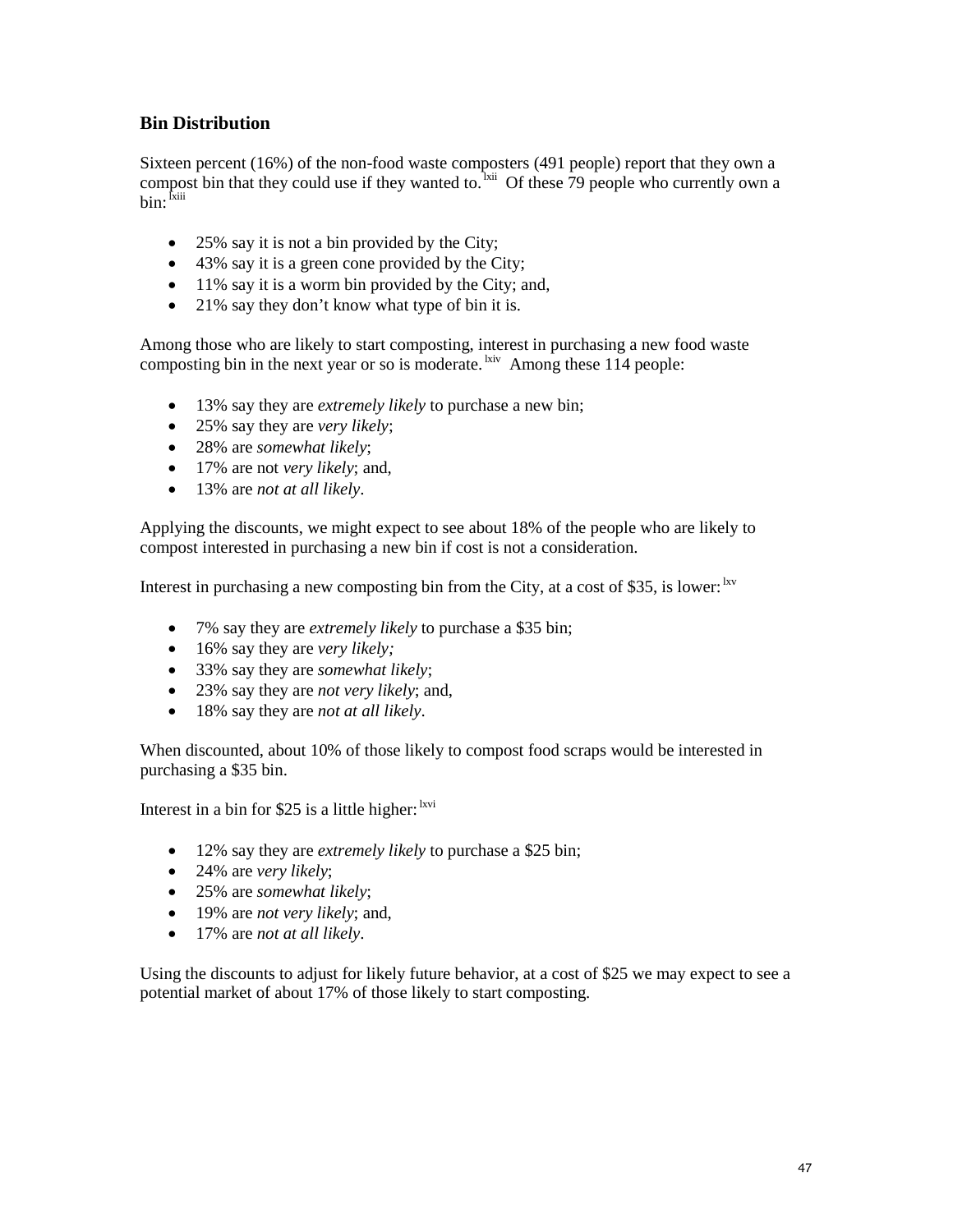## **Usage of Curbside Pick-up for Food Scraps**

Of the small percentage of the market who do not use curbside pick-up for food scraps (57 people), 72% are aware that food waste can be placed in the organics bin. <sup>Ixvii</sup> Their primary reasons for not putting food scraps in the organics cart are: <sup>kviii</sup>

- 21% compost food scraps instead;
- 21% are concerned about the health hazards and attracting rodents;
- 14% say it's too time consuming and/or too big a hassle; and,
- 14% say they don't have enough food scraps to make it worth their time.

These 57 people who were not using the curbside service for food waste were asked how likely it is that their household will start putting at least some of the food waste in the organics cart within the coming year: <sup>lxix</sup>

- 11% said their household is *extremely likely* to start;
- 18% said they are *very likely;*
- 30% said they are *somewhat likely*;
- 16% said they are *not very likely*; and,
- 26% said they are *not at all likely*.

Discounted, the data indicates that about 14% of the non-curbside organics service households will start using the curbside cart in the coming year.

Among these 57 people, likelihood to start putting food scraps in the organics cart does not change much if the collection schedule is changed so that the regular garbage is picked up every other week instead of every week. <sup>lxx</sup> Under an every other week schedule:

- 11% said they are *extremely likely* to start using the organics cart for food scraps;
- 16% said they are *very likely*;
- 19% said they are *somewhat likely*;
- 16% said they are *not very likely*; and,
- 35% said they are *not at all likely*.

Discounted, with a change in collection schedule, about 13% of these households will start putting food scraps in the food and yard waste cart.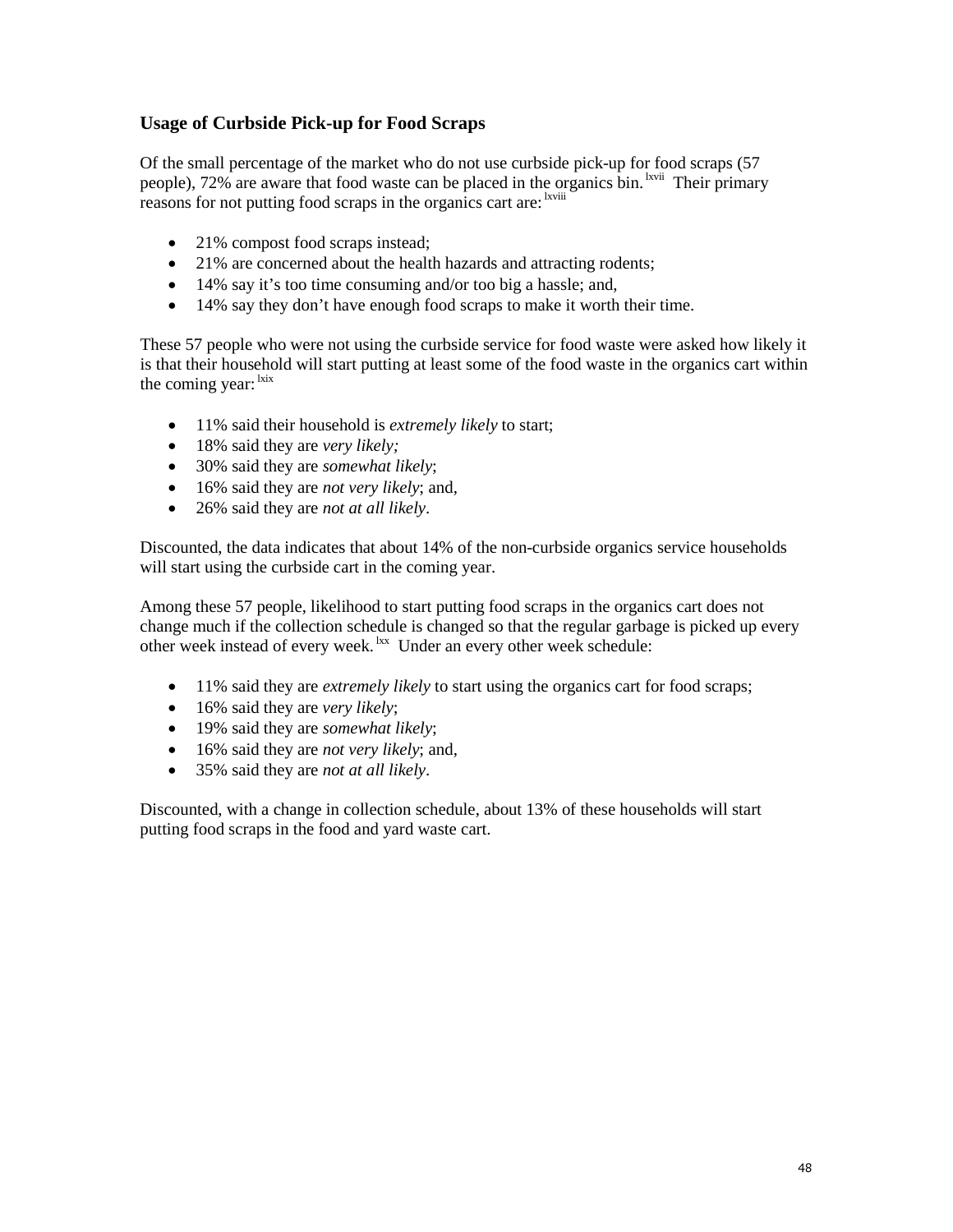# **Every Other Week Garbage – Detailed Findings**

All respondents were told that the City is considering changing garbage to an every other week  $(EOW)$  collection schedule and asked how satisfied they would be with that service level.  $k$ xxi Most people lack enthusiasm for this potential change:

- 6% said they would be *extremely satisfied* with EOW garbage service;
- 13% said they would be *very satisfied*;
- 23% said they would be *somewhat satisfied*;
- 24% said they would *not be very satisfied*; and,
- 29% said they would *not be at all satisfied*.

Satisfaction is lowest among those who subscribe to larger can service. Only 11% of those with 64-gallon (or more) can service say they would be satisfied with EOW garbage service compared to 21% of those with a micro or mini can. Satisfaction is also lower among those with children in the household (14% versus 21% of those without children say they would be satisfied with this reduced level of service).

Compared to Caucasians, those who are not white are less likely to be satisfied with EOW garbage service. Twenty-one percent (21%) of Caucasians said they would be "extremely" or "very" satisfied with EOW garbage service compared to 10% of those who are not white.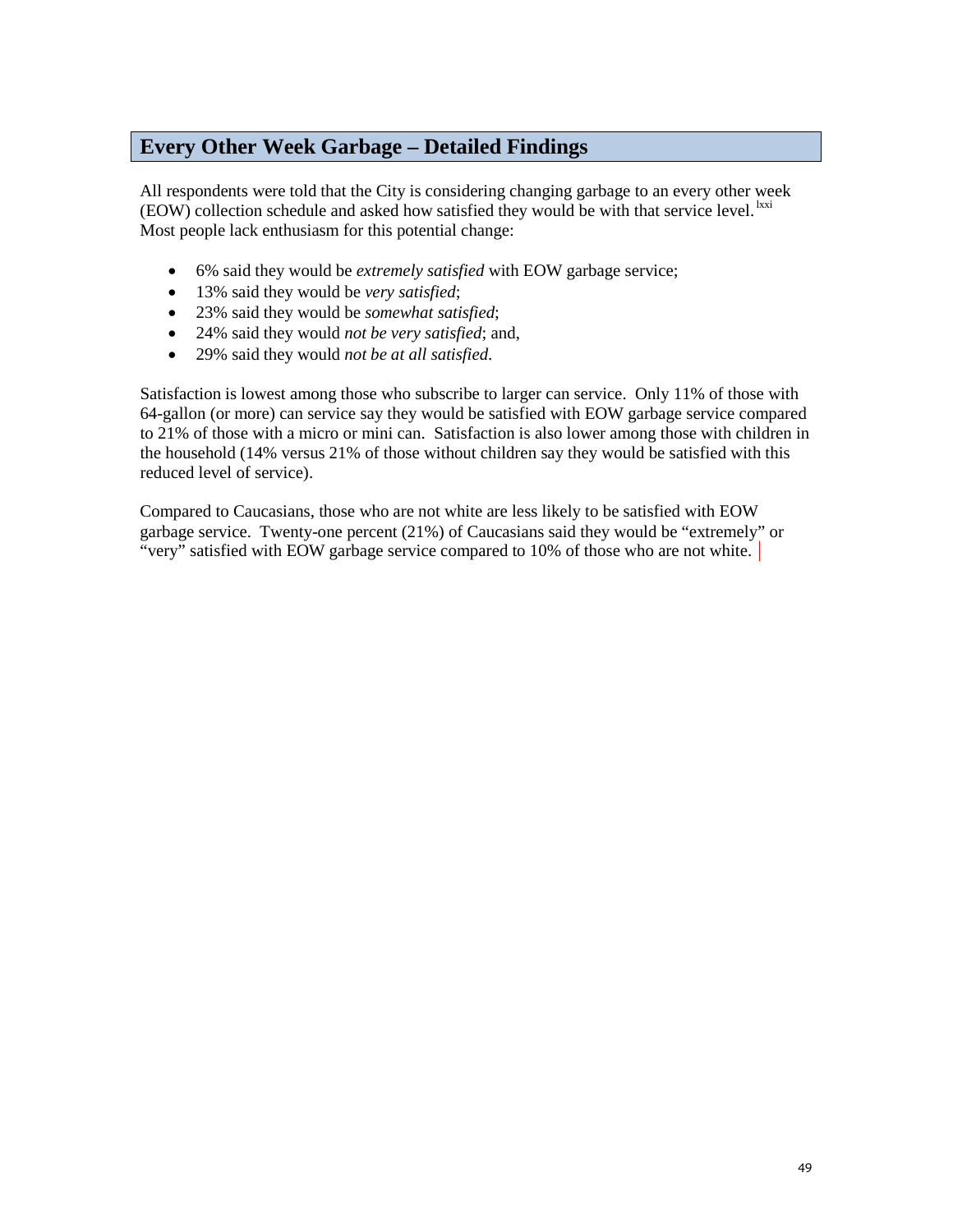# **Fats, Oils and Grease – Detailed Findings**

Respondents were asked how their household usually deals with grease that is left-over from cooking meats like bacon. <sup>Ixxii</sup> Most people report that they throw grease in the regular garbage:

- 56% say they throw it in the regular garbage;
- 20% say they put it in their food and yard waste container for curbside pick-up;
- 7% say they put it down the garbage disposal;
- 3% say they put it down their sink drain (no garbage disposal); and,
- 3% put it in their compost bin or pile at home.

About one-half of these households say that they generate this type of cooking grease no more than once a month  $(51\%)$ :  $\frac{\text{hxiii}}{\text{At}}$ 

- 1% say they generate this type of grease daily;
- 6% say several times a week;
- 12% say about one time a week;
- 24% say not once a week, but several times a month;
- 22% say about once a month;
- 29% say less often than once a month.



Usage of a deep fat fryer is infrequent. <sup>Ixxiv</sup> Eighty-five percent  $(85%)$  of the households say they never use a deep fat fryer, and 5% say they use one only about once a year. Those who ever use a deep fat fryer were asked how they disposed of the used grease or oil.  $\frac{f_{xx}}{g}$  About one-half (54%) said that they put the grease in a container and put that container in with the regular garbage:

- 54% place the grease inside a container in their regular garbage;
- 9% put it in a container in the food and yard waste cart;
- 6% put it in their food and yard waste cart without using a container;
- 6% pour it down their household drain;
- 6% say they recycle or reuse the oil;
- 3% say they compost it at home; and,
- 2% say they put it in their garden.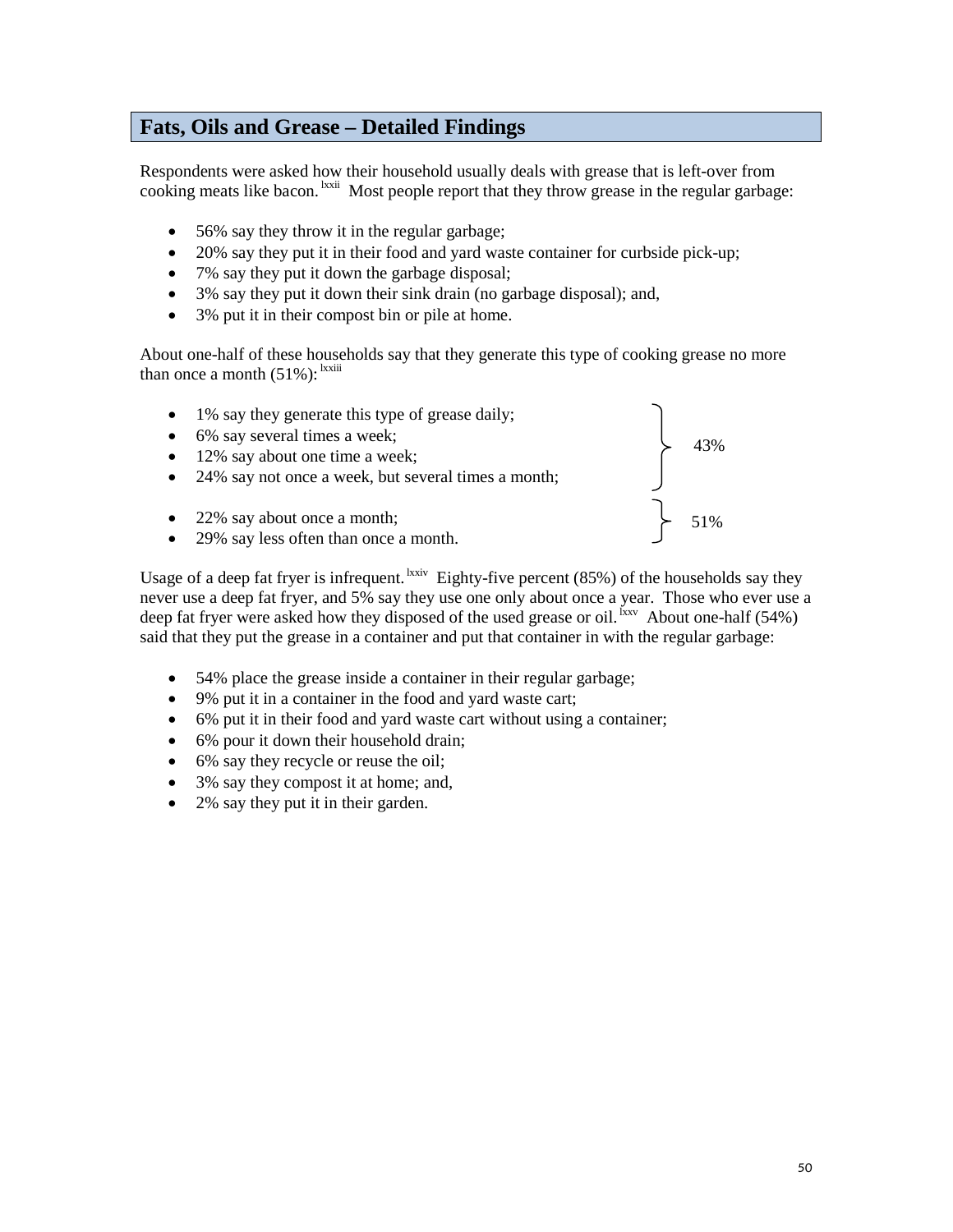**Appendix 1 Questionnaire and Frequencies**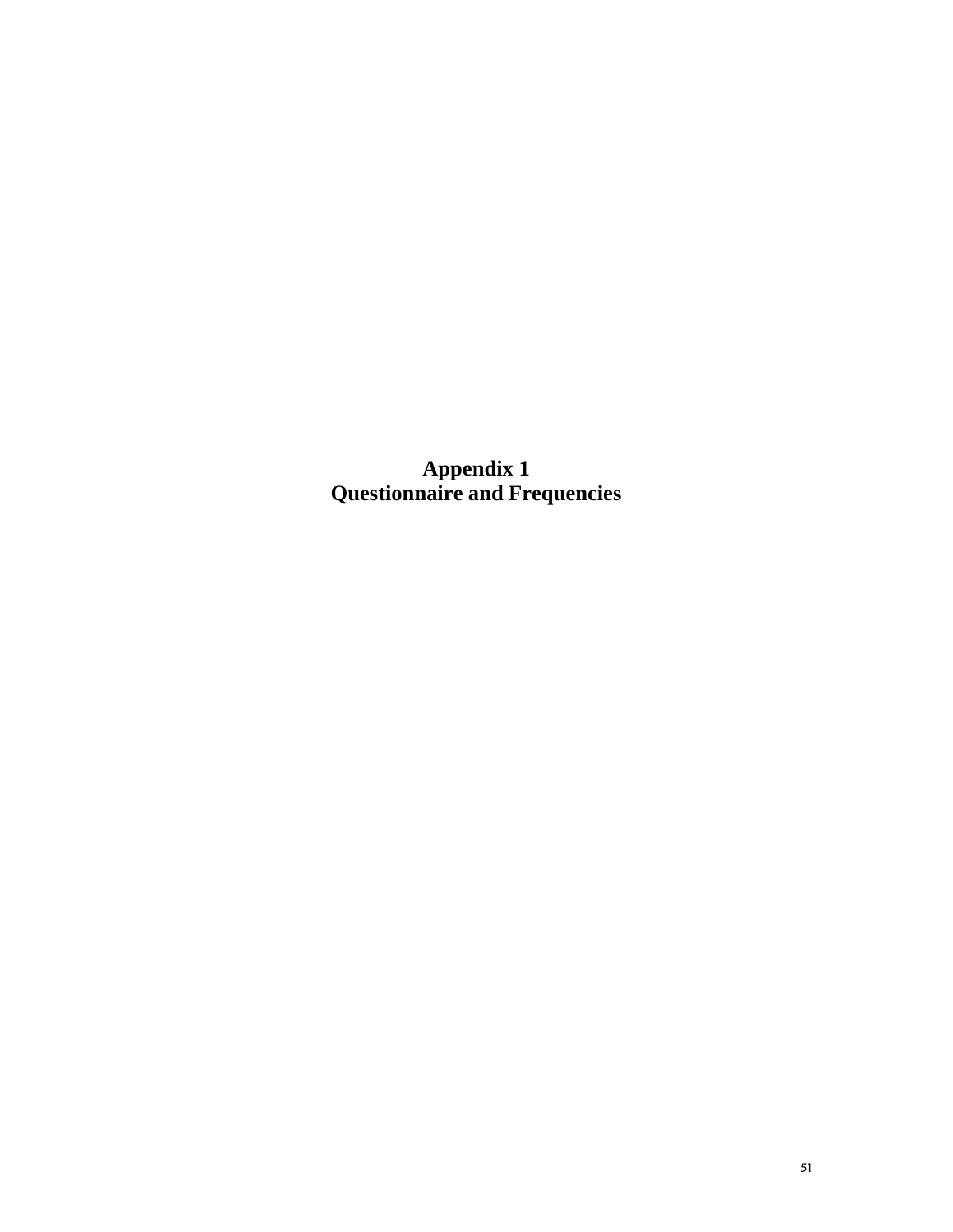Hello, this is with Market Decisions, an independent market research firm in the Northwest. Today/Tonight we are conducting a survey for the City of Seattle about yard and food waste. Your answers will help the City plan their yard and food waste programs. This interview will take about 15 minutes.

|                                                        |                         | 616 | 100%  |
|--------------------------------------------------------|-------------------------|-----|-------|
|                                                        | $\Rightarrow$ CTIM1 616 |     | 100%  |
|                                                        |                         |     | $0\%$ |
| OK-->Start the survey with LANGUAGE LINE on the phone3 | $\Rightarrow$ CTIM1 0   |     | $0\%$ |
|                                                        |                         |     |       |

| S1. Do you live in this household and are you 18 years of age or older? |     |               |
|-------------------------------------------------------------------------|-----|---------------|
|                                                                         |     | $616$ $100\%$ |
|                                                                         | 616 | 100%          |
|                                                                         |     | 0%            |
|                                                                         |     | 0%            |

S2. Do you live within the city limits of Seattle? PROMPT IF NEEDED: The city limits include the area north of 100th Street in South Seattle and south of 145th Street in North Seattle.

|                   | 100%                       |
|-------------------|----------------------------|
| $\Rightarrow$ OS3 | 616 100%                   |
|                   | $^{\prime}$ <sup>0</sup> % |
|                   | $^{\prime}$ )%             |

## S3. How many years have you lived in Seattle? (RECORD NUMBER) (USE 99 FOR LESS THAN ONE YEAR) \$E 1 96 N = ............................................................................................................ 616 100% Less than 1 year.....................................................................................99 8 1%

| F4. What type of home do you live in? Is it:                        |     |       |
|---------------------------------------------------------------------|-----|-------|
|                                                                     | 616 | 100%  |
|                                                                     | 591 | 96%   |
|                                                                     | 11  | 2%    |
|                                                                     | 14  | $2\%$ |
|                                                                     |     | $0\%$ |
| An apartment, condominium or townhouse with more than four units  5 |     | $0\%$ |
|                                                                     |     | $0\%$ |
|                                                                     |     | 0%    |

| S4. For this survey, I need to speak with the person in this household who is most<br>responsible for handling the household's organic waste-that is, yard waste and food<br>waste. Would that be you? |          |      |
|--------------------------------------------------------------------------------------------------------------------------------------------------------------------------------------------------------|----------|------|
|                                                                                                                                                                                                        | 616      | 100% |
|                                                                                                                                                                                                        | 573      | 93%  |
|                                                                                                                                                                                                        | 43       | 7%   |
|                                                                                                                                                                                                        | $\theta$ | 0%   |
|                                                                                                                                                                                                        | $\Omega$ | 0%   |
|                                                                                                                                                                                                        |          |      |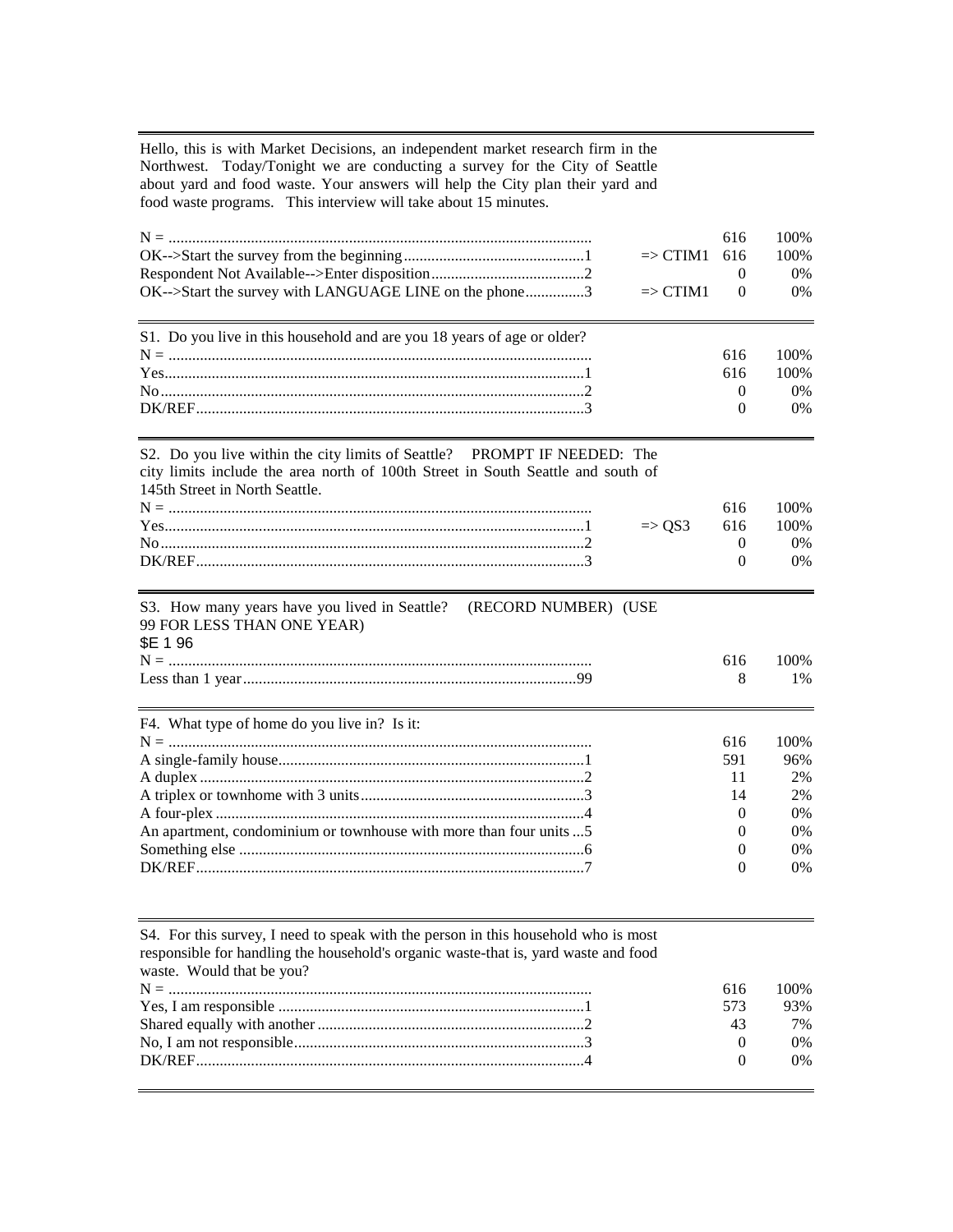| S5. Does your home have a yard?                                                                                                                                                                                                                                                                                                            |  |               |
|--------------------------------------------------------------------------------------------------------------------------------------------------------------------------------------------------------------------------------------------------------------------------------------------------------------------------------------------|--|---------------|
|                                                                                                                                                                                                                                                                                                                                            |  | $616$ $100\%$ |
|                                                                                                                                                                                                                                                                                                                                            |  | 95%           |
| No $\ldots$ $\ldots$ $\ldots$ $\ldots$ $\ldots$ $\ldots$ $\ldots$ $\ldots$ $\ldots$ $\ldots$ $\ldots$ $\ldots$ $\ldots$ $\ldots$ $\ldots$ $\ldots$ $\ldots$ $\ldots$ $\ldots$ $\ldots$ $\ldots$ $\ldots$ $\ldots$ $\ldots$ $\ldots$ $\ldots$ $\ldots$ $\ldots$ $\ldots$ $\ldots$ $\ldots$ $\ldots$ $\ldots$ $\ldots$ $\ldots$ $\ldots$ $\$ |  |               |
|                                                                                                                                                                                                                                                                                                                                            |  |               |

| S6. Do you personally take care of your yard at home, does someone else in your<br>household take care of it, do you hire a professional landscaper, or do you hire<br>someone else to do it? |     |       |
|-----------------------------------------------------------------------------------------------------------------------------------------------------------------------------------------------|-----|-------|
|                                                                                                                                                                                               | 586 | 100%  |
|                                                                                                                                                                                               | 475 | 81%   |
|                                                                                                                                                                                               | 37  | 6%    |
|                                                                                                                                                                                               | 27  | 5%    |
|                                                                                                                                                                                               | 38  | 6%    |
|                                                                                                                                                                                               | 8   | $1\%$ |
|                                                                                                                                                                                               |     | $0\%$ |
| S7. Does your household have curbside pick-up service for yard and food waste?                                                                                                                | 616 | 100%  |

|  | 616. | 100% |
|--|------|------|
|  |      | 97%  |
|  |      |      |
|  |      | 0%   |
|  |      |      |

| S8. For how many years has your household had yard and food waste curbside |  |  |  |  |  |  |
|----------------------------------------------------------------------------|--|--|--|--|--|--|
| pick-up service at this address? Would you say (READ LIST)                 |  |  |  |  |  |  |

|     | 596 100% |
|-----|----------|
| 99  | 17%      |
| 121 | 20%      |
| 78  | 13%      |
|     | 100 17%  |
| 154 | 26%      |
|     | 7%<br>44 |

| S9. What size container does your household have? Is it a                                                  |                     |      |
|------------------------------------------------------------------------------------------------------------|---------------------|------|
|                                                                                                            | 595                 | 100% |
| 13-gallon container (that costs \$3.60 per month or \$7.20 on your bi-monthly bill)                        | $\Rightarrow$ CTIM2 | -95  |
| 32-gallon container (that costs \$5.40 per month or \$10.80 on your bi-monthly bill)2 $\Rightarrow$ CTIM2  |                     | 137  |
| 96-gallon container (that costs \$6.90 per month or \$13.80 on your bi-monthly bill) $3 \Rightarrow$ CTIM2 |                     | 284  |
|                                                                                                            |                     | 13%  |

16% 23% 48%

| S10. Does your household have a special exemption from the City saying you<br>don't need to sign up for curbside pick-up for yard and food waste? |    |        |
|---------------------------------------------------------------------------------------------------------------------------------------------------|----|--------|
|                                                                                                                                                   | 21 | $00\%$ |
|                                                                                                                                                   |    | 48%    |
|                                                                                                                                                   |    | 33%    |
|                                                                                                                                                   |    | 19%    |
|                                                                                                                                                   |    |        |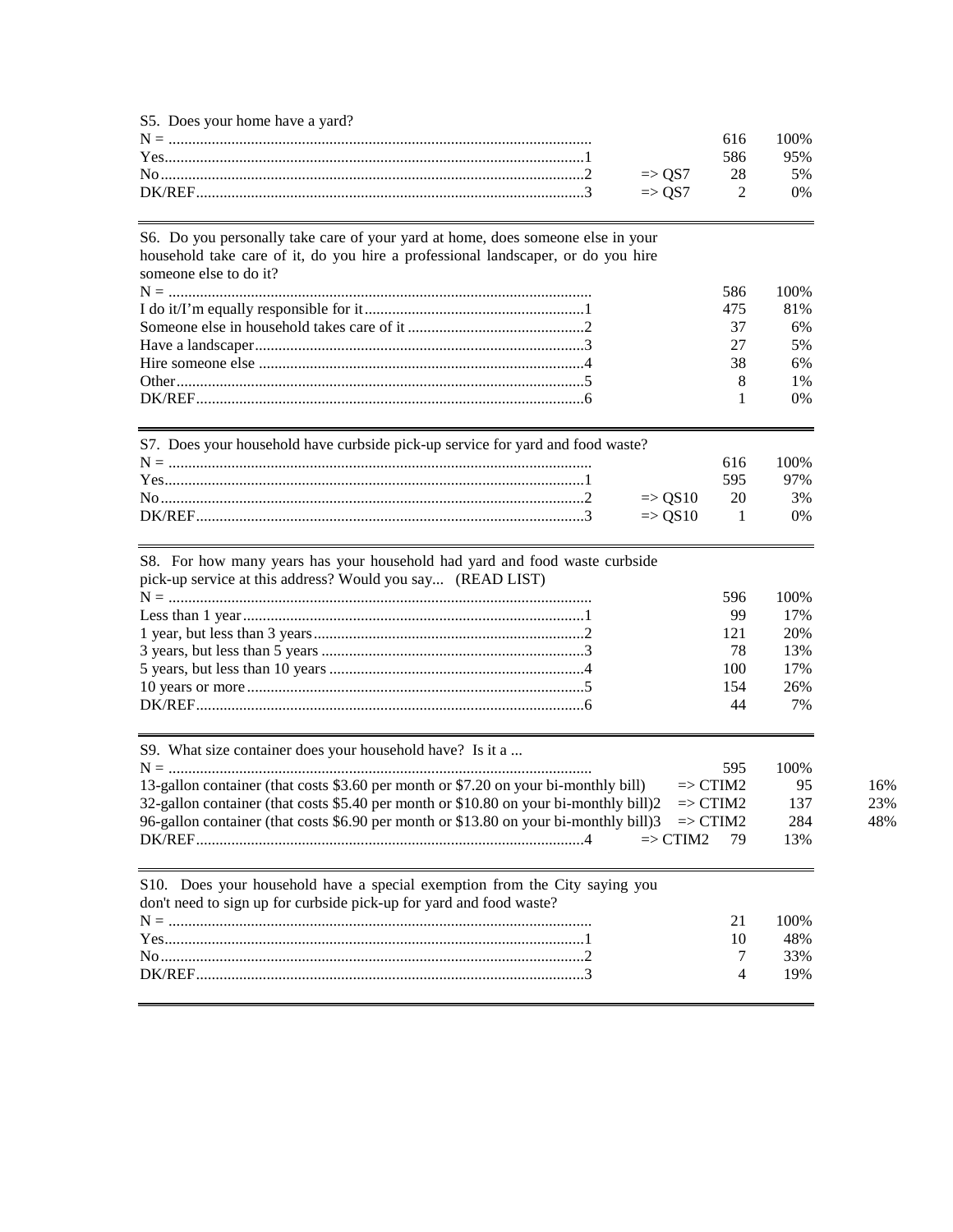| A1. These next questions are about your yard. Does your home have a lawn-that |     |       |
|-------------------------------------------------------------------------------|-----|-------|
| is, an area with grass?                                                       |     |       |
|                                                                               | 586 | 100\% |
|                                                                               | 491 | 84%   |
|                                                                               | 94  | 16%   |
|                                                                               |     | $0\%$ |
|                                                                               |     |       |
| A2. Does your home have a garden?                                             |     |       |
|                                                                               | 586 | 100\% |
|                                                                               | 457 | 78%   |
|                                                                               | 127 | 22%   |

 $\overline{2}$ 

0%

| A3. Is it a vegetable or fruit garden, a flower garden, or some other type of |          |       |
|-------------------------------------------------------------------------------|----------|-------|
| garden? (ACCEPT MULTIPLE RESPONSES)                                           |          |       |
|                                                                               | 457      | 100%  |
|                                                                               | 280      | 61%   |
|                                                                               | 358      | 78%   |
|                                                                               | 70       | 15%   |
|                                                                               | 26       | 6%    |
|                                                                               |          | $1\%$ |
|                                                                               | $\gamma$ | 0%    |
|                                                                               | 18       | 4%    |
| GARDEN OF LOCAL/NATURALLY OCCURING PLANTS OF THE AREA 08                      |          | 0%    |
|                                                                               |          | $0\%$ |
|                                                                               |          |       |

A4. These next questions ask how your household manages its yard waste. For the purposes of this survey, when we use the word "compost" it means the breakdown of food or yard waste into a material that can be used to improve the soil. Does your household ever put yard waste out at the curb or alley for collection?

|         |  | 00%   |
|---------|--|-------|
| $Yes$ 1 |  | 92%   |
|         |  | 8%    |
|         |  | $0\%$ |
|         |  |       |

A5. How has your household changed the amount of yard waste that is picked-up at the curb or alley? Compared to last year, would you say that your household now takes more yard waste to the curb, less yard waste, or has the amount not changed?

|                           | 520. | 100\% |
|---------------------------|------|-------|
|                           | 226  | 43%   |
| $\Rightarrow$ OA7 245 47% |      |       |
| $\Rightarrow$ OA7 32      |      | 6%    |
| $\Rightarrow$ OA7 17      |      | 3%    |
|                           |      |       |

| A6. What changed? Why does your household now have more yard waste picked |     |       |
|---------------------------------------------------------------------------|-----|-------|
| up at the curb?                                                           |     |       |
|                                                                           | 227 | 100\% |
|                                                                           |     | $0\%$ |
|                                                                           |     |       |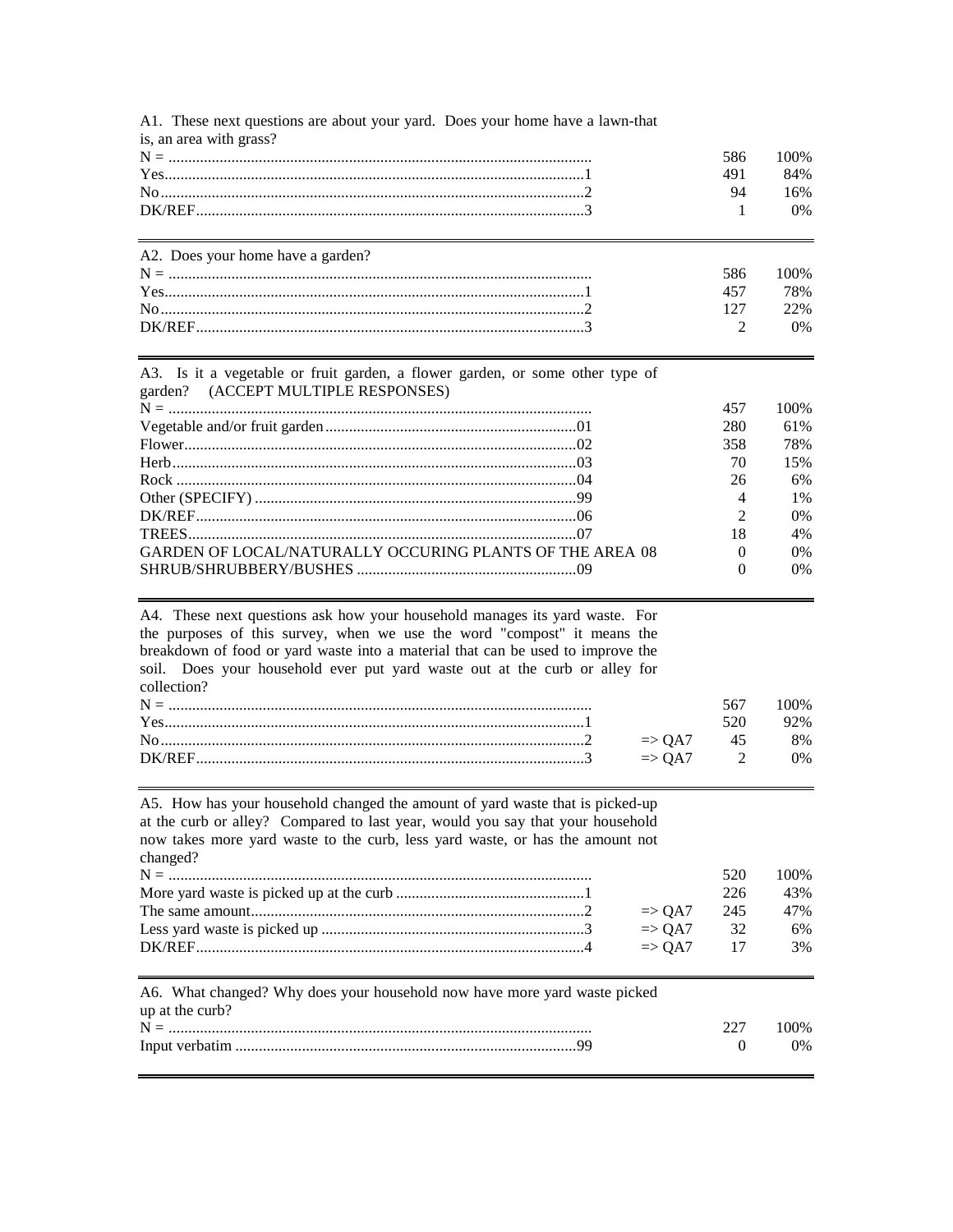A7. Does your household ever take yard waste to a central facility-like a transfer station-where they compost your yard waste?

|  | 566 100\% |
|--|-----------|
|  | 16%       |
|  |           |
|  | $0\%$     |
|  |           |

100%

31%

31%

18%

6%

1%

3%

10%

100% 10% 59% 30% 1%

100% 33% 67%

 $0%$ 

27%

8%

17%

22%

26%

 $1\%$ 

 $\overline{2}$ 

#### A8. Thinking about the past year, how many times have you or has someone in your household, dropped off yard waste at a transfer station? 94 29 29 17 6  $\mathbf{1}$ 3 9

| A9. Compared to last year, is your household taking yard waste to transfer<br>stations more often, less often or about the same amount? |  |
|-----------------------------------------------------------------------------------------------------------------------------------------|--|
|                                                                                                                                         |  |
|                                                                                                                                         |  |
|                                                                                                                                         |  |
|                                                                                                                                         |  |
|                                                                                                                                         |  |

| A10. Does your household currently compost any of its yard waste at home on |                        |     |
|-----------------------------------------------------------------------------|------------------------|-----|
| your own property?                                                          |                        |     |
|                                                                             |                        | 566 |
|                                                                             |                        | 186 |
|                                                                             | $\Rightarrow$ OA21 379 |     |
|                                                                             | $\Rightarrow$ OA21 1   |     |

QA10b. About how much of the yard waste that your household generates including leaves, grass, prunings, etc. - would you estimate you compost on your property? Would you say you compost: 186 100% All or almost all of your yard waste on your property................................1 51 14 31 41 50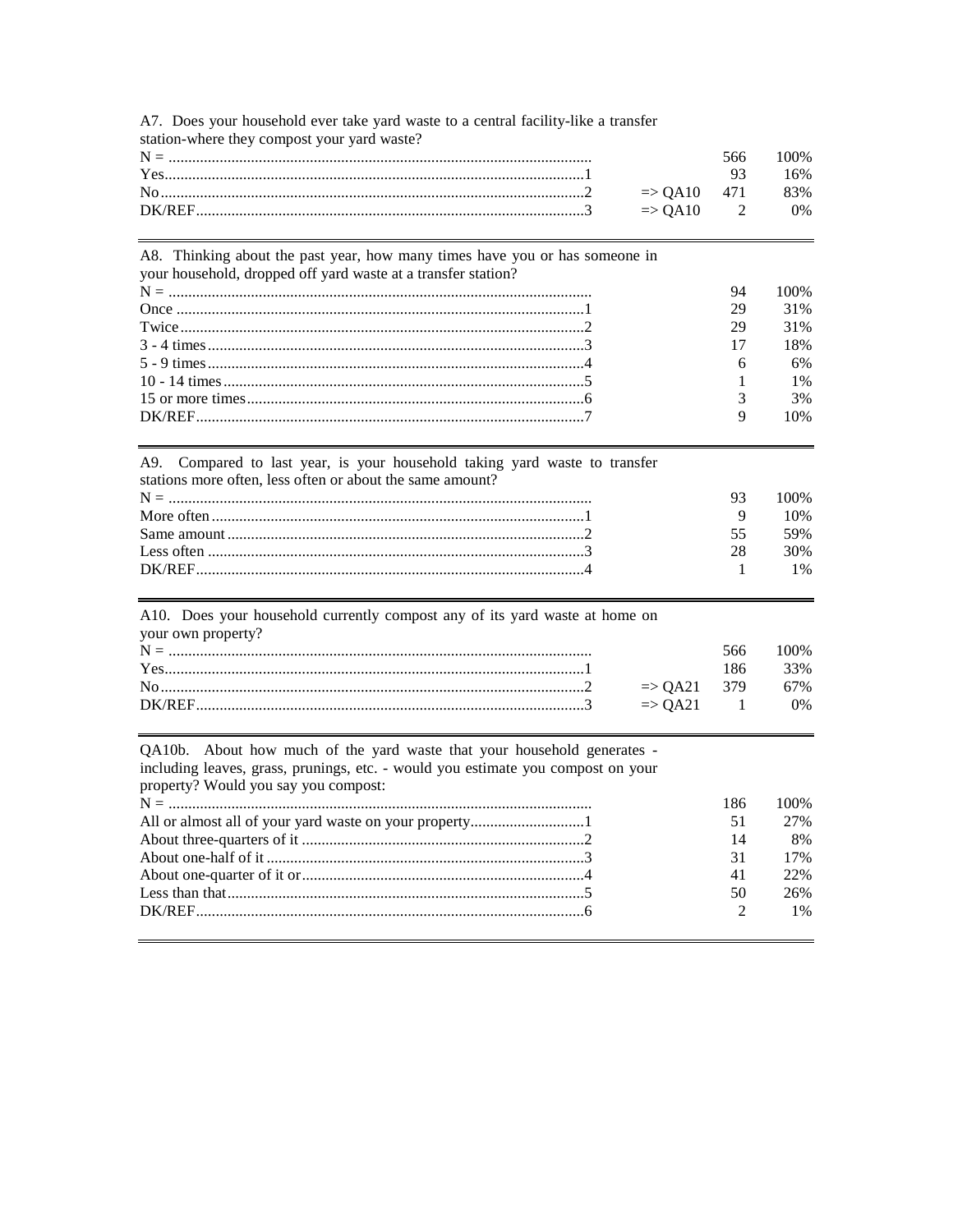A11. Thinking about just the yard waste that you compost on your own property, compared to last year, would you say that you now compost more yard waste at home, less yard waste, or are you composting about the same amount of yard waste at home?

|                                                                                                                                                                                                                                                                                                                                         |  | 186 100% |
|-----------------------------------------------------------------------------------------------------------------------------------------------------------------------------------------------------------------------------------------------------------------------------------------------------------------------------------------|--|----------|
| More now $\ldots$ $\ldots$ $\ldots$ $\ldots$ $\ldots$ $\ldots$ $\ldots$ $\ldots$ $\ldots$ $\ldots$ $\ldots$ $\ldots$ $\ldots$ $\ldots$ $\ldots$ $\ldots$ $\ldots$ $\ldots$ $\ldots$ $\ldots$ $\ldots$ $\ldots$ $\ldots$ $\ldots$ $\ldots$ $\ldots$ $\ldots$ $\ldots$ $\ldots$ $\ldots$ $\ldots$ $\ldots$ $\ldots$ $\ldots$ $\ldots$ $\$ |  |          |
|                                                                                                                                                                                                                                                                                                                                         |  |          |
| Less now $\frac{13\%}{13\%}$                                                                                                                                                                                                                                                                                                            |  |          |
|                                                                                                                                                                                                                                                                                                                                         |  |          |

A12. Why does your household compost less at home than you did last year? (OPEN END) (ACCEPT MULTIPLE RESPONSES) N = ............................................................................................................ 24 100%

| A13. Which of the following types of yard waste materials are you currently<br>composting at home? Are you composting: (READ LIST) (CHECK ALL |               |      |
|-----------------------------------------------------------------------------------------------------------------------------------------------|---------------|------|
| THAT APPLY)                                                                                                                                   |               |      |
|                                                                                                                                               | 187           | 100% |
|                                                                                                                                               | 135           | 72%  |
|                                                                                                                                               | 148           | 79%  |
|                                                                                                                                               | 89            | 48%  |
|                                                                                                                                               | 106           | 57%  |
|                                                                                                                                               | 90            | 48%  |
|                                                                                                                                               | 16            | 9%   |
|                                                                                                                                               | $\mathcal{R}$ | 2%   |
|                                                                                                                                               |               | 0%   |
|                                                                                                                                               |               |      |

#### A14. Does your household use a yard waste compost bin, do you pile it up without a bin, or do you do something else with it?

| 187                   | 100%  |
|-----------------------|-------|
| 10                    | 5%    |
| 119                   | 64%   |
| $\Rightarrow$ QA18 37 | 20\%  |
| $\Rightarrow$ OA18 7  | 4%    |
| $\Rightarrow$ QA18 8  | 4%    |
| $\mathcal{D}$         | $1\%$ |
| $\Delta$              | 2%    |

| A15. To the best of your knowledge, is the bin you have one that was purchased |                       |     |       |
|--------------------------------------------------------------------------------|-----------------------|-----|-------|
| from the City, or did you get it some other way?                               |                       |     |       |
|                                                                                |                       | 119 | 100\% |
|                                                                                | $\Rightarrow$ OA17 66 |     | 55%   |
|                                                                                | $\Rightarrow$ OA17 42 |     | 35%   |
|                                                                                |                       |     | 4%    |
|                                                                                |                       | - 6 | 5%    |
|                                                                                |                       |     |       |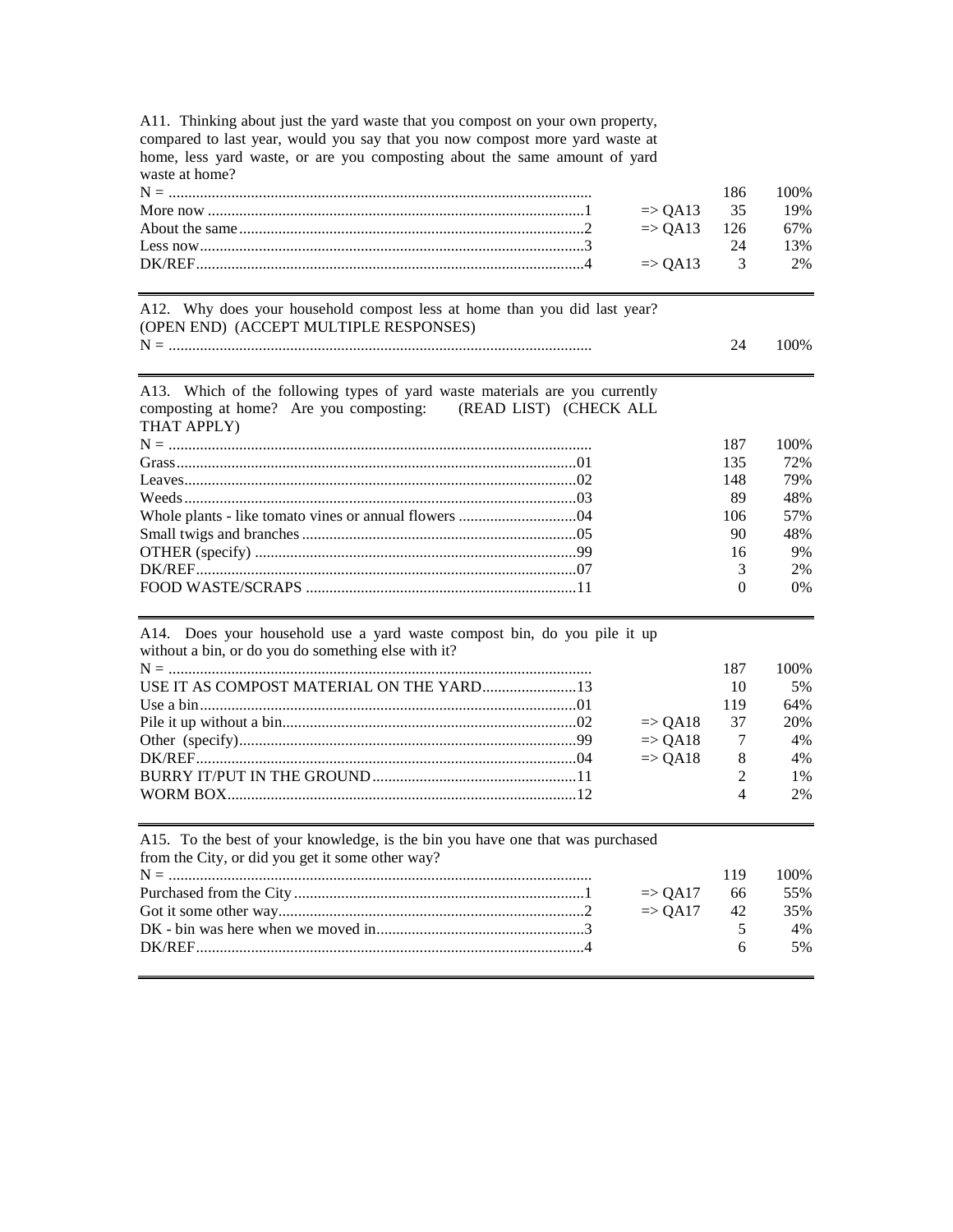| A16. Can you please describe what your bin(s) looks like? (PROBE FOR |  |  |
|----------------------------------------------------------------------|--|--|
| SHAPE, MATERIAL AND COLORS) (DO NOT READ LIST)                       |  |  |

| 100%  |
|-------|
| $0\%$ |
| 0%    |
| 45%   |
| 2.7%  |
| 18%   |
| 9%    |
|       |

A17. How would you describe the condition of the bin that you have? Would you say that it is:

| . за учили п. 13.                                       |     |                   |
|---------------------------------------------------------|-----|-------------------|
|                                                         | 119 | 100%              |
|                                                         | 40  | 34%               |
|                                                         | 55. | 46%               |
| In need of some repair, but still working fairly well 3 | 13  | 11%               |
|                                                         |     | 8%                |
|                                                         |     | $\gamma$<br>$2\%$ |
|                                                         |     |                   |

| A18. Just thinking about the next year or so, and assuming that cost was not a<br>consideration, how likely are you to get a (new) composting bin for the yard waste<br>you compost on your own property? Would you say you are: |     |      |
|----------------------------------------------------------------------------------------------------------------------------------------------------------------------------------------------------------------------------------|-----|------|
|                                                                                                                                                                                                                                  | 187 | 100% |
| Extremely likely to purchase a (new) backyard composting bin 1                                                                                                                                                                   | 12  | 6%   |
|                                                                                                                                                                                                                                  | 18  | 10%  |
|                                                                                                                                                                                                                                  | 17  | 9%   |
| $\Rightarrow$ PA21                                                                                                                                                                                                               | 46  | 25%  |
| $\Rightarrow$ PA21                                                                                                                                                                                                               | 94  | 50%  |

A19. As you may know, the City of Seattle distributes yard waste composting bins designed specifically for backyard composting. This bin is a plastic cylinder with green sides and a black top and bottom. It stands 3 feet tall and is about 2 feet in diameter . The bins are available online-through the City's website, or you can call the City to order it. Next year, assuming the price is \$35 per bin, how likely are you to purchase a new yard waste composting bin from the City? Would you say you are:

|  |                          |       | 100% |
|--|--------------------------|-------|------|
|  | $\Rightarrow$ PA21 7 15% |       |      |
|  |                          |       | 15%  |
|  |                          | $-11$ | 23%  |
|  |                          | 11    | 23%  |
|  |                          | 10    | 21\% |
|  |                          |       | 2%   |
|  |                          |       |      |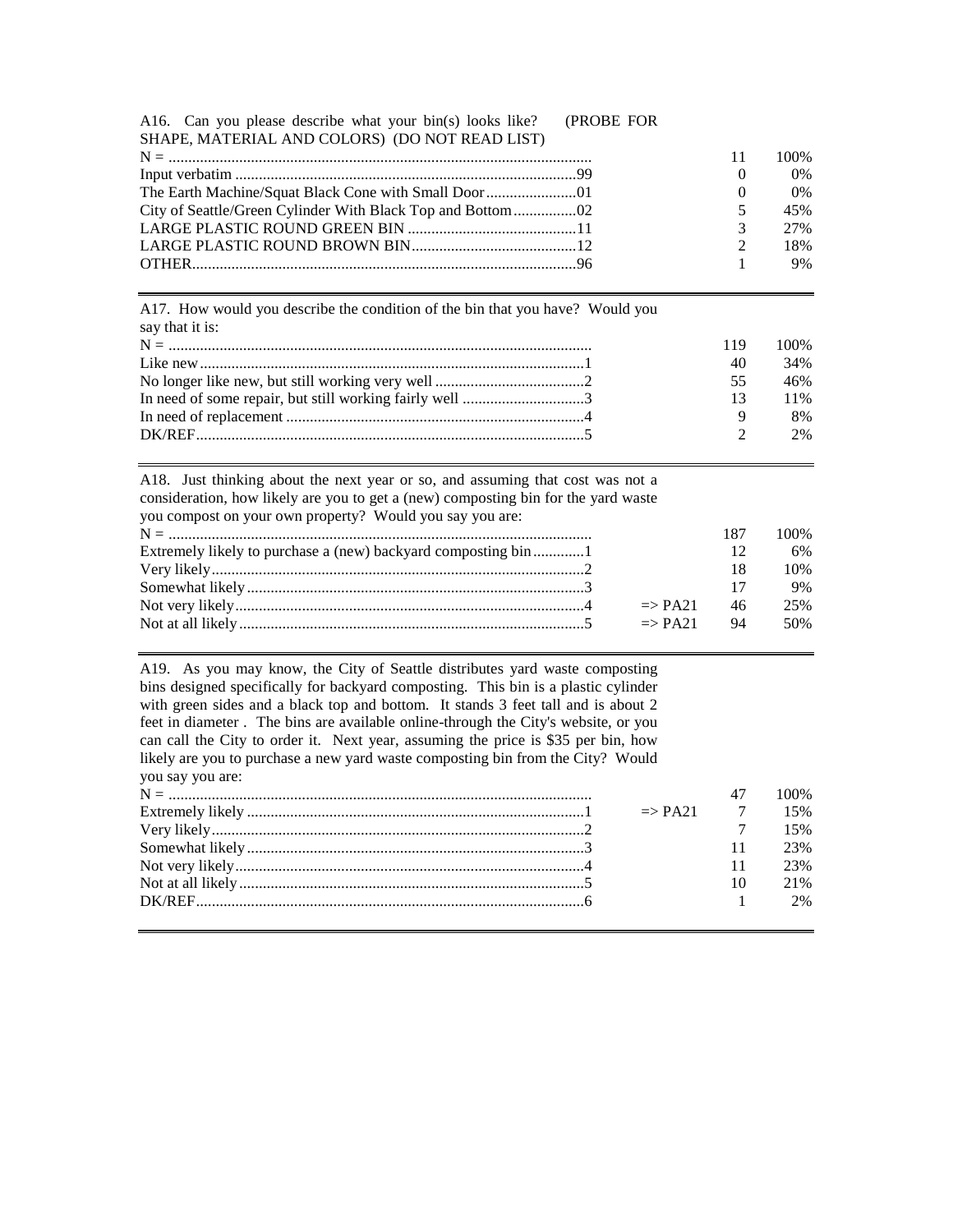| you say you are: |        |          |
|------------------|--------|----------|
|                  | 40     | 100\%    |
|                  | $\sim$ | 13%      |
|                  | 11     | 28%      |
|                  |        | 6 $15\%$ |
|                  |        | 23%      |
|                  |        | 18%      |
|                  |        | 5%       |

A20. Next year, assuming the price is \$10 less than that, at \$25 per bin, how likely are you to purchase a new yard waste composting bin from the City? Would you say you are:

A21. Even though you may not be using it, does your household currently have a compost bin that you could use if you decided to compost your yard waste at home?

|                                                                                                                                                                                                                                                        | 380 <b>B</b> | - 100% |
|--------------------------------------------------------------------------------------------------------------------------------------------------------------------------------------------------------------------------------------------------------|--------------|--------|
|                                                                                                                                                                                                                                                        |              | 63 17% |
| No $\mu$ and $\mu$ and $\mu$ and $\mu$ and $\mu$ and $\mu$ and $\mu$ and $\mu$ and $\mu$ and $\mu$ and $\mu$ and $\mu$ and $\mu$ and $\mu$ and $\mu$ and $\mu$ and $\mu$ and $\mu$ and $\mu$ and $\mu$ and $\mu$ and $\mu$ and $\mu$ and $\mu$ and $\$ |              |        |
|                                                                                                                                                                                                                                                        |              |        |

A22. Is this a compost bin that you got from the City, or do you have some other type of bin?

|                            |          | 100% |
|----------------------------|----------|------|
| $\Rightarrow$ OA24 34 54\% |          |      |
| $\Rightarrow$ OA24 19 30\% |          |      |
|                            |          | 8%   |
|                            | $\sim$ 5 | 8%   |

#### A23. Can you please describe what your bin looks like? (PROBE FOR SHAPE, MATERIAL, COLOR) (DO NOT READ LIST) N = ............................................................................................................ 10 100% Input verbatim .......................................................................................99 0 0% The Earth Machine/Squat Black Cone with Small Door........................01 City of Seattle/Green Cylinder With Black Top and Bottom................02 4 40% LARGE PLASTIC ROUND GREEN BIN ...........................................11 1 10% LARGE PLASTIC ROUND BROWN BIN..........................................12 1 10% OTHER..................................................................................................96 0 0%

| A24. How do you feel about composting your yard waste at home? If you got       |                    |     |      |
|---------------------------------------------------------------------------------|--------------------|-----|------|
| information about how to make it easy and pest free, how likely would you be to |                    |     |      |
| start composting yard waste in the next year or so? Would your household be:    |                    |     |      |
|                                                                                 |                    | 380 | 100% |
|                                                                                 |                    | 33  | 9%   |
|                                                                                 |                    | 40  | 11%  |
|                                                                                 |                    | 89  | 23%  |
|                                                                                 | $\Rightarrow$ PA29 | 85  | 22%  |
|                                                                                 | $\Rightarrow$ PA29 | 122 | 32%  |
|                                                                                 | $\Rightarrow$ PA29 | 11  | 3%   |
|                                                                                 |                    |     |      |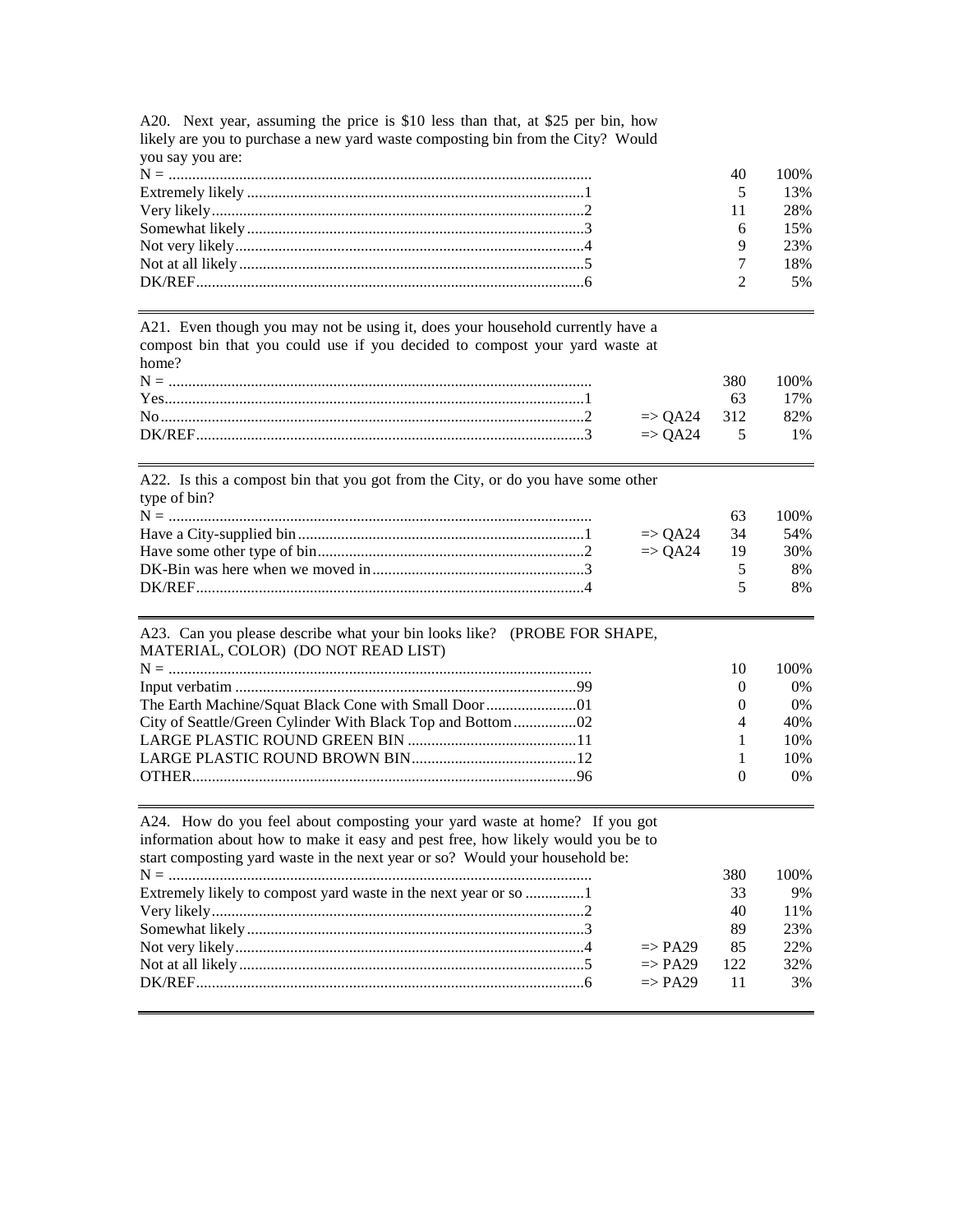| compost yard waste at home? Would you say you are: |                       |                |       |
|----------------------------------------------------|-----------------------|----------------|-------|
|                                                    |                       | 162            | 100\% |
|                                                    |                       | 28             | 17%   |
|                                                    |                       | 26             | 16%   |
|                                                    |                       | 59             | 36%   |
|                                                    | $\Rightarrow$ PA29 31 |                | 19%   |
|                                                    | $\Rightarrow$ PA29    | $\frac{15}{2}$ | 9%    |
|                                                    |                       |                | 2%    |

A25. Thinking about the next year or so, and assuming that cost was not a consideration, how likely are you to get a (new) bin designed specifically to

A26. Were you aware that the City offers a yard waste compost bin designed specifically for composting yard waste at home?

| $\Rightarrow$ +1 |     |     |
|------------------|-----|-----|
| if QA22=1        |     |     |
|                  | 107 | )0% |
|                  | 32  | 30% |
|                  |     | 8%  |
|                  |     | 2%  |

A27. As you may know, the City of Seattle offers bins that are designed specifically for composting yard waste at home. The bin is a plastic cylinder with green sides and a black top and bottom. It stands 3 feet tall and is about 2 feet in diameter. The bins are available online by visiting the City's website, or you can call the City to order it. Assuming the price per bin is \$35, in the next year or so, how likely are you to purchase a yard waste composting bin from the City for your home? Would you say you are: N = ............................................................................................................ 116 100% Extremely likely ......................................................................................1 => PA29 15 13% Very likely...............................................................................................2 19 16% Somewhat likely ......................................................................................3 47 41% Not very likely.........................................................................................4 22 19% Not at all likely ........................................................................................5 13 11%

A28. Assuming the price per bin is \$10 less at \$25, in the next year or so, how likely are you to purchase a yard waste composting bin from the City for your home? Would you say you are: N = ............................................................................................................ 101 100% Extremely likely ......................................................................................1 11 11% Very likely...............................................................................................2 25 25% Somewhat likely ......................................................................................3 41 41% Not very likely.........................................................................................4 15 15% Not at all likely ........................................................................................5 7 7% DK/REF...................................................................................................6 2 2%

DK/REF...................................................................................................6 0 0%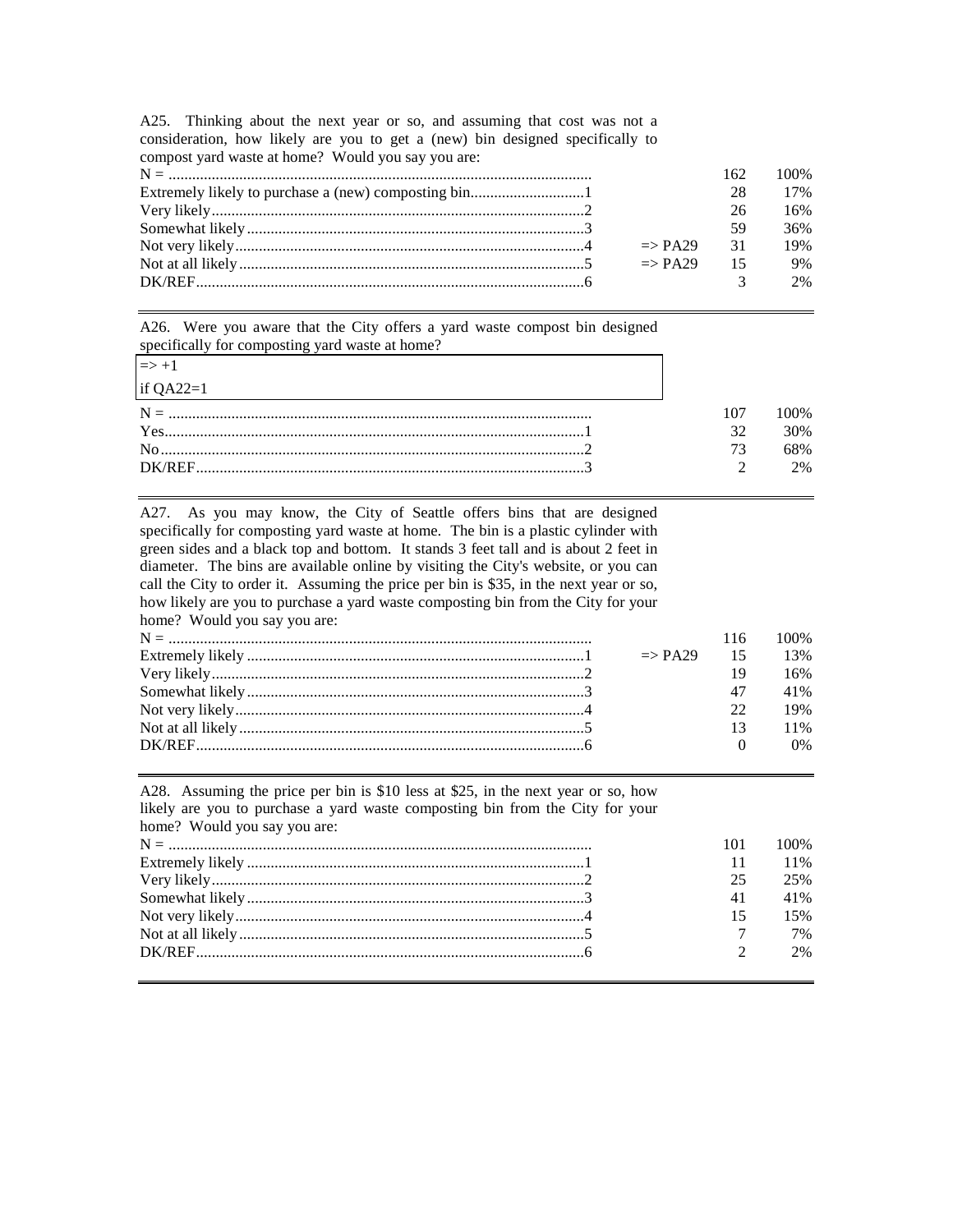| $\mu$ mowed, what is typically done with the grass crippings $\mu$ . (DO NOT KEAD) |                         |                             |       |
|------------------------------------------------------------------------------------|-------------------------|-----------------------------|-------|
|                                                                                    |                         | 491                         | 100\% |
|                                                                                    |                         | 190                         | 39%   |
|                                                                                    |                         | 19                          | 4%    |
|                                                                                    |                         | $\overline{4}$              | $1\%$ |
|                                                                                    |                         | 72                          | 15%   |
| Leave them on the lawn/Leave them on the ground/Mulch them with a                  |                         |                             |       |
|                                                                                    | $\Rightarrow$ OA32A 162 |                             | 33%   |
|                                                                                    | $\Rightarrow$ OA39 4    |                             | 1%    |
|                                                                                    |                         | 25                          | 5%    |
|                                                                                    |                         | $\mathcal{D}_{\mathcal{A}}$ | $0\%$ |
|                                                                                    |                         | 14                          | 3%    |
|                                                                                    |                         |                             |       |

A29. Now about your lawn. When you mow your lawn, or have your lawn mowed, what is typically done with the grass clippings? (DO NOT READ)

A30. Does your household ever leave grass clippings on the lawn when it's mowed?

|  | 00% |
|--|-----|
|  | 42% |
|  | 55% |
|  | 3%  |
|  |     |

A31. What might make you want to leave your grass clippings on your lawn? If you had more information about how leaving the grass clippings on makes mowing easier, improves the health of the lawn, and saves money on fertilizer applications, how likely would you be to start leaving your clippings on the lawn? Would you be :

|  |                       | 191 | 100% |
|--|-----------------------|-----|------|
|  | $\Rightarrow$ QA34 12 |     | 6%   |
|  | $\Rightarrow$ OA34 22 |     | 12%  |
|  | $\Rightarrow$ OA34 44 |     | 23%  |
|  | $\Rightarrow$ OA34 42 |     | 22%  |
|  | $\Rightarrow$ OA34 57 |     | 30%  |
|  | $\Rightarrow$ OA34 14 |     | 8%   |
|  |                       |     |      |

| A32A. When your household's lawn is mowed during the Spring (March, April,         |     |      |
|------------------------------------------------------------------------------------|-----|------|
| May), how often do you leave your grass clippings on the lawn? Would you say       |     |      |
| the grass clippings are left on the lawn regularly, occasionally, rarely or never? |     |      |
|                                                                                    | 293 | 100% |
|                                                                                    | 169 | 58%  |
|                                                                                    | 85  | 29%  |
|                                                                                    | 23  | 8%   |
|                                                                                    |     | 3%   |
|                                                                                    | 8   | 3%   |
|                                                                                    |     |      |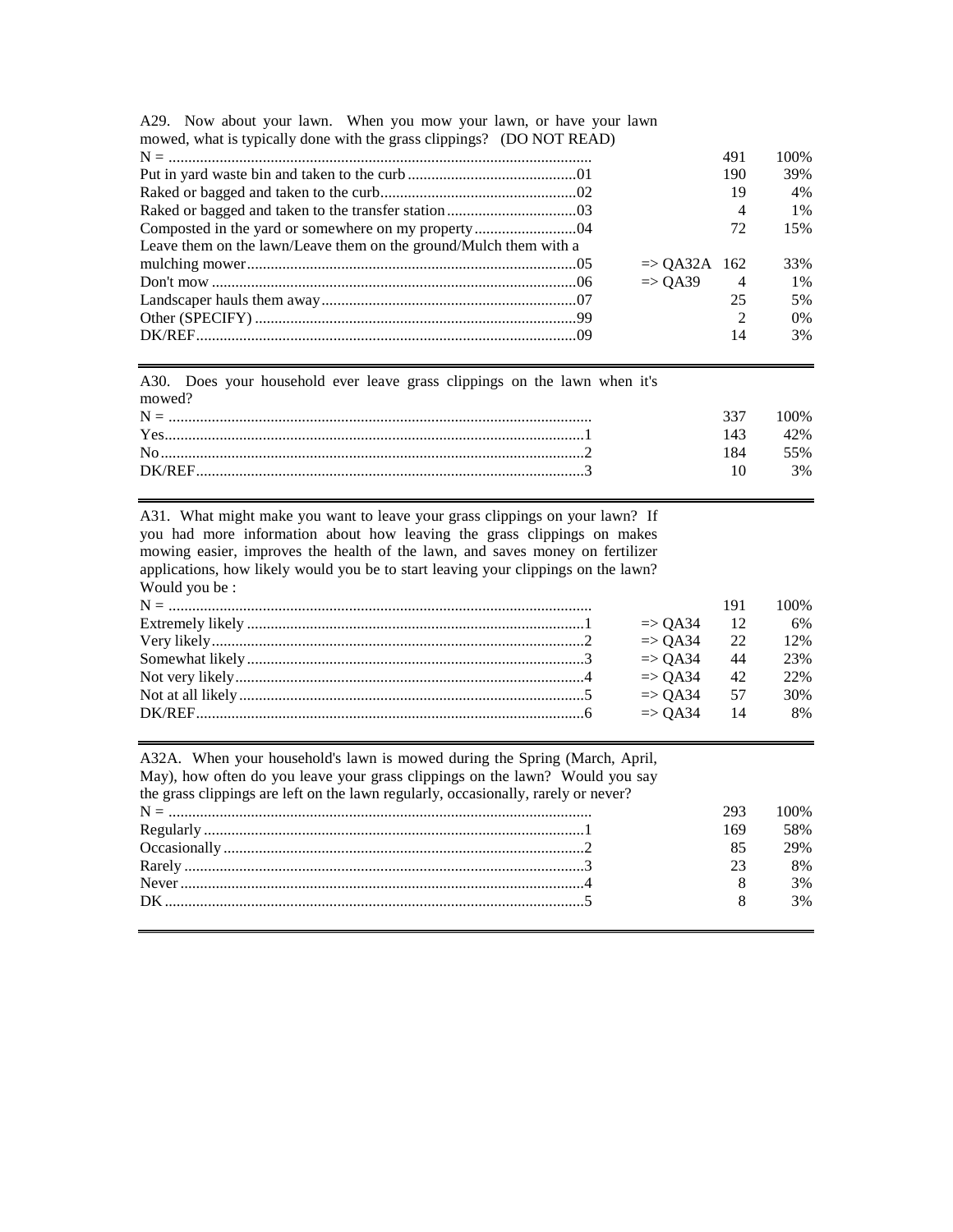| you say you icave your grass emploings on the lawn regularly, occasionally, raility |     |      |
|-------------------------------------------------------------------------------------|-----|------|
| or never?                                                                           |     |      |
|                                                                                     | 293 | 100% |
|                                                                                     | 188 | 64%  |
|                                                                                     | 58  | 20%  |
|                                                                                     | 24  | 8%   |
|                                                                                     |     | 6%   |
|                                                                                     |     | 1%   |
|                                                                                     |     |      |

A32B. How about when it's mowed in the Summer (June, July, August)? Would you say you leave your grass clippings on the lawn regularly occasionally rarely

A32C. How about when it's mowed in the Fall (Sept, Oct, Nov)? Would you say you leave your grass clippings on the lawn regularly, occasionally, rarely or never?

| 293. | 100%   |
|------|--------|
|      | 58%    |
| 64   | 22%    |
| 31   | $11\%$ |
| 24   | 8%     |
|      | $1\%$  |

A33. If you had more information about how leaving the grass clippings on makes mowing easier, improves the health of the lawn, and saves money on fertilizer applications, how likely would you be to start leaving your clippings on the lawn? Would you be:

| 24 | 100%                      |
|----|---------------------------|
|    | 21%                       |
|    | 8%                        |
|    | 29%                       |
|    | 8%                        |
|    | 4 17%                     |
|    | $\mathbf{\Lambda}$<br>17% |

A34. What type of a mower is typically used for mowing your household's lawn now? Is the mower a mulch mower-that is, a mower designed specifically to chop

grass clippings into small pieces so they can be left on the lawn?

| 487 | 100%          |
|-----|---------------|
|     | $206 \t 42\%$ |
| 203 | 42%           |
| 30. | 6%            |
| 48  | 10%           |
|     |               |

| A35. And, is the mower | 487           | 100%  |
|------------------------|---------------|-------|
|                        | 98            | 20%   |
|                        | 80            | 16%   |
|                        | 36            | 7%    |
|                        | 245           | 50%   |
|                        |               | $0\%$ |
|                        | 24            | 5%    |
|                        | $\mathcal{R}$ | $1\%$ |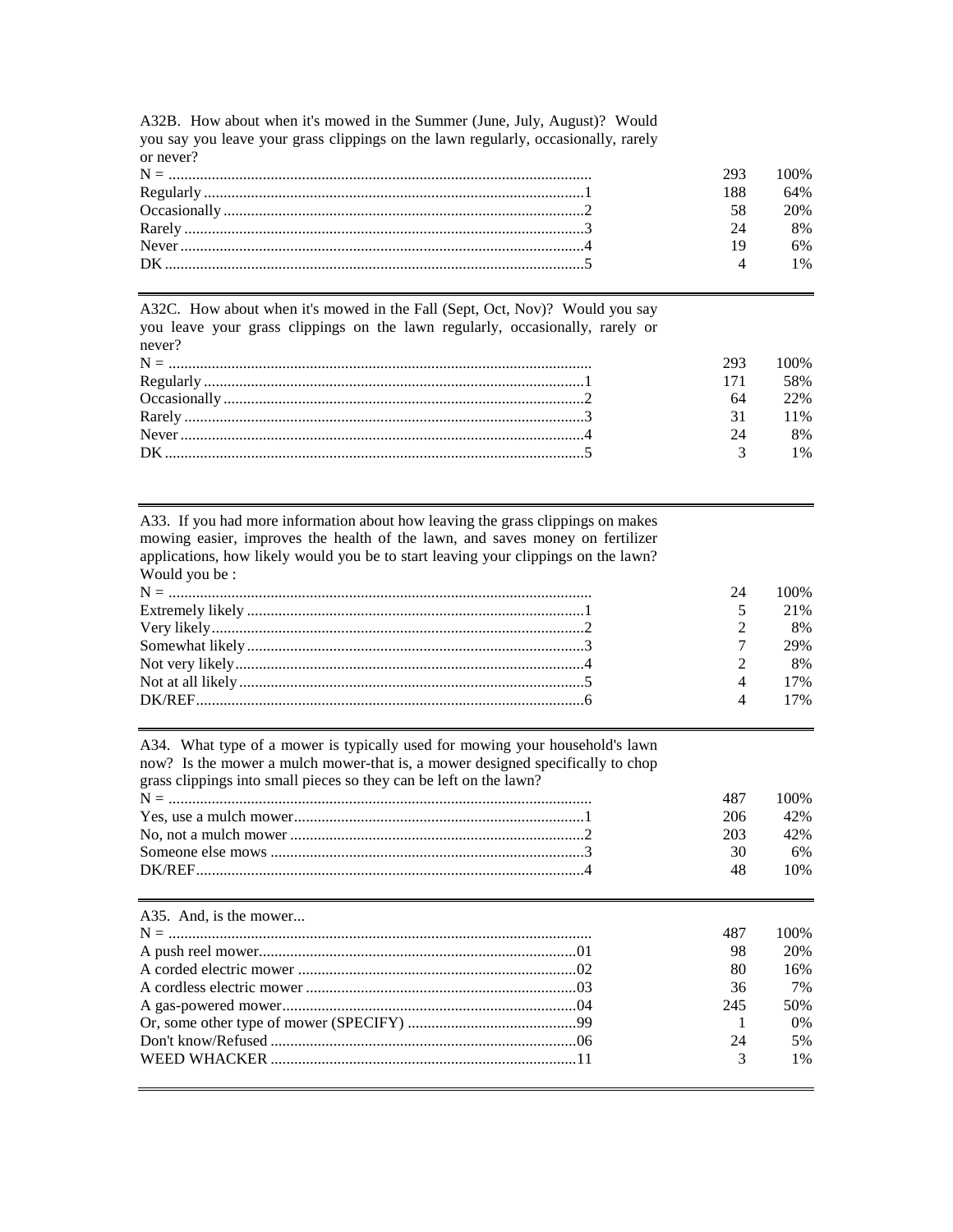| A36. Where is the blade on your mower set? Is it set to cut the lawn about 1 inch |  |
|-----------------------------------------------------------------------------------|--|
| tall, about 2 inches tall, 3 inches tall, or even taller? (PROBE FOR "BEST"       |  |
| ESTIMATE")                                                                        |  |
|                                                                                   |  |
|                                                                                   |  |
|                                                                                   |  |
|                                                                                   |  |

|  |      | 17% |
|--|------|-----|
|  | 215. | 44% |
|  | 60.  | 12% |
|  |      | 2%  |
|  | 119  | 24% |
|  |      |     |

100%

487 83

A38. Assume that you could purchase a new mulch mower made by a well-known mower manufacturer for about 20% off the retail list price. In the next year or so,

|  |  |  |  |  | how likely is your household to purchase a mulch mower like I described? |
|--|--|--|--|--|--------------------------------------------------------------------------|
|  |  |  |  |  |                                                                          |

|                 | 100%  |
|-----------------|-------|
|                 | $1\%$ |
| 12 <sub>1</sub> | 2%    |
| 58              | 12%   |
| 128.            | 26%   |
| 263.            | 54%   |
| 20              | 4%    |
|                 |       |

| $\Rightarrow$ +1         |       |
|--------------------------|-------|
| $else => QA40$           |       |
| if QA34=1 AND QA35=02,03 |       |
|                          | 100\% |

| A39. Have you ever participated in a program offered by the City of Seattle where                                                                                                                                                                                                                                                         |                   |           |      |
|-------------------------------------------------------------------------------------------------------------------------------------------------------------------------------------------------------------------------------------------------------------------------------------------------------------------------------------------|-------------------|-----------|------|
| you got a rebate on the purchase of an electric mulch mower for recycling your                                                                                                                                                                                                                                                            |                   |           |      |
| used gas powered lawn mower?                                                                                                                                                                                                                                                                                                              |                   |           |      |
|                                                                                                                                                                                                                                                                                                                                           |                   | 75        | 100% |
| $Yes$ $\ldots$ $\ldots$ $\ldots$ $\ldots$ $\ldots$ $\ldots$ $\ldots$ $\ldots$ $\ldots$ $\ldots$ $\ldots$ $\ldots$ $\ldots$ $\ldots$ $\ldots$ $\ldots$ $\ldots$ $\ldots$ $\ldots$ $\ldots$ $\ldots$ $\ldots$ $\ldots$ $\ldots$ $\ldots$ $\ldots$ $\ldots$ $\ldots$ $\ldots$ $\ldots$ $\ldots$ $\ldots$ $\ldots$ $\ldots$ $\ldots$ $\ldots$ | $\Rightarrow$ OB1 | $\sim$ 10 | 13%  |
|                                                                                                                                                                                                                                                                                                                                           |                   | 62.       | 83%  |
|                                                                                                                                                                                                                                                                                                                                           |                   |           | 4%   |
|                                                                                                                                                                                                                                                                                                                                           |                   |           |      |

| A40. If the City of Seattle offered a program where you could turn in your old gas |
|------------------------------------------------------------------------------------|
| powered lawnmower and receive a \$25 rebate on the purchase of an electric mulch   |
| mower, how likely would you be to participate?                                     |
| $\mathbf{M} =$                                                                     |

|  |       | 245 100\% |
|--|-------|-----------|
|  |       | 1%        |
|  | 18 —  | 7%        |
|  |       | 52 21%    |
|  |       | 56 23%    |
|  |       | 101 41%   |
|  | $-16$ | 7%        |
|  |       |           |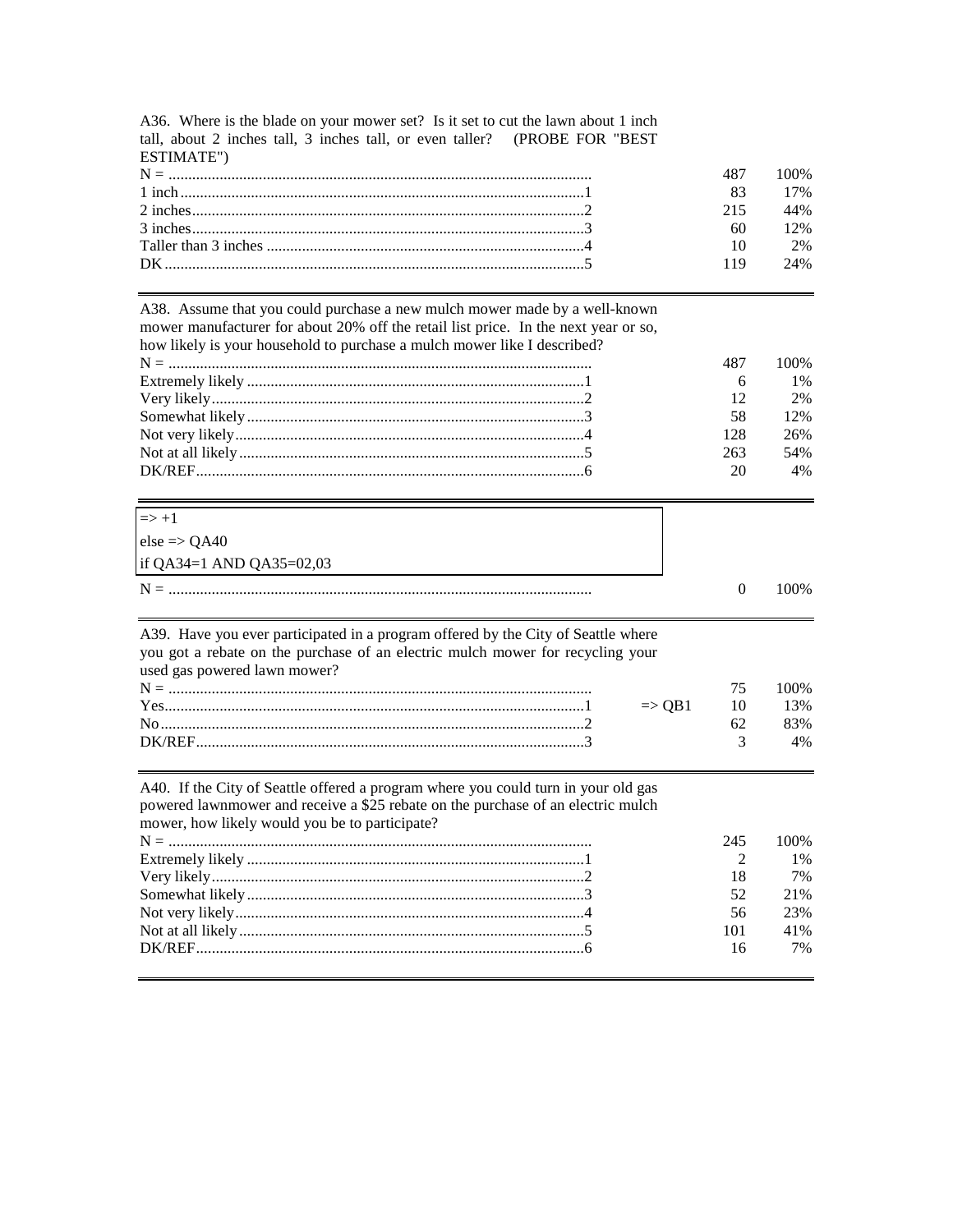B1. These next questions are about food waste-that is, table or kitchen scraps left over from eating or cooking, including the scraps left on plates after a snack or meal. These include paper napkins, greasy cardboard pizza boxes, used coffee filters and teabags, along with leftover bones, meat, cheese, grains, fruit and vegetables. In your household, who is usually in charge of organizing what happens with food scraps in the kitchen, that is, organizing how the food scraps are handled, stored and disposed? Would that be... (PROBE FOR WHO IS "USUALLY" IN CHARGE) (USE "SHARED EQUALLY" ONLY WHEN ABSOLUTELY NECESSARY)

|  | 616 | 100%  |
|--|-----|-------|
|  | 495 | 80%   |
|  | 51  | 8%    |
|  |     | $0\%$ |
|  |     | $1\%$ |
|  |     | $0\%$ |
|  | 60  | 10%   |
|  |     | $0\%$ |
|  |     | $0\%$ |
|  |     |       |

B2. And, who is usually in charge of taking the food scraps out -- that is, who puts them in the garbage or the compost? Would that be... (PROBE FOR WHO IS "USUALLY" IN CHARGE) (USE "SHARED EQUALLY" ONLY WHEN ABSOLUTELY NECESSARY)

|  | 616                         | 100%  |
|--|-----------------------------|-------|
|  | 460                         | 75%   |
|  | 78                          | 13%   |
|  | 16                          | 3%    |
|  | $\mathbf Q$                 | $1\%$ |
|  | $\mathcal{R}$               | $0\%$ |
|  | 46                          | 7%    |
|  | $\mathcal{D}_{\mathcal{L}}$ | $0\%$ |
|  | $\gamma$                    | $0\%$ |
|  |                             |       |

B3.1. When you think about these food scraps, or other types of food waste that you need to dispose of, what does your household do with them? Do you ever: Put them in your regular trash can

|  | 10%   |
|--|-------|
|  | 25%   |
|  | $4\%$ |
|  | $2\%$ |
|  |       |

| B3.2. When you think about these food scraps, or other types of food waste that |     |       |
|---------------------------------------------------------------------------------|-----|-------|
| you need to dispose of, what does your household do with them? Do you ever:     |     |       |
| Put them down the garbage disposal                                              |     |       |
|                                                                                 | 616 | 100\% |
|                                                                                 | 167 | 2.7%  |
|                                                                                 | 386 | 63%   |
|                                                                                 |     | 0%    |
|                                                                                 | 61  | 10%   |
|                                                                                 |     |       |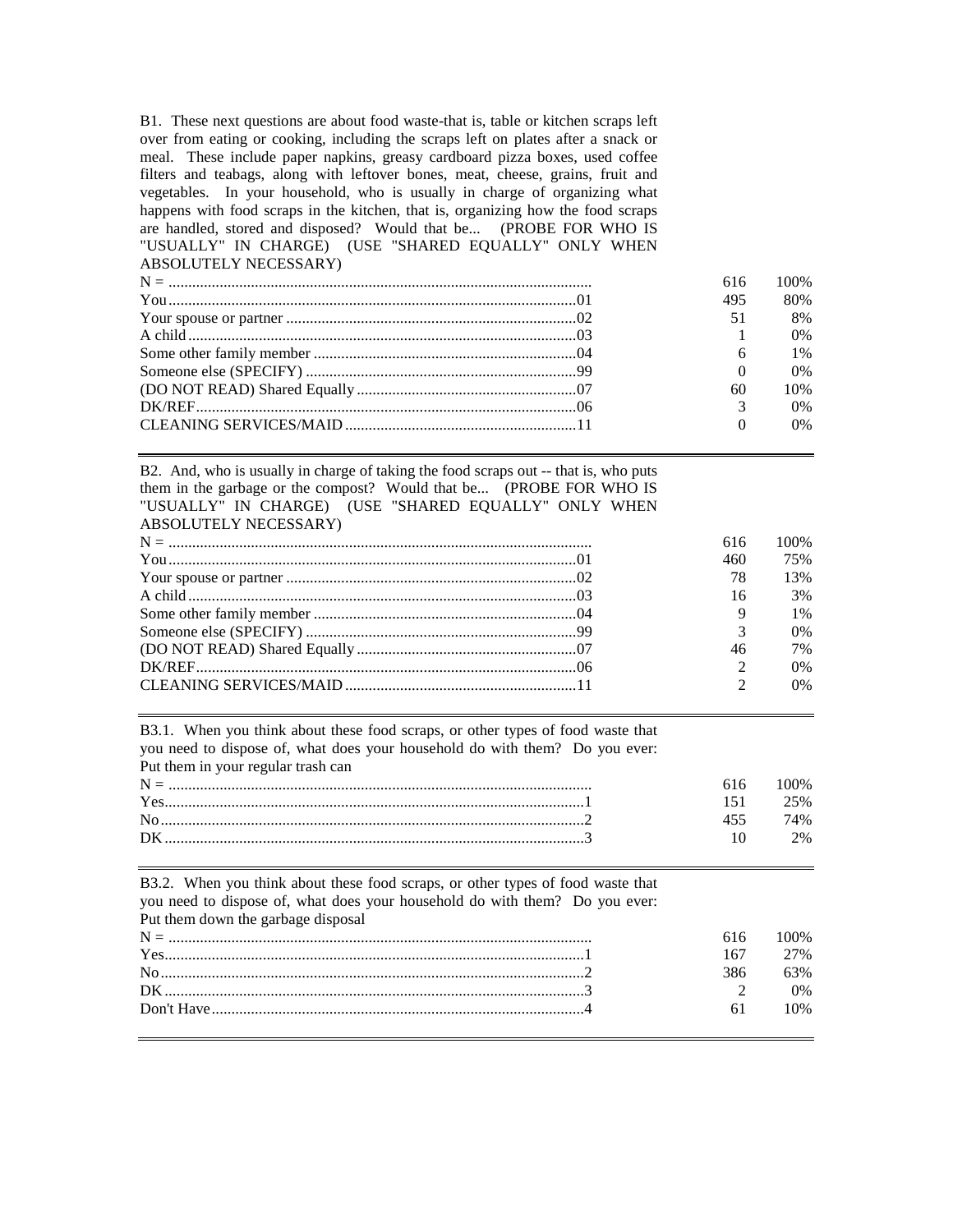B3.3. When you think about these food scraps, or other types of food waste that you need to dispose of, what does your household do with them? Do you ever:<br>Put them in your food and yard waste cart and take them to the curb or alley for pick-up

|          | 00%   |
|----------|-------|
|          | 87%   |
|          | 11%   |
|          | $1\%$ |
|          | 1%    |
| Yes. 1 1 |       |

B3.4. When you think about these food scraps, or other types of food waste that you need to dispose of, what does your household do with them? Do you ever: Put them in your compost bin or compost pile at home

|  |      | $616$ $100\%$ |
|--|------|---------------|
|  | 125  | 20%           |
|  | 420. | 68%           |
|  |      | $1\%$         |
|  |      | 66 11%        |
|  |      |               |

| B4. You mentioned that you use a garbage disposal for some of your food waste.         |          |       |
|----------------------------------------------------------------------------------------|----------|-------|
| How often does your household use the garbage disposal? Do you use it:<br>(READ LIST)  |          |       |
|                                                                                        | 167      | 100%  |
|                                                                                        | 33       | 20%   |
|                                                                                        | 44       | 26%   |
|                                                                                        | 57       | 34%   |
|                                                                                        | 16       | 10%   |
|                                                                                        | 12       | 7%    |
|                                                                                        | 4        | 2%    |
|                                                                                        | 1        | 1%    |
|                                                                                        |          |       |
|                                                                                        | 607      | 100%  |
|                                                                                        | 72       | 12%   |
|                                                                                        | 85       | 14%   |
| Put in a food and yard waste cart that you then take to the curb or alley for pickup03 | 383      | 63%   |
|                                                                                        | 67       | 11%   |
|                                                                                        | $\Omega$ | $0\%$ |
|                                                                                        | $\Omega$ | $0\%$ |
|                                                                                        | 295      | 100\% |
|                                                                                        | 64       | 22%   |
|                                                                                        | 70       | 24%   |
| Put in a food and yard waste cart that you then take to the curb or alley for pickup03 | 112      | 38%   |
|                                                                                        | 49       | 17%   |
|                                                                                        | $\Omega$ | 0%    |
|                                                                                        | $\Omega$ | 0%    |
|                                                                                        |          |       |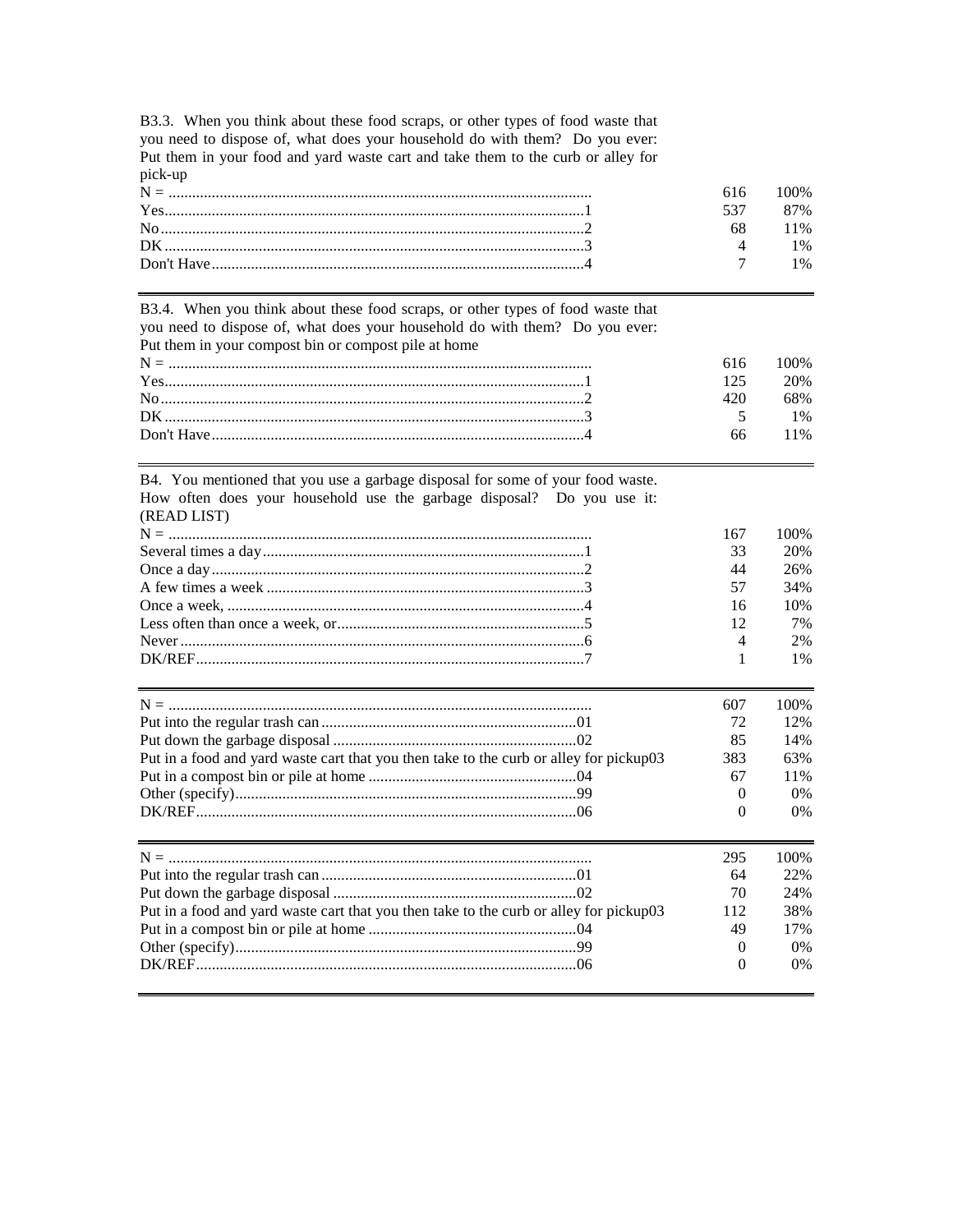|                                                                                        | 74             | 100\%          |
|----------------------------------------------------------------------------------------|----------------|----------------|
|                                                                                        | 15             | 20%            |
|                                                                                        | 12             | 16%            |
| Put in a food and yard waste cart that you then take to the curb or alley for pickup03 | 40             | 54%            |
|                                                                                        |                | 9%             |
|                                                                                        | $\Omega$       | $0\%$          |
|                                                                                        | 0              | $0\%$          |
|                                                                                        |                |                |
|                                                                                        |                |                |
|                                                                                        | $\overline{4}$ |                |
|                                                                                        |                | $0\%$          |
|                                                                                        | 0              | $0\%$          |
| Put in a food and yard waste cart that you then take to the curb or alley for pickup03 | 2              | 50%            |
|                                                                                        | $\mathfrak{D}$ | 50%            |
|                                                                                        |                | $0\%$          |
|                                                                                        | $\Omega$       | 100\%<br>$0\%$ |

| your house generates, how do you handle most of it? Does most of your food    |             |      |
|-------------------------------------------------------------------------------|-------------|------|
| waste get: (READ LIST)                                                        |             |      |
|                                                                               | 297         | 100% |
|                                                                               | 40          | 13%  |
|                                                                               | 23          | 8%   |
| Put in a food and yard waste cart that you then take to the curb or alley for |             |      |
|                                                                               | 171         | 58%  |
|                                                                               | 49          | 16%  |
|                                                                               | 5           | 2%   |
|                                                                               | $\mathbf Q$ | 3%   |

B5. When you think about all the table scraps, kitchen scraps or food waste that

| waste get: (READ LIST)<br>9<br>$\Omega$<br>Put in a food and yard waste cart that you then take to the curb or alley for<br>$\mathfrak{D}$ | B5. When you think about all the table scraps, kitchen scraps or food waste that<br>your house generates, how do you handle most of it? Does most of your food |  |      |
|--------------------------------------------------------------------------------------------------------------------------------------------|----------------------------------------------------------------------------------------------------------------------------------------------------------------|--|------|
|                                                                                                                                            |                                                                                                                                                                |  |      |
|                                                                                                                                            |                                                                                                                                                                |  | 100% |
|                                                                                                                                            |                                                                                                                                                                |  | 0%   |
|                                                                                                                                            |                                                                                                                                                                |  | 11%  |
|                                                                                                                                            |                                                                                                                                                                |  |      |
|                                                                                                                                            |                                                                                                                                                                |  | 56%  |
|                                                                                                                                            |                                                                                                                                                                |  | 22%  |
|                                                                                                                                            |                                                                                                                                                                |  | 11%  |
| $\Omega$                                                                                                                                   |                                                                                                                                                                |  | 0%   |

B5. When you think about all the table scraps, kitchen scraps or food waste that your house generates, how do you handle most of it? Does most of your food waste get: (READ LIST) N = ............................................................................................................ 306 100% Put into the regular trash can .................................................................01 38 12% Put down the garbage disposal ..............................................................02 24 8% Put in a food and yard waste cart that you then take to the curb or alley for pickup03 176 58% Put in a compost bin or pile at home .....................................................04 48 16% Other (specify).......................................................................................99 11 4% DK/REF.................................................................................................06 9 3%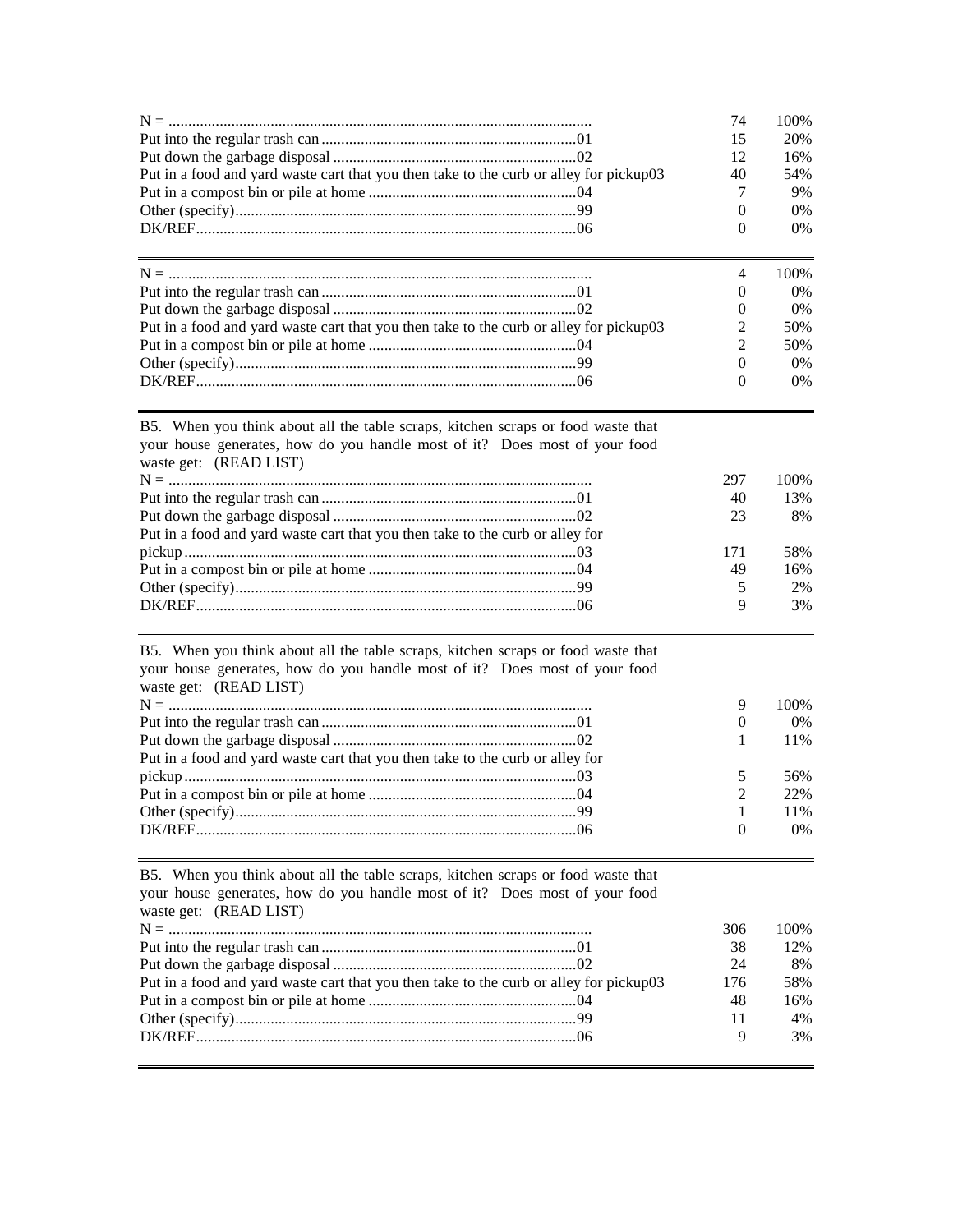| YEAR, CODE AS 0)                                                                                                                                                                                 |                    |              |            |
|--------------------------------------------------------------------------------------------------------------------------------------------------------------------------------------------------|--------------------|--------------|------------|
|                                                                                                                                                                                                  |                    | 543          | 100%       |
|                                                                                                                                                                                                  |                    | 77           | 14%        |
| B6b. Of all the food scraps your household has, how much would you say goes                                                                                                                      |                    |              |            |
| into your food and yard waste cart? Would you say that                                                                                                                                           |                    |              |            |
|                                                                                                                                                                                                  |                    | 543          | 100%       |
| All or almost all of your household's food waste goes into the food and yard                                                                                                                     |                    |              |            |
|                                                                                                                                                                                                  |                    | 356<br>72    | 66%<br>13% |
|                                                                                                                                                                                                  |                    | 39           | 7%         |
|                                                                                                                                                                                                  |                    | 40           | 7%         |
|                                                                                                                                                                                                  |                    | 34           | 6%         |
|                                                                                                                                                                                                  |                    | 2            | 0%         |
| B7. Now that you're putting food scraps in your curbside food and yard waste<br>cart, has the amount of food that you compost in your backyard increased,<br>decreased or stayed about the same? |                    |              |            |
|                                                                                                                                                                                                  |                    | 99           | 100%       |
|                                                                                                                                                                                                  |                    | 14           | 14%        |
|                                                                                                                                                                                                  |                    | 56           | 57%        |
|                                                                                                                                                                                                  |                    | 18           | 18%        |
|                                                                                                                                                                                                  |                    | 11           | 11%        |
| B8. And, since you started putting food scraps in your curbside food and yard                                                                                                                    |                    |              |            |
| waste cart, has the food that you put into your regular garbage increased,<br>decreased or stayed about the same?                                                                                |                    |              |            |
|                                                                                                                                                                                                  |                    | 108          | 100%       |
|                                                                                                                                                                                                  | $\Rightarrow$ QB11 | 6            | 6%         |
|                                                                                                                                                                                                  | $\Rightarrow$ QB11 | 33           | 31%        |
|                                                                                                                                                                                                  |                    | 68           | 63%        |
|                                                                                                                                                                                                  | $\Rightarrow$ QB11 | $\mathbf{1}$ | 1%         |
| Since you've decreased what goes into your regular garbage, have you<br><b>B</b> 9.                                                                                                              |                    |              |            |
| changed or considered changing the size of the garbage can you use?                                                                                                                              |                    |              |            |
|                                                                                                                                                                                                  |                    | 68           | 100%       |
|                                                                                                                                                                                                  | $\Rightarrow$ QB11 | 29           | 43%        |
|                                                                                                                                                                                                  |                    | 36           | 53%        |
|                                                                                                                                                                                                  | $\Rightarrow$ QB11 | 3            | 4%         |
| B10. Why haven't you considered changing the size of the garbage can you use?                                                                                                                    |                    |              |            |
| PROBE WITH: What other reasons or why else have you not considered changing                                                                                                                      |                    |              |            |
| the size of the garbage can?                                                                                                                                                                     |                    | 36           | 100%       |
|                                                                                                                                                                                                  |                    |              |            |
|                                                                                                                                                                                                  |                    | 0            | 0%         |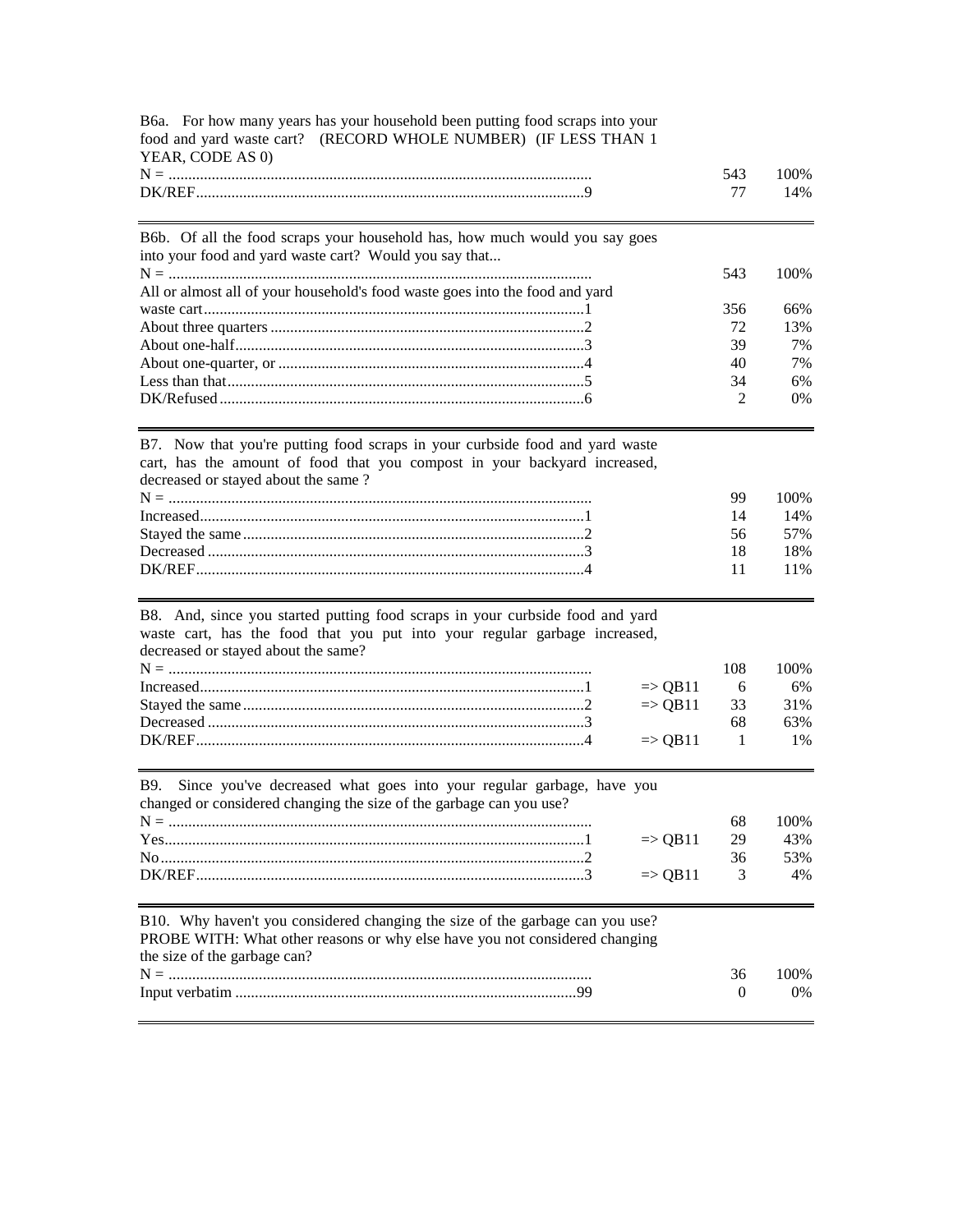| B11. In your household, what is typically done with food scraps at the time they |
|----------------------------------------------------------------------------------|
| are generated? Do you usually store them in a container in the kitchen, do you   |
| refrigerate or freeze them, do you immediately take them outside, or is there a  |
| better description?                                                              |

|  |                       | 543            | 100% |
|--|-----------------------|----------------|------|
|  |                       | 391            | 72%  |
|  |                       | 29             | .5%  |
|  | $\Rightarrow$ QB13 97 |                | 18%  |
|  | $\Rightarrow$ OB13    | $\frac{10}{2}$ | 2%   |
|  | $\Rightarrow$ QB13 7  |                | 1%   |
|  |                       | 6              | 1%   |
|  |                       |                | 1%   |
|  |                       |                |      |

#### B12. What do you usually store them in? (DO NOT READ) (IF BAG PROBE FOR TYPE OF BAG) (MULTIPLE RESPONSES OKAY, BUT PROBE FOR WHAT THEY USUALLY STORE THEM IN)

|  | 411                      | 100\% |
|--|--------------------------|-------|
|  | 290                      | 71%   |
|  | 50                       | 12%   |
|  | 30                       | 7%    |
|  | 40                       | 10%   |
|  |                          | $1\%$ |
|  | 4                        | 1%    |
|  | 7                        | 2%    |
|  | 21                       | 5%    |
|  | $\overline{\mathcal{A}}$ | $1\%$ |

B13. When you put your food scraps inside your curbside food and yard waste cart, do you usually put the food scraps in loose, do you contain them inside a paper bag, do you wrap them in newspaper, or do you handle it some other way? (DO NOT READ) (IF BAG PROBE FOR TYPE OF BAG) (MULTIPLE RESPONSES OKAY, BUT PROBE FOR WHAT THEY USUALLY STORE THEM IN)

|  | 543            | 100%  |
|--|----------------|-------|
|  | 300            | 55%   |
|  | 88             | 16%   |
|  | 130            | 24%   |
|  | 21             | 4%    |
|  | 51             | 9%    |
|  | $\overline{4}$ | $1\%$ |
|  | 6              | $1\%$ |
|  | 11             | 2%    |
|  | 11             | 2%    |
|  |                |       |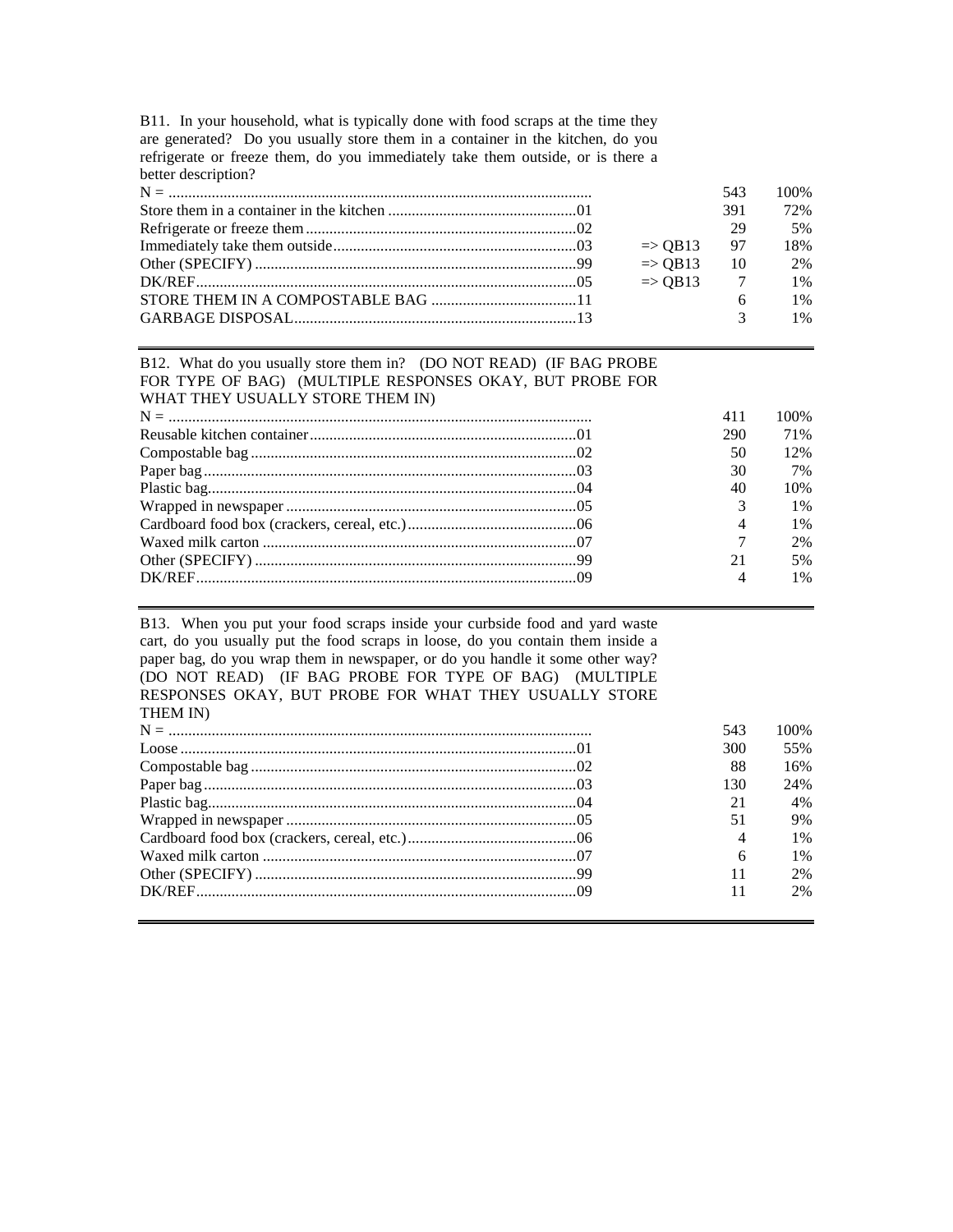| B15. Overall, how satisfied are you with the City's food and yard waste collection |  |
|------------------------------------------------------------------------------------|--|
| service? Would you rate this a 7, meaning you are extremely satisfied, a 1         |  |
| meaning you are not at all satisfied, or would you rate it some number in between? |  |

|     | በ%    |
|-----|-------|
| 354 | 61%   |
| 104 | 18%   |
|     | 12%   |
|     | 4%    |
|     | 2%    |
|     | $1\%$ |
|     | 1%    |
|     | $2\%$ |
|     |       |

| B16. What could be done to make the service better? |     |       |
|-----------------------------------------------------|-----|-------|
|                                                     | 577 | 100%  |
|                                                     |     | $0\%$ |

| B17. You mentioned that you are not currently putting food scraps in your food    |    |       |
|-----------------------------------------------------------------------------------|----|-------|
| and yard waste cart for curbside pickup. Before now, were you aware that the City |    |       |
| picks up food scraps as part of its curbside yard waste pickup service?           |    |       |
|                                                                                   | 57 | 100\% |
|                                                                                   | 41 | 72%   |
| $\Rightarrow$ OB19 11                                                             |    | 19%   |
| $\Rightarrow$ OB19 5                                                              |    | 9%    |

41

 $\mathbf{0}$ 

100%

 $0\%$ 

| B18. For what reasons don't you put your food scraps in with your yard waste for |  |
|----------------------------------------------------------------------------------|--|
| pickup?                                                                          |  |
|                                                                                  |  |
|                                                                                  |  |

B19. As you may know, as part of its food and yard waste pickup program, the City picks up food waste that is placed inside the yard waste cart. Knowing that, how likely is your household to start putting at least some of its food waste in your food and vard waste cart within the next year or so? Is your household:

| food and vard waste cart within the next year or so? Is your household: |
|-------------------------------------------------------------------------|
|                                                                         |

|  |    | 57 100\% |
|--|----|----------|
|  |    | 6 $11\%$ |
|  |    | 18%      |
|  | 17 | 30%      |
|  |    | 16%      |
|  | 15 | 26%      |
|  |    | 2%       |
|  |    |          |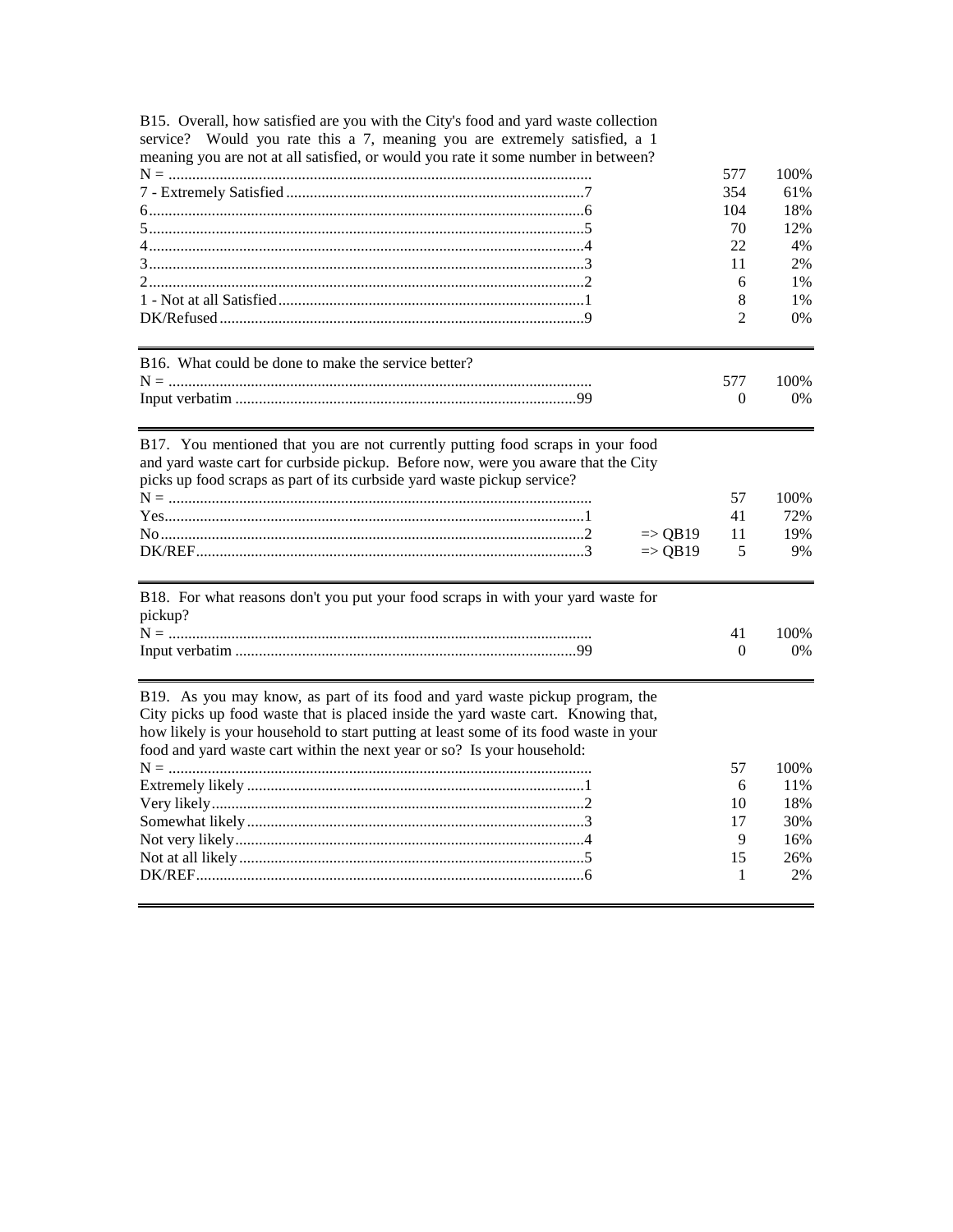B20. If the City of Seattle changed from a weekly garbage pickup schedule to an every other week garbage pick-up schedule, and kept picking up food and yard waste every week, how likely would you be to start putting your food scraps in with your food and yard waste cart? Would you be...

|  |    | 57 100\% |
|--|----|----------|
|  |    | 6 11%    |
|  |    | 16%      |
|  |    | 19%      |
|  |    | 16%      |
|  | 20 | 35%      |
|  |    | 4%       |
|  |    |          |

B21. Right now the City picks up garbage on a weekly basis. They also pick up food and yard waste every week. Now that food scraps are allowed in the weekly yard and food waste service, the City is considering changing garbage to an every other week service. If this change was made, how satisfied would you be? (READ LIST)

|  | 616 — | 100% |
|--|-------|------|
|  | 38    | 6%   |
|  | 78    | 13%  |
|  | 139   | 23%  |
|  | 149   | 24%  |
|  | 181   | 29%  |
|  | 31    | 5%   |
|  |       |      |

| N1. You mentioned that you (also) compost some food scraps at home. How |     |      |
|-------------------------------------------------------------------------|-----|------|
| much of your food waste do you compost at home? Would you say           |     |      |
|                                                                         | 125 | 100% |
|                                                                         | 34  | 2.7% |
|                                                                         | 16  | 13%  |
|                                                                         | 21  | 17%  |
|                                                                         | 14  | 11%  |
|                                                                         | 26  | 21%  |
|                                                                         | 15  | 12%  |
|                                                                         |     |      |

|  |  |  |  |  |  | N2. Compared to last year, would you say that you now compost more food waste |
|--|--|--|--|--|--|-------------------------------------------------------------------------------|
|--|--|--|--|--|--|-------------------------------------------------------------------------------|

| at home, less food waste at home or are you composting about the same amount? |                       |     |       |  |  |
|-------------------------------------------------------------------------------|-----------------------|-----|-------|--|--|
| 125                                                                           |                       |     |       |  |  |
|                                                                               | $\Rightarrow$ QB22    | -32 | 26%   |  |  |
|                                                                               | $\Rightarrow$ OB22    | -61 | 49%   |  |  |
|                                                                               |                       | 18  | 14%   |  |  |
|                                                                               | $\Rightarrow$ OB22 15 |     | 12%   |  |  |
|                                                                               |                       |     |       |  |  |
| N3. Why does your household compost less food waste at home now?              |                       |     |       |  |  |
|                                                                               |                       | 18  | 100\% |  |  |
|                                                                               |                       |     | $0\%$ |  |  |
|                                                                               |                       |     |       |  |  |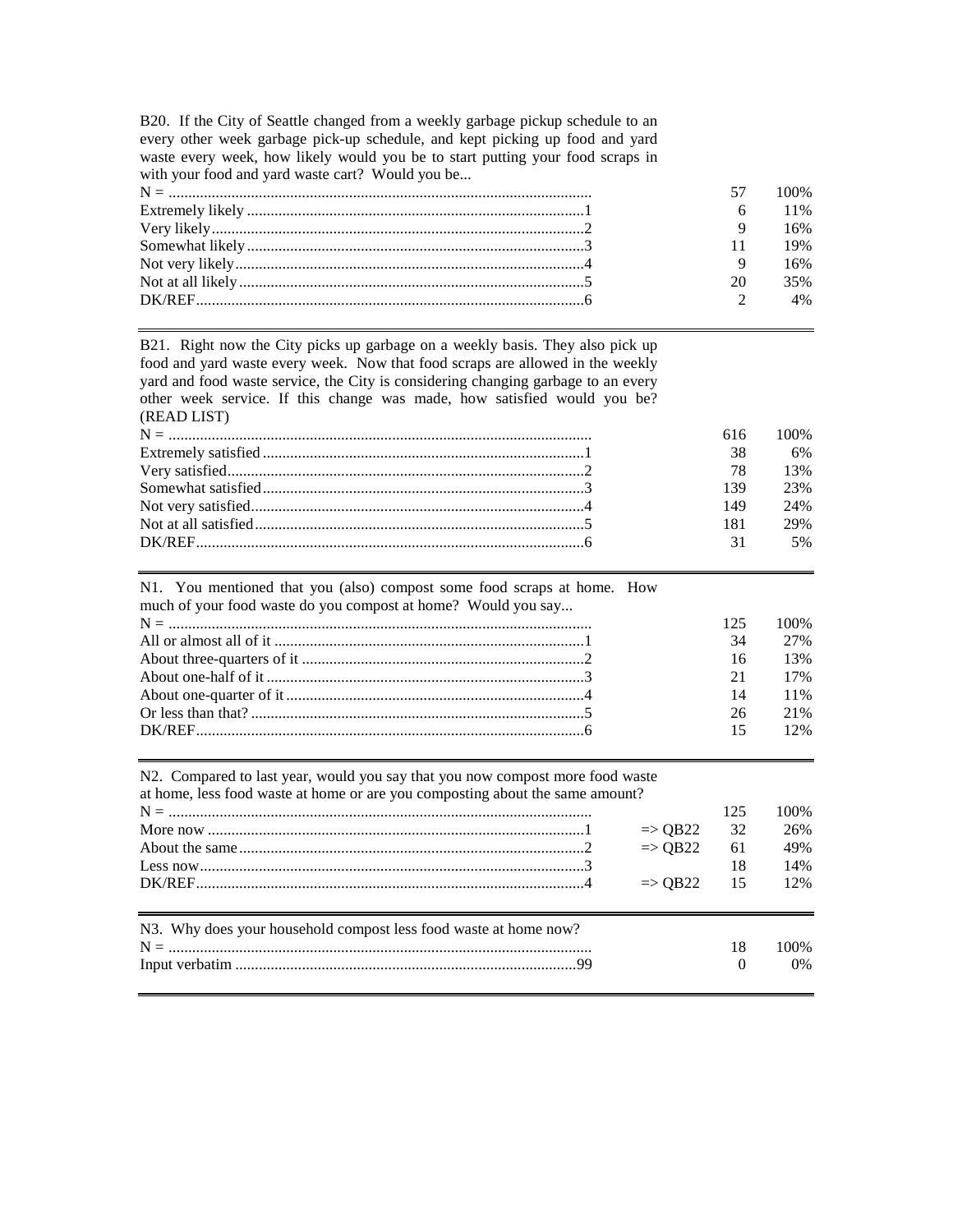| composting these food scraps?                                                                                                                                  |                |       |
|----------------------------------------------------------------------------------------------------------------------------------------------------------------|----------------|-------|
|                                                                                                                                                                | 125            | 100%  |
|                                                                                                                                                                | 80             | 64%   |
| $\Rightarrow$ QN5                                                                                                                                              | 36             | 29%   |
| $\Rightarrow$ QN5                                                                                                                                              | 9              | 6%    |
|                                                                                                                                                                |                |       |
| B23. What type of food waste composting bin do you have? Do you have a food<br>waste composting bin or container that you purchased or received from the City? |                |       |
|                                                                                                                                                                | 80             | 100%  |
|                                                                                                                                                                | 37             | 46%   |
| $\Rightarrow$ QN5                                                                                                                                              | 39             | 49%   |
| $\Rightarrow$ QN5                                                                                                                                              | 4              | 5%    |
|                                                                                                                                                                |                |       |
| B24. What type of food waste or composting bin do you have from the City? Is it                                                                                |                |       |
| a:                                                                                                                                                             | 37             | 100%  |
|                                                                                                                                                                | 23             | 62%   |
|                                                                                                                                                                |                |       |
|                                                                                                                                                                | 5              | 14%   |
|                                                                                                                                                                | $\theta$       | 0%    |
|                                                                                                                                                                | 9              | 24%   |
|                                                                                                                                                                | $\overline{0}$ | $0\%$ |
| N4. How would you describe the condition of the food waste composting bin that<br>you have? Would you say it is                                                |                |       |
|                                                                                                                                                                | 37             | 100%  |
|                                                                                                                                                                | 12             | 32%   |
|                                                                                                                                                                | 14             | 38%   |
|                                                                                                                                                                | 8              | 22%   |
|                                                                                                                                                                | 2              | 5%    |
|                                                                                                                                                                | $\mathbf{1}$   | 3%    |
| N5. Just thinking about the next year or so, and assuming that cost was not a                                                                                  |                |       |
| consideration, how likely are you to get a (new) food waste composting bin for the                                                                             |                |       |
| food waste you compost on your own property? Would you say you are                                                                                             |                |       |
|                                                                                                                                                                | 125            | 100%  |
| Extremely likely to purchase a (new) food waste composting bin 1                                                                                               | 6              | 5%    |
|                                                                                                                                                                | 9              | 7%    |
|                                                                                                                                                                | 16             | 13%   |
| $\Rightarrow$ QC1                                                                                                                                              | 27             | 22%   |
| $\Rightarrow$ QC1                                                                                                                                              | 58             | 46%   |
| $\Rightarrow$ QC1                                                                                                                                              | 10             | 8%    |
|                                                                                                                                                                |                |       |

B22. Does your household currently use any type of outdoor bin or container for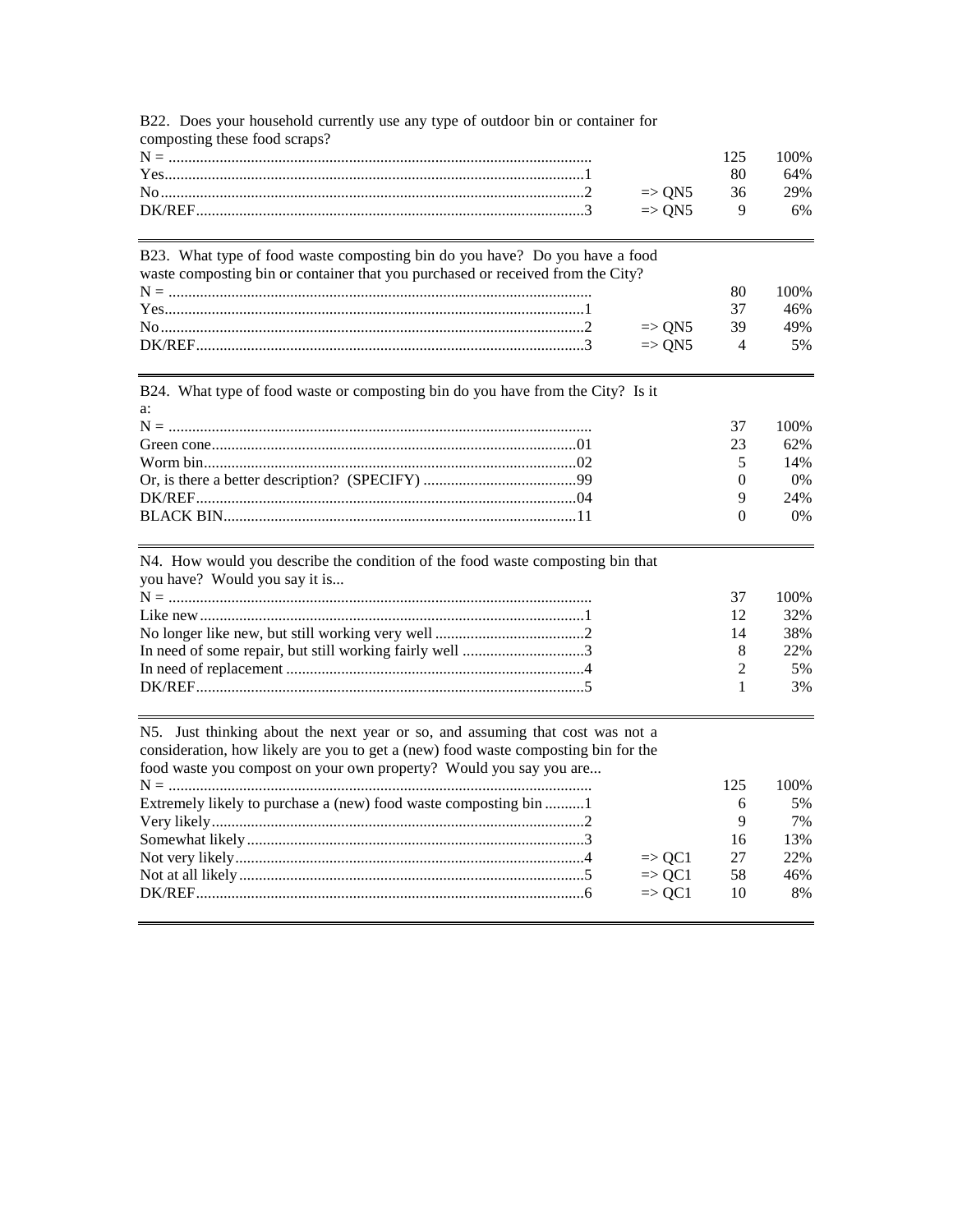B26. As you may know, the City of Seattle has a program to sell bins for composting food scraps like fruits and vegetables at home. These bins are green plastic cones that stand about two and a-half feet tall. They are a low-maintenance way to compost food wastes. If the program was available within the next year or so, how likely would you be to purchase a (new) food waste composting bin or container from the City if it was available for \$35? Would you be:

|  |                         | 100% |
|--|-------------------------|------|
|  | $\Rightarrow$ OC1 4 13% |      |
|  |                         | 13%  |
|  |                         | 32%  |
|  |                         | 19%  |
|  |                         | 23%  |
|  |                         | 0%   |
|  |                         |      |

| B27. How likely would you be to purchase a (new) food waste composting bin or     |    |      |
|-----------------------------------------------------------------------------------|----|------|
| container from the City if it was available for \$10 less, at \$25? Would you be: |    |      |
|                                                                                   | 27 | 100% |
|                                                                                   |    | 7%   |
|                                                                                   |    | 26%  |
|                                                                                   |    | 26%  |
|                                                                                   |    | 19%  |
|                                                                                   |    | 19%  |
|                                                                                   |    | 4%   |

B28. I understand that you are not composting food waste at home right now. Even though you may not be using it, does your household own any kind of bin or container that is designed for composting food waste at home in your yard if you wanted to? Please do not include the yard waste container that you take to the curbside if you have one.<br> $N -$ 

|  | 100% |
|--|------|
|  | 16%  |
|  |      |
|  |      |

| B29. What type of bin do you have? Do you have a food waste composting bin or<br>container that you purchased or received from the City? |  |                    |                |       |  |
|------------------------------------------------------------------------------------------------------------------------------------------|--|--------------------|----------------|-------|--|
|                                                                                                                                          |  |                    | 79             | 100\% |  |
|                                                                                                                                          |  |                    | 55             | 70%   |  |
|                                                                                                                                          |  | $\Rightarrow$ QB31 | 20             | 25%   |  |
|                                                                                                                                          |  | $\Rightarrow$ QB31 | $\overline{4}$ | 5%    |  |
| B30. What type of bin do you have from the City? Is it a:                                                                                |  |                    |                |       |  |
|                                                                                                                                          |  |                    | 55             | 100%  |  |
|                                                                                                                                          |  |                    | 34             | 62%   |  |
|                                                                                                                                          |  |                    | 9              | 16%   |  |
|                                                                                                                                          |  |                    | 0              | $0\%$ |  |
|                                                                                                                                          |  |                    | 13             | 24%   |  |

BLACK BIN..........................................................................................11 0 0%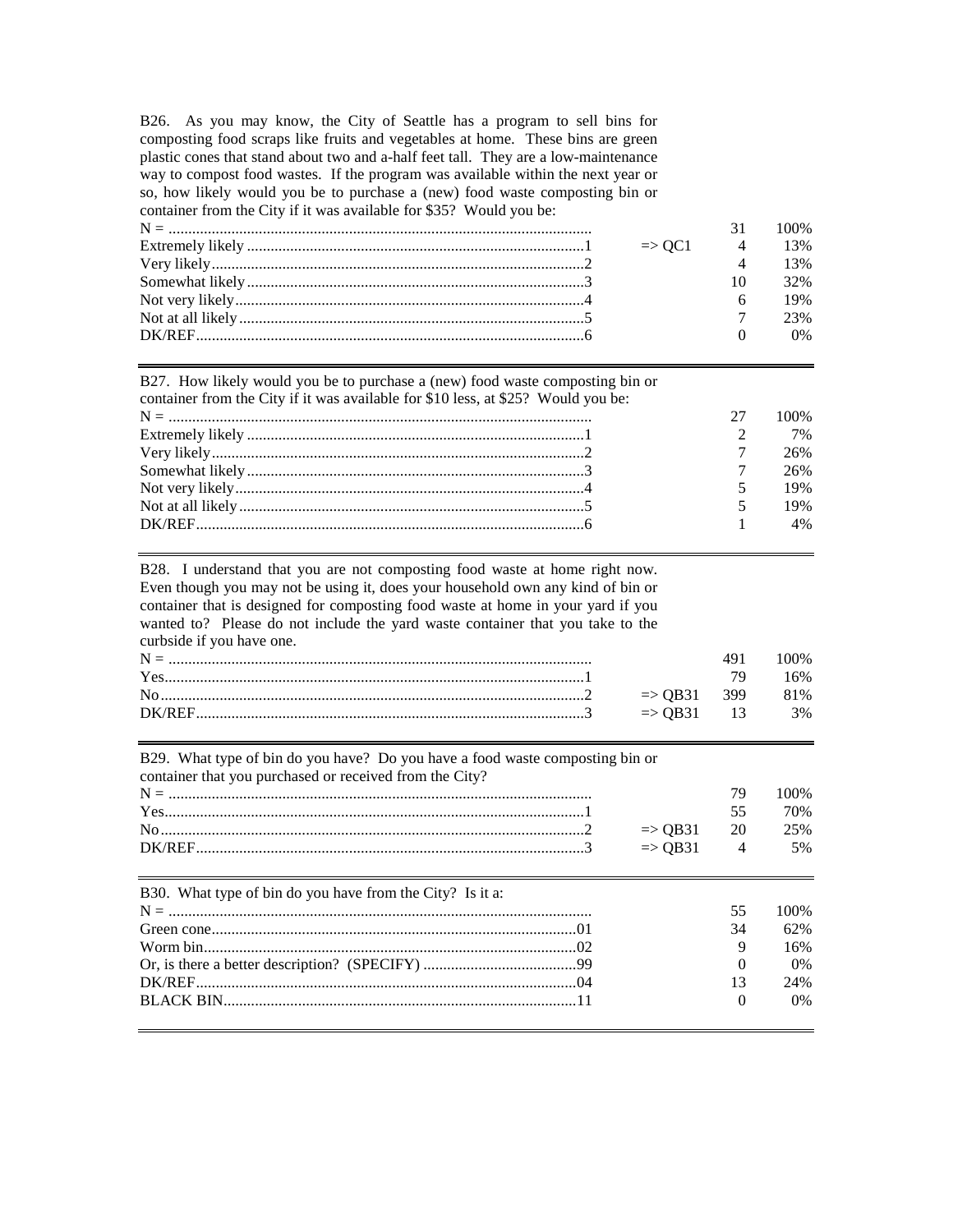| property? Would you say you are: |                       |     |      |
|----------------------------------|-----------------------|-----|------|
|                                  |                       | 491 | 100% |
|                                  |                       | 17  | 3%   |
|                                  |                       | 34  | 7%   |
|                                  |                       | 63  | 13%  |
|                                  | $\Rightarrow$ OC1     | 126 | 26%  |
|                                  | $\Rightarrow$ OC1 236 |     | 48%  |
|                                  | $\Rightarrow$ OC1 15  |     | 3%   |
|                                  |                       |     |      |

B31. Thinking about the next year or so, how likely are you to start making some of your own compost by depositing your own food scraps at home on your property? Would you say you are:

N6. Thinking about the next year or so, and assuming that cost was not a consideration, how likely are you to get a (new) bin designed specifically to compost food waste at home? Would you say you are...

|                                                                  |                   | 114  | 100\% |
|------------------------------------------------------------------|-------------------|------|-------|
| Extremely likely to purchase a (new) food waste composting bin 1 |                   | 15   | 13%   |
|                                                                  |                   | 29   | 25%   |
|                                                                  |                   | 32   | 28%   |
|                                                                  | $\Rightarrow$ OC1 | - 19 | 17%   |
|                                                                  | $\Rightarrow$ OC1 | 15   | 13%   |
|                                                                  |                   |      | 4%    |

B32. As you may know, the City of Seattle has a program to distribute bins for composting food scraps like fruits and vegetables at home. These bins are green plastic cones that stand about two and a-half feet tall. They are a low-maintenance way to compost food wastes. If the program was available within the next year or so, how likely would you be to purchase a (new) food waste composting bin or container from the City if it was available for \$35? Would you be:

|  |                     |    | $00\%$ |
|--|---------------------|----|--------|
|  | $\Rightarrow$ OC1 8 |    | 10%    |
|  |                     |    | 23%    |
|  |                     | 38 | 48%    |
|  |                     |    | 9%     |
|  |                     |    | 8%     |
|  |                     |    | 4%     |
|  |                     |    |        |

| B33. How likely would you be to purchase a (new) food waste composting bin or<br>container from the City if it was available for \$10 less, at \$25? Would you be: |                |      |
|--------------------------------------------------------------------------------------------------------------------------------------------------------------------|----------------|------|
|                                                                                                                                                                    | 72             | 100% |
|                                                                                                                                                                    | 6              | 8%   |
|                                                                                                                                                                    | 27             | 38%  |
|                                                                                                                                                                    | 29             | 40%  |
|                                                                                                                                                                    |                | 4%   |
|                                                                                                                                                                    | $\overline{4}$ | 6%   |
|                                                                                                                                                                    | $\mathbf{R}$   | 4%   |
|                                                                                                                                                                    |                |      |

C1. How does your household handle getting rid of fats, oils and grease? When you have left-over grease from cooking meats like bacon, what does your household usually do with the grease? Do you... (OKAY TO ACCEPT MULTIPLE RESPONSES, BUT PROBE FOR USUAL BEHAVIOR) N = ............................................................................................................ 616 100%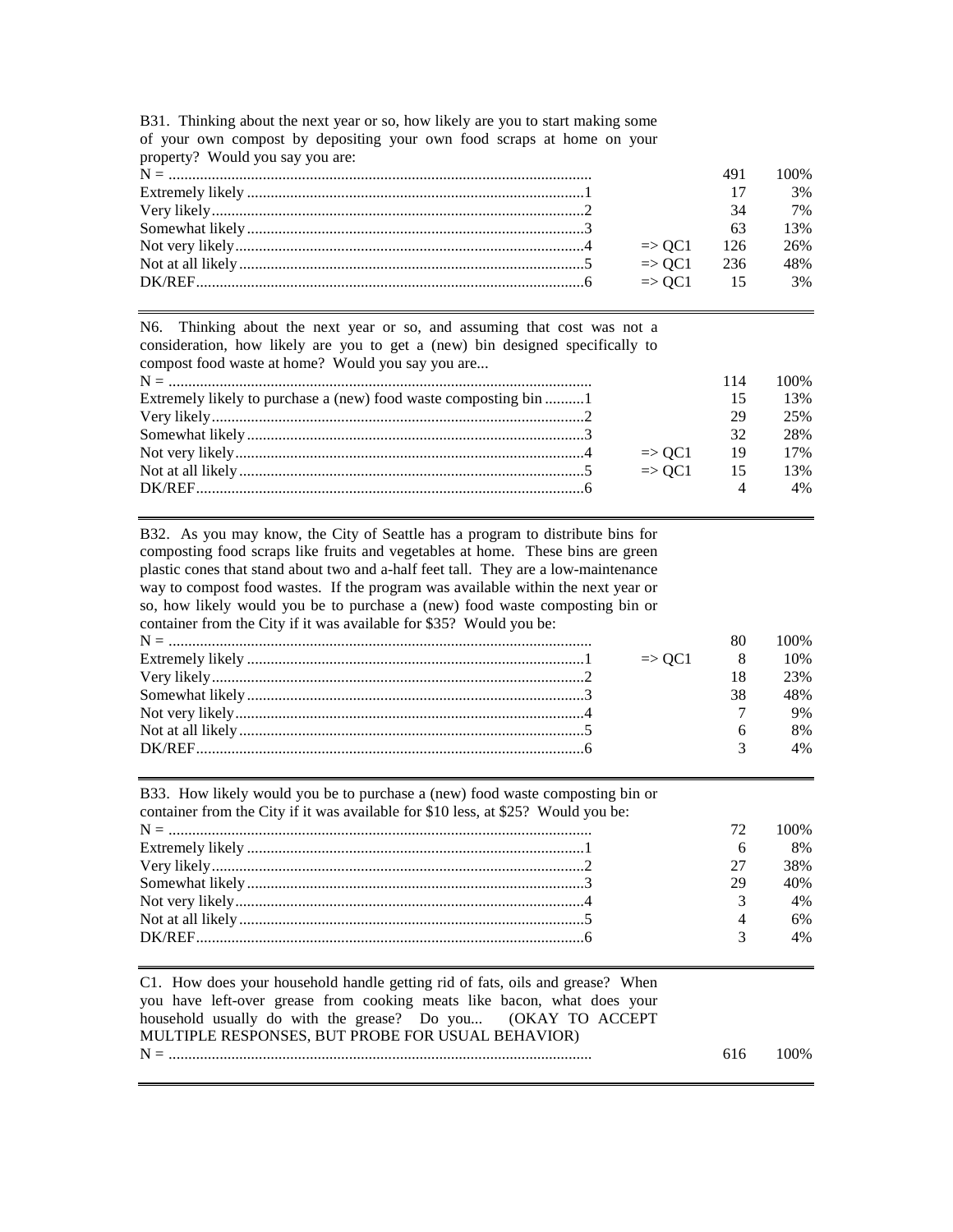C2. Regardless of where this type of grease comes from, about how often do you have grease that you need to get rid of each month? Is it: (READ LIST)

|     | $616$ $100\%$ |
|-----|---------------|
|     | 1%            |
| 35  | 6%            |
| 73  | 12%           |
| 148 | 24%           |
| 137 | 22%           |
| 179 | 29%           |
|     | 6%            |

C3. Thinking about a normal year, about how many times do you cook using a deep fat fryer? Please stop me when I reach the correct category for you. Would

| you say: (READ LIST) |                   |     |       |
|----------------------|-------------------|-----|-------|
|                      |                   | 616 | 100%  |
|                      | $\Rightarrow$ OD1 | 526 | 85%   |
|                      |                   | 31  | 5%    |
|                      |                   | 27  | 4%    |
|                      |                   | 11  | 2%    |
|                      |                   |     | 1%    |
|                      |                   |     | $1\%$ |
|                      |                   |     | $1\%$ |
|                      |                   |     |       |

C4. When you want to get rid of the grease that you use in your deep fat fryer, what do you usually do with it? Do you: (MULTIPLE RESPONSES OKAY, BUT PROBE FOR WHAT THEY USUALLY DO)

|                                                                                | 91 | 100%  |
|--------------------------------------------------------------------------------|----|-------|
|                                                                                | 49 | 54%   |
| Put it in a container and throw it in with your food and yard waste02          |    | 9%    |
| Throw it in with your food and yard waste without putting it in a container 03 |    | 5%    |
|                                                                                |    | 3%    |
|                                                                                |    | 5%    |
|                                                                                |    | 2%    |
|                                                                                |    | $1\%$ |
|                                                                                | 17 | 19%   |
|                                                                                |    | 2%    |
|                                                                                |    | 5%    |

| D1. These next questions are about regular garbage service. How often does your |     |      |
|---------------------------------------------------------------------------------|-----|------|
| household put its garbage can out for pick-up? Is it (READ LIST)                |     |      |
|                                                                                 | 616 | 100% |
|                                                                                 | 569 | 92%  |
|                                                                                 | 25  | 4%   |
|                                                                                 |     | 1%   |
|                                                                                 |     | 1%   |
|                                                                                 |     | 0%   |
|                                                                                 |     | 1%   |
|                                                                                 |     |      |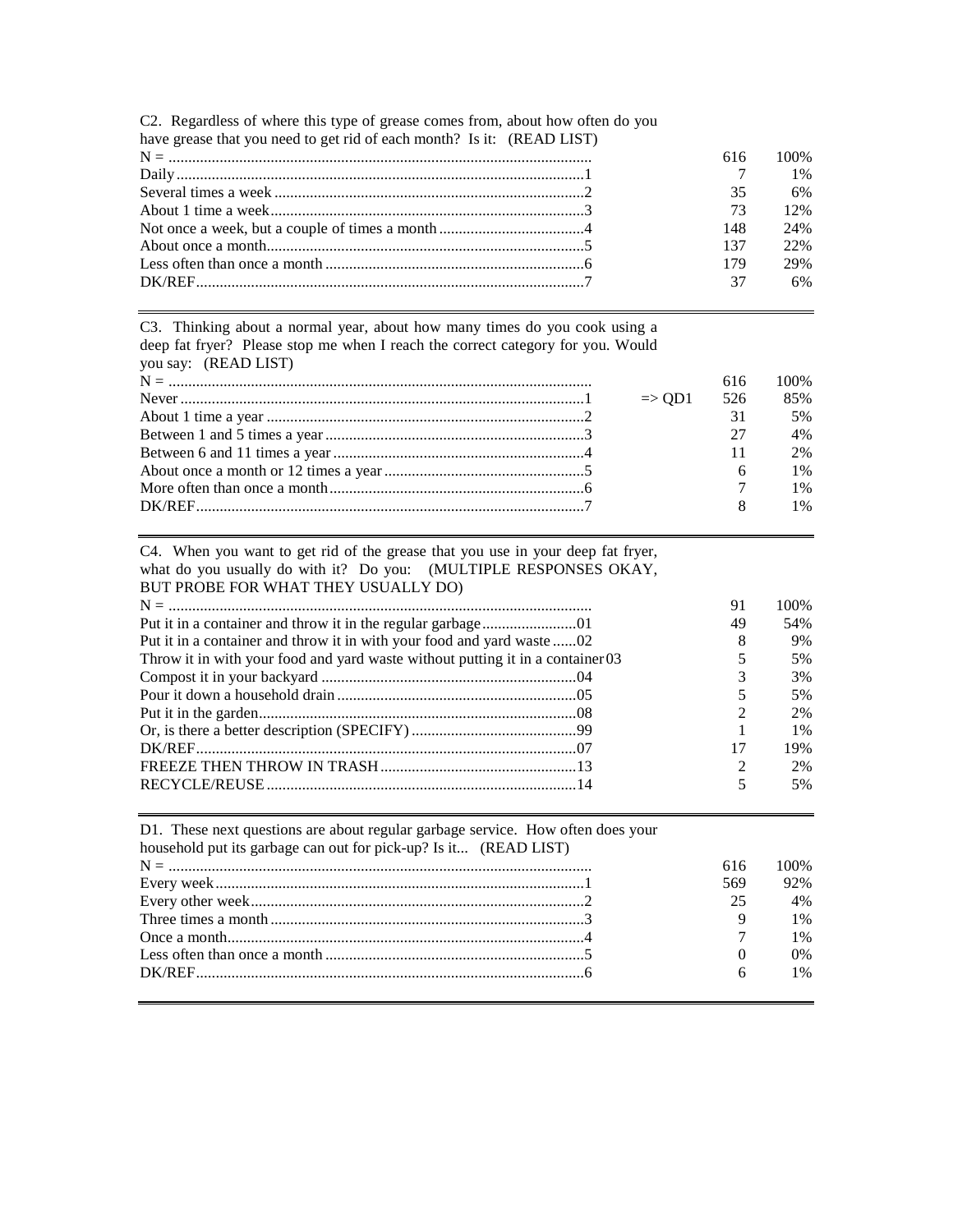| D2. What size is the garbage can that you currently use? Are you using a      | 616              | 100%       |
|-------------------------------------------------------------------------------|------------------|------------|
| Micro container that holds 12 gallons (and costs \$14.05 per month or \$28.10 |                  |            |
|                                                                               | 112              | 18%        |
| Mini container that holds 20 gallons (and costs \$17.15 per month or \$34.30  |                  |            |
|                                                                               | 158              | 26%        |
| A 32-gallon container (that costs \$22.30 per month or \$44.60                |                  |            |
|                                                                               | 238              | 39%        |
| A 64-gallon container (that costs \$44.60 per month or \$89.20                |                  |            |
|                                                                               | 27               | 4%         |
| A 96-gallon container (that costs \$66.90 per month or \$123.80               |                  |            |
|                                                                               | 19               | 3%         |
|                                                                               | 62               | 10%        |
|                                                                               |                  |            |
| F2. Do you own or rent the home you live in?                                  |                  |            |
|                                                                               | 616              | 100%       |
|                                                                               | 542              | 88%        |
|                                                                               | 58               | 9%         |
|                                                                               | 4                | 1%         |
|                                                                               | 12               | 2%         |
|                                                                               |                  |            |
| F3. How many years have you lived in your current home? (LESS THAN 1          |                  |            |
| $YEAR = 0$                                                                    |                  |            |
|                                                                               |                  |            |
| \$E 0 99                                                                      |                  |            |
|                                                                               | 616              | 100%       |
|                                                                               |                  |            |
| What is your home zip code?<br>(USE "99999" FOR DON'T<br>F5.                  |                  |            |
| KNOW/REFUSED)                                                                 |                  |            |
|                                                                               | 616<br>19        | 100%<br>3% |
|                                                                               |                  |            |
| F6. What are the nearest cross streets that are closest to your home?         |                  |            |
|                                                                               | $\boldsymbol{0}$ | 100%       |
|                                                                               | 0                | 0%         |
|                                                                               |                  |            |
| F7. Including yourself, how many people currently live in your household?     |                  | 100%       |
|                                                                               | 616              |            |
| $\Rightarrow$ QF9                                                             | 98               | 16%        |
|                                                                               | 239              | 39%        |
|                                                                               | 111              | 18%        |
|                                                                               | 108              | 18%        |
|                                                                               | 37               | 6%         |
|                                                                               | 5                | 1%         |
|                                                                               | 3                | 0%         |
|                                                                               | 14               | 0%<br>2%   |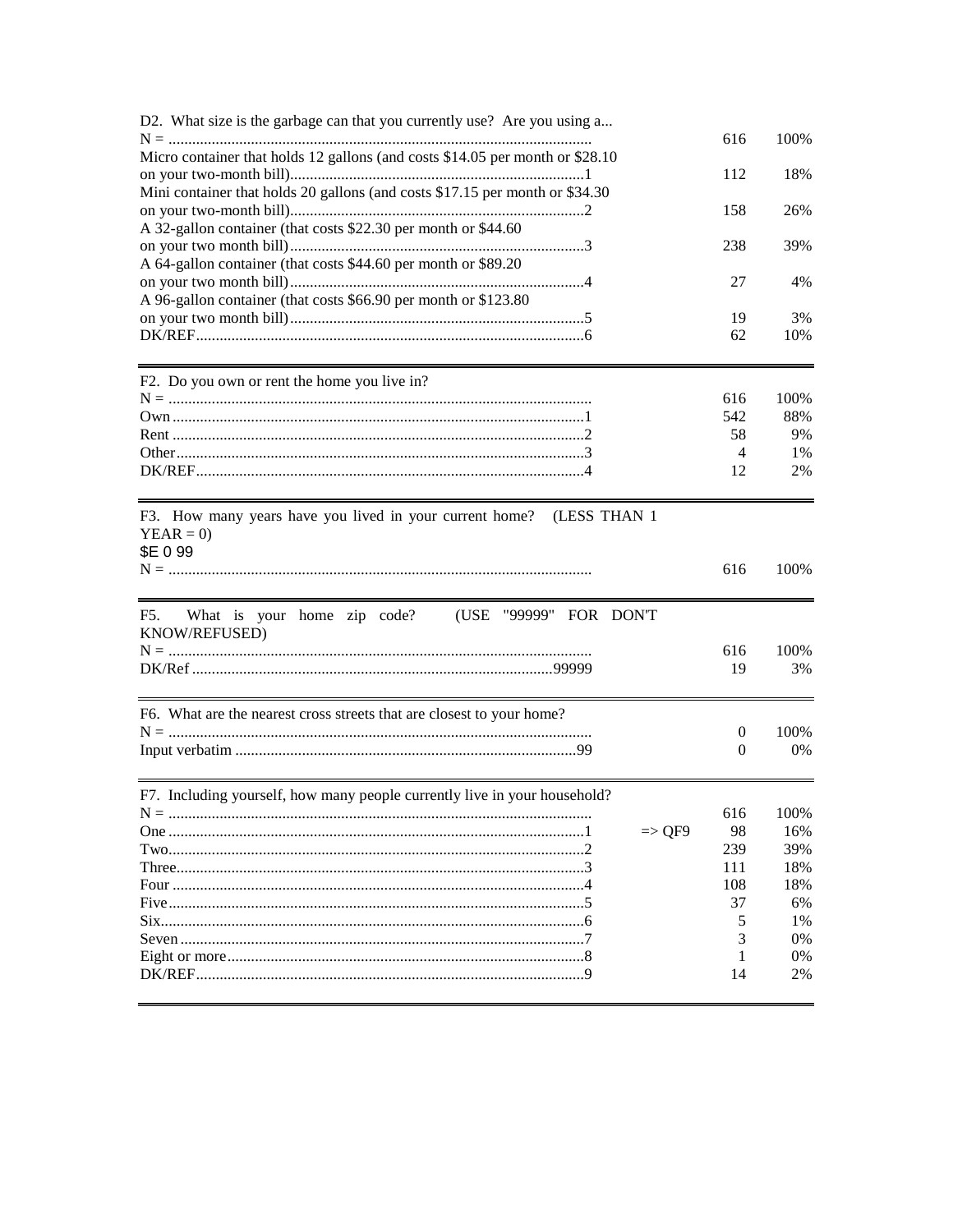F8. And how many of those are over 18 years of age?

|  | 518 | 100% |
|--|-----|------|
|  |     | 5%   |
|  | 361 | 70%  |
|  | 68  | 13%  |
|  | 26  | 5%   |
|  | 10  | 2%   |
|  |     | 0%   |
|  |     | 0%   |
|  |     | 0%   |
|  | 26  | 5%   |
|  |     |      |

F9. Please let us know which of the following best identify your race or ethnicity. (READ LIST) (SELECT ALL THAT APPLY) CLARIFY "INDIAN" WITH: "Is that American Indian or Asian Indian?" (ASIAN INCLUDES GROUPS SUCH AS: CHINESE, INDIAN (ASIAN), KOREAN, JAPANESE, CAMBODIAN) (PACIFIC ISLANDER INCLUDES GROUPS SUCH AS FILIPINO, HAWAIIAN, SAMOAN)

|            | 616                      | 100\% |
|------------|--------------------------|-------|
|            | 14                       | 2%    |
|            | 499                      | 81%   |
|            | $22^{\circ}$             | 4%    |
|            | $\overline{5}$           | $1\%$ |
|            | 33                       | 5%    |
|            |                          | $1\%$ |
|            |                          | $0\%$ |
| DON'T KNOW | $\overline{\mathcal{A}}$ | $1\%$ |
|            | 43                       | 7%    |
|            |                          |       |

F10. What is the primary language spoken at your home? (READ LIST ONLY IF NECESSARY)

| 616 | 100%  |
|-----|-------|
| 587 | 95%   |
|     | $0\%$ |
|     | $1\%$ |
|     | $0\%$ |
|     | $0\%$ |
|     | 0%    |
| 17  | 3%    |

| complete? | 616 | 100% |
|-----------|-----|------|
|           | 45  | 7%   |
|           | 102 | 17%  |
|           | 236 | 38%  |
|           | 205 | 33%  |
|           | 28  | 5%   |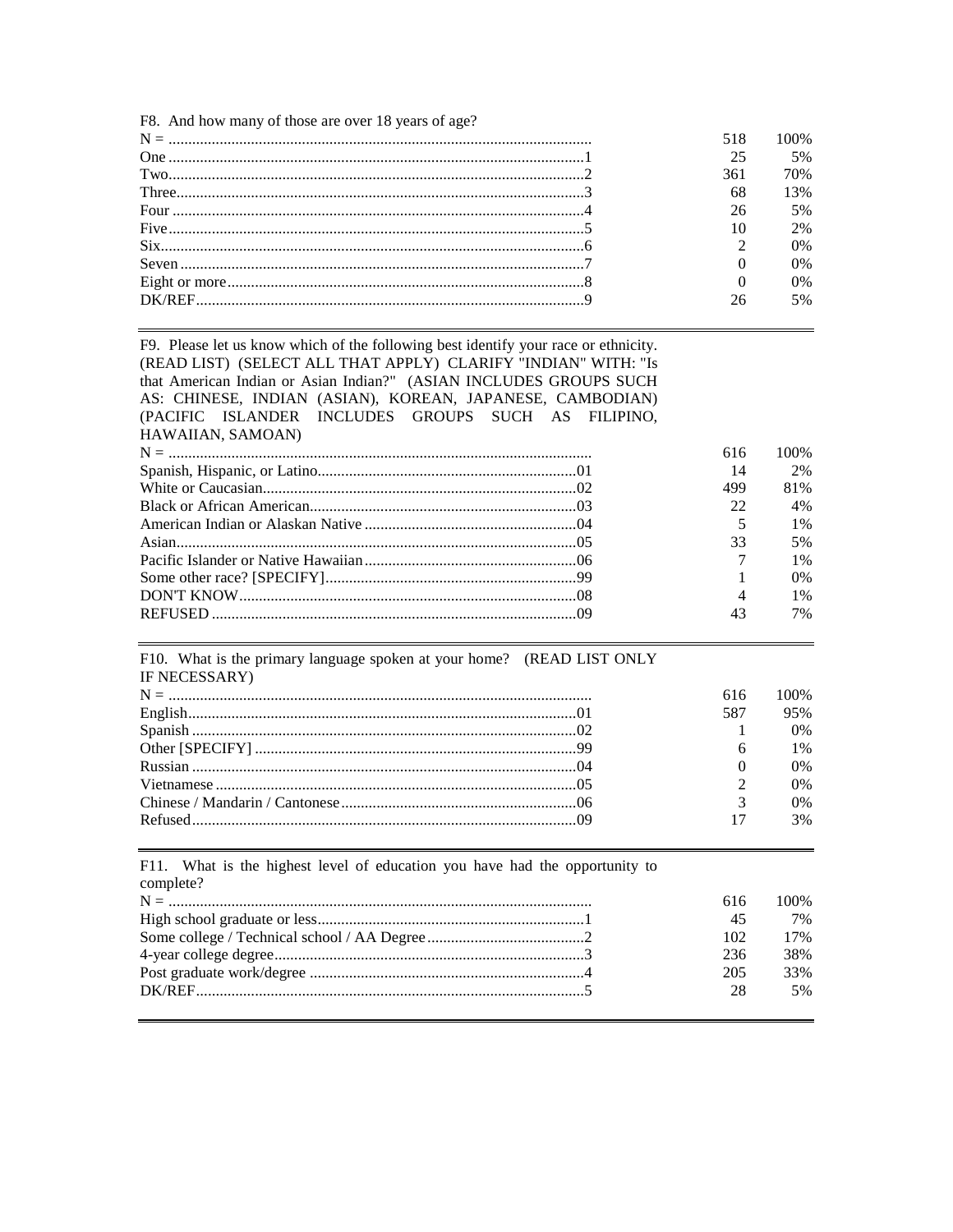| F12. And finally, into which of the following categories did your household's total |     |       |
|-------------------------------------------------------------------------------------|-----|-------|
| annual income for 2008 fall? Was it:                                                |     |       |
|                                                                                     | 616 | 100\% |
|                                                                                     | 32  | 5%    |
|                                                                                     | 54  | 9%    |
|                                                                                     | 84  | 14%   |
|                                                                                     | 93  | 15%   |
|                                                                                     | 96  | 16%   |
|                                                                                     | 43  | 7%    |
|                                                                                     | 51  | 8%    |
|                                                                                     | 163 | 26%   |
| F13. Record gender (BY OBSERVATION)                                                 |     |       |
|                                                                                     | 616 | 100\% |
|                                                                                     | 288 | 47%   |
|                                                                                     | 328 | 53%   |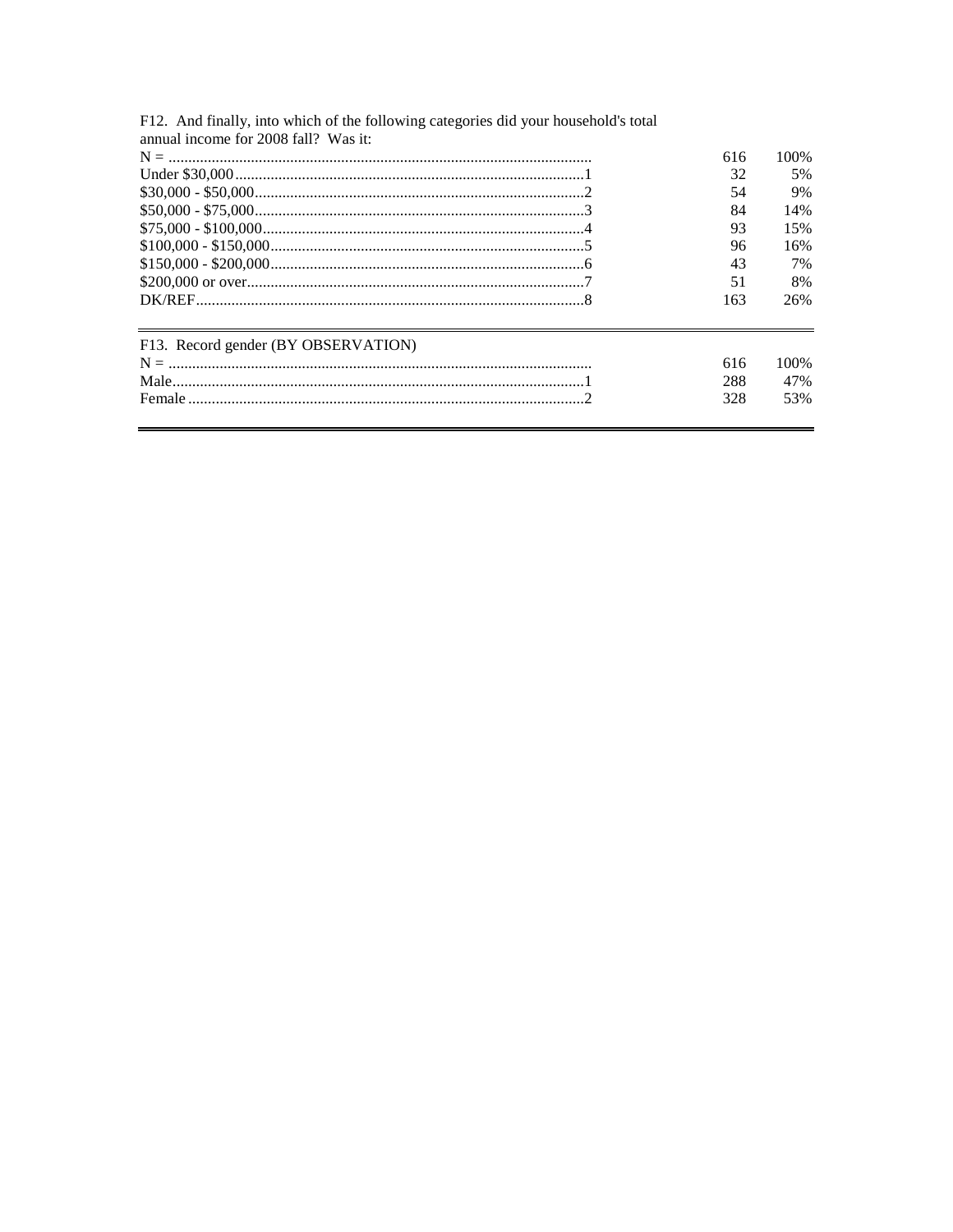Appendix 2 Verbatim Comments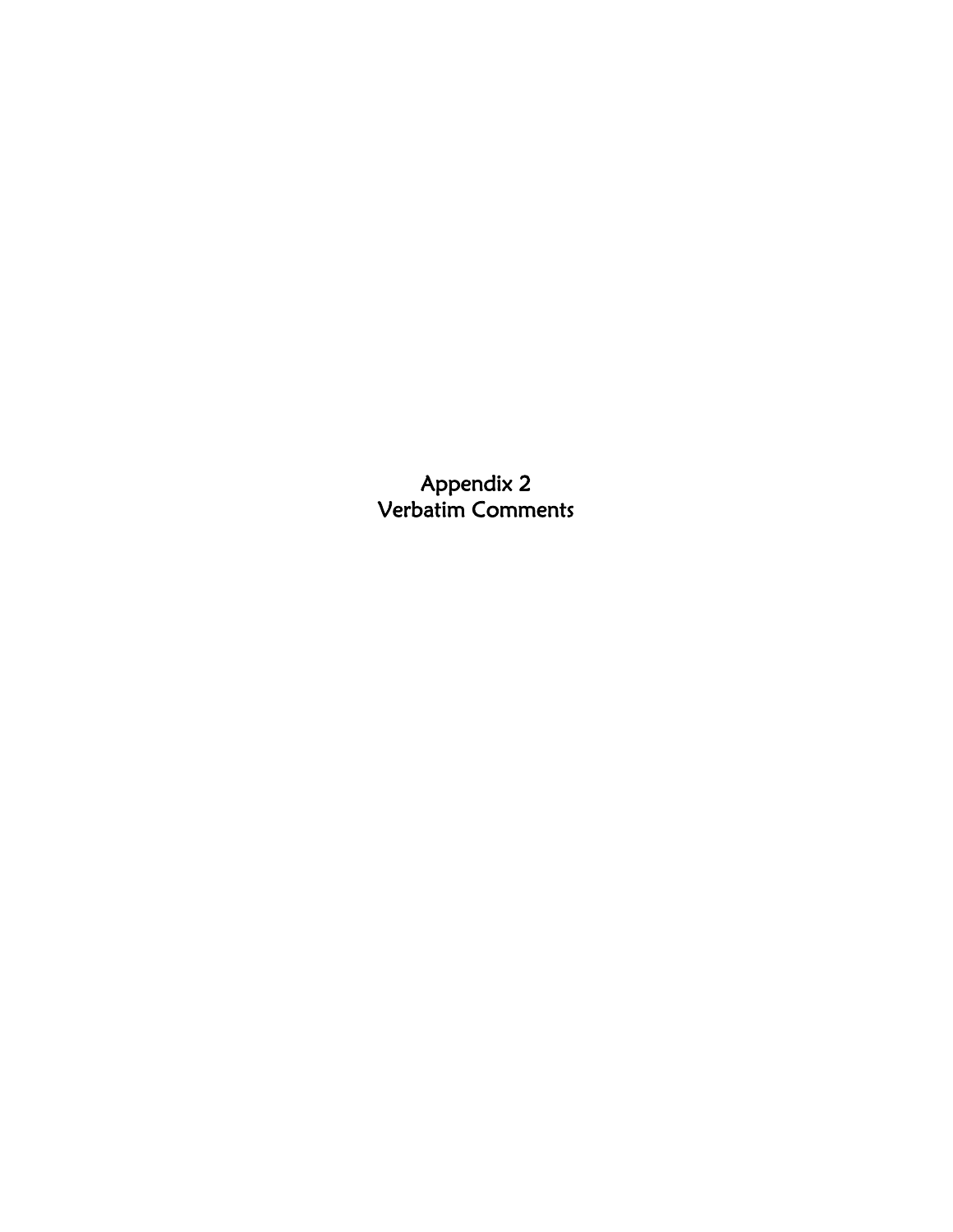# **A6. WHAT CHANGED? WHY DOES YOUR HOUSEHOLD NOW HAVE MORE YARD WASTE PICKED UP AT THE CURB?**

- Because the City changed the rules about what kinds of food you can take out. We can take more food out now than before.
- I don't use a professional service anymore, so I get rid of it myself. They would take off the shrub clippings and stuff. Most of the grass I mulch and put back on the lawn. It's all landscaping, I used to compost, but I don't have any more room.
- Because I'm putting more food waste in the cart. We put meat, vegetables, fruits, dairy products, pizza boxes, and everything you can think of, I love it. I have the mini can for garbage for this purpose.
- Because we put food waste in the cart now.
- I guess it's no different, we fill up the yard waste whenever you're working in the yard, we do the recycling, which is the paper and plastic, and a few other things since they widened the scope of the disposals.
- Because we now put food waste into it and now we started the meat and dairy scraps too.
- Because they supplied us with a food yard waste bin. Because they told us we had to do it, the City of Seattle told us. The City of Seattle was looking into bins and fining people that weren't using their food and yard waste cart. Nothing more.
- Just increased amount of attention to the yard. Yard work for the house to look better. That is the main factor why.
- Because they said to do it, the City of Seattle. I put in more food waste like bones, vegetables, and all the food possible.
- We put more in there; we don't have much garbage anymore. More things can go into the yard waste can than used to.
- Probably because we down-graded on the landscapers, so we have more to put out.
- Because I put in more food scraps. We are also doing more yard work. Nothing more.
- We got rid of mass blackberries in the back yard.
- Because we can now recycle pizza boxes and all sorts of stuff that we couldn't before; it's just because of the stuff we can put in now that we couldn't before.
- We have had a lot more education on composting from the City, and it encouraged us to recycle everything that we possibly can.
- Because we can add more food to our yard waste.
- There was an increase in food content, and an increase in other compostable items that are now permitted.
- Ever since the City passed that law to let us mix the items, the pile has only gone up in the cart.
- Because I'm throwing more things in there like milk cartons and food containers that we can throw in and some food waste and things like that. And since they pick up every week, I put more things in there.
- They pick it up. I don't know what else. That is all.
- Now you can put the food recyclables into it, so there's more to put in it.
- Because you can now put food material and pizza boxes and stuff in with it.
- Because we are more aware of what items go into the different containers. Like food and kitchen waste, and how to dispose of them.
- You except turkey parts and all that compared to last year, because they used to not let us do that.
- They're taking things like meat, bones and cheese, other products that they were not taking before. It just happened this year. They would take vegetable and fruit before, now you can put pizza boxes, bones, meat and soiled paper products.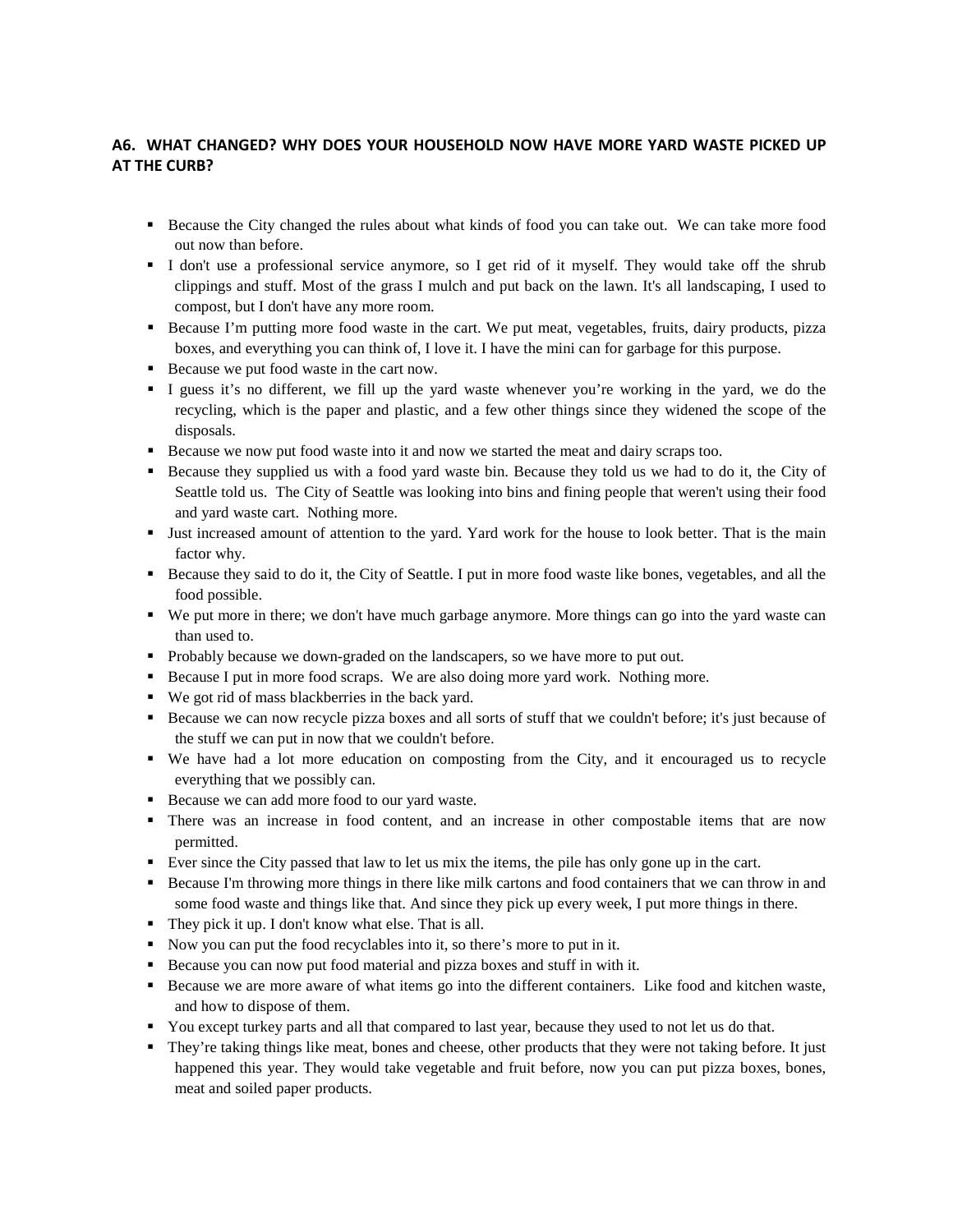- They will accept more variety now. There are a lot of things that you couldn't put in the bin but now you can. Certain times of the year more yard work is needed. Nothing more.
- We are able to recycle more waste like food, meats, paper items, and oils and grease.
- I believe the City started taking more and more to the yard waste cart including food waste, so we put as much as we can in there.
- Because we are allowed to put our waste like food, grease, meat, and paper items into the waste bins.
- Because they added more food stuff that you can throw away.
- Food waste has increased in the past year. Well, I mean we have the same yard waste that comes from the yard, but we add more food now. Nothing more
- Because they have allowed us to add more food waste to be added to our pick up. Like pizza boxes, meats, grease and paper items like plates and napkins.
- We add the food waste to the yard waste and we add more stuff because of this new program from the City.
- Because food scraps are now accepted, before this last year they were not accepted.
- Before we didn't have yard waste collection and now that we ordered yard waste collection, we can put more out there, we put the leaves in my area out there.
- The City is allowing more food to be composted. It used to be just vegetables, but now it's meats and things like that.
- Because the food was added, more than we thought now since it's allowed.
- The change by City of Seattle that allows for more things to be picked up. Like food, cardboard, and grease.
- I've just been doing more in the yard like trimming, raking leaves; clean up, replanting, mulching, pruning, taking down some large limbs, and food scraps now go in every week.
- Because we added food waste to it. Now we can add food with the yard waste.
- The City changed their regulations on what could go into the waste pick up. It allows us to dispose of more items like cardboard boxes, grease, food, meats and oils.
- Because I used to take it to the transfer stations before and now have the canisters that I put them it. The food waste.
- Because we add the food waste to it, they didn't use to collect with the food and yard waste and they started this a year ago. I have done yard waste pick up for ten years. The fact that we can put food waste into the yard waste our garbage volume has decreased.
- Because the collection was every other week, so we could not put a lot out, but with weekly pickups now, we can put a lot more out. We used to compost, but we put in with the yard waste now.
- I guess when I took over the property and I garden more than the people before me. That's all.
- We just have more food wise.
- It's just become more of an important thing to do for my wife and I.
- We been finding more to be picked up. That's the only reason why.
- Just because they now take all of our food waste.
- I think it's just because of all the food waste we add to it now.
- We have three different cans. We do recycle the cans. Along with garbage and yard waste cans. That's the only reason why.
- We been doing more work on the yard, like pulling the weeds. That's all.
- The rules have changed; we are allowed to mix both now.
- It includes more kitchen waste that we can put in with our yard waste. I love it that we can put more food waste.
- I think we are more conscientious of composting and I think the addition to food waste has increased the volume and the inclusion of paper products and compostable food containers.
- Because of the paper-soiled products.
- Now you include more things, we are better able to include more. That's all.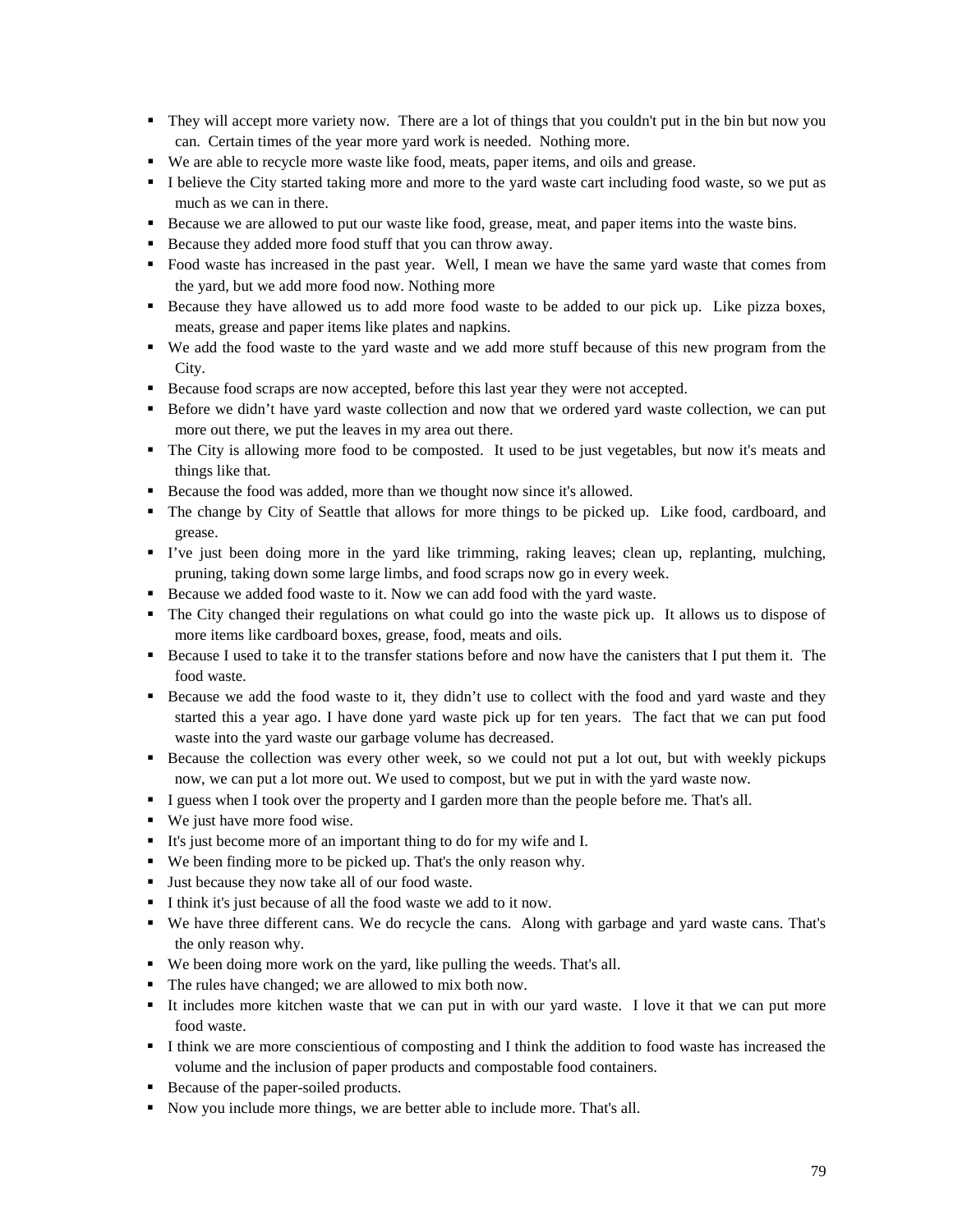- Because that they now allow other things to be put in with the yard waste.
- Because you can put more things, like food waste and yard waste all goes in the same container.
- Just because a year ago I didn't have that service.
- We put all the leftover food in the waste cart, all the stuff that we're allowed to put in it, we do.
- I wasn't living there a year ago, so I just started using it.
- Because they have added food waste.
- Now we can add the food waste to it as well. That's all.
- The City accepts more kinds of food waste and we have been gardening more. We grew a vegetable garden and we put some food scraps in there.
- It became accessible to take it to the curb. Just more accessible. That's all.
- Because of the composting adjustments, like being able to put more in there.
- More food scraps now, not just yard waste, like napkins too, and takeout food containers, just general fish and chicken scraps.
- We moved in and it was under construction.
- We're putting in more of the tree debris.
- Because of the table scraps.
- I think just because of the expanded list of items that we can put in our food and yard waste bin is the only reason it has increased.
- Various things. Like food waste. That's all I can think of.
- Because we can now put in meat and protein and eggs and fish.
- Now that they allow food waste as well, we have more.
- One thing, I never bothered putting vegetable things in the garbage, but now I do.
- Because in the winter time, you can't put in the garden compost because the yard is too wet and the dirt is too hard, and you can't till it in.
- We are putting all the compost in there including the food waste. That's all.
- We can put fish and meat scraps in there, so we are putting more in there. That's all.
- Because of food scraps and plus we're doing additional landscaping.
- Because they're accepting more things now. Composting more things now and that decreases the amount of garbage.
- The neighbor put in bamboo and I have to pick up after it.
- They started taking bones and meat, so we put more stuff in.
- I'm putting more in there from the vegetables and peels and all that. That's all.
- The rules changed, we have to have a pickup of our food scraps, meat especially we couldn't put that in before, but we started having pickups more often for food items.
- We are using more because we are doing food waste as well.
- We can put food in with the yard waste. That's the reason why.
- We have included food. It is now food and yard waste. That's all.
- Because food waste is now accepted as yard waste.
- I throw regular garbage in the bin now like bananas and coffee filters because before you could not.
- More food waste.
- The food waste is also in there. I'm putting in vegetables and fruits. Food waste is now in the yard waste. That's all.
- Because now you can put meat and bones; all the things we can put in it, we do, and we have very little garbage because we recycle everything here.
- I think because now it allows you to put meat and dairy in with the yard waste.
- The amount is the same, but it just wasn't going into the yard waste, just trash before.
- Because we can have yard and food waste in there now. We have more things to put at the curb.
- They are collecting more of organic waste. That's all.
- Because of food.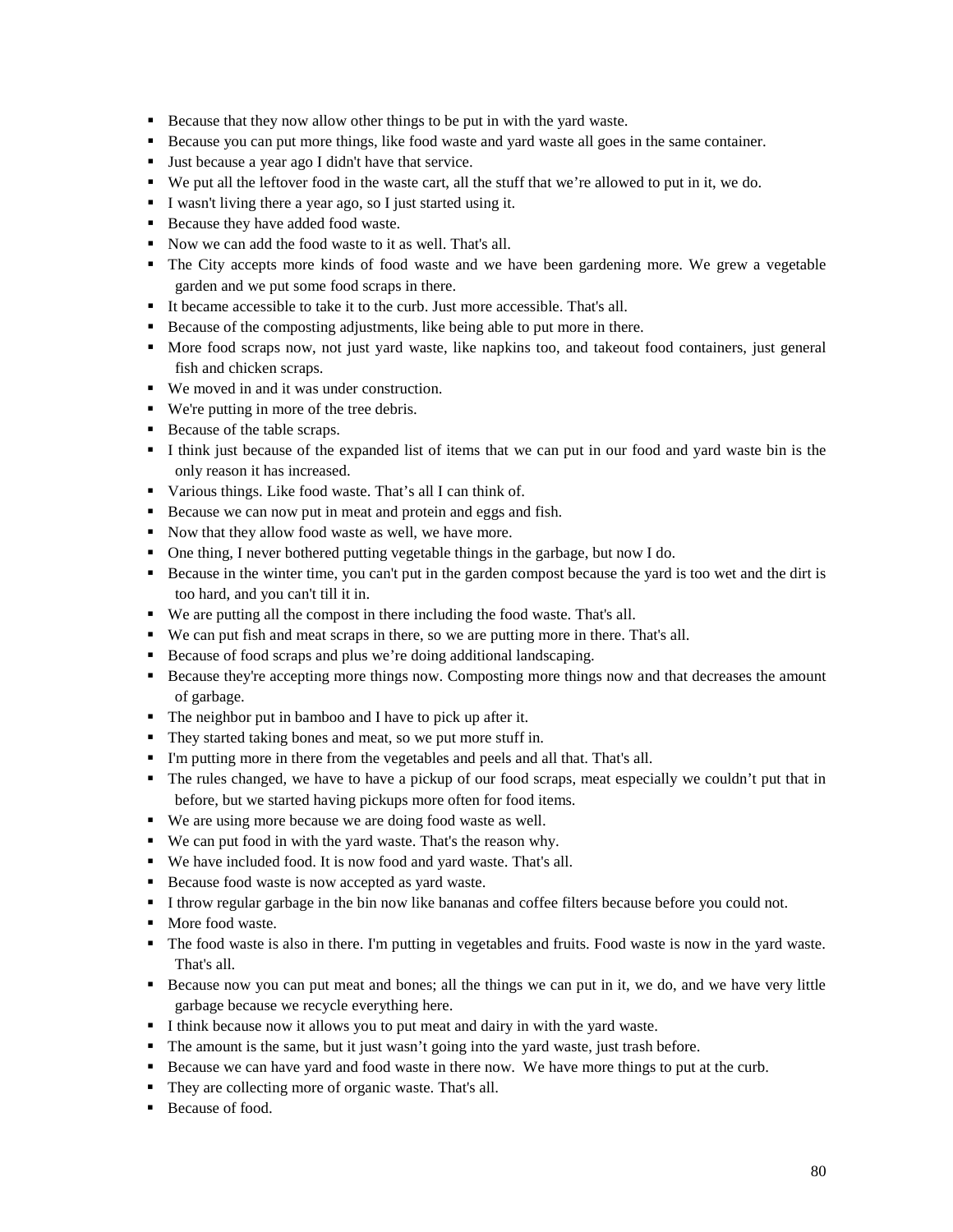- They take more stuff. That is all.
- We have a lot more organic waste.
- Because they started accepting food waste.
- Because of all the extra yard work I've been doing.
- Now they accept more residue items, not just food scraps.
- Because they required us to have a yard waste pick up, otherwise we wouldn't have one at all.
- More of the food waste is put in there. That's all.
- We compost food scraps, paper towels, and stuff that can go in with the yard waste.
- I don't know.
- **I** don't know.
- Because the City allows more things to be put into it. Paper napkins and paper items of that nature, not only plant or food related.
- Because of the composting, it is easier to compost with the food scraps.
- Because they just started a year ago doing this, accepting food scraps with the yard waste.
- We started taking care of it. We were not taking care of it last year. I would mow the lawn, but would not trim the hedges.
- I got more trees in the yard.
- Because we quit composting as much. Just for convenience.
- Because we can put more things in the yard waste bin than before.
- Having the frequent pickups and availability helps us organize our chores, and that's why we have been putting more out there.
- Because we put more food waste into the recycle bin, that we have for the yard waste.
- We can add meat and food now.
- They changed the program so they expanded the items that can go in. We can recycle more items.
- Well in Seattle we can put out our food and pizza boxes now.
- Food waste service is now available, it has more things like napkins, paper towels, meat and bones not like before.
- Because they pick up weekly. I don't have enough room in my compost bin, so weekly I'm more likely to put it on the curb than compost myself. More kinds of stuff can go in now, kitchen waste, bones, more can go in it.
- It takes more. Now take more stuff. We put everything they take. So we have more to go in. That's all.
- Well I think I have started to recycle more than I did in the past.
- The ability to put food waste in as well.
- Now we can put more things into the yard waste bin.
- Since food scraps can be placed in them, we put more in.
- We added the food scraps.
- We have food waste now, so that's where there's more with all the stuff that's included.
- Now they take kitchen waste in with the yard waste also.
- The food waste that we are able to put out now is good.
- We started pruning more, and have more food waste that can be added.
- We had more plants removed from the garden.
- We are not composting as much as last year.
- More tree clippings, more food waste from inside the house.
- Food waste.
- Changing the way we run the house, putting more in now.
- Because the food waste just came into effect this year.
- Because we can put food in with the yard waste.
- More things qualified as yard waste including soiled boxes and food.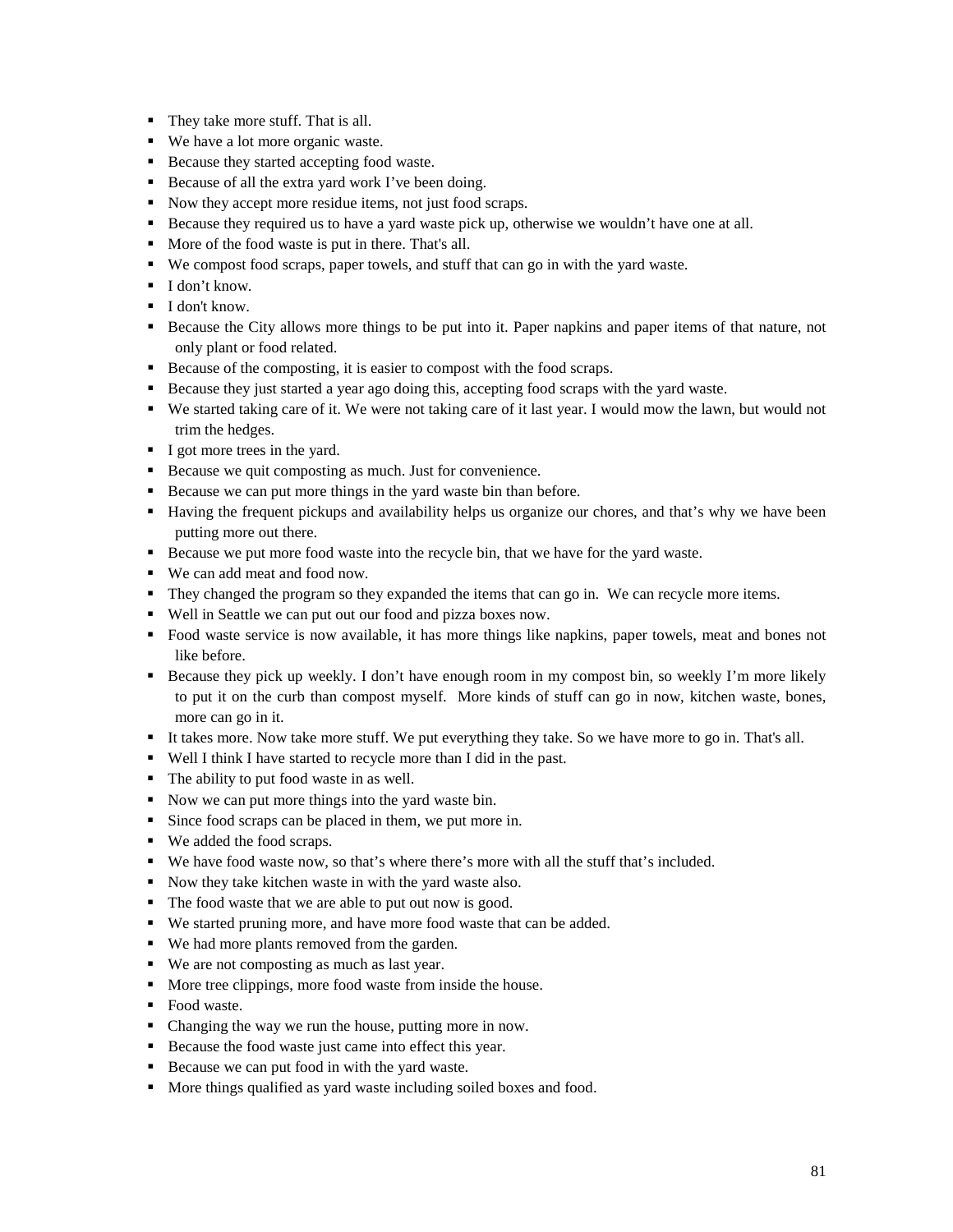- Because of Seattle, you now have to pick up the food waste, so it makes sense to do it all. That's pretty much it.
- They take more food scraps. There were limits and they increased the amount they collect.
- We recycle food.
- They changed what you can put out; they now take meat and dairy.
- Because the way they changed, now they can pick up more like milk and meat.
- Now we include food waste in addition to yard waste.
- Well, because we have to put our food waste in it.
- We put our food in there now.
- Because of the food scraps.
- It's just the criterion that has changed and you can take more in the compost.
- Paper towels, paper plates, pizza containers, and egg shells and bones, and fish.
- Because of the food waste, we are able to compost food waste.
- Because we have more food waste.
- I don't know.
- **Because they're taking food waste now.**
- **Because what they accepted as yard waste has changed.**
- Because they now allow food and other waste products that weren't allowed before.
- Because we can put all kinds of bones in there, we can put paper towels, paper cups, toilet paper rolls, it's different from before, they changed it this year.
- They changed it where they included more items you can leave at the curb including meats.
- $\blacksquare$  I don't know.
- We decided to stop the compost pile.
- Because I used to not have it. It used to be not mandatory.
- Because of the green container, the one that is for food and yard. We have three, one for recycle, black that is put in grown stuff that you bury, the green one we don't put much in it, we put mainly a few scraps of food and yard waste.
- Well because they will take it away. They didn't always do that and now they do.
- Because Seattle said we could.
- I have done more pruning, the person that mows my lawn puts the grass in the yard waste and we didn't do that, we used to mulch it.
- We include food now.
- Because they accept food scraps now.
- Because we can put food waste in it now.
- We are gardening.
- They start taking food waste and meat and stuff.
- Because we can put more food in the garbage.
- Well there is more food and kitchen waste taken than there used to be.
- Because the City has changed their rules about recycling, so we can add more things to the yard waste bin for compost.
- It's the food waste.
- Well mainly because they pick it up every week and now we have our own trash can that we have to do.
- We are using a lawn mower that holds the grass.
- I think of added food scraps and the yard waste.
- Because we can put more yard waste into the cart.
- With the addition of the things like the pizza boxes.
- Because of the food composting.
- The changes that allowed the food waste to be deposited.
- We compost our food.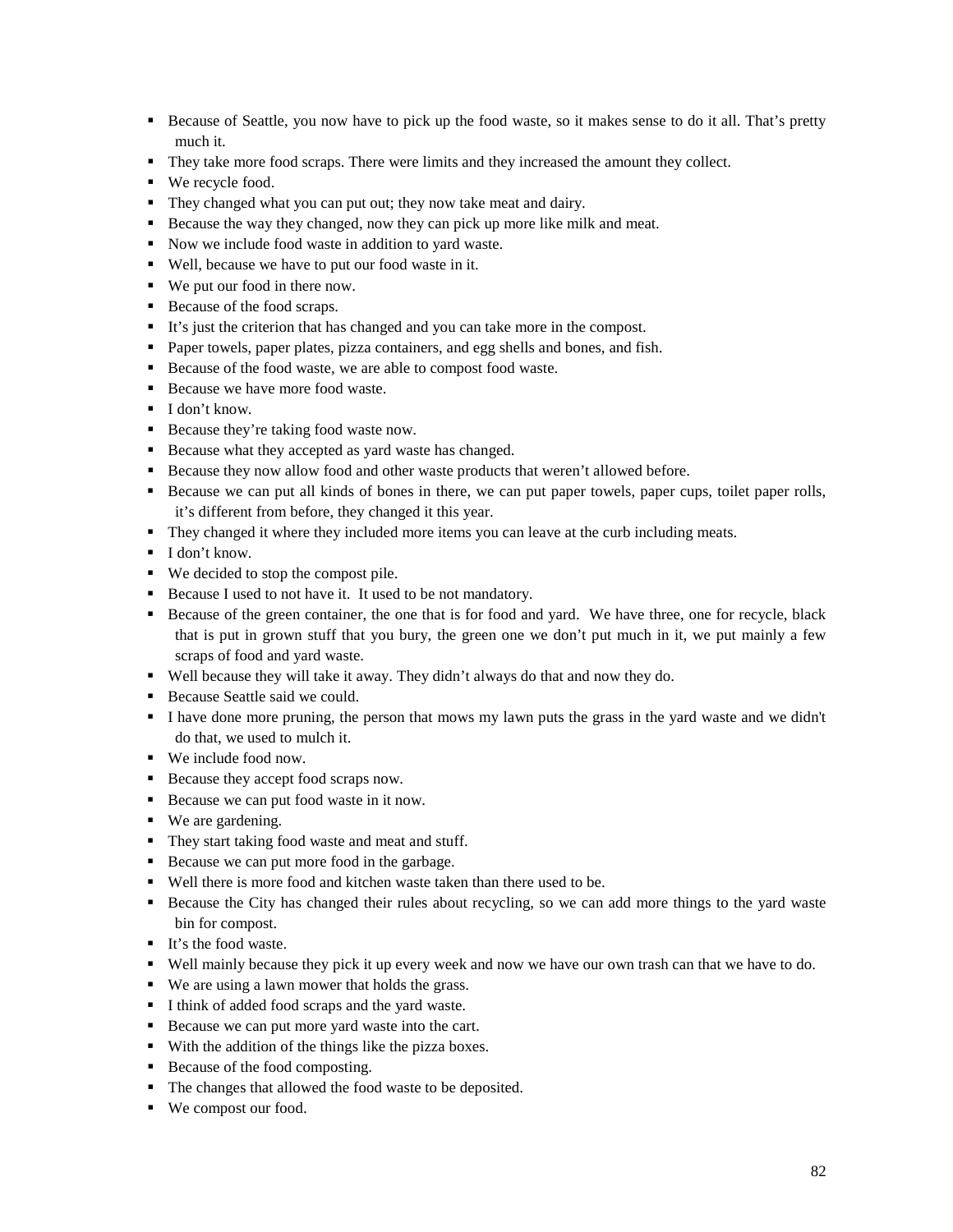- Because of the composting.
- More yard and food scraps.
- Curbside pickup.
- Well now that the trash and food waste can go in the same container, we put it all in the container. That's all
- Food waste. We didn't have this last year.
- Because I will be fined if I don't.
- Well we compost more. Our food waste went up.
- Because we did not put food in and now we do put food scraps into the cart.
- Because now we can combine all of our garbage into one.
- We just put more to the curb.
- Because we are adding food waste.
- Because we put less in the garbage.
- Because they made me. Seattle Public Utilities said that you had to have yard waste and food composting. Prior to that, I just did it in the corner in my yard and the food went in the garbage. They told you that you could not put food in with garbage anymore.
- Because it includes the food waste now.
- The food waste.
- More because now we are allowed to put food scraps and yard waste into the bin.
- Because you added the food and scraps.
- The food waste goes in with it and they expanded the waste accepted.
- I used to put my scraps in the trash, but now they are put in the yard waste container.
- Because we couldn't compost more food products into our compost pile anymore. We have to use the bin.
- I don't know.
- We're tackling a Loral hedge this year, so we have a lot of yard waste.
- Because we are using less garbage and using more yard and food waste.
- We've been taking care of the yard more. More pruning and trimming.
- Because they reclassified what can go into the yard waste.
- Because of our composting.
- The pickup policy changed so before we had stuff in the house that went into the trash and now it goes into the yard cart.
- I have a large yard.
- Because now we add our compost items to it.
- More food products.
- Because of the regular food garbage they didn't have food waste available before this year.
- They have the new food waste going on with the City that has changed so you can put everything in it, and now I have the small container and I can go and throw everything else in the food and yard cart there; it's great.
- Because we can now currently put food and yard waste into the bin.
- The City now takes food waste not just yard waste.
- Well it's more food waste now than garden waste.
- Doing the food waste thing also.
- Because we are allowed to compost more things now in the cart.
- Because of the new law on the container.
- Because we are now allowed to put food scraps in there.
- Because we do it weekly and we get out and do more yard work, and because of the food scraps.
- The food scraps that we put out.
- Because the Seattle policy of taking all food scraps.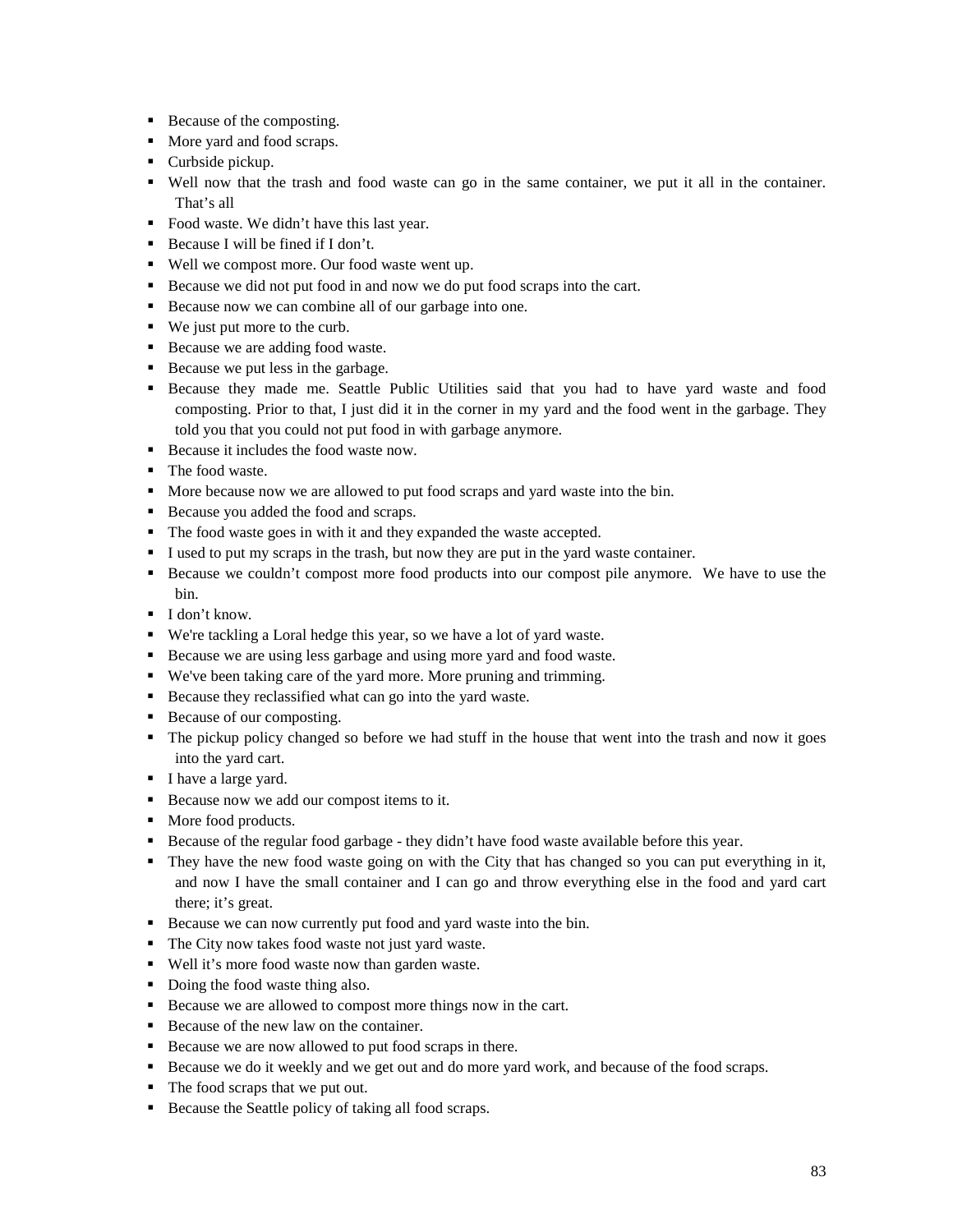You know, it's mostly because we put our household compost into it.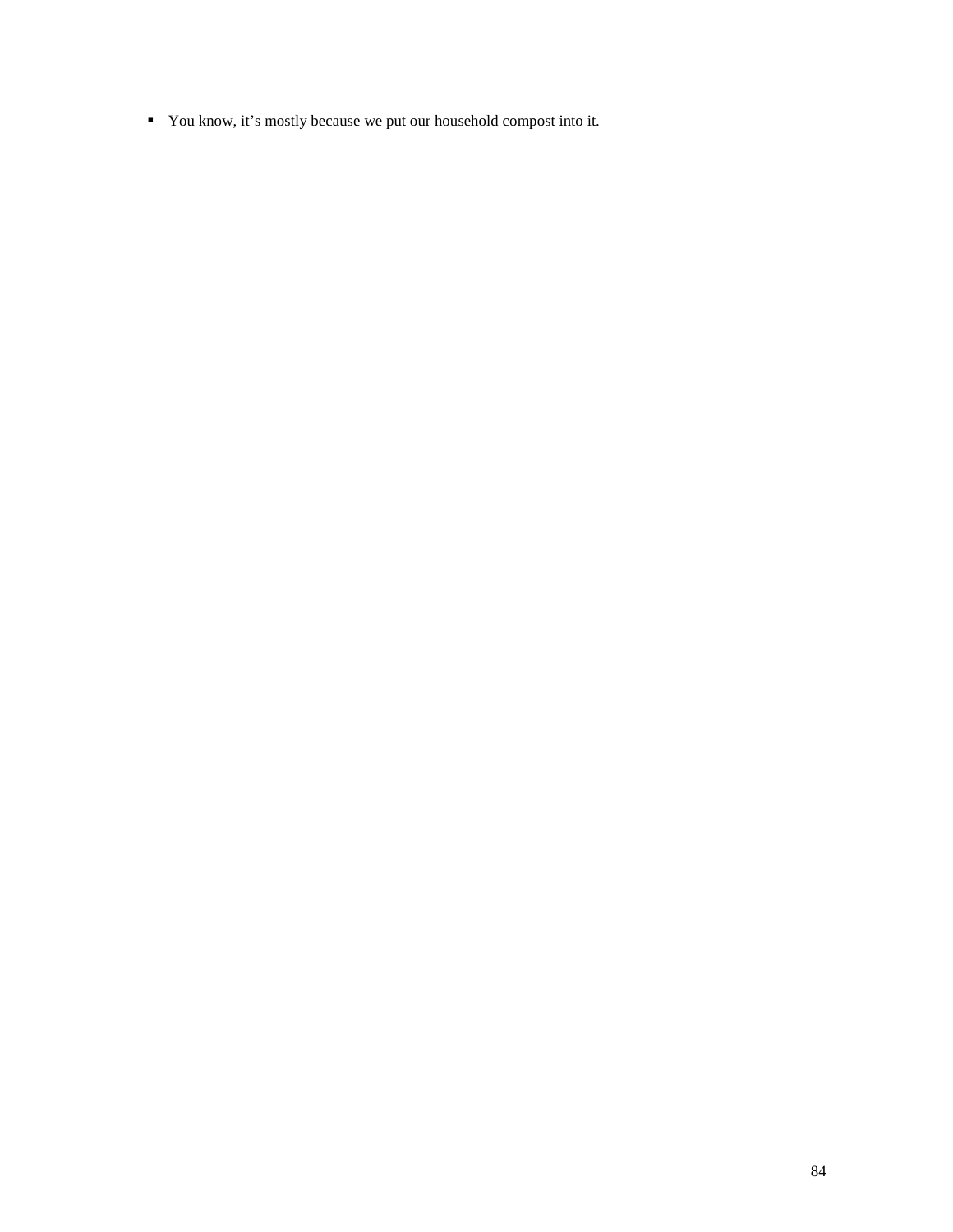## **A12. WHY DOES YOUR HOUSEHOLD COMPOST LESS AT HOME THAN YOU DID LAST YEAR?**

- Because I spend less time doing it.
- The City picks up more of it.
- Since we're composting food waste, we just put everything into the bin rather than separating it.
- Um the effort. I mean the effort on our part, we are getting older and it is much harder for us to compost at home.
- It's more convenient to have the City pick it up. We don't use it as much because we don't have that much to compost.
- Because I have gotten lazy.
- Now I am not picking it up, just letting them lay there. The garden is growing into nature pretty much.
- Because we can put it in the yard waste container now.
- I don't know why, I just put it all in the bin.
- It is easier to do it all in one place. That's it.
- We got the yard waste cart.
- Because of the curb side pickup.
- We can put the food waste in the yard waste now. That's all.
- Because we're putting more in the container from the City.
- When I prune yard waste, as in roses or plants, I put it into the yard waste bin.
- My age, I find it easier to put to curb.
- I don't have a chipper/shredder.
- I was not happy the way it came out and how I did it, so I stopped.
- Because they pick up more.
- It just sort of happened that way. It depends what bin we're closer to.
- I don't know. I dump the composter and my husband and son take care after that. They take it to the curb.
- The person that mows my lawn puts it in the yard waste.
- Get rid of non organic stuff.
- I ran out of space.
- Because I'm paying for it, so I might of as well use it. I'm paying for it. If I don't take my can to the curb, I still have to pay. So basically, I might as well use it because I'm paying for it.
- Because the curbside pickup is every week.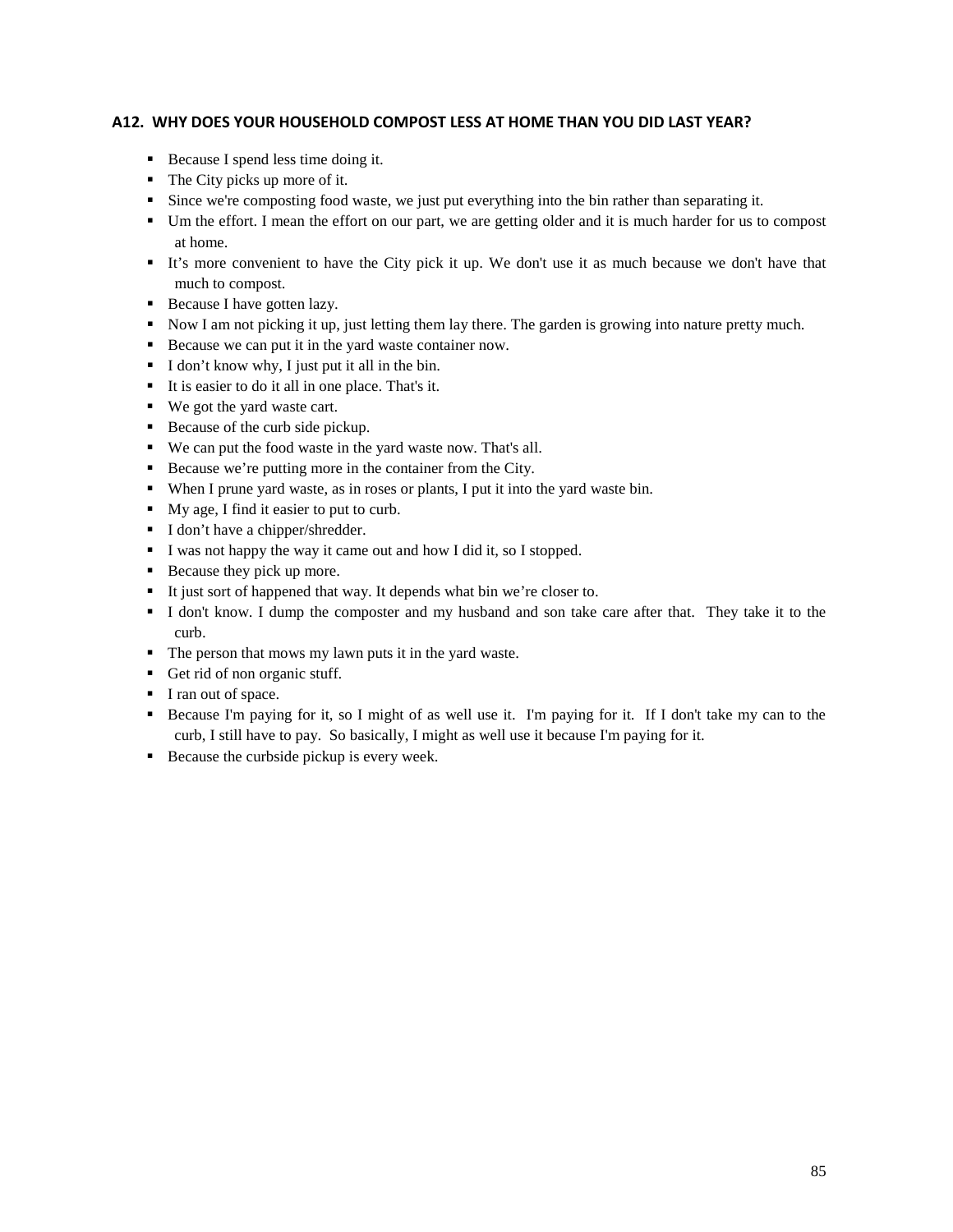#### **B10. WHY HAVEN'T YOU CONSIDERED CHANGING THE SIZE OF THE GARBAGE CAN YOU USE?**

- I think the next size down; we would be pushing the limit.
- I have children who are in diapers, so I can use all the space I can get.
- Because it meets my needs, some weeks I might skip the garbage collection.
- I have a big family and we created a lot of garbage and I like the one I have now.
- Because it's extremely small already.
- Well sometimes there is a lot of garbage and it's safe to have a can that is big enough to put trash in when needed. Nothing more.
- Because occasionally we still use the bulk of our trash can.
- Because we have the smallest size already.
- Because the amount of trash that we have does not require a bigger trash bin.
- It takes about two bags of garbage and that's what I generally generate.
- I just haven't thought about it.
- Because I'm okay with it.
- Sometimes we have more garbage than others and it's not much of a difference in price.
- $\blacksquare$  It's quite big enough.
- It hasn't changed enough. No other reasons
- I just don't want to.
- I got the smallest one, well, second smallest one.
- We still come close to filling it up once a week.
- Not crossed my mind.
- I had a baby, so we will have more.
- The short answer is it's good to have a little extra room sometimes.
- The garbage, well I guess, I need a smaller can. Just hadn't thought about it before.
- Not changed much.
- Well because the City only had offered this service for the last 12 months, so there's no option to change yet and I haven't quite found the need yet.
- I don't know, we always need to fill it up with something. We fill it up pretty well. There's always something we can put in there.
- We already have the smallest container available.
- Because right now it gets filled up enough. I have a roommate that is not good at yard waste recycling.
- I just haven't paid that much attention to it.
- Because we already have the smallest container.
- I still use most of the garbage can.
- Because over the course of the past year we have had a roommate move in and the amount in general has decreased not considering the roommate, but when that person leaves we will down size.
- I already have the smallest can available.
- Because we have a small child.
- $I$  don't know.
- Because it's making a phone call to the City and it takes too long.
- It's always just been here, so it would be kind of a hassle to change.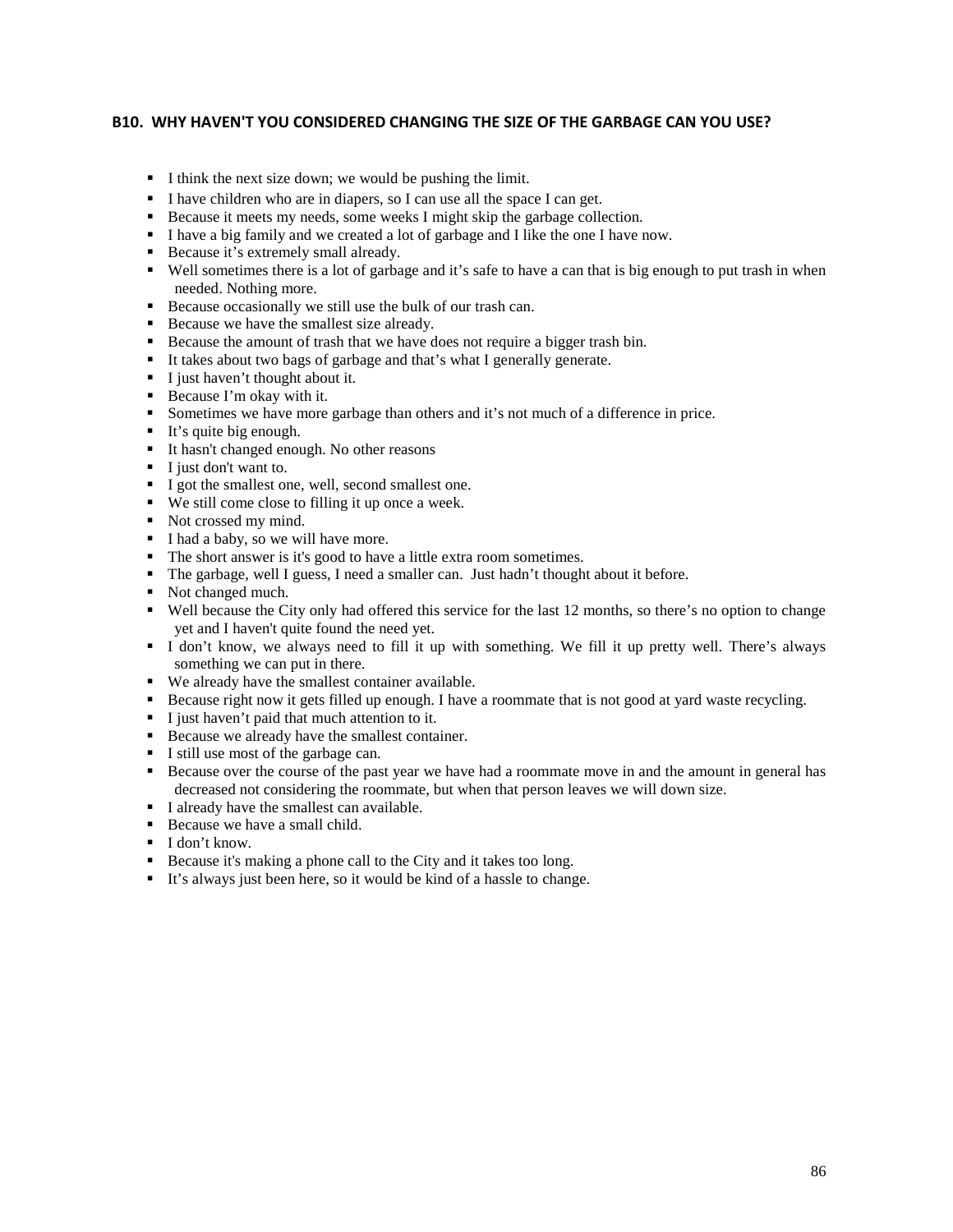### **B16. WHAT COULD BE DONE TO MAKE THE SERVICE BETTER?**

- Nothing.
- Not sure.
- Nothing.
- $\blacksquare$ It is fine.
- Not sure what they could do.
- Don't know.
- Nothing, it's good.
- Nothing, it's fine the way it is.
- $\blacksquare$  It's good the way it is.
- $\blacksquare$  I don't know.
- **It's all good.**
- We're doing okay with it now.
- $I$  It's fine.<br>Nothing
- Nothing more.
- $\blacksquare$  It's fine the way it is.
- Don't know.
- I guess maybe just offer some kind of container for indoors that would be air tight and sanitary looking, so that we could transfer the food scraps to the proper container. Also maybe some better discounts offered for an electric mulching mower.
- I would like to see better communication and more pick ups. I sometimes get charged for trash that isn't mine. They don't always pick up on time either.
- Other than if they can make a container that I can keep in my home, which would have to be odor free, they are doing a very good job, and I don't see a need to change anything.
- Keep doing a good job and it would automatically improve.<br>Its an easier way to get into the container. Perhans a sma
- Just an easier way to get into the container. Perhaps a smaller container that you can put the waste into before the larger container. Nothing more.
- I like the idea of getting people involved in doing their own composting at home if they're letting people get bins for very cheap. Not much else that I can think of. But I like that they are picking it up once a week now. Maybe listing what is allowed too.
- $I$  don't know.
- I don't know, it's pretty good. Maybe just educate people more on compost in general. Also prevent plastic, so people don't put non-compostable things in the composting containers, so more education about not putting plastic in the composting bins.
- I can't think of anything, it's fine as it is.
- Well I think they can be 100 percent on their service. They have missed my pick up about four times in the past year. Overall, they do a great job. Nothing more.
- I honestly don't know, I'm so happy about it now. I guess the only thing that might be better is to allow us to do it at home, but we can't do that because of the wild animals like raccoons and squirrels.
- Nothing that I can think of. Oh, maybe wash the can out, so I don't have to, but I think maybe that's too much to ask for.
- Haven't thought about it. I don't know.
- I can't think of anything, it works very well.
- Nothing. I cannot think of any changes.
- I don't know, it's kind of unpleasant to play with food scraps, I just don't know. I think 6 is good, 7 would be them coming to my house and scraping my plates off for me.
- I would say more customer education on how to dispose of stuff properly.
- I think they ought to encourage restaurants and retail places to recycle a lot more and also find some way for condos and apartment houses to compost that kind of stuff. There's a huge amount that is being thrown away.
- It is a pain in the butt. And I don't know what you can do. That is all.
- I feel like they dictated that we have to do this, like if we don't do it, how they say then they are not going to pick up our trash, so that's our motivation.
- Pick up recycling every week.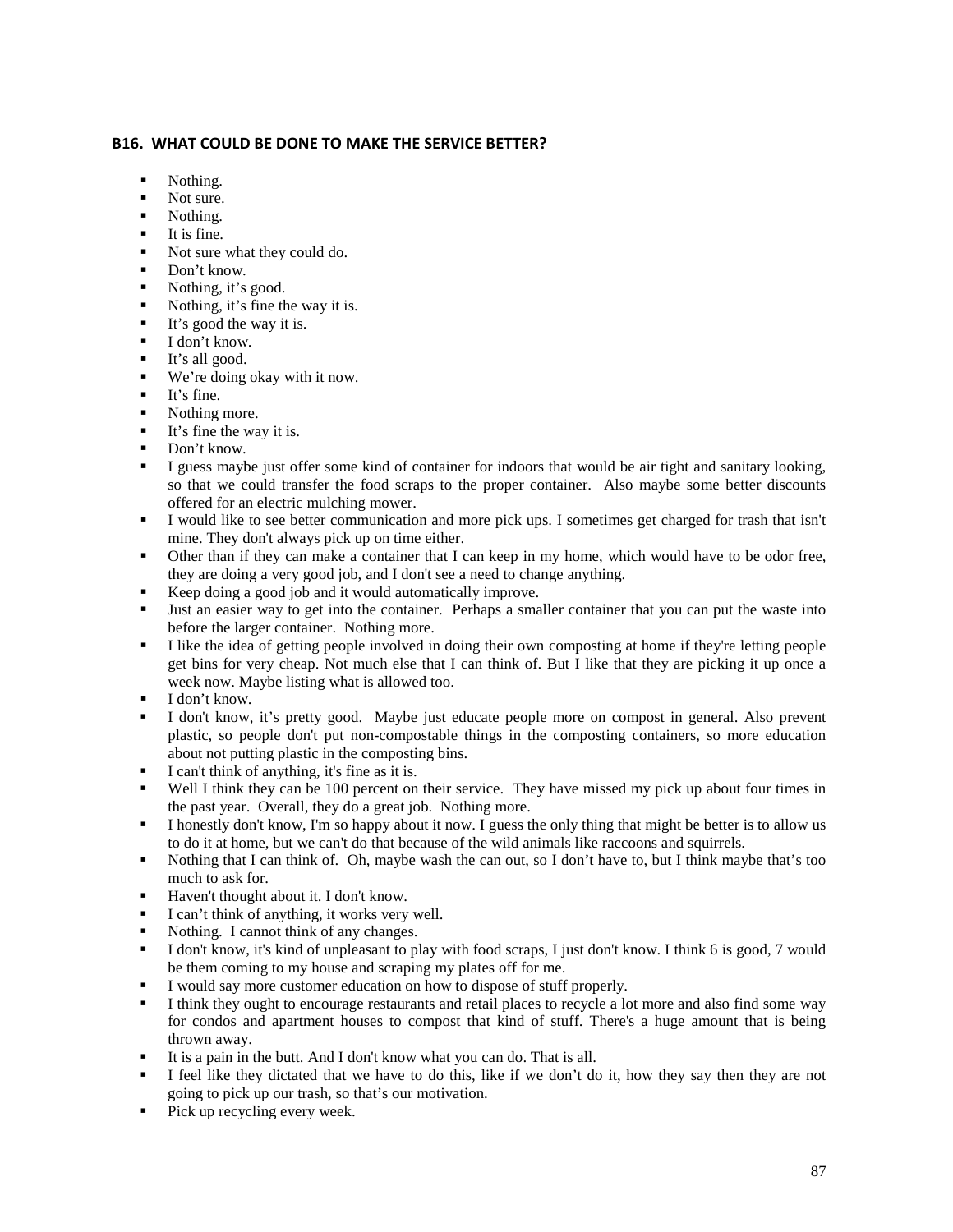- The City could make it free for composting, or at least a reduced cost. Nothing more.
- I guess have some sort of smaller size of bin or container that I could put on top of my kitchen counter, where we would just collect our food waste and empty it like every 3 or 4 days.
- I can't think of anything right now. I'm really satisfied. They pick up my garbage once a week and I'm extremely satisfied with them.
- Some sort of container to put in our house, instead of just outside.
- I don't really know what else they can take, it seems like we recycle everything we can recycle, between the recycle containers and the food waste bin, and there just is not enough room for the trash bin. I wouldn't mind if they picked up recycling every week instead of every other week.
- **Lower rates on garbage. The price, nothing more.**
- Nothing that I can think of. Everything is fine and I do not think that they could do anything more.
- Nothing, nothing really, they collect the trash every week and that's good enough.
- Nothing that I can think of off the top of my head, it's been great.
- Educate some of the people that don't have any idea on what to do with composting. The difference between trees and limbs, some way to educate people and what goes into it. What I see is a lot people throwing table scraps into their regular garbage bin.
- I guess one month they could wash the container, because it is such a pain in the butt, and I don't like to do it.
- **Example 1** Larger bins for my family. They used to take more yard waste. Also collect the recycling bin on a weekly basis. We have more recycling stuff than yard waste and they need to change the yard waste pick to an every other week.
- Nothing, they are doing everything they can now.
- Not sure.
- It's pretty great; I don't have any recommendations at this time.
- $\blacksquare$  I don't know.
- Trash cans could be a little more efficient. Just better made. Incompetent, rude and that's pretty much it. The people who pick up the bins lack customer service. Nothing more.
- I don't know, it pretty much meets my needs.
- I'm totally happy with it, I have no suggestions.
- Nothing that I can think of, they are already doing everything they can. I am very satisfied.
- Put more out without charging more, they have a limit on how much stuff you can put out especially in the spring, if you put a second can with waste in it, they charge you extra.
- If the City would provide some sort of smaller kitchen container that would be handy. A liner provided for the can. Biodegradable bags for the bins. That would almost be easier to have a lined can. I think that once a week pick up is sufficient.
- I don't have any specific things.
- I wish they would not miss us when it is our day for service pick up. They have missed us a few times. Then we have to call and have them come out another day.
- I can't think of anything at the moment.
- I think there are more paper food containers that we should be able to put there. We should be able to put a lot more stuff than the City tells us to put in there.
- Nothing I know of.
- I have no complaints so I really don't know.<br>■ I think they are doing a good job I don't have
- I think they are doing a good job. I don't have any complaints about it, except they should get a sweeping machine for the leaves that fall in the community because it clogs the drainage.
- For the most part it's working, I mean they miss it sometimes, but it's seldom. Oh I know, recycling used to be done weekly now they don't, that would be something they could do better.
- Anything that encourages and makes things easier to compost. Anything that encourages the use of the compostable matter rather than being thrown out with trash. Politically there can be a lot done. If there was some kind of reward for people who compost.
- I think it's just fine now; it just sucks when it snows and they don't come.
- It could be cheaper. I feel that the main thing is that they do not have a method for getting rid of soil, large rocks, and tree branches. They should do something to accommodate the customers with this issue.
- $\blacksquare$  I don't know.
- I think it is great because we can put more stuff in the compost bin. I love it.
- I can't think of anything else they could do.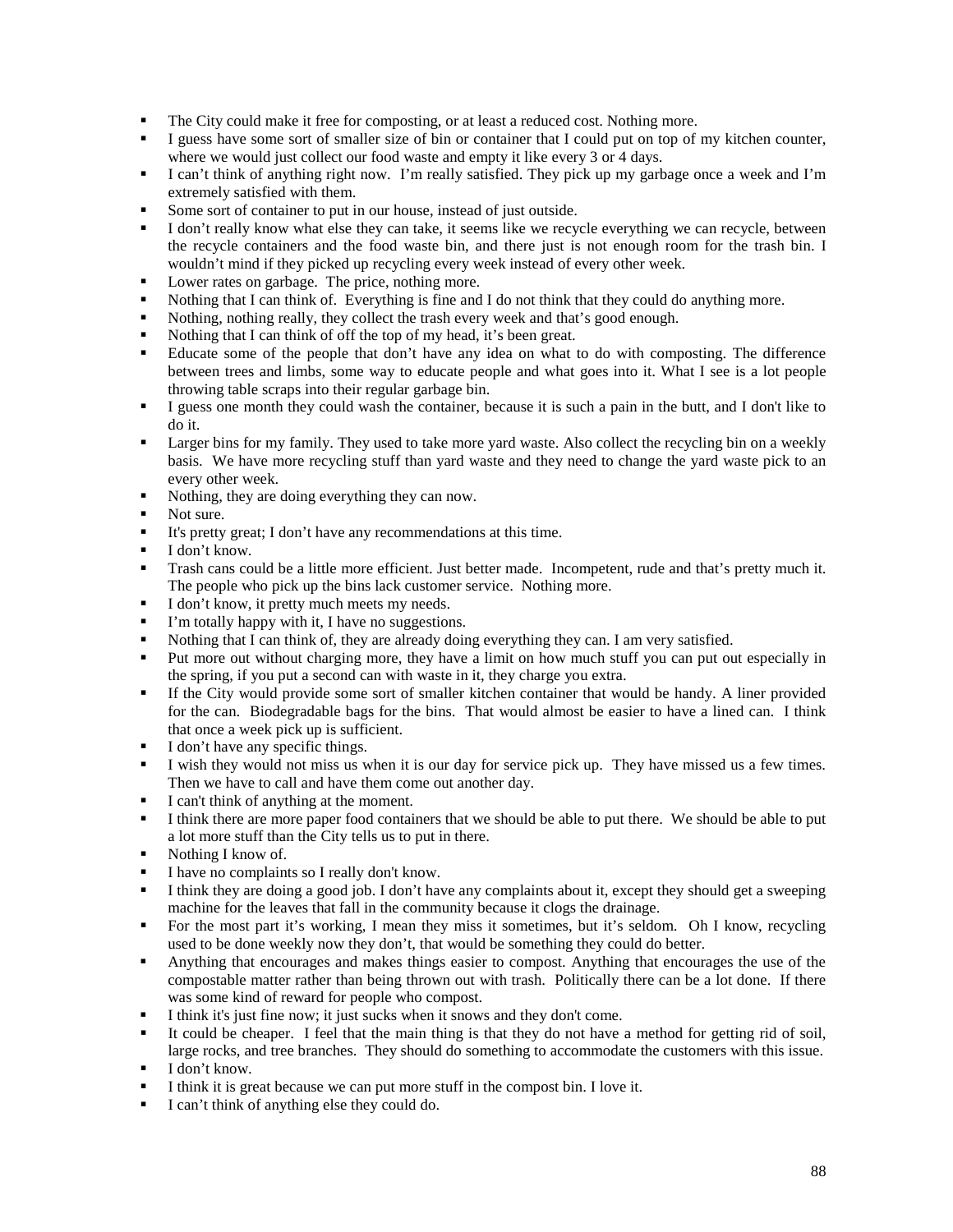- Nothing right off hand.
- Can't think of anything. They seem to be doing a good job.
- I feel that they should provide a small container for the food scraps for everyone. Especially like in winter when we do not have much waste.
- Nothing, it's fine.
- **Leaving the garbage cans up, not thrown somewhere.**
- I think that some kind of a decomposting bag or container/garbage liner or pail liner could be given to the residents. I hate to use a plastic bag, it's almost wasteful. If there was a liner, it would be interesting to see how that would work. Nothing more.
- I think it's great the way it is. I guess I want to emphasize that it has reduced our garbage by half.
- It's fine.
- To give you an extra bin after a year of service.
- I don't know. You guys are doing a great job.
- I don't know. Can't think of anything.
- If they had some sort of container for the kitchen instead of what I am using, a plastic bucket. Also a small container for the food waste instead of the 96-gallon because in the winter not nearly enough food is used to fill that.
- I can't think of anything right now, it's easy to use, and it reduces the amount of garbage we put in our garbage can.
- Nothing.
- I can't think of anything. I don't really know.
- I am very impressed and pleased with it. I don't have anything to recommend.
- Just more size options. They are either really big or too small. Need something in-between. That's all.
- $\blacksquare$  I can't think of anything.
- If somebody would come do it for me.
- It would be nice to have a container in the winter that is not as big because in the winter we don't usually have that much yard and food waste, and it's a hassle trying to haul that big bucket up the hill.
- **Haven't thought about that. Can't think of anything.**
- $\blacksquare$  I don't know. I think it is fine.
- Can't think of anything.
- I'm happy with it as it is.
- Nothing. It is fine.
- I do have the trimming from the last time that the gardener came over, and they have not pick them up, but it is my fault because they were not in the bin.
- Nothing.
- I can't think of anything right now. It works so well because we have a variety of what we can dispose of. I think the disposal of the yard waste and food waste is recycled like compost. The pickup is regular and consistent.
- I think they're doing fine. I can't think of anything else to improve.
- The only thing is during certain times during the year, if we could leave extra bundles out and now you can only leave the bin. Just like an allowance for putting them out longer. Just take more during certain times of the year, especially during the growing season.
- I think it's really good. I can't think of anything.<br>Nothing they already do a good is b
- Nothing, they already do a good job.
- Don't know. Don't charge extra for it. That's all.
- When they pick stuff up, they are kind of messy; they could at least pick up what they spill.
- For one when they changed to have food waste, they limited the amount of yard waste that I can put out at any point in time. I have a huge yard, so I can't dispose of all my leaves and other yard waste. I have bags of them around that I have to dispose of.
- Completely empty the containers, I just took them in tonight and when I brought them back to the backyard, I looked inside and there was still stuff at the bottom.
- I wish the yard waste could be collected twice a week; it creates nasty things and is full of waste.
- I would say everything is fine, no need to change or add anything.
- I don't know, it is fine as it is.<br>They could nick un the garba
- They could pick up the garbage and food and yard waste closer to my house. I have to take my garbage and stuff half a block away. Also sometimes they don't even pick mine up and they completely miss it.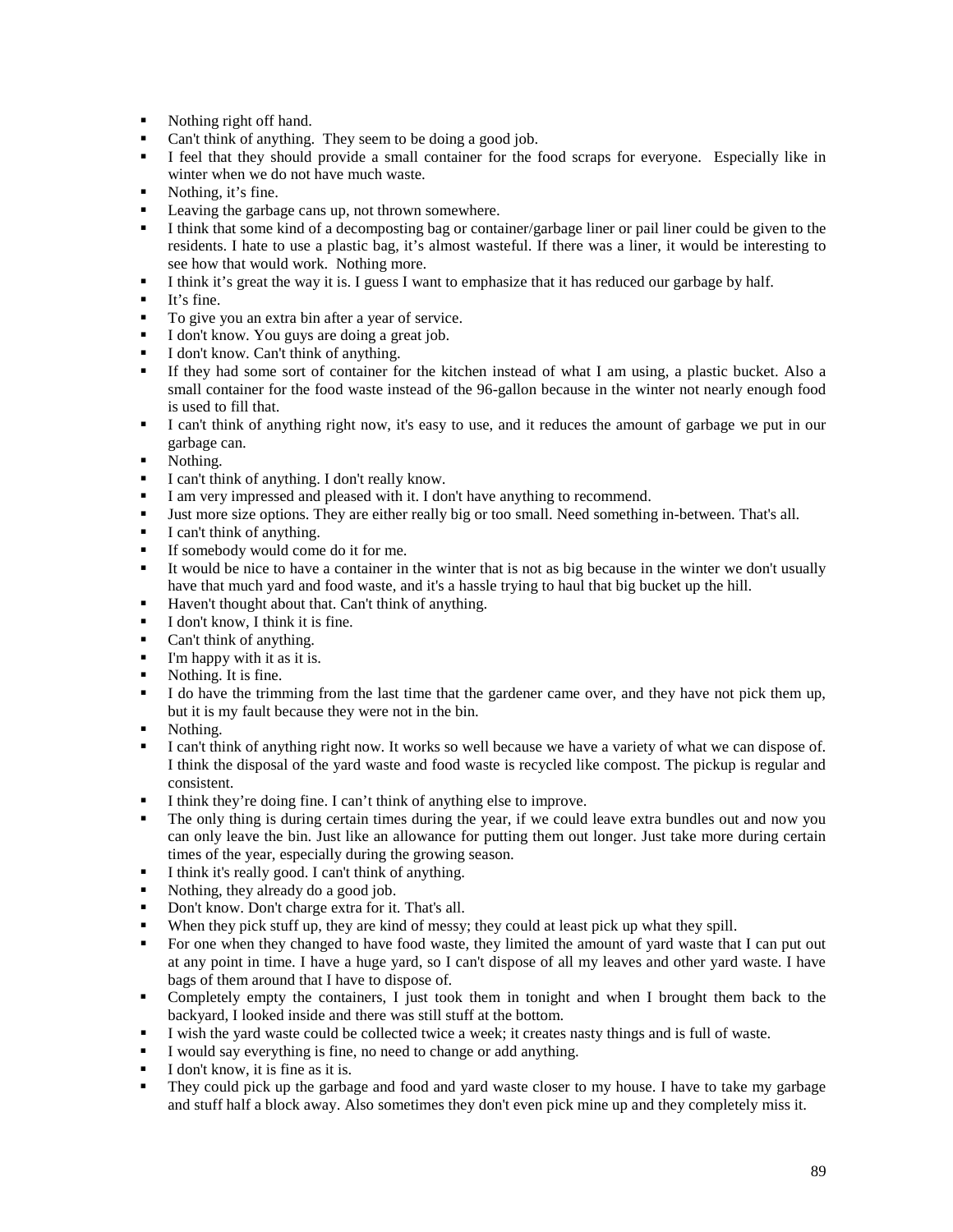- Nothing.
- I would say design bins that are smaller and kitchen friendly. It would really help with the food scraps and paper goods that have to be disposed of.
- I can't think of anything, we've never had any problems.
- If they could find a way we could put more stuff in there. That's all I can think of.
- The one thing that I could think of would be that it is unpredictable when they are coming around the holidays, it is very confusing.
- Nothing.
- I think it's fine, I have no suggestions.
- I don't know right now, a better solution for that compost container.<br>Nothing that Lean think of
- Nothing that I can think of.
- **I** don't know.
- Well having a smaller bin for food scraps where we could keep it in our kitchen. Also it would have to be one that would not attract ants and other insects into it.
- If they put the container where it is supposed to be instead of in the middle of the road. Sometimes they block the sidewalk.
- $\blacksquare$  Less cost.
- I don't know of anything.
- $\blacksquare$  Nothing.
- I don't know.
- They need to make a 46-gallon container so that it isn't hard to drag around, because the 96- gallon container is too big.
- I have never given it any thought, I just do it to help be the environment and to keep stuff out of landfills.
- Nothing.
- Nothing, everything is just right.
- I prefer the garbage picked up bi-weekly. That's how much waste we produce. We don't need it every week because that's too expensive for us.
- Nothing.
- It's a nuisance. The thing that could make it better is if they all did it for us.
- I really don't know.
- I can't answer this question at the moment.
- Charge based on amount versus the volume of the container and it doesn't seem right that we get charged for extra yard waste if there's more than just one bin.
- Nothing.
- I think if it was possible to put stuff with wax coating like wax paper plates, the meat packaging from the deli, mostly just any food container with the waxy coating.
- It seems like it is pretty well organized, I can't think of any improvements. I would suggest offering weekly service.
- I don't have a clue.
- Make a container for the kitchen.
- **Right now I have to take out three cans every week; I just feel that there are too many bins that I have to** take out.
- If it was more frequent like twice a week or if it had like a charcoal compartment for the odor.
- I like the idea. I can't think of anything.
- Lower the price.
- If they could provide us with some kind of bag to put in the cart, it would be helpful because cleaning out the bin is tiring after a while.
- Maybe frequency of collection during lawn mowing seasons, like spring through summer.
- I don't think they should be composting meat and dairy products and I don't put them in the food waste. I don't think there should be compost with animal scraps.
- To have something that prevents fruit flies.
- I don't know. I just hate the mandatory idea. It's difficult to figure out what to do with everything that you need to get rid of. It's too complex.
- $\blacksquare$  It is fine as it is, I can't think of anything.
- Nothing, I am satisfied.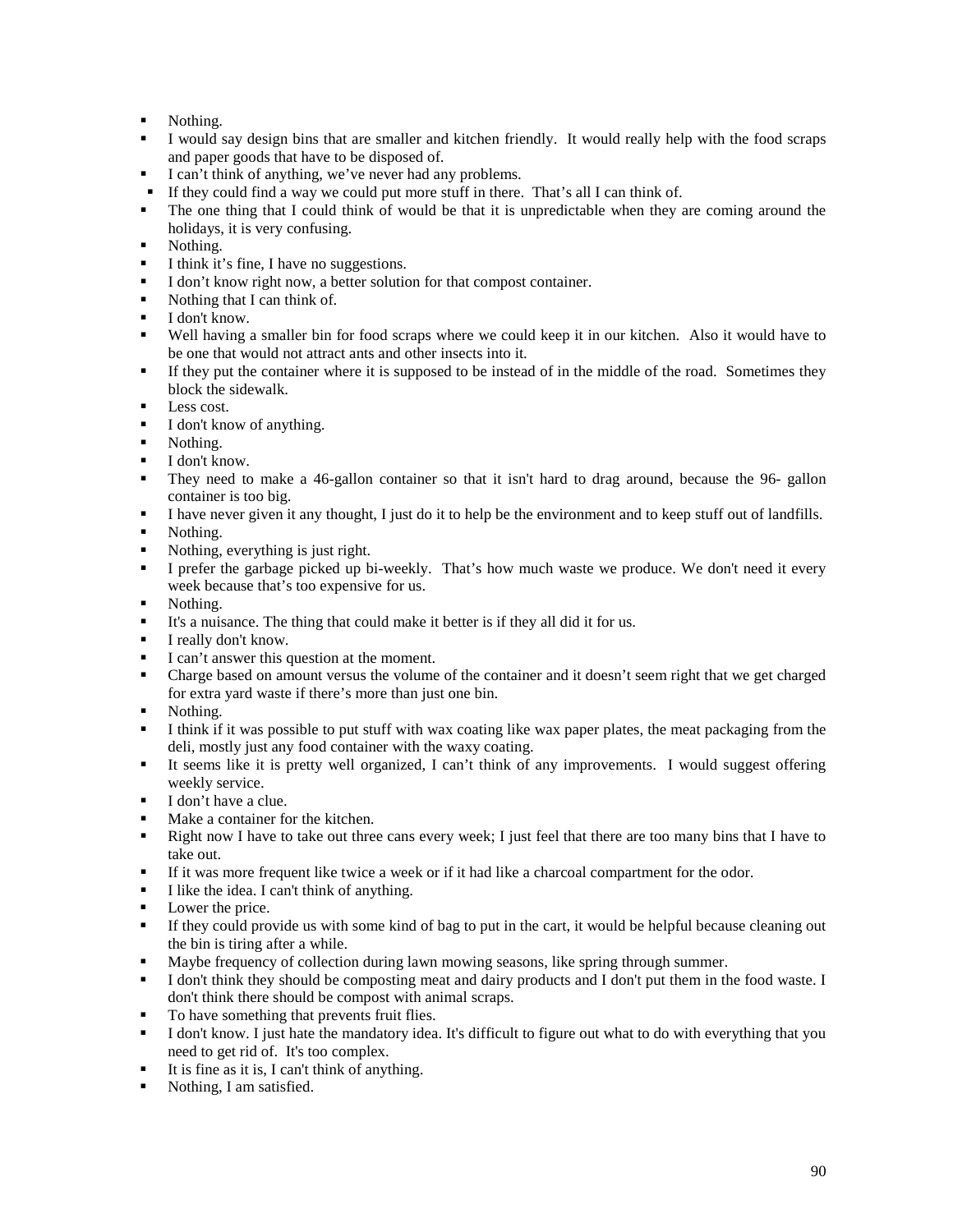- I see some people putting in plastic bags. If you put it in loose, the liquid kind of stays in the container when they empty it unless you continually wash that out. And when you go to the stores, they don't usually have paper bags, just plastic. Provide compostable bags.
- $\blacksquare$  I can't think of anything.
- I don't know really.
- I'm a pretty big fan. Nothing really, though. It would be great to have an unlimited amount of leaves that are able to be put into the cart in the fall.
- It's better now that it is every week because my yard has a lot of trees in it and generates way too many leaves to compost for my 5000 square foot lot. I must put it in the yard waste and I regularly run out of space, so I would say more bins for no additional cost.
- It's fine, we have a system set up. I appreciate that the City has this for us.
- It's more than enough.
- $\blacksquare$  I don't know right now.
- Nothing at the moment.
- I live under the largest tree in Seattle and just living under a tree, I should be allowed more yard waste per week at the same price because it isn't my fault. I can fill the 96-gallon plus 4 regular size bins in a week.
- It's up to us to provide the container for inside, it would be nice if they also provided a container for the inside.
- Nothing.
- I am just delighted that they have one.
- Make sure restaurants and stores are doing this also because they are generating a large percent of waste.
- Nothing. It is good.
- Not for us, nothing.
- Give me a free Tupperware container for my house. That's all.
- I don't have an answer.
- I don't know, they're doing a great job.
- Figure out some way to keep containers clean. We wash them out when we can, but the weather is freezing. We put newspapers in the bottom, but it doesn't solve the problem.
- Nothing really.
- It's pretty incredible, I can't think of anything.
- I don't expect much more from them.
- They should make the pickup weekly.
- They seem to be pretty good. I don't know exactly what they have going on.
- We're supporters of it, so I can't see anything they should do better.
- I don't know, I don't think anything.
- I guess I just don't even believe in it and it attracts flies. I have apartments next to my house. The tenants put out all kinds of garbage and it attracts flies. It's not a good system, but I don't have any ideas to make it better.
- It could be cheaper.
- I can't think of anything.
- I don't have any suggestions. It is fine.
- $I$  don't know.
- Not really, you are pretty on time, you pick up the garbage and I don't have any complaints.
- Nothing as far as I can tell.
- I don't know, I'm happy with the system and the service.
- Nothing. Everything is good.
- **Lower the price. Overall the entire thing. It is too high. That's all.**
- $\blacksquare$  I don't know.
- Not much.
- They have excellent service; I don't know what could be done.
- I think the city could advertise a little more that they would take paper towels and napkins, you mentioned it, I have increased my paper towel disposal because some napkins are bond with resin and I want to know how that works with the system.
- Having less stuff to get rid of.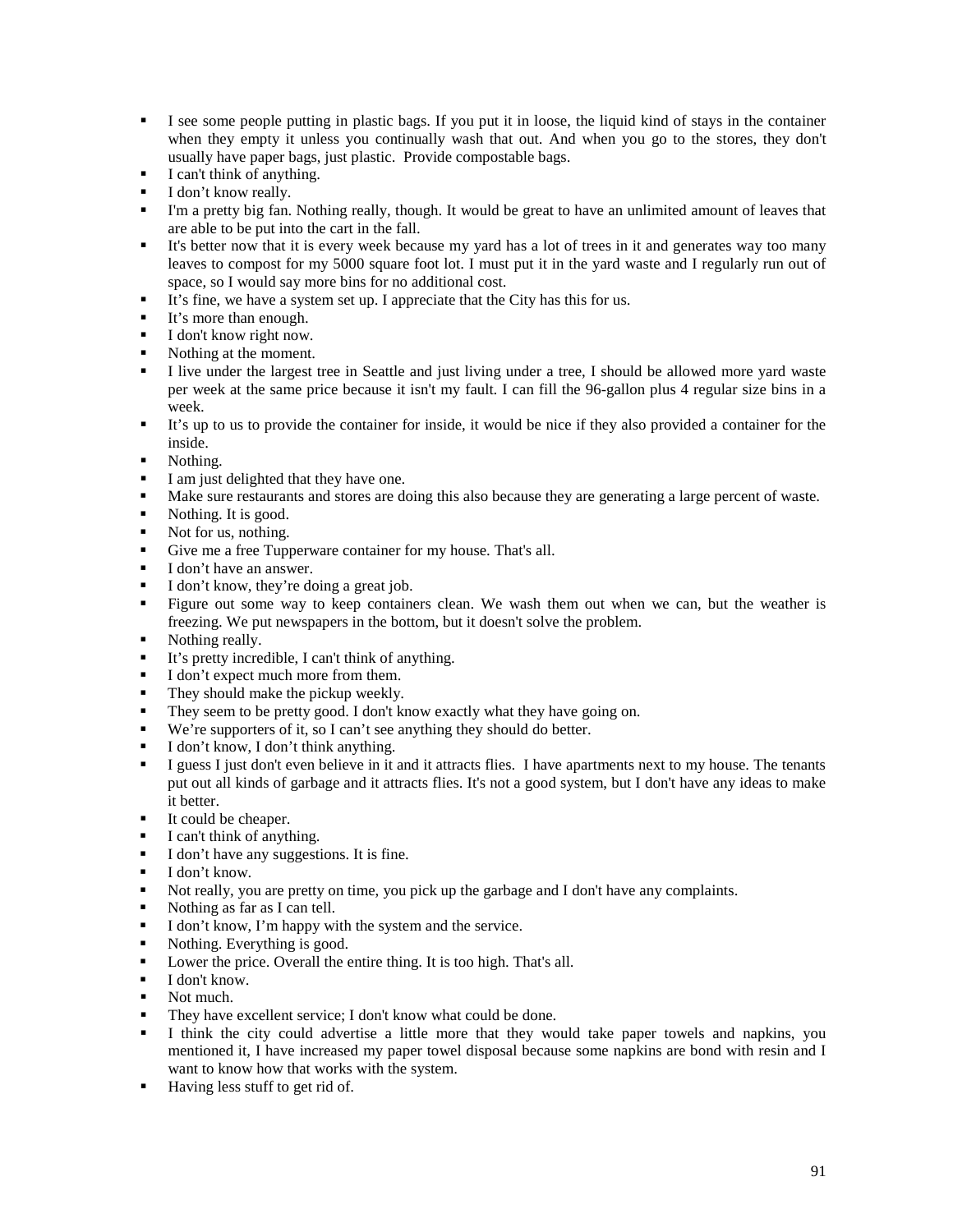- I do not know, they do not allow me to put my food waste in another container; I have to put it in the yard waste cart. I have another cart for waste, but I can't use it.
- Don't charge for the paper bags that we use. We are already getting charged for everything else. I mean the paper bags that we get from the grocery store.
- $\blacksquare$  I think it's fine.
- It works just fine. Don't change anything more.
- Eliminate food off people's plates and eliminate meat products. I should say animal products. It makes me queezy knowing I have that in my yard. It is a real pain to take the food waste in with the yard waste. I'm doing it since they said. Wish I had a better container for the house.
- Make people do it, make the whole country do it. I have no complaints or comments about it.
- I can't come up with anything.
- Nothing.
- Some way to have the curbside containers rinsed out because a lot of the time a lot of the stuff stays stuck inside.
- It's wonderful right now. I am disabled and the City workers usually come and pick up all my yard waste, and take my trash from the back yard for me.
- I worry about the putting of the meats and vegetables out. The animals it can attract or the maggots that might grow. So far it is working fine. That's all.
- $I$  have no idea.
- Not much.
- Nothing really.
- Having more incentives to compost your food waste at home or have them penalized if they don't compost.
- It's fine as is for me since I don't produce much. If pick up was an every other week service that would be a little more convenient.
- I think it's fine.
- I wish that they would allow us to switch carts back and forth. I like the smaller ones during the winter. It is a pain in the ass, and the cost is the same. They should allow switching back and forth. I like the big one in the summer and the little one in the winter.
- I don't know, it's good.
- I'm not sure how they can improve; as long as it is done, I'm fine. Actually I would love to see a discount for a certain amount from them. The people who have a contract with the City that compost since we are giving them a material, we should get a discount.
- Nothing.
- To provide low cost closed composting containers for the kitchen. That's all.
- I don't have anything to say at this time; they do a good job.
- Nothing.
- I don't know, it's fine. I wish we could have the choice to have a little bin and large one. A little one for the winter.
- Better job of explaining what we can and can't do.
- $\blacksquare$  I don't know.
- Well, for one thing they could provide containers for food scraps because they are very expensive in the stores.
- I don't know they do pretty well.
- Not collecting the food waste often enough, I get too many bugs in the summer and now in the winter I don't have that much trash.
- Occasionally the bins are over filled. It would be nice if I knew I could put out an extra container, or they would tell me what to do with extra leaves.
- Not a thing I can think of.
- I don't really have an opinion on that.
- $\blacksquare$  I don't know.
- I would say better communication with respect to the schedule of what they are picking up and when, it's a week to week alteration and we don't know what needs to go out when.
- I don't know, maybe for them to come and wash out the bin, I don't know.
- $\blacksquare$  It's fine the way it is.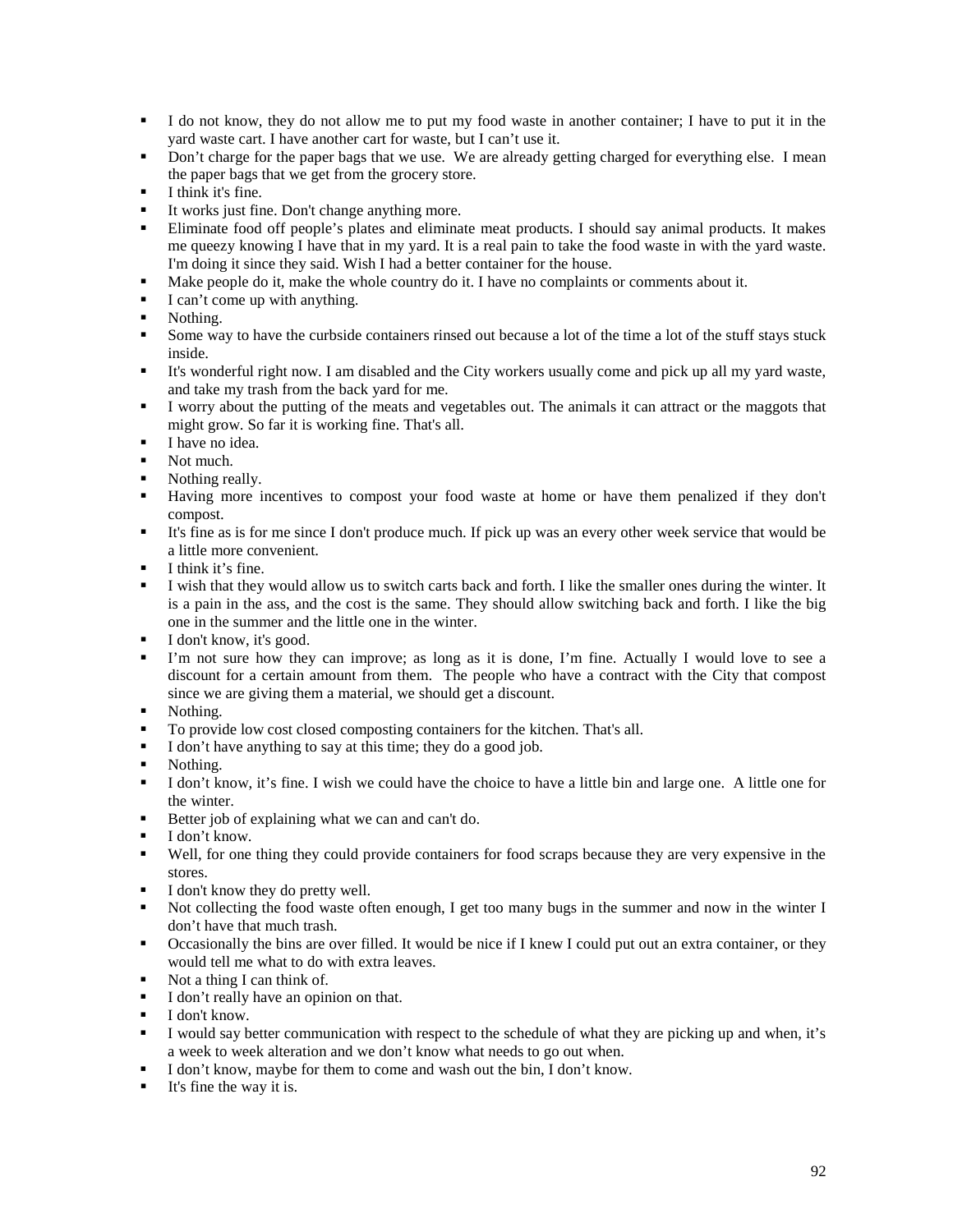- We could have the recycling picked up every week. Make it so that there is a bin that can be used in the house that you can take out to the curb.
- I don't think it can get better. It is great.
- I'm really happy right now.
- Unfortunately they don't come around as often as I'd like, come more often. It comes once a week for recyclables and once a week for garbage. It causes a problem because the recyclables pile up faster than the garbage, but you're stuck with it that way until the next week.
- I cannot put out very much vard waste and it varies every season and I pay a lot for it. I was using my own carts. It used to be every two weeks that you put yard waste out and now it's so much more expensive. I don't like the container they gave me.
- $I$  don't know.
- $I don't know.$
- Quit changing your minds about putting stuff in what and how, I'm getting tired of deciding which one goes "where".
- I'm not sure, I'm pretty satisfied.
- No, since they pick it up every week, it makes it a little bit better, it works out fine.
- $I$  don't know.
- Well I don't know what could be done to make the service better. It works great for us. There are only two of us living in this household.
- $I$  don't know.
- I can't think of anything. They are doing a very good job.
- Making sure that people know about it.
- Providing some better way to compost the things in the kitchen. It's a hassle to put it into different things just to put it in the compost bin. They need to have a personal compost bin; we just need one for the kitchen to make it easier.
- **Provide on the counter kitchen containers, nice looking containers.**
- $\blacksquare$  I can't think of anything.
- In the summer pick it up more often. It gets stinky.
- I don't know. Occasionally I need additional bins or containers.
- For me, I just need a larger bin.
- One thing that I have a problem with is that they charge extra for yard waste when we did not put any out. It is someone else's.
- I don't really know.
- I don't think anything could make it better, it's already really good.
- Cut the price.
- $\blacksquare$  I think it's fine.
- Not to pay for pick up.
- Everything is fine.
- $\blacksquare$  I love it.
- You know if they offered compost material for them to put on my lawn, I would buy that for my lawn and I think the container sizes are too big. I'm one person; I'm fighting with this big ass bin. I use a micro can for my garbage. Their freaking huge bin, well sometimes I accidently throw some other stuff in there.
- They could lower the price of garbage pickup.
- The only issue I have is the city doesn't pick up recycling every week.
- I think they should give people small containers in their house so they can take them out and dump them instead of putting them in your own container and washing them. One that is not too large that has a lid on it and stuff.
- I would like to be notified about extra garbage and how I should handle it.
- Nothing.
- Nothing.
- Well it's a 7 so I have no complaints.
- I have no idea.
- Like to see them be able to handle lids for containers. As far as recycling goes, I'd like them to handle more plastics, things like plastic bags; you know what your bread comes in and grocery bags for apples and such.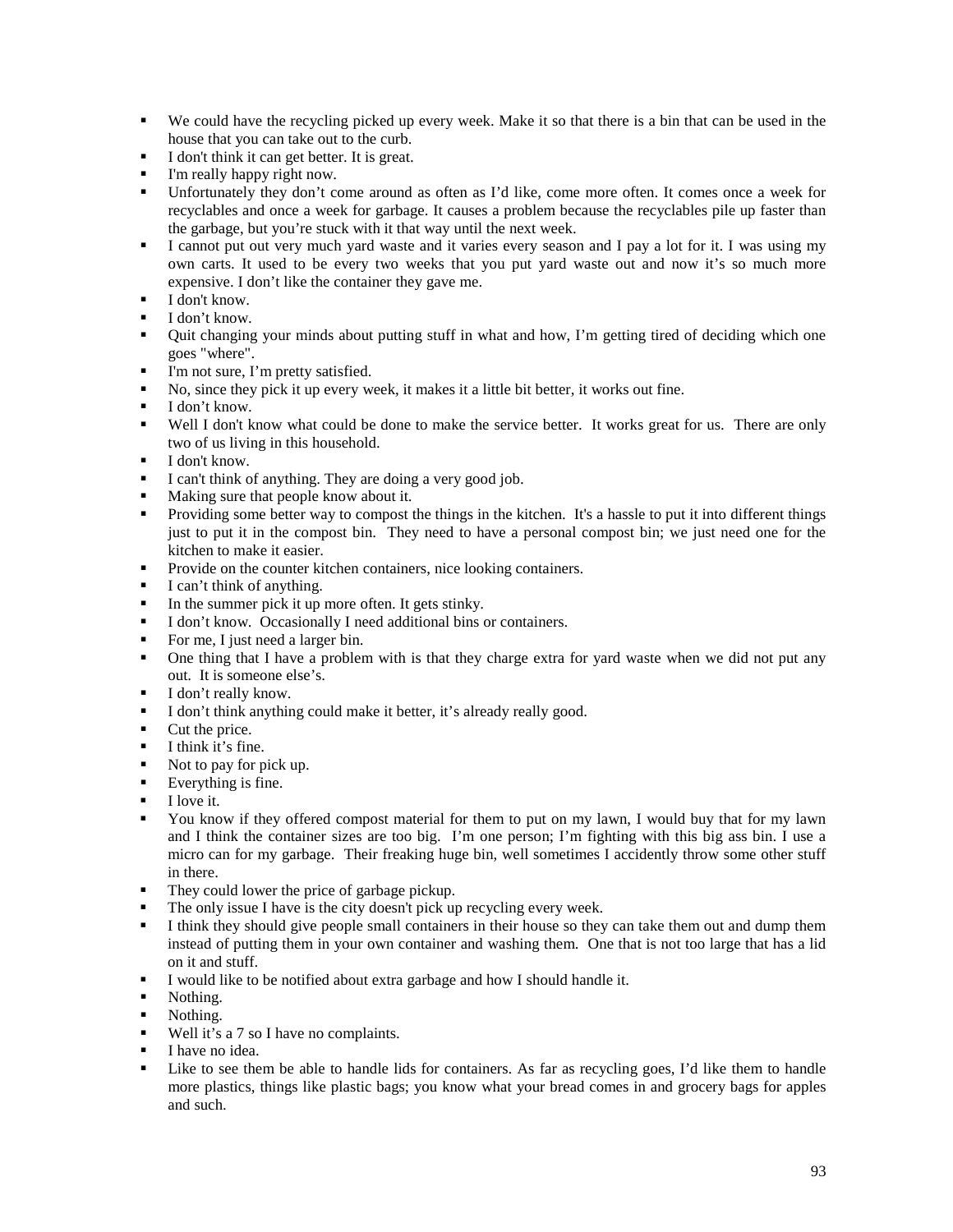- Not anything.
- I can't think of anything. How about weekly throughout the winter too.
- I'm not sure.
- $\blacksquare$  Nothing, it is fine.
- I only need pickup every other week because I compost every week. My amount of garbage is tiny so I only need garbage pickup every other week. I live by myself so I don't need it picked up every week.
- I don't know, maybe if we didn't have to bundle things up together and sometimes they don't take it because the branches are too long.
- It would be better if we had a container that was smaller for the inside and I could use that and then be able to take it outside when full.
- What would really make the service better would be to have the transfer station to be free. Don't charge for green clean branches. I have to pay for it and I don't think it's fair. It would keep people from disposing of their clean green and over flow in other places.
- I honestly can't think of anything.
- I think it is doing okay, but the compost bins are a bit expensive.
- Nothing, they do great.
- When the leaves fall, we use all of the bin. The rest of the year we use half of it. If you can pick up once a month or so, it would not be so pricey for me and you.
- Have multiple sized bins.<br> $\blacksquare$  Haliave it's fine
- I believe it's fine.
- I can't think of anything. They are doing an all around good job.
- I think they are very accurate. They never miss.
- $I don't know.$
- Rinse my bucket out for me.
- Nothing, I love it.
- $\blacksquare$  I can't really think of anything
- I guess if it took more stuff.
- **Lower the price they charge us and then turn around and sell it. They would be making double!**
- They could pick up recycling weekly. That's all.
- I don't really have any complaints; it's working pretty well for us.
- $\blacksquare$  I think it's fine.
- Trucks leak, so maintain their trucks better, smelly garbage juice makes the neighborhood smell and the trucks damage the streets.
- Nothing that I can think of.
- **Let's see... nothing.**
- Nothing. It is really good.
- I'm not real sure.
- At times I've been confused in what goes in the bin, and it changes, but the current year has gotten better.
- Haven't thought about it.
- I Just in the fall don't have a charge for it because there are a lot of leaves.
- The 96-gallon is not used up most of the time. I do not like the leftovers, the way you can't get it all out.
- If we could have the big container for when we have to rake leaves and the smaller for the times when we just have food waste.
- I can't think of anything. I'm proud to be a resident of Seattle and use its resources for my waste.
- I think they are doing an excellent job.
- Nothing.
- Because we have a big large container, we don't use all of it and I think I am paying more than what I use. I am not too sure; I think I have to look into that.
- They should offer recycling every week as well and the bins should be able to accommodate larger chunks of debris.
- I would like a better way to keep it in my kitchen. I know they have options out there, but I have not had the opportunity to get some.
- I am not sure, they do a good job.
- **Make it cheaper.**
- Yes I got some literature today and nothing comes to mind.
- **Free service.**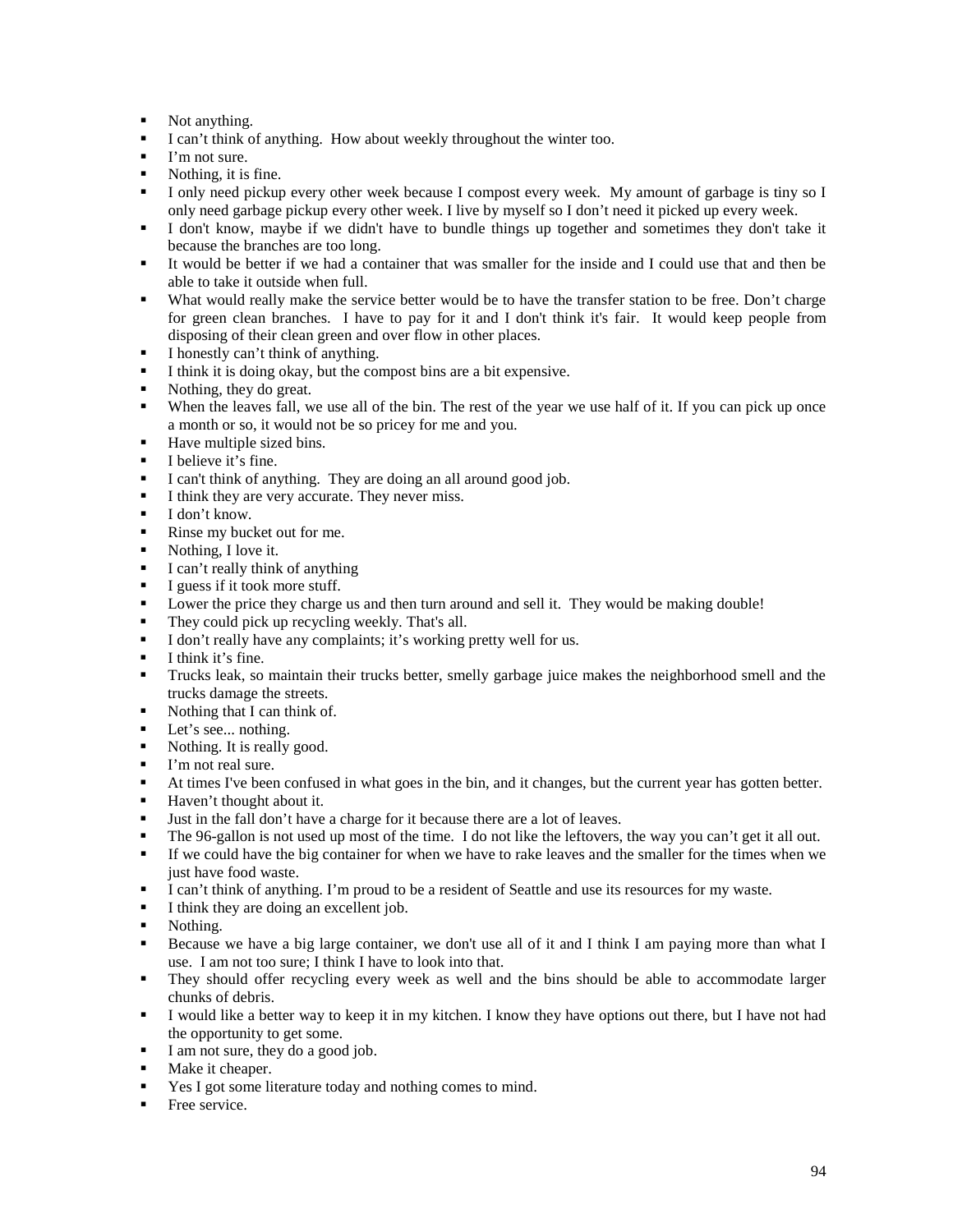- Nothing at this time.
- $\blacksquare$  I don't know.
- At this point I don't know what to say.
- $\blacksquare$  I don't know.
- It will be nice to have a house container, to fill up, and then put it outside.
- If you don't have much yard waste in the winter, then give people a small waste bin.
- I really don't think there is much to add. They are here timely in collecting it. I like that they collect it every week that is very timely so the food won't start to stink.
- To accept more, because we have a lot of overflow, which we get charged for.
- $\blacksquare$  I don't know.
- **More information on food waste.**
- I don't know, I think it's great.
- **Provide an in-house temporary container for the inside. That's all.**
- $\blacksquare$  It is just fine.
- $\blacksquare$  I don't know.
- It works. I can't think of what to do.
- Nothing that I can think of.
- I feel the City is doing an extremely poor job of informing customers about food waste.
- Nothing I can think of other than the collection.<br>• I don't know They are efficient
- I don't know. They are efficient.
- $\blacksquare$  I think it is okay now.
- $\blacksquare$  I don't know.
- It improved so much nothing could make it better. As I get older they will come and get it and I don't have to worry about it. I like that.
- Probably the actual trucks that come by need to show on the trucks that it is picking up yard waste only because I have seen the trash man throw yard waste in with the regular trash.
- Nothing that I know of; it works great.
- It could reward composting and recycling. We need to get a percent off of our bills; you know an incentive for doing it.
- Nothing.
- A 13-gallon can is a little small. Having a bigger yard waste bin is something that I would approve for my own situation.
- Nothing, I'm satisfied with everything.
- Nothing.<br>I don't si
- I don't suppose anything at this time; I am perfectly fine with it.
- $\blacksquare$  I don't know.
- Well I really don't know.
- I don't know; I think more frequent pickups around the holidays and in the fall.
- The only problem on my end is just getting enough yard waste mixed with food waste.
- I can't think of anything at this moment.
- You know one thing that might be good is to have a cart to be used inside the house too. In addition to one outside.
- My feeling is the more you can compost the better, I think if we can add more things to it, it would be better. Anybody who doesn't recycle in Seattle is lazy. It's so easy to do here. I think that there needs to be more education.
- There is definitely an issue around smell and animals. If there was a way for the lids to be better secured.
- It's pretty darn good.
- Nothing I can think of at the moment.
- I can't really think of anything. The biggest difficulty about food waste is it smells and it is inconvenient to put them into the yard waste.
- $\blacksquare$  I don't know.
- Not much. The problem is recycling not being picked up often enough. I have a lot of package materials.
- Have bigger bins.
- A particle disintegrator or stop raising the prices.
- I can't think of anything.
- I can't think of anything.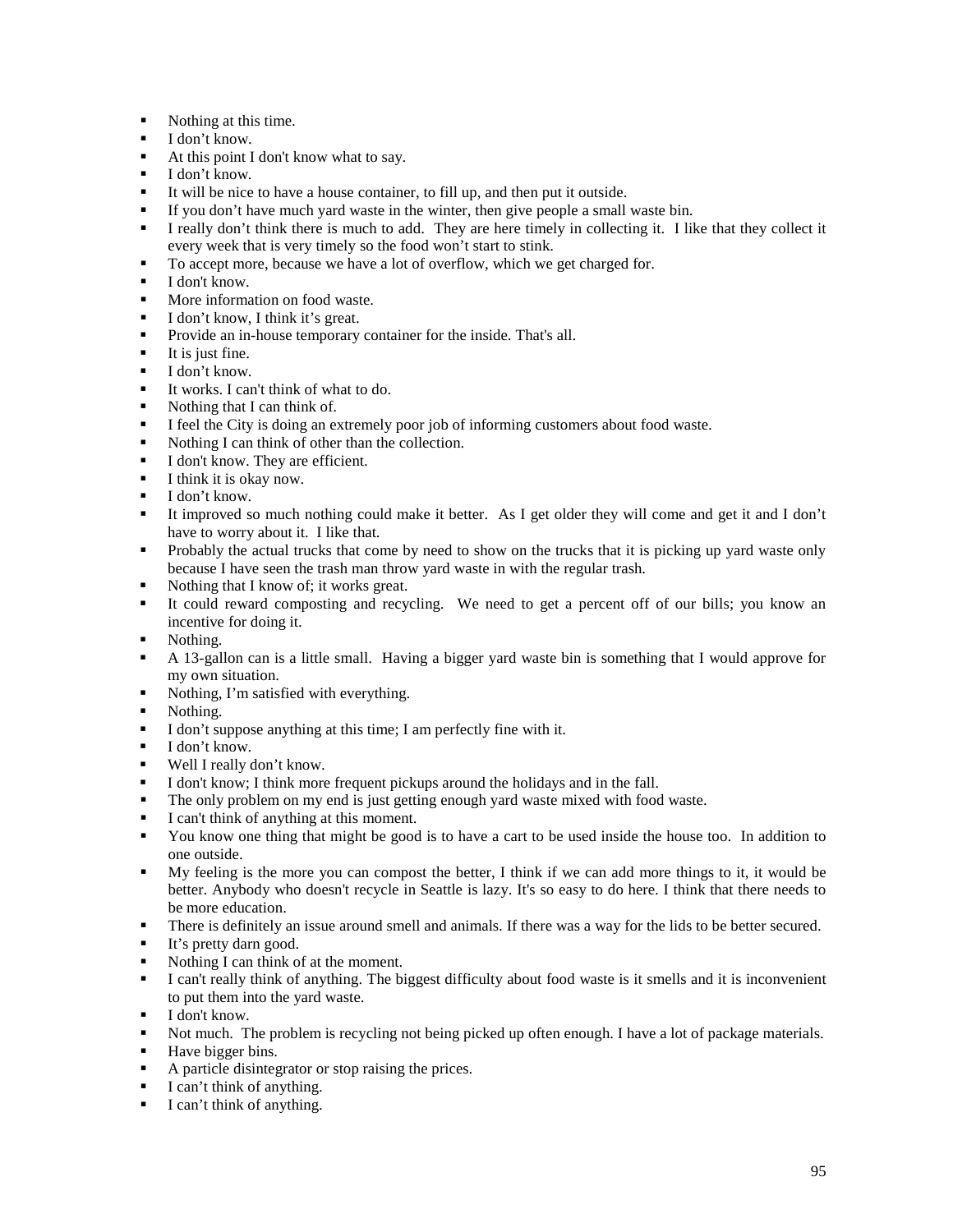- $\blacksquare$  I don't know.
- $\blacksquare$  I think it's fine the way it is.
- I don't know. They do a good job.
- $\blacksquare$  Fine as it is.
- There are just so many bins, too many to put on the curb.
- To make the bags that you buy at the store to be able to fit them in the compost bin because they don't quite fit.
- To provided compost bags for the kitchen.
- Nothing I can think of anymore. After they added the new disposal of food waste and other substances, I am pretty much happy now.
- It can't get any better. It's picked up every week. It used to be every other week, but now that we put food scraps into the bin, it is picked up every week.
- I'm not sure. It's really good now. I don't see any other changes needed.
- More frequent pickups.
- Nothing.
- In the winter you still get charged for that many cans, even though there's less use, then I think I should have a lesser charge because I'm not doing my garden in the winter. I don't use them in the winter, but I still have to pay for them.
- Clean up the cans every so often.<br> $L \cdot \text{dom'}$  know
- I don't know.
- $\blacksquare$  I don't know.
- Nothing.
- If those trucks didn't make so much noise in the morning when I'm trying to sleep, it would be nice.
- It would be better to know which days are the pickup days, to receive an email to tell us, we have to go online and look it up and it would be nice to just get an email that tells us.
- I have a philosophical difference with the City. I think this policy is going to be shut down at the court level. That whatever they come up with they need to make sure that it won't be declared unconstitutional and be trumped a few years down the road.
- More frequent pickups in warm weather because we get a lot of fruit flies.
- Nothing at this time.
- I would like to also have a small waste container for food and a large one for yard. I was told I could only have one, but I think they should offer both.
- I like the service fine, nothing wrong with it.
- That it's increasingly complicated to take out garbage.
- Cheaper, just so that it would cost less, if something could make it cost less, I would be interested in my own compost rather than putting in the food scraps.
- Just to pick it up on time.
- Nothing.
- Because of the cost.
- Nothing.
- **It's pretty good.**
- $I$  am happy with it.
- Well like I said, I have a problem myself. I live by myself, I don't have a lot of yard waste during the winter time and I would like a smaller container.
- Nothing.
- **Example 1** Less expensive, I think we should be able to, I don't like to have to pay to have it picked up every week, should be able to choose when. The neighbors put theirs right almost with ours and wouldn't pick up their cans and left it out for days.
- $I$  have a small bin
- $\blacksquare$  I don't know.
- Rinse out our bins.
- Oh I guess I wish I could turn the food waste into warm food in the backyard instead of sending it to the City.
- I think they are collecting every week and it is organized much better.
- I don't think anything.
- I have no complaints.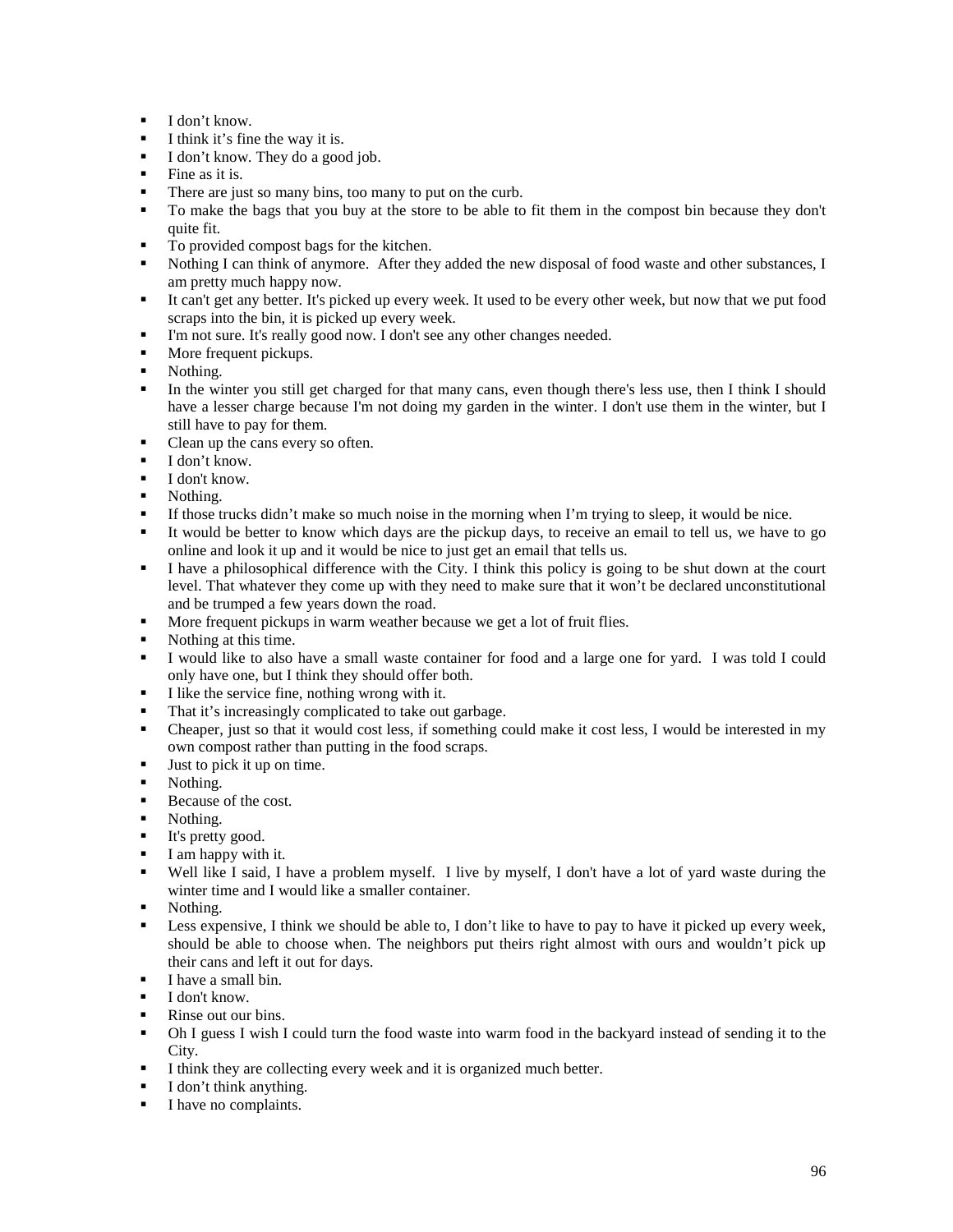- Well, I'm still getting used to it because it's fairly new. It was very confusing at first. I didn't know what you can put out and what you can't. Even the City didn't know so things were changing a lot, but I'm getting use to it and I like it a lot.
- $\blacksquare$  I don't know.
- We could use a smaller bin that is more convenient for us just for kitchen use, and then it could be taken out to the bigger bin.
- **I** don't know.
- In the summer you get food flies and they are hard to get rid of. I try my best to contain them and you'll get them no matter what, but if they can make a container to make that go away that would be amazing.
- $\blacksquare$ It is fine.
- I don't know that there is anything.
- $\blacksquare$  I don't know.
- Just schedule more weekly pickups and just that they actually pick up my trash and not miss me.
- They could provide maybe inside containers for the food waste.
- They need to come more than every other week.
- They are hard for elderly people to move them.
- They could be more reliable and pick everything up the same time in the morning; sometimes it sits out until noon. They changed our day. I'd rather have it earlier in the week. But that's just the day change. When the weather's not good, they don't get here.
- Please charge per usage, so if you don't put it out, you shouldn't get charged as much.
- I like it; nothing to change here.
- I think it's great the way it is.<br>Nothing
- Nothing.
- No issues.
- They do a great job.
- Well, if the mayor would come over and throw my trash for me. They're doing the best they can.
- To be more flexible on the size of the containers because I usually change my size of container depending on what season it is.
- Nothing.
- You know, well I wish they would take other recycling. I'm happy that we can put almost everything in it.
- Inside bins that collect more scraps.
- I don't like the idea to put them in loose.
- I don't have any complaints.
- I don't know. Everything has been great.
- I don't know, they have to design something to stick into the ground so that when the wind comes. It does not roll away.
- Nothing.
- It's really good right now.
- $\blacksquare$  I can't think of anything.
- Dower the price but it's great; it's worth it.
- Nothing. I'm pretty content with the service so far.
- Sometimes I wish there were more than three sizes of containers available.
- For me personally, a container that would fit into my kitchen.
- Well sometimes they miss us because we currently live at the end of the block, so I guess just to make sure they pick it up weekly.
- I can't think of anything else.
- Not sure.
- $\blacksquare$  I don't know.
- Nothing, I think it is the best in the country and the City has been great. The only thing is that maybe providing compostable bag discounts and it would be great if they could continue doing that in their newsletters.
- Nothing that I can think of.
- Well sometimes we have a lot of yard waste. It would be nice to have a smaller bin and be charged for that when we use it. They should have bar codes for the sides, so they can charge us for the right ones when we use them. Sometimes I don't use all of the bin.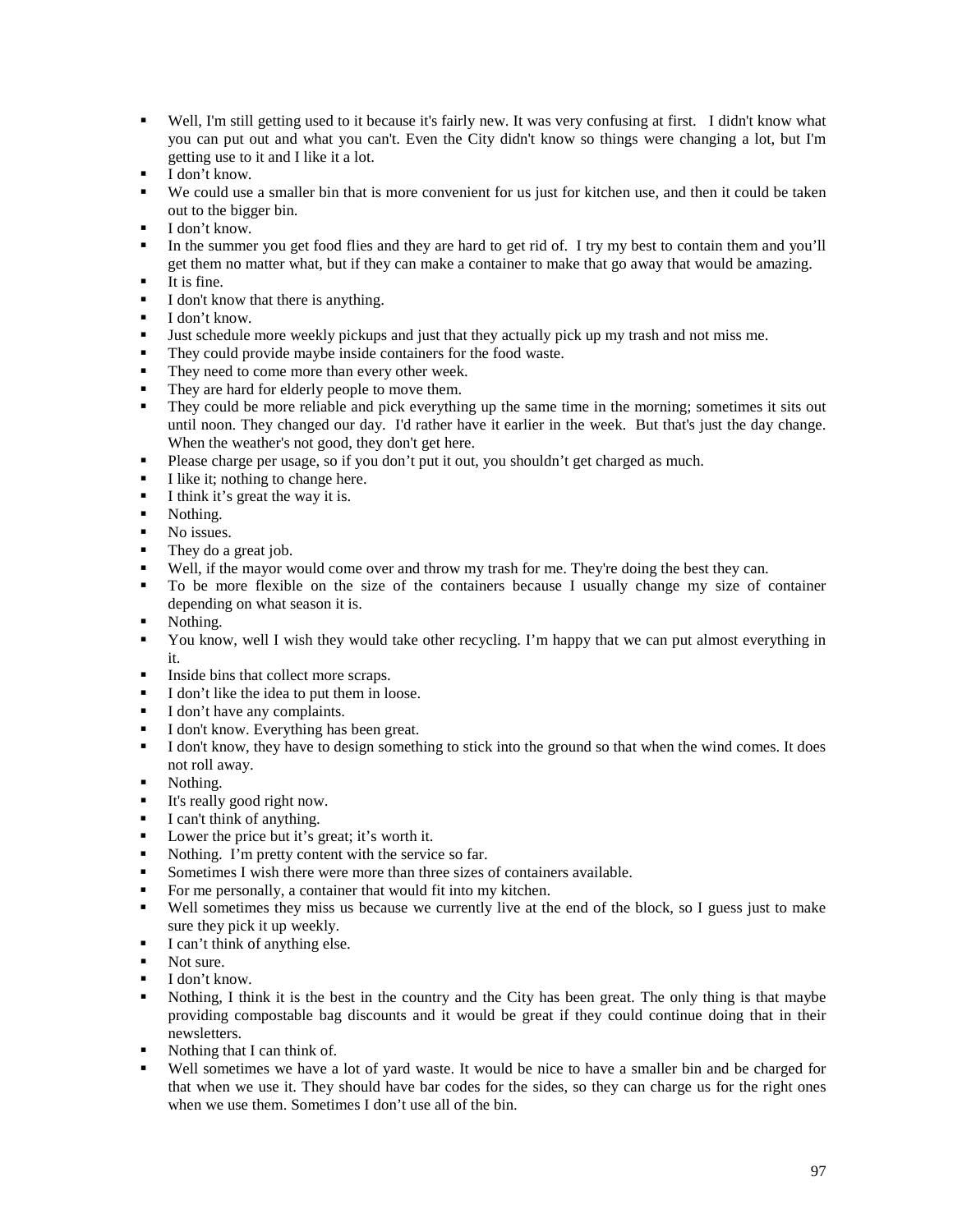- Not sure, it's pretty good service.
- Nothing I can think of right now. I'm kind of disabled, so I just have someone else take my trash out, but I'd say it's pretty good.
- Nothing I can think of.
- Can't think of anything.
- I don't know, I just follow the rules. I haven't really ever thought of anything, I haven't given it any thought.
- I don't need it as often particularly in the fall and winter months. What would be more efficient for the City would be to pick up the food and yard waste less often, probably about once or twice a month in the winter.
- Nothing.
- I am happy with it now.
- A smaller, easier to move container, downsize of our current one. We only use it to capacity once a year and it takes too much space.
- I think the service is expensive. Other than that, it's fine.
- Give options to pick up every other week not just every week.
- Maybe just to provide more information on about what specifically can go into the garbage and what cannot.
- Nothing. I do not know of anything at the moment.<br>• They need better containers: maggots crawling on to
- They need better containers; maggots crawling on top of the lid are just disgusting.<br>I don't know
- I don't know.
- I would like it to come more frequently; we fill it up very quickly.
- It should be picked up twice a week.
- I can't really think of anything. Making sure it's tested for safety quality.
- To extend the service to apartments or multi-story dwellings and require restaurants to use composting.
- I think I should be able to put more yard waste out without being charged for it, I wish I could have a smaller can some of the time.
- No input, I think they are doing a great job.
- More selections on the sizes of containers.
- It's a good program.
- Actually, probably nothing. I used to complain that they used to leave half of it out when they drove off.
- I am very satisfied.
- I guess information on what goes in and what stays out of the container.
- I'd say the service in my area is pretty darn good.<br>Nothing
- Nothing.
- If the City would listen to some reasoning instead of being bureaucratic.
- Not that I know of.
- I can't think of anything.
- Nothing, the service is very good.
- I think they are doing a good job, I suppose that there is always room for improvement.
- $\blacksquare$  I don't know.
- $\blacksquare$  I can't think of anything.
- I think they're doing a great job. I don't know how they could do it better.<br>■ Making it truly optional It's not optional. I have no choice. I have to use it
- Making it truly optional. It's not optional. I have no choice, I have to use it.
- If they could compost pet waste.
- I only wish there was a cart that had wheels on it, that was small enough to lift down stairs. Lots of us on Queen Anne have steps up to the house. There's just no way to take those large food waste cans up those stairs. A smaller size with wheels would be good.
- Downtown glass recycling is horrible, so many bars throw away bottles.
- I'd say the service is pretty good and I don't really know what they'd do to improve it anyways.
- The drivers need to be more considerate with the neighborhood. They hit my bushes and broke some of my cans.
- Well, I think it's fine.
- Recycling could come more often.
- I really can't think of anything.
- I think it should be free; you can't make something mandatory and then make people pay for it.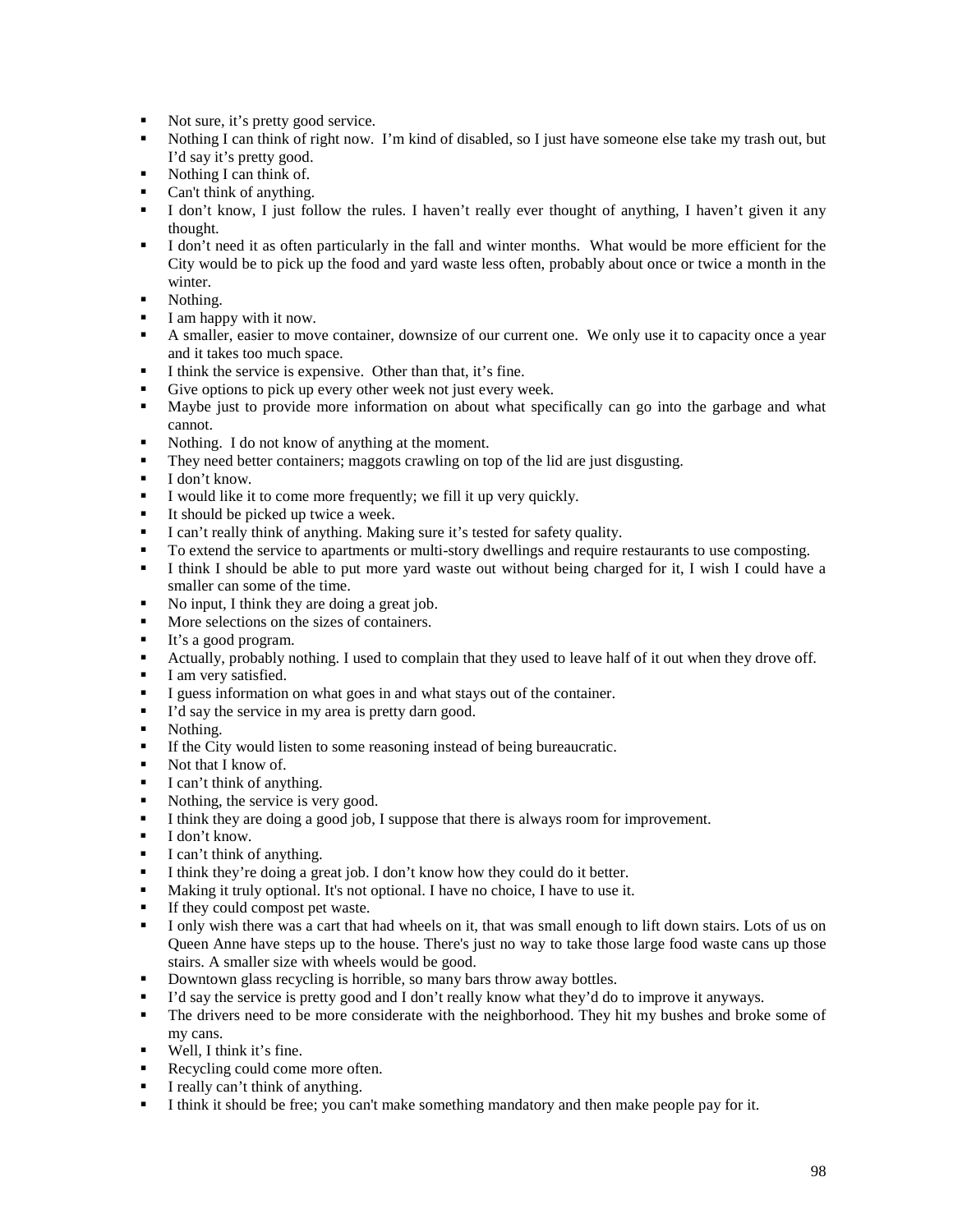- **During the winter time I have a very large bin and I have very little food waste.**
- Nothing really; they do a pretty good job.
- I would like containers to be longer and narrower.
- $\blacksquare$  I don't know.
- I guess it doesn't seem to be as regular; there are some misunderstandings when it's picked up.
- Maybe figure out how to make the garbage not smell as bad during the summer.
- Not really. It's very adequate.
- Nothing really. I would have said the frequency of collection, but they have improved that as of last year.
- Nothing.
- I don't know. My yard waste container is disgusting, maybe if there's a way to clean it or something. If I knew what I could put in their so the food scraps aren't loose, that would be helpful.
- I can't think of anything at this time.
- No opinion.
- $\blacksquare$  I don't know.
- $I$  don't know.
- Having an easier way to way clean the containers, maybe give out some bags.
- I don't have suggestions.
- I think it would be nice if the City made an indoor container that's easy to use.
- Keeping the containers clean.<br>I'm really concerned about the
- I'm really concerned about the smell of meat and dairy. The stench is horrendous and there are raccoons and possums and I don't know how to get rid of the smell. The City should pressure wash them at least once of month. I keep getting billed double when I shouldn't.
- $\blacksquare$  It is good as it is.
- Nothing, I am happy with our service.
- Better pick up service in the spring and fall.
- $I$  am happy with service.
- Better indoor bin. If they gave us indoor bins that go on the kitchen counter.
- We could have smaller and easier rolling bins.
- Nothing.
- $\blacksquare$  I think they do a great job.
- I can't really think there's anything. There is nothing what would make it actually better.
- I really don't have any complaints.
- The can needs to be better.
- We should have gotten a bigger trash bin.<br>■ To provide a smaller container for the form
- To provide a smaller container for the food waste because we don't have a full container of yard waste every week, and a smaller food waste bin.
- Nothing, I am very happy with the service I receive.
- Come get the recycle more often.
- I wish that I could use my own bin.
- $\blacksquare$  I don't know.
- Providing something to line the bins with.
- I would say probably clean out the yard bins. They get pretty nasty after a while.
- It's great; works great for us.<br>
The City should offer some in
- The City should offer some inside the house container that could be emptied regularly into the big bin.
- The service itself? I don't have a problem with the service itself.
- Nothing, they do a great job overall.
- $\blacksquare$  I don't know.
- I can't think of anything else it seems pretty good.
- $\blacksquare$  I don't know.
- They could replace the can when asked to do so.
- To actually pick up the waste.
- Nothing that I know of, make it free. I don't know; it works fine.<br>• Nothing: I love it
- Nothing; I love it.
- $\blacksquare$  I think its fine.
- Nothing.
- Nothing much, the service is pretty good.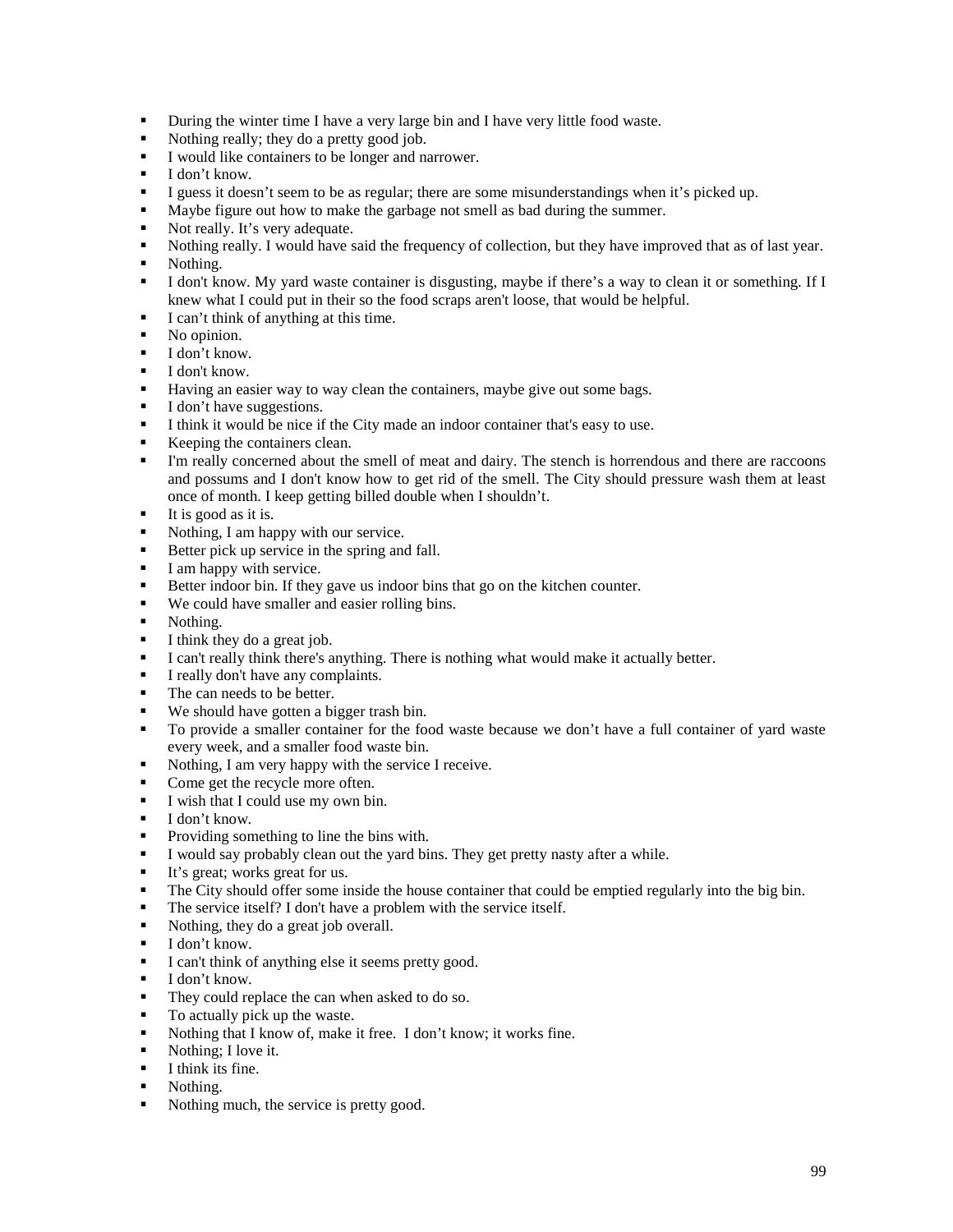- I can't put the big pizza boxes in because they don't fit in the tiny container, but I don't want to buy a bigger container. It would be better for the pizza boxes to be recycled rather than putting them in the bin.
- I guess I don't have any complaints.
- Nothing really, it's great as it is.
- I want recycling picked up once a week.
- Better cleaning of the bins.
- I have no idea. It's a new service so it's good so far.
- $\blacksquare$  Pick it up for free.
- It's not picked up often enough; it smells, especially in the summer. The container is dirty and hard to wash.
- Let us put out one additional bin. Well two additional bins that is in the summer for no charge.
- Education of the community, because a lot of people leave it loose and creatures tip it over and it spills all over the place. If you put meat and such in loosely, it's more likely to get rats and things like that.
- I don't know, I'm pretty happy with the way it is. I can't think of anything that can change.
- $I$  It's fine.
- I don't think they do a great job of taking all of the trash. Sometimes they miss and it falls into the alley and it stays there because they don't pick it up, so they can be better with that.
- I guess I am more of a you know if it can be composted, that's better, so really I just put stuff in the waste bin that I don't want in my own yard like pizza boxes. It's a good program.
- Don't charge for extra yard waste in the summer months.
- Pick it up when they say they are.
- Nothing.
- Garbage is garbage to me.
- To not come at the crack of dawn.
- Nothing, the service is good.
- More rat control programs in Seattle.
- They can provide smaller containers for kitchen use, so I wouldn't have to go out all the time.
- I can't really think of anything to make it better.
- I need a bigger cart. So I would say some additional cans without being charged extra for them.
- **Smaller bins that are easier to manage.**
- I guess I need to know a cleaner way to put the food scraps in. Sometimes it's kind of messy.
- Nothing.
- It seems like every once in a while we get missed.
- You know they pick up every week, I think that's pretty good.
- Little compost pails that you can keep in your sink. Something for the kitchen that encourages people to take it out to the yard waste bin.
- Nothing, don't try to fix it if it isn't broken.
- Not much.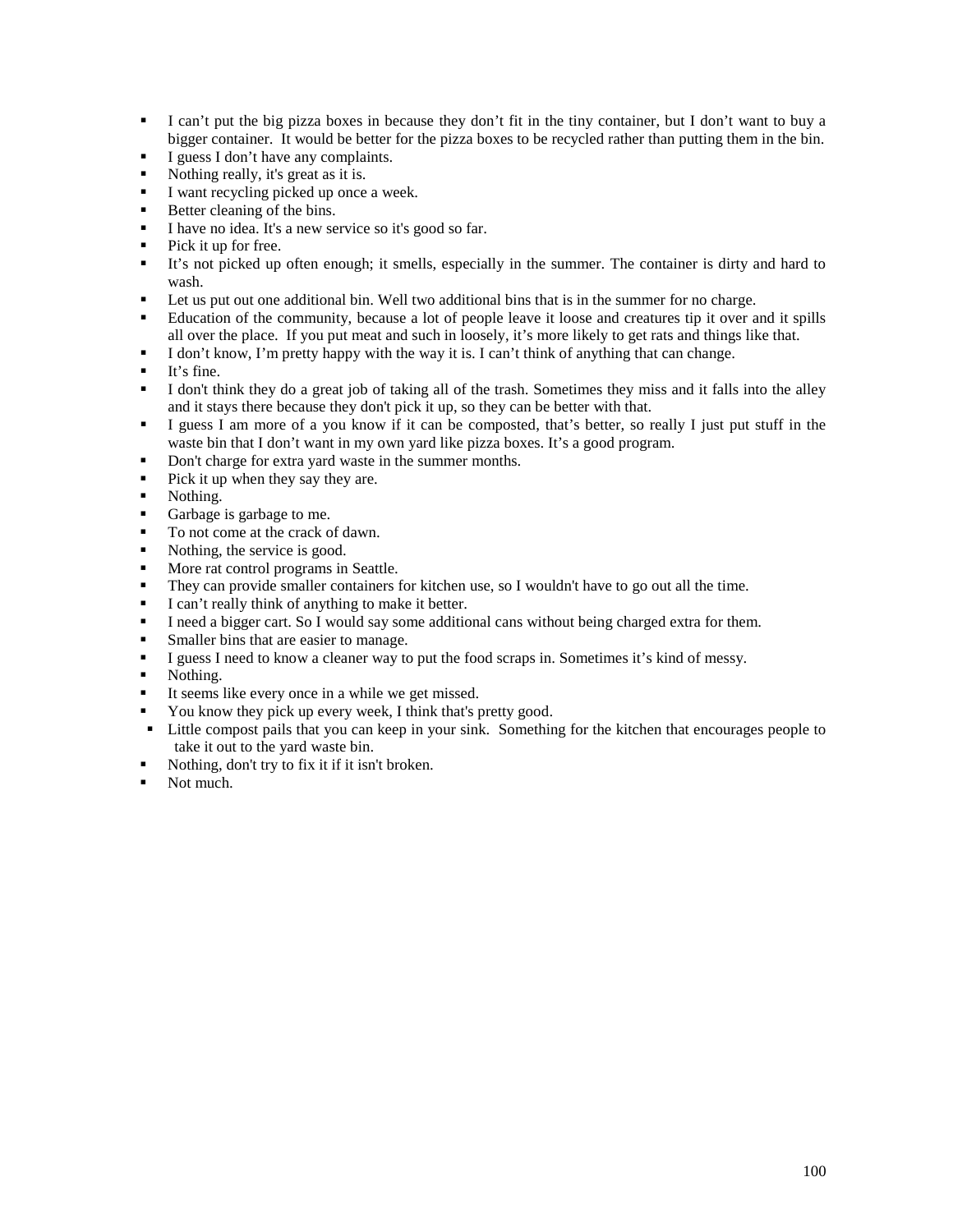## **B18. FOR WHAT REASONS DON'T YOU PUT YOUR FOOD SCRAPS IN WITH YOUR YARD WASTE FOR PICKUP?**

- Because I have always put it in the garbage. That's why.
- Because it's stupid, it's a waste of time, too time consuming and I don't care too much for it.
- We don't because we just compost ourselves; it just makes the soil better.
- I thought it was suppose to be separate. The reason you need the yard waste is for the yard waste. That is what I was thinking. That's the only reason why.
- Indoor food scraps get composted in the worm factory. That's all.
- I am afraid it can attract rodents. More likely to do it if it was a small bin. I would have a separate thing for the greasy products and food waste. That's all.
- Because we don't subscribe to yard waste pick, we are 100% for compost. We don't have a yard waste container because they raised the rates.
- We don't have any food waste to speak of, we don't waste food.
- It is the way the City wants us to. That's all.
- Because it's outside. I don't enjoy going outside to put a few food scraps in the trash bin.
- It's too inconvenient.
- They didn't deliver the bin to my house and they haven't yet.
- One, convenience and two, we are afraid it's going to attract flies, and also separating it, they want us to refrigerate it and one of the tenants did that and she got moths in her house. We had to pay an exterminator \$200 to get rid of them.
- Laziness is not getting it done. That's all.
- I have to walk to the front porch instead of the back porch. If they came to the kitchen to pick them up, it will be better.
- I don't put soup or chicken bones or stuff like that because it's too messy, I don't want animals in it and I don't want a can that's all "gummy".
- It stinks up the garbage can and bags, and I'm not interested in having animals visit me.
- The convenience of throwing them away instead of putting into a separate container.
- The container lids are never placed on the container and rats get into it.
- Because I compost.
- I don't have the can, but I try to recycle the best I can.
- **I** don't know.
- Because I don't have much meat. I like to compost.
- I don't have yard waste.
- I don't have the yard waste put out every week so I don't want it to start stinking so I don't put it in there as much.
- Don't really have food scraps.
- Attracts pests.
- Because of the health hazards, it attracts rats, crows, and raccoons when it sits outside.
- I usually just put it in my compost pile and really my wife and I don't eat that much anyway, so there's not much to throw away.
- The maggots.
- **I** don't know.
- No idea.
- I have not gotten used to it.
- $\blacksquare$  I don't know.
- Because the soil needs the food scraps.
- I do it sometimes; I put a lot in the compost bin.
- The garbage disposal is faster.
- We just haven't done it.
- Our cabinet only holds two bins.
- We are composting it at home.
- Because it's my choice on what I do with my garbage and I don't think I should have to pay for a mandatory recycle bin that I don't even use.
- Because we have so little.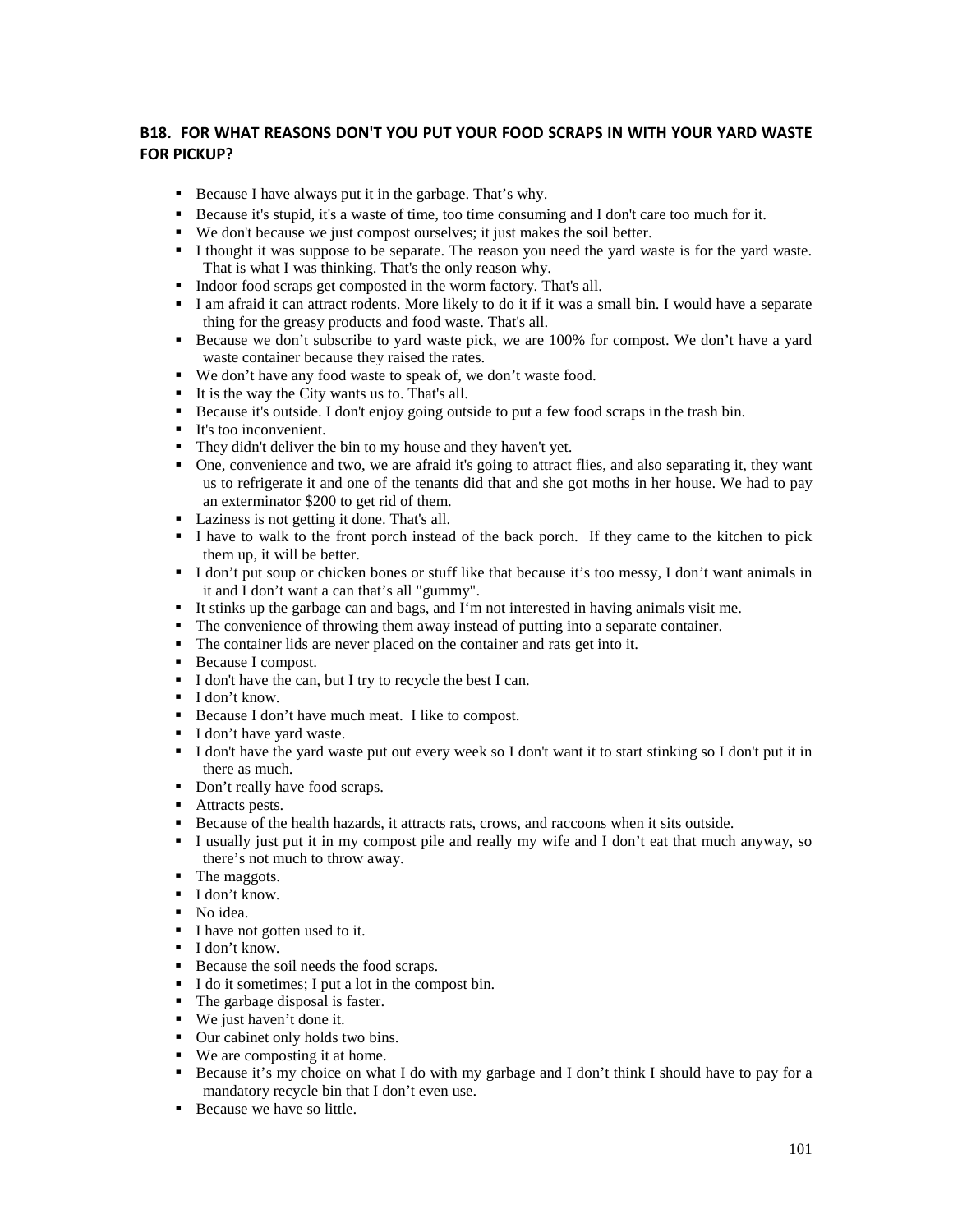### **N3. WHY DOES YOUR HOUSEHOLD COMPOST LESS FOOD WASTE AT HOME NOW?**

- The City expanded how much could be put in the container. That is all.
- Again it would be the effort on our part. Age has to do a lot with it.
- We can now put scraps in the yard waste cart.
- We just never get around to putting them in the garden, just because we are gardening less.
- Because I don't want to put meat and stuff in my backyard.
- Because the City has the recycle program now.
- I'm eating less. When you're 88, you don't eat much. That's all.
- Because I got into the habit of just putting it in the food and yard waste bin.
- Because it is easier to put it all in the alley composting for pickup. That's it.
- Because I can take it to the curbside pickup.
- The yard waste bin is really convenient.
- More convenient, easier than separating it.
- Because we are using the City curbside compost cart.
- **Busy with kids.**
- It's easier to put it on the curb. It makes more sense.
- Because of the yard container accepting food scraps.
- Because we use the bins that the City provided.
- Because we put more in the food scrap bin than in the compost pile.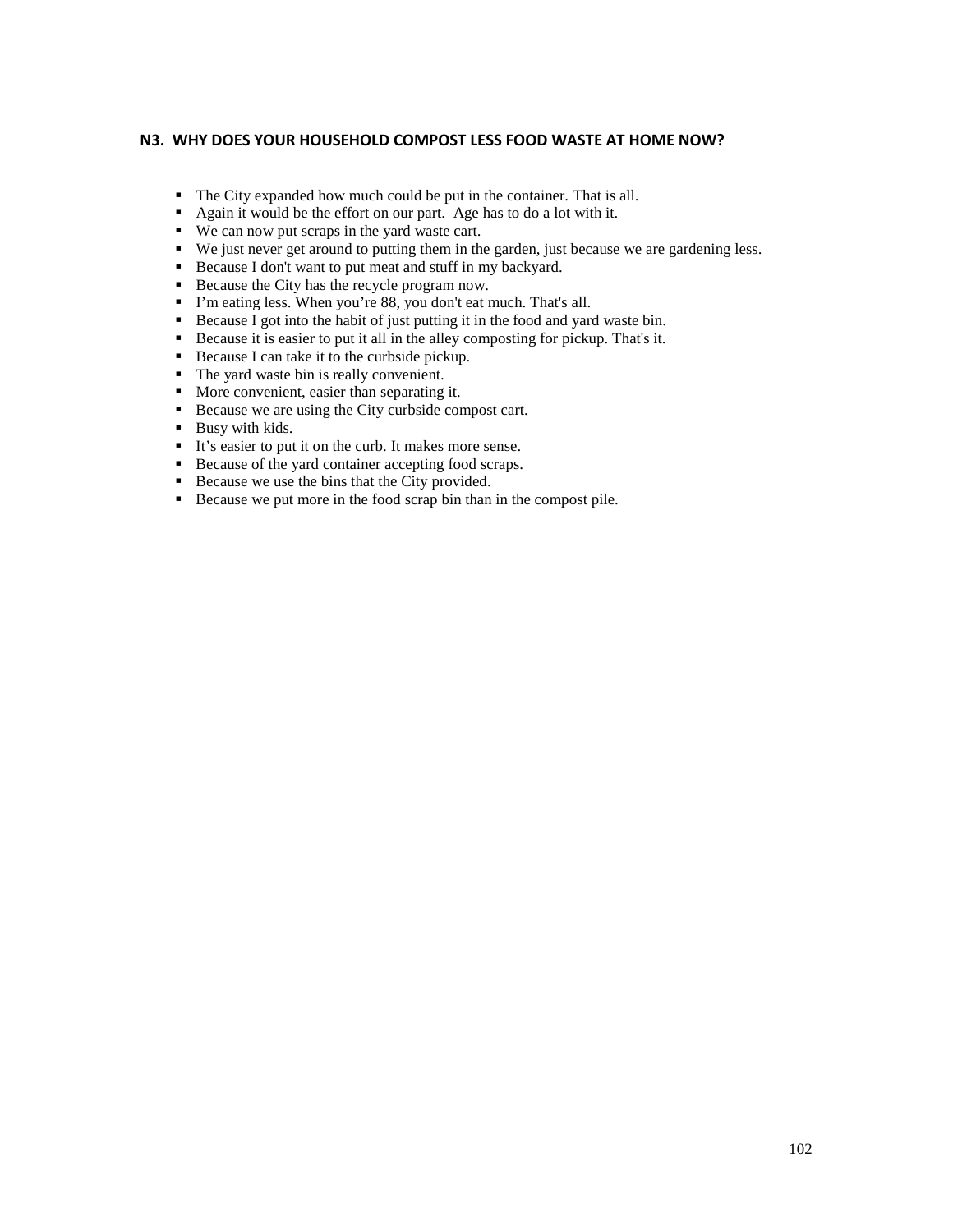## **Endnotes**

<sup>iv</sup> S10: Does your household have a special exemption from the City saying you don't need to sign up for curbside pick-up for yard and food waste?

 A10: Does your household currently compost any of its yard waste at home on your own property? B3.4: When you think about these food scraps, or other types of food waste that you need to dispose of, what does your household do with them? Do you ever put them in your compost bin or compost pile at home?

 $\overline{v}$ <sup>i</sup> A4: Does your household ever put yard waste out at the curb or alley for collection?

A10: Does your household currently compost any of its yard waste at home on your own property?

vii A5: Compared to last year, would you say that your household now takes more yard waste to the curb, less yard waste, or has the amount not changed?<br>
<sup>viii</sup> A6: What changed? Why does yoru household now have more yard waste picked up at the curb?

 $\overline{X}$  A7: Does your household ever take yard waste to a central facility—like a transfer station—where they compost your yard waste?

x A8: Thinking about the past year, how many times have you or has someone in your household dropped off yard waste at a transfer station?

A9: Compared to last year, is your household taking yard waste to transfer stations more often, less often or about the same amount?

<sup>xii</sup> A10b: About how much of the yard waste that your household generates—including leaves, grass, prunings, etc.—would you estimate you compost on your property?<br><sup>xiii</sup> A11: Thinking about just the yard waste that you compost on your own property, compared to last

year, would you say that you now compost more yard waste at home, less yard waste, or are you composting about the same amount of yard waste at home?<br>
<sup>xiv</sup> A12: Why does your household compost less at home than you did last year?

<sup>xv</sup> A13: Which of the following types of yard waste materials are you currently composting at home?

xvi A14: Does our household use a yard waste compost bin, do you pile it up without a bin, or do you do something else with it?

<sup>xvii</sup> A15: To the best of your knowledge, is the bin you have one that was purchased from the City, or did you get it some other way?<br>
<sup>xviii</sup> A17: How would you describe the working condition of the bin that you have?

 $x$ <sup>ix</sup> A18: Just thinking about the next year or so, and assuming that cost was not a consideration, how likely are you to get a (new) composting bin for the yard waste you compost on your own property?<br><sup>xx</sup> A19: Next year, assuming the price is \$35 per bin, how likely are you to purchase a new yard waste

composting bin from the City?

 $xxi$  A20: Next year, assuming the price is \$10 less than that, at \$25 per bin, how likely are you to purchase a new yard waste composting bin from the City?

<sup>xxii</sup> A29: When you mow your lawn, or have your lawn mowed, what is typically done with the grass clippings?

 $\frac{x}{1}$  A29: When you mow your lawn, or have your lawn mowed, what is typically done with the grass clippings?

A30: Does your household ever leave grass clippings on the lawn when it's mowed?

 $x<sub>xiv</sub>$  A32 (A-C): When your household's lawn is mowed during the (spring, summer, fall) how often do you leave your grass clippings on the lawn?

xxv A33: If you had more information about how leaving the grass clippings on makes mowing easier, improves the health of the lawn and saves money on fertilizer applications, how likely would you be to start leaving your clippings on the lawn?

 $x$ <sup>xxvi</sup> A34: What type of mower is typically used for mowing your household's lawn now? A35: And, is the mower (push reel mower, corded electric, cordless electric, gas-powered, other)?

xxvii A39: Have you ever participated in a program offered by the City of Seattle where you got a rebate on the purchase of an electric mulch mower for recycling your used gas-powered lawn mower?

i S7: Does your household have curbside pick-up service for yard and food waste?

<sup>&</sup>lt;sup>ii</sup> S8: For how many years has your household had yard and food waste curbside pick-up service at this address?

iii S9: What size container does your household have?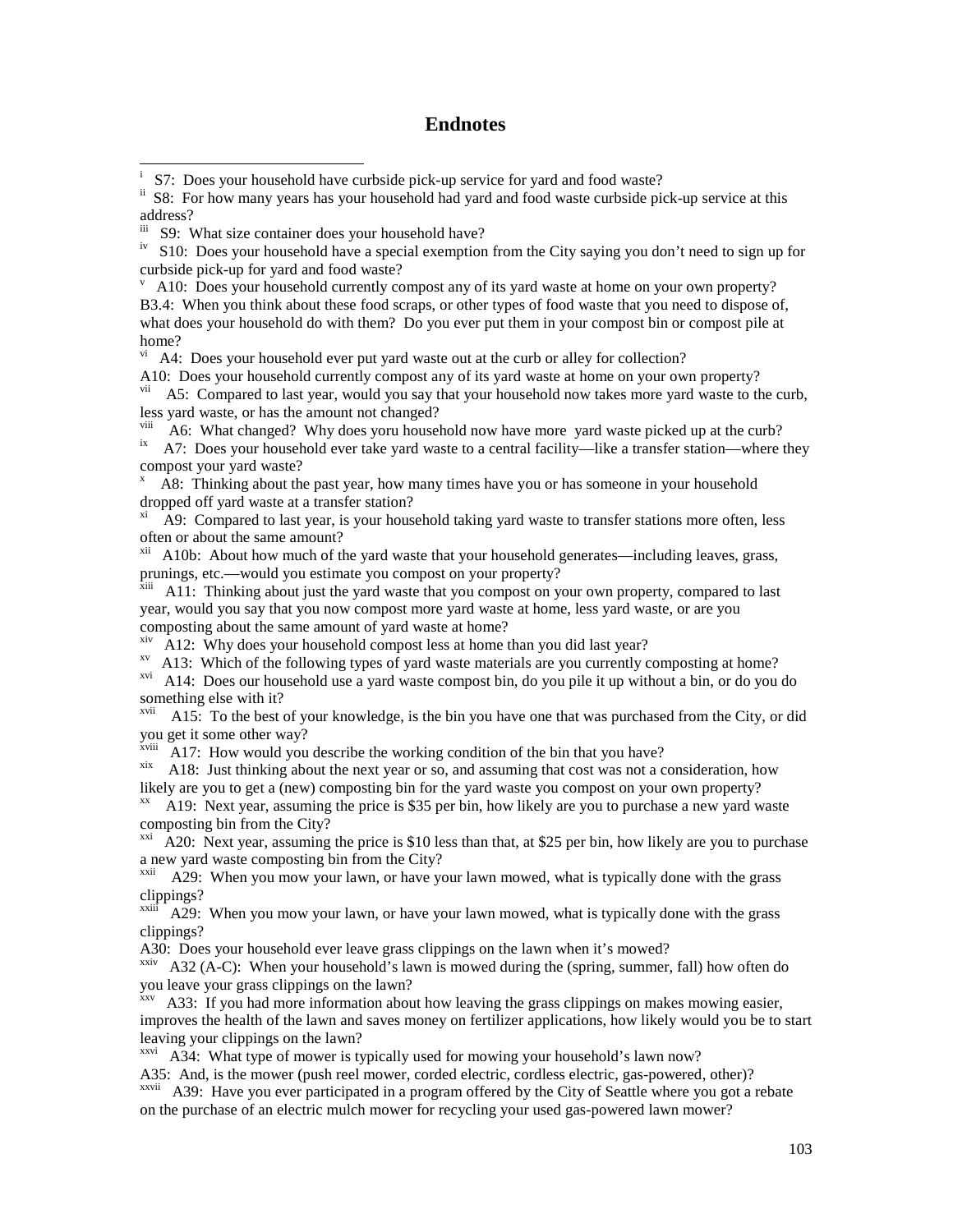xxviii A40: If the City of Seattle offered a program where you could turn in your old gas powered lawnmower and receive a \$25 rebate on the purchase of an electric mulch mower, how likely would you be to participate?<br> $\frac{\text{axis}}{\text{axis}}$  A36: Where is the blade on your mower set?

 $xxx$  B3.1-B3.4: When you think about these food scraps, or other types of food waste that you need to dispose of, what does your household do with them?

 $\frac{xxxi}{s}$  B5: When you think about all the table scraps, kitchen scraps or food waste that your house generates, how do you handle most of it?

<sup>xxxii</sup> B7: Now that you're putting food scraps in your curbside food and yard waste cart, has the amount of food that you compost in your backyard increased, decreased or stayed about the same?

xxxiii B6a: For how many years has your household been putting food scraps into your food and yard waste cart?

xxxiv B6b: Of all the food scraps you household has, how much would you say goes into your food and yard waste cart?

xxxv B8: Since you started putting food scraps in your curbside food and yard waste cart, has the food that you put into the regular garbage increased, decreased or stayed about the same?

xxxvi B9: Since you've decreased what goes into your regular garbage, have you changed or considered changing the size of the garbage can you use?

 $\frac{x}{x}$ <sup>xxxvii</sup> B 10: Why haven't you considered changing the size of the garbage can you use?<br> $\frac{x}{x}$ <sup>xxxviii</sup> N1: How much of your food waste do you compost at home?

xxxix N2: Compared to last year, would you say that you now compost more food waste at home, less food waste at home, or are you composting about the same amount?<br><sup>xl</sup> N3: Why does your household compost less food waste at home now?

<sup>xli</sup> N2: Compared to last year, would you say that you now compost more food waste at home, less food waste at home, or are you composting about the same amount?

<sup>xlii</sup> B22: Does your household currently use any type of outdoor bin or container for composting these food scraps?

<sup>xliii</sup> B23: Do you have a food waste composting bin or container that you purchased or received from the City?

<sup>xliv</sup> B24: What type of food waste or composting bin do you have from the City?

xlv N4: How would you describe the condition of the food waste composting bin that you have?

xlvi N5: Just thinking about the next year or so, and assuming that cost was not a consideration, how likely are you to get a (new) food waste composting bin for the food waste you compost on your own property?

xlvii B26: If the program was available in the next year or so, how likely would you be to purchase a (new) food waste composting bin or container from the City if it was available for \$35?

xlviii B27: How likely would you be to purchase a (new) food waste composting bin or container from the City if it was available for \$10 less, at \$25?

 $x$ lix  $\overline{B}$  B4: How often does your household use the garbage disposal?

<sup>1</sup> B11: What is typically done with food scraps at the time they are generated?<br><sup>li</sup> B12: What do you usually store them in?

<sup>lii</sup> B13: When you put your food scraps inside your curbside food and yard waste cart, do you usually put the food scraps in loose, do you contain them inside a paper bag, do you wrap them in newspaper or do you handle it some other way?

liii B15: Overall, how satisfied are you with the City's food and yard waste collection service?

liv B16: What could be done to make the service better?

 $\mu$ <sup>1v</sup> A24: If you got information about how to make it easy and pest free, how likely would you be to start composting yard waste in the next year or so?

<sup>lvi</sup> A21: Even though you may not be using it, does your household currently have a compost bin that you could use if you decided to compost your yard waste at home?

A22: Is this a compost bin that you got from the City, or do you have some other type of bin?

lvii A25: Thinking about the next year or so, and assuming that cost was not a consideration, how likely are you to get a (new) bin designed specifically to compost yard waste at home?

lviii A27: Assuming the price per bin is \$35, in the next year or so, how likely are you to purchase a yard waste composting bin from the City for your home?